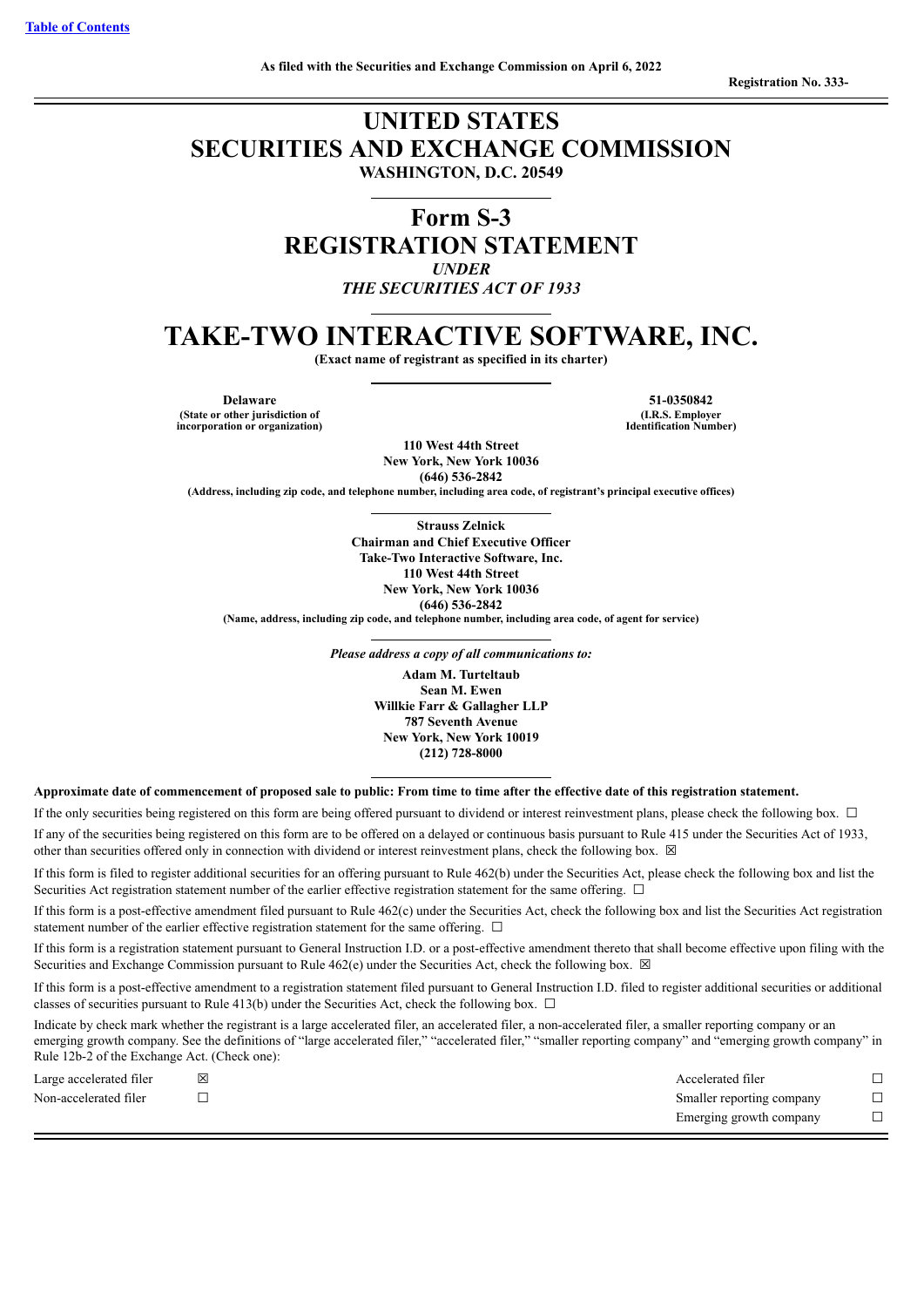**PROSPECTUS**



# **Take-Two Interactive Software, Inc.**

# **Common Stock**

## **Debt Securities**

By this prospectus, we may offer and sell from time to time our common stock, par value \$.01 per share, and debt securities (which may be convertible into our common stock). We will determine when we sell securities, the amounts and types of securities we will sell and the prices and other terms on which we will sell them. We may sell securities to or through underwriters, dealers or agents or directly to purchasers.

We will describe in a prospectus supplement, which we will deliver with this prospectus, the terms of particular securities which we offer in the future. We may describe the terms of those securities in a term sheet or other offering materials which will precede the prospectus supplement. The prospectus supplement or term sheet or other offering materials may also add, update or change information contained in this prospectus. You should read this prospectus, any prospectus supplement, any free writing prospectus and any term sheet or other offering materials carefully before you invest in our securities.

In each prospectus supplement or related term sheet or other offering materials, if any, we will include the following information:

- The names of the underwriters, dealers or agents, if any, through which we will sell the securities;
- The proposed amounts of securities, if any, which the underwriters will purchase;
- The compensation, if any, of those underwriters, dealers or agents;
- The major risk factors associated with the securities offered;
- The initial public offering price of the securities, if there is one;
- Information about securities exchanges or automated quotation systems on which the securities will be listed or traded; and
- Any other material information about the offering and sale of the securities.

Our common stock is listed on The NASDAQ Global Select Market under the symbol "TTWO."

**Investing in our securities involves risks. You should carefully consider the risks described under "[Risk Factors](#page-6-0) " beginning on page 2 of this prospectus, as well as in the applicable prospectus supplement, any related free writing prospectus and other information contained or incorporated by reference in this prospectus and the applicable prospectus supplement, before making a decision to invest in our securities.**

Neither the Securities and Exchange Commission (the "SEC") nor any state securities commission has approved or disapproved of the securities we may be offering or passed upon the adequacy or accuracy of this prospectus. Any representation to the contrary is a criminal **offense.**

This prospectus may not be used to consummate sales of offered securities unless accompanied by a prospectus supplement.

**The date of this prospectus is April 6, 2022.**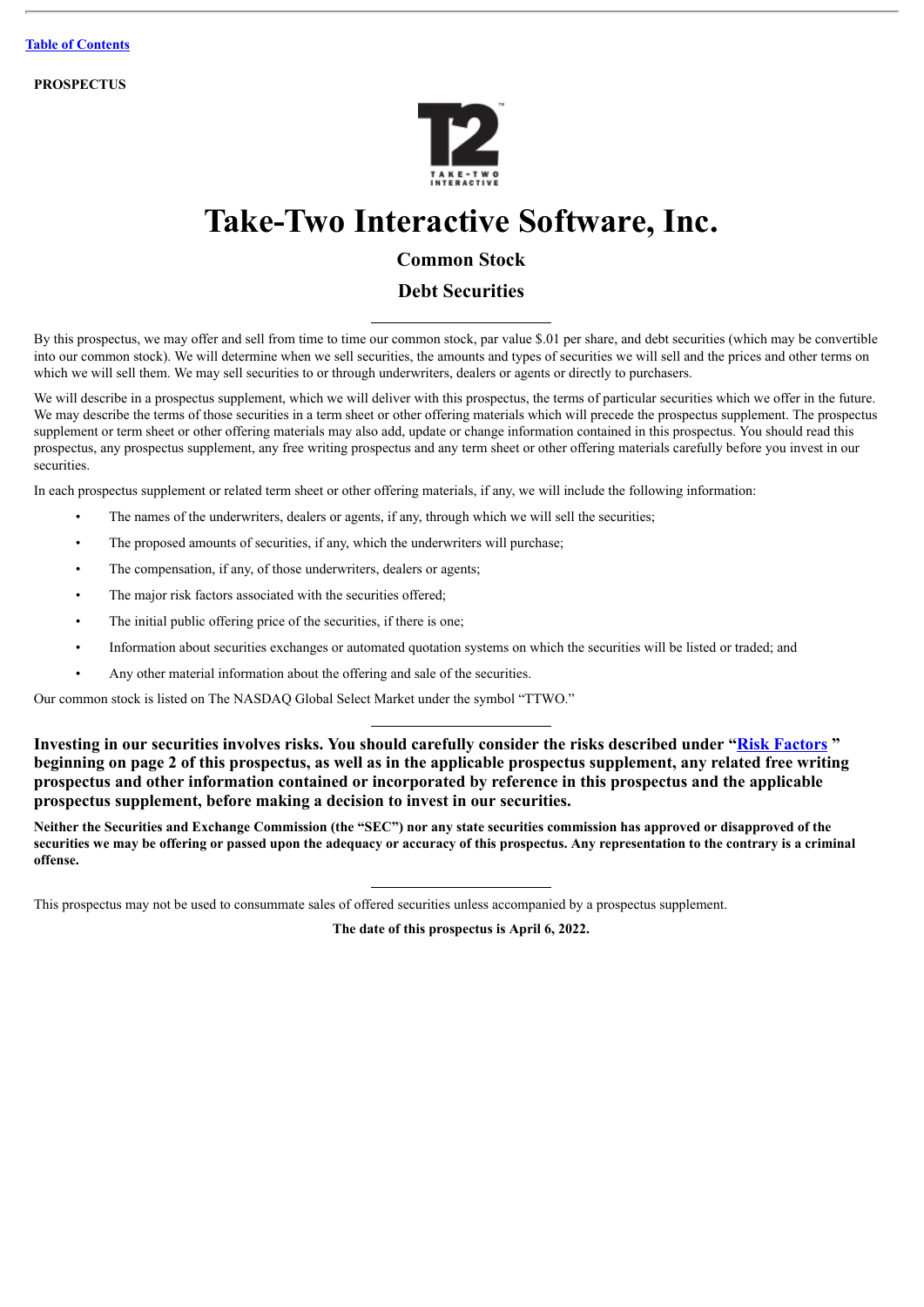Nobody has been authorized to give any information or to make any representations, other than those contained or incorporated in this prospectus or the applicable prospectus supplement. If given or made, that information or those representations may not be relied upon as having been authorized by us. We take no responsibility for, and can provide no assurance as to the reliability of, any other information that others may give you. We are not making an offer to sell these securities in any jurisdiction where the offer or sale is not permitted. You should assume that the information appearing in this prospectus and the documents incorporated herein by reference are accurate only as of their respective dates. Our business, financial condition, results of operations and prospects may have changed since those dates.

#### **TABLE OF CONTENTS**

<span id="page-2-0"></span>

|                                                                                | <u>Page</u>     |
|--------------------------------------------------------------------------------|-----------------|
| <b>ABOUT THIS PROSPECTUS</b>                                                   | 11              |
| CAUTIONARY STATEMENT REGARDING FORWARD-LOOKING STATEMENTS                      | $\cdots$<br>111 |
| <b>THE COMPANY</b>                                                             |                 |
| <b>RISK FACTORS</b>                                                            |                 |
| <b>USE OF PROCEEDS</b>                                                         |                 |
| <b>DESCRIPTION OF THE SECURITIES</b>                                           |                 |
| <b>DESCRIPTION OF CAPITAL STOCK</b>                                            | 4               |
| <b>DESCRIPTION OF DEBT SECURITIES</b>                                          |                 |
| <b>PLAN OF DISTRIBUTION</b>                                                    | 17              |
| WHERE YOU CAN FIND MORE INFORMATION AND INFORMATION INCORPORATED BY REFERENCE. | 19              |
| <b>LEGAL MATTERS</b>                                                           | 20              |
| <b>EXPERTS</b>                                                                 | 20              |
|                                                                                |                 |

i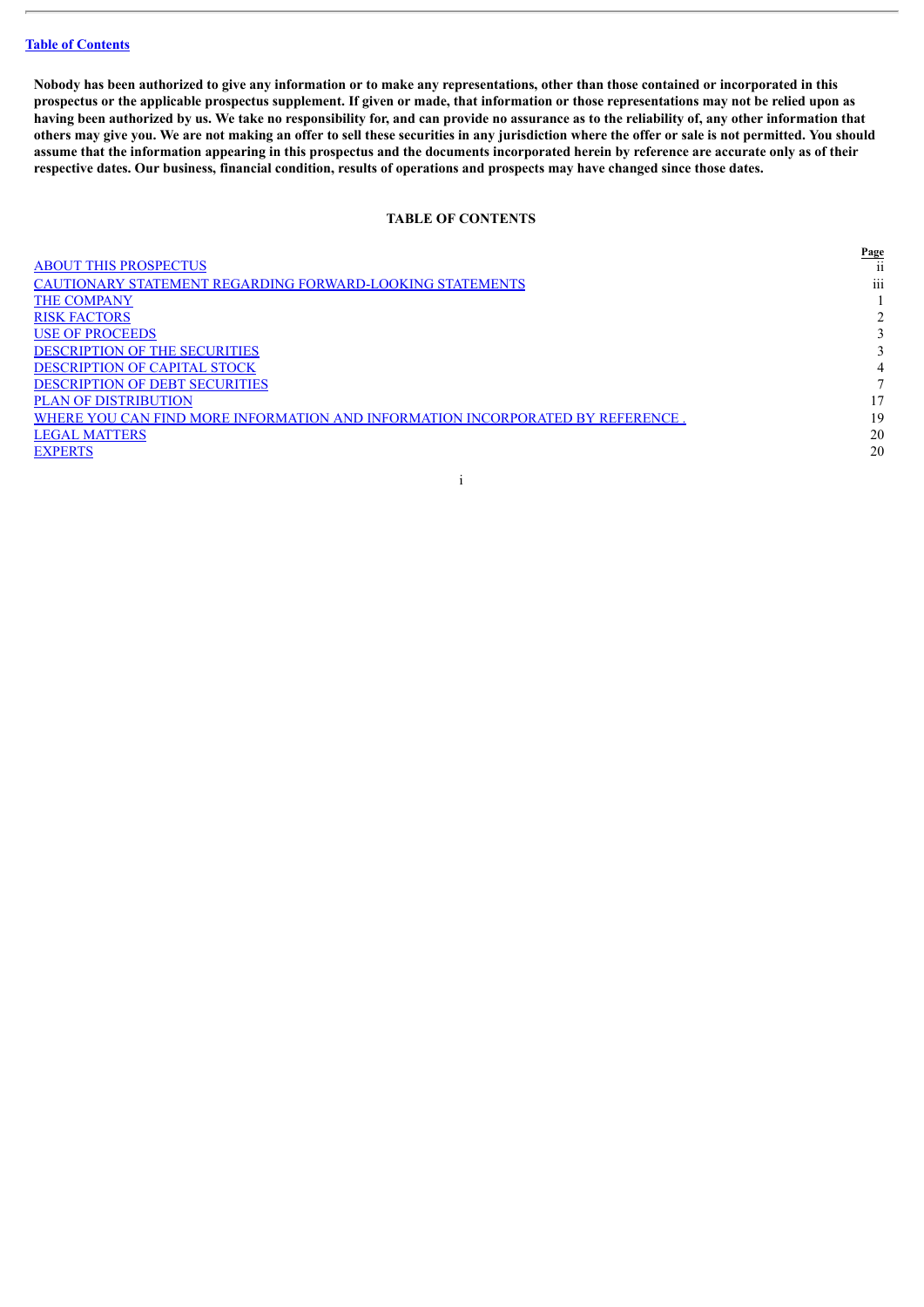#### **ABOUT THIS PROSPECTUS**

<span id="page-3-0"></span>This prospectus is part of an automatic "shelf" registration statement that we filed with the Securities and Exchange Commission (the "SEC"), as a "well-known seasoned issuer" as defined in Rule 405 under the Securities Act of 1933, as amended (the "Securities Act"). We may use it to sell any of the securities, or a combination of the securities, described in this prospectus from time to time in one or more offerings. This prospectus contains only a general description of the types of securities we may offer. Each time we propose to sell securities, we will file with the SEC a prospectus supplement that describes the specific securities that are being offered and the terms on which they are being offered. The prospectus supplement may also update or change information that is in this prospectus. Before purchasing our securities, you should read this prospectus and the prospectus supplement relating to the specific securities, as well as the information described under the heading "Where You Can Find More Information and Information Incorporated by Reference."

Nobody has been authorized to give any information or to make any representations, other than those contained or incorporated in this prospectus or the applicable prospectus supplement. If given or made, that information or those representations may not be relied upon as having been authorized by us. This prospectus does not constitute an offer to or solicitation of any person in any jurisdiction in which such an **offer or solicitation would be unlawful.**

#### **Industry and market data**

Industry and market data contained or incorporated by reference in this prospectus were obtained through company research, surveys and studies conducted by third parties and industry and general publications or based on our experience in the industry. We have not independently verified market and industry data from third-party sources. While we believe internal company surveys and assumptions are reliable and market definitions are appropriate, neither these surveys and assumptions nor these definitions have been verified by any independent sources and we cannot assure that they are accurate.

#### **Trademarks, trade names and service marks**

TAKE-TWO INTERACTIVE and our T2 logo are among our key trademarks. This prospectus contains references to our trademarks, trade names and service marks and to those belonging to other entities. Solely for convenience, trademarks and trade names referred to in this prospectus, including any logos, artwork and other visual displays, may appear without the  $\mathcal{P}$  or TM symbols, but such references are not intended to indicate that we will not assert our rights or the rights of the applicable licensor to these trademarks and trade names.

ii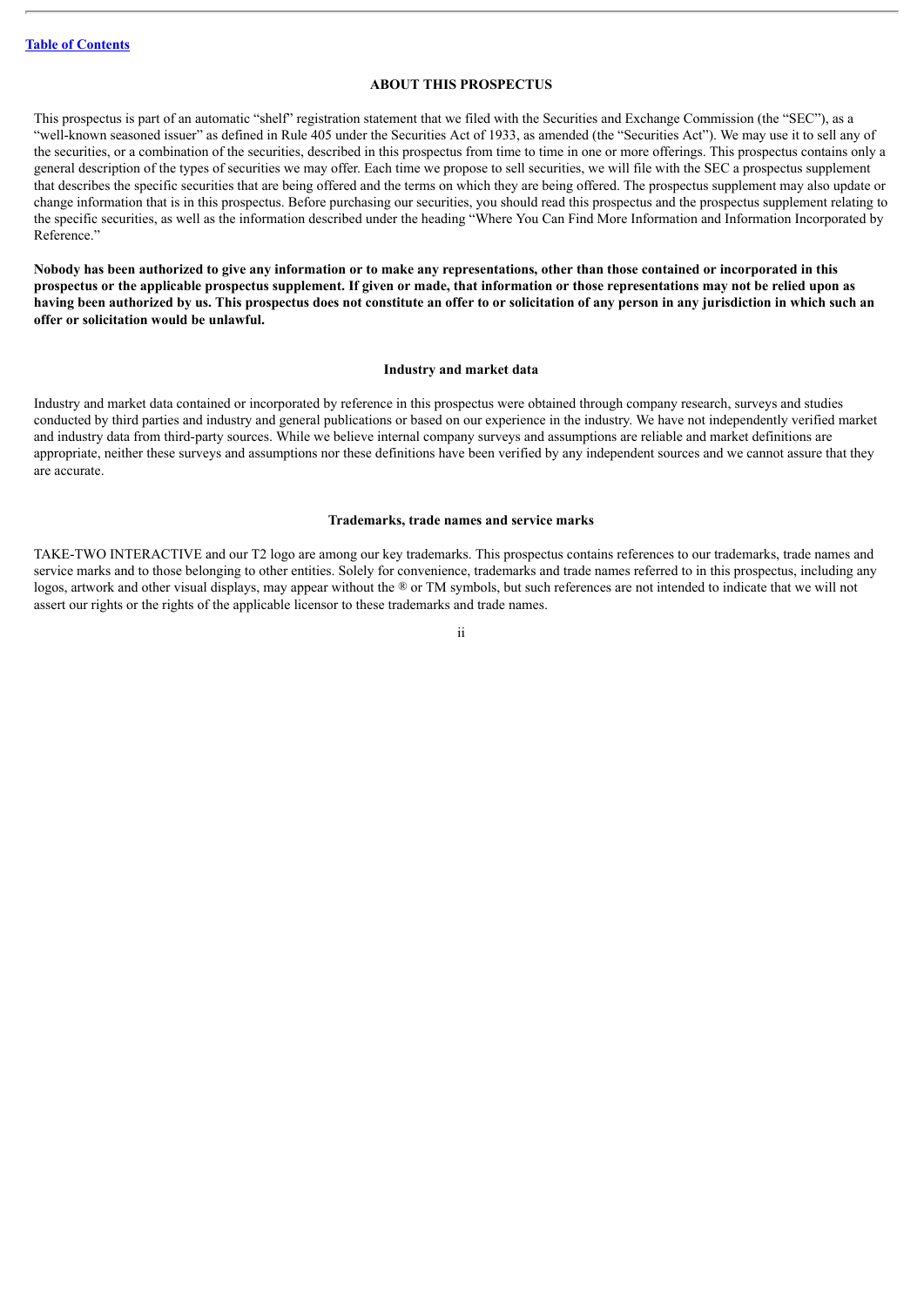#### **CAUTIONARY STATEMENT REGARDING FORWARD-LOOKING STATEMENTS**

<span id="page-4-0"></span>This prospectus and the documents incorporated by reference herein contain forward-looking statements. The statements contained herein which are not historical facts are considered forward-looking statements under federal securities laws and may be identified by words such as "anticipates," "believes," "estimates," "expects," "intends," "plans," "potential," "predicts," "projects," "seeks," "will," or words of similar meaning and include, but are not limited to, statements regarding the outlook for our future business and financial performance. Such forward-looking statements are based on the current beliefs of our management as well as assumptions made by and information currently available to them, which are subject to inherent uncertainties, risks and changes in circumstances that are difficult to predict. Actual outcomes and results may vary materially from these forwardlooking statements based on a variety of risks and uncertainties including: our ability to timely deliver our titles and other products, and on the operations of our counterparties, including retailers, including digital storefronts and platform partners, and distributors; the effects of the COVID-19 pandemic on consumer demand and the discretionary spending patterns of our customers as the situation with the pandemic continues to evolve; the impact of reductions in interest rates by the Federal Reserve and other central banks, including on our short-term investment portfolio; the impact of potential inflation; volatility in foreign currency exchange rates; the occurrence of any event, change or other circumstances that could give rise to the termination of the merger agreement for the acquisition of Zynga Inc. ("Zynga"); the inability to obtain our or Zynga's respective stockholder approval or the failure to satisfy other conditions to completion of the proposed acquisition, including receipt of regulatory approvals, on a timely basis or at all; risks that the proposed acquisition disrupts each company's current plans and operations; the diversion of the attention of the respective management teams of Take-Two and Zynga from their respective ongoing business operations; the ability of either Take-Two, Zynga or the combined company to retain key personnel; the ability to realize the benefits of the proposed acquisition, including Net Bookings opportunities and cost synergies; the ability to successfully integrate Zynga's business with Take-Two's business or to integrate the businesses within the anticipated timeframe; the outcome of any legal proceedings that have been or may be instituted against Take-Two, Zynga or others related to the proposed acquisition; and the amount of the costs, fees, expenses and charges related to the proposed acquisition. Other important factors and information are discussed under the heading "Risk Factors" beginning on page 2, and are contained in our Annual Report on Form 10-K for the fiscal year ended March 31, 2021 and subsequently filed Quarterly Reports on Form 10-Q, in the section entitled "Risk Factors," and our other periodic filings with the SEC, which can be accessed at www.sec.gov. All forward-looking statements are qualified by these cautionary statements and apply only as of the date they are made. We undertake no obligation to update any forward-looking statement, whether as a result of new information, future events or otherwise.

iii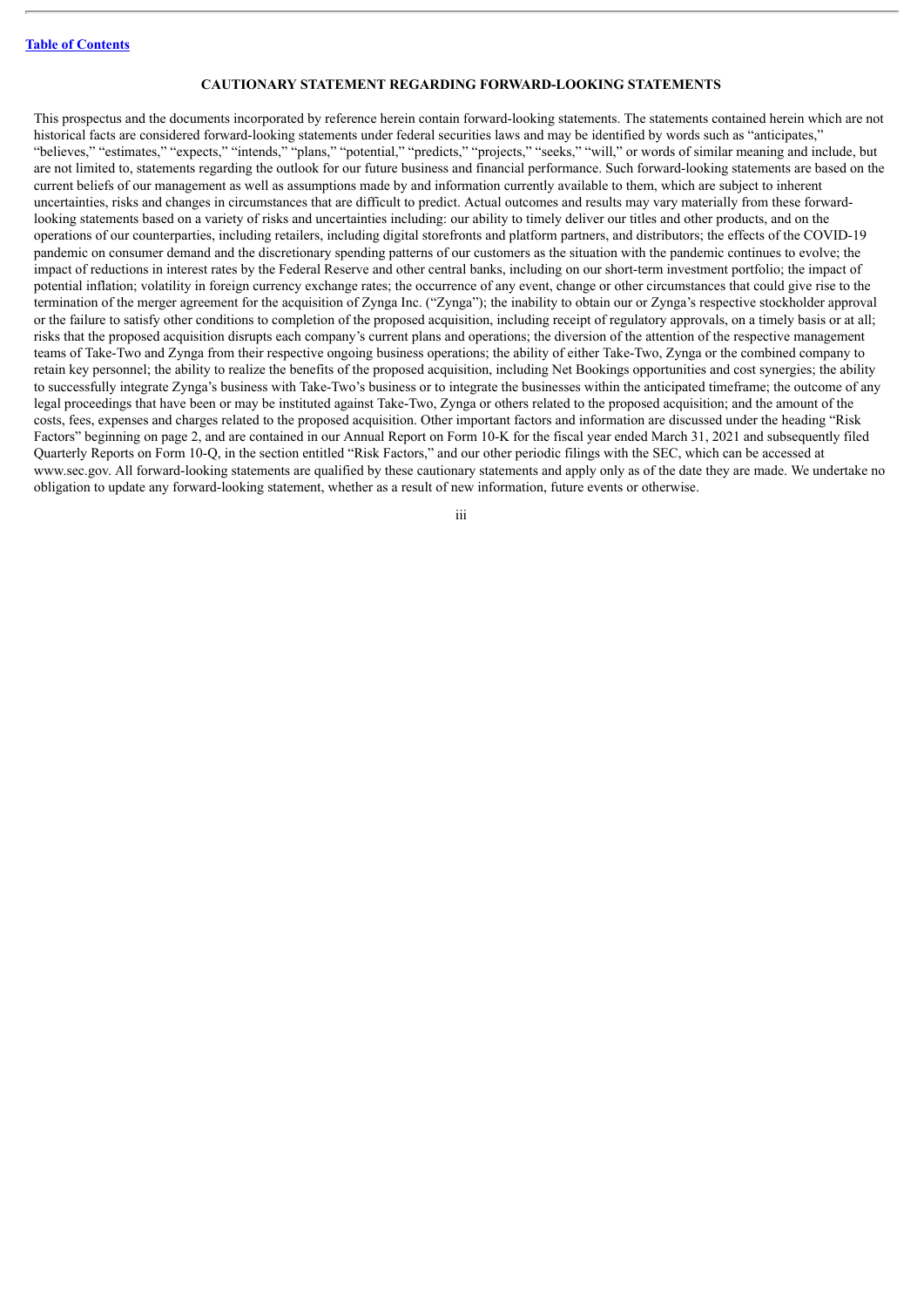#### **THE COMPANY**

<span id="page-5-0"></span>We are a leading developer, publisher, and marketer of interactive entertainment for consumers around the globe. We develop and publish products principally through Rockstar Games, 2K, Private Division, and T2 Mobile Games. Our products are currently designed for console gaming systems, PC, and Mobile including smartphones and tablets. We deliver our products through physical retail, digital download, online platforms, and cloud streaming services.

We endeavor to be the most creative, innovative, and efficient company in our industry. Our core strategy is to capitalize on the popularity of video games by developing and publishing high-quality interactive entertainment experiences across a range of genres. We focus on building compelling entertainment franchises by publishing a select number of titles for which we can create sequels and incremental revenue opportunities through virtual currency, add-on content, and in-game purchases. Most of our intellectual property is internally owned and developed, which we believe best positions us financially and competitively. We have established a portfolio of proprietary software content for the major hardware platforms in a wide range of genres, including action, adventure, family/casual, role-playing, shooter, sports, and strategy, which we distribute worldwide. We believe that our commitment to creativity and innovation is a distinguishing strength, enabling us to differentiate our products in the marketplace by combining advanced technology with compelling storylines and characters that provide unique gameplay experiences for consumers. We have created, acquired, or licensed a group of highly recognizable brands to match the broad consumer demographics that we serve, ranging from adults to children and game enthusiasts to casual gamers. Another cornerstone of our strategy is to support the success of our products in the marketplace through innovative marketing programs and global distribution on platforms and through channels that are relevant to our target audience.

We were incorporated under the laws of the State of Delaware in 1993 and are headquartered at 110 West 44th Street, New York, New York 10036. Our telephone number is (646) 536-2842 and our website address is www.take2games.com. Our website and the information contained therein or connected thereto are not intended to be incorporated into this prospectus.

In this prospectus, unless otherwise specified, "Take-Two," "we," "us" and "our" refer to Take-Two Interactive Software, Inc. and its subsidiaries.

#### *Recent Developments*

On January 9, 2022, we entered into an Agreement and Plan of Merger (as amended from time to time, the "Merger Agreement") with Zebra MS I, Inc., a Delaware corporation and our direct wholly-owned subsidiary ("Merger Sub 1"), Zebra MS II, Inc., a Delaware corporation and our direct whollyowned subsidiary ("Merger Sub 2"), and Zynga Inc. ("Zynga"), a Delaware corporation. Pursuant to the Merger Agreement, and subject to the satisfaction or waiver of the conditions set forth therein, Merger Sub 1 will be merged with and into Zynga (the "Merger") with Zynga continuing as the surviving corporation and our wholly-owned subsidiary, and immediately following the Merger, the surviving corporation in the Merger will merge with and into Merger Sub 2, with Merger Sub 2 continuing as the surviving corporation (together with the Merger, the "Combination"). We currently expect the Combination to close in the first quarter of our fiscal year 2023, ending June 30, 2022. However, it is possible that factors outside the control of the parties to the Merger Agreement could result in the Combination being completed at a different time, or not at all.

The foregoing description of the Merger Agreement does not purport to be complete and is qualified in its entirety by the full text of the Merger Agreement, a copy of which is attached as Exhibit 2.1 to the Company's Current Report on Form 8-K filed with the SEC on January 10, 2022, and is incorporated into this prospectus by reference.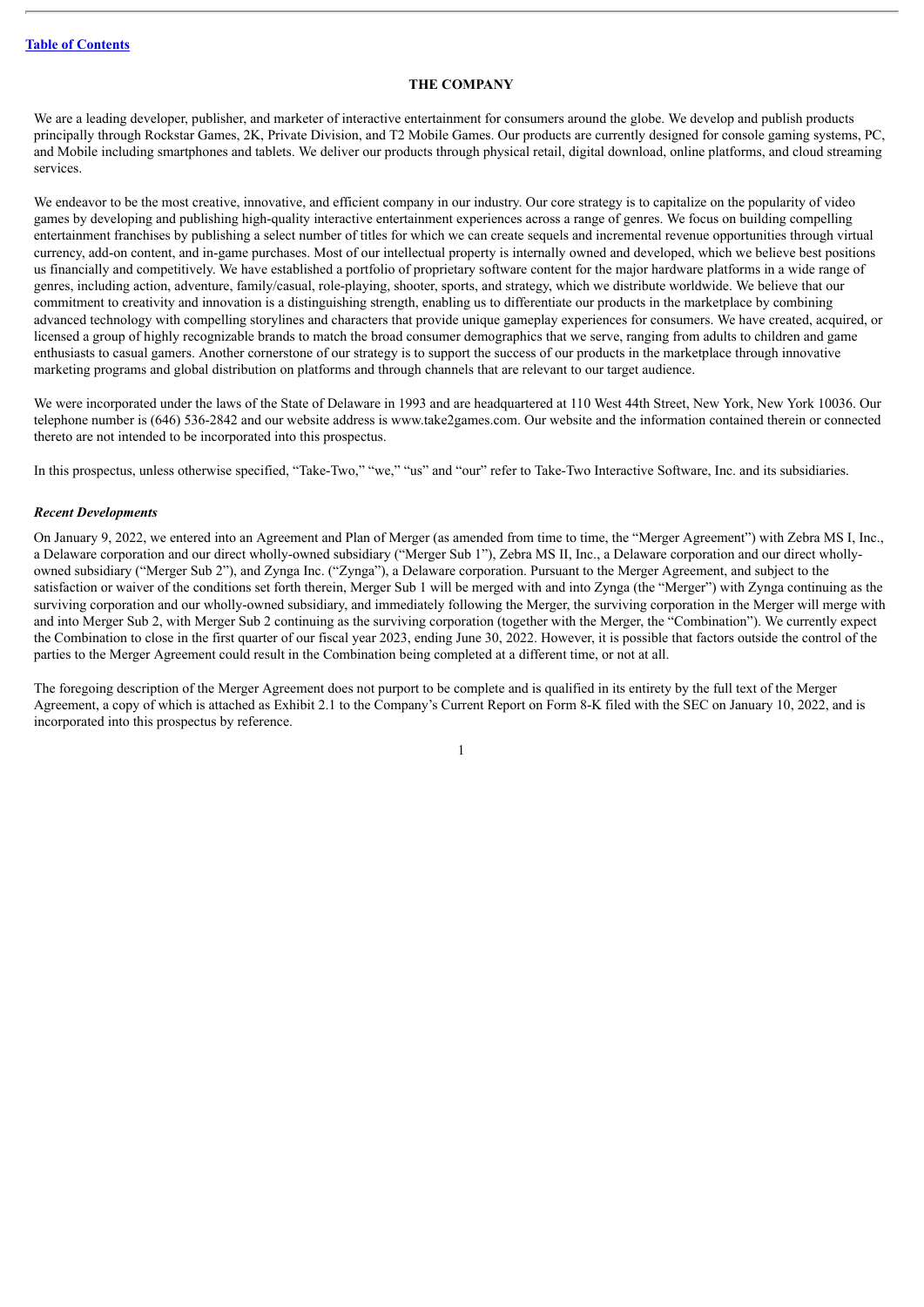#### **RISK FACTORS**

<span id="page-6-0"></span>You should carefully consider the risks described in Part I, Item 1A, Risk Factors, in our Annual Report on Form 10-K for the fiscal year ended March 31, 2021 and subsequently filed Quarterly Reports on Form 10-Q, together with the other information set forth in this prospectus and in the other documents that we include or incorporate by reference into this prospectus and any prospectus supplement we will provide in connection with our offering of securities described in this prospectus, which could materially affect our business, financial condition and future results. The risks described in our Annual Report on Form 10-K for the fiscal year ended March 31, 2021 and subsequently filed Quarterly Reports on Form 10-Q are not the only risks facing our company. Risks and uncertainties not currently known to us or that we currently deem to be immaterial also may materially adversely affect our business, financial condition and operating results. If any of the risks and uncertainties that are not yet identified or that we currently think are not material, actually occur, our business, financial condition and results of operations could be materially and adversely affected. In that event, the value of our securities could decline, and you may lose part or all of any investment in our securities.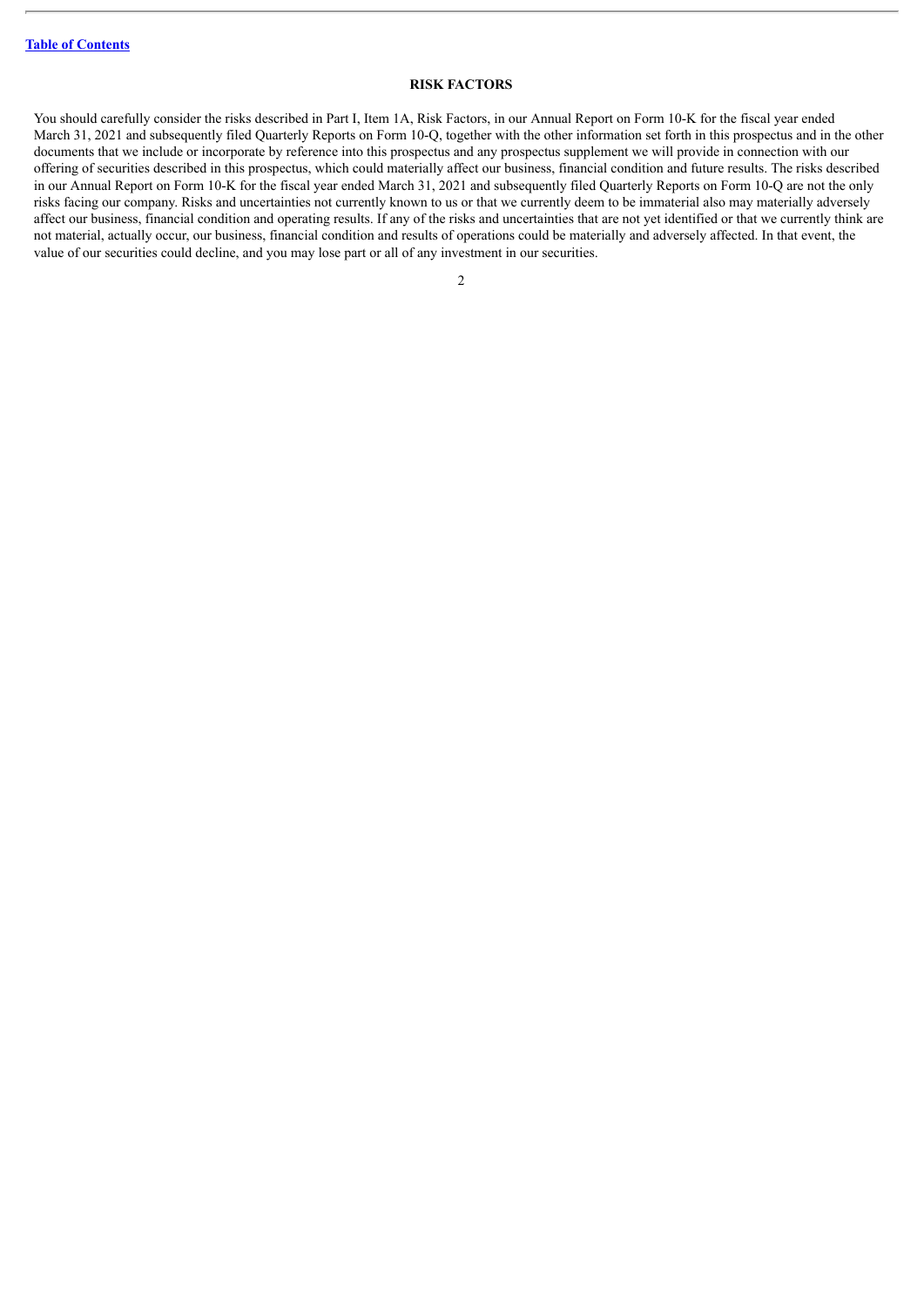#### **USE OF PROCEEDS**

<span id="page-7-0"></span>When we offer particular securities, we will describe in the prospectus supplement relating to the securities how we intend to use the proceeds of the sale of those securities.

#### **DESCRIPTION OF THE SECURITIES**

<span id="page-7-1"></span>We may issue from time to time, in one or more offerings, the following securities:

- shares of common stock; and
- debt securities, which may be senior or subordinated, and which may be convertible into our common stock or be non-convertible.

We will set forth in the applicable prospectus supplement and/or free writing prospectus a description of the common stock and debt securities that may be offered under this prospectus. The terms of the offering of securities, the initial offering price and the net proceeds to us will be contained in the prospectus supplement, and other offering material, relating to such offer.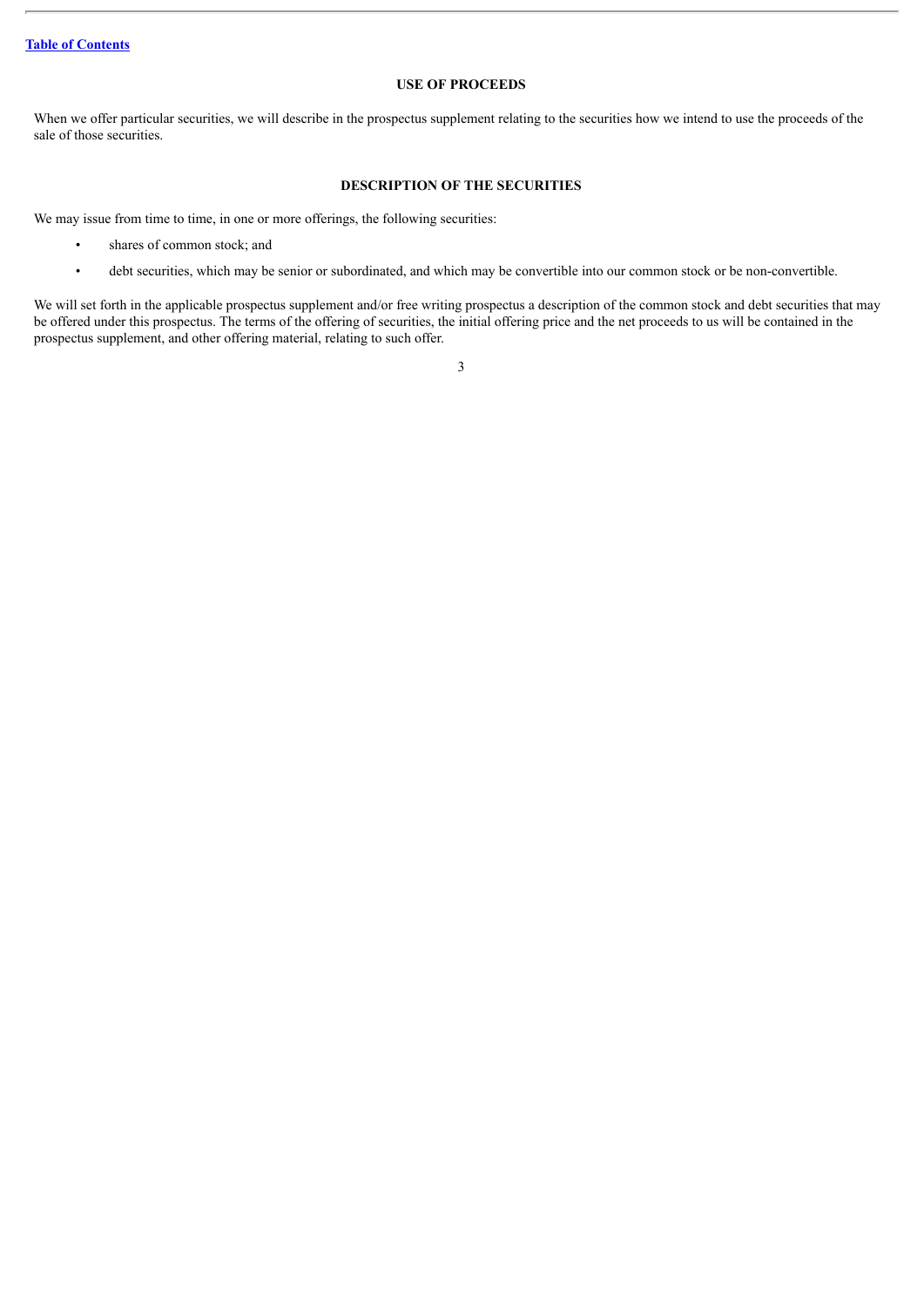#### **DESCRIPTION OF COMMON STOCK**

<span id="page-8-0"></span>The following summary describes our common stock and the material provisions of our Restated Certificate of Incorporation, as amended (our "Certificate of Incorporation") and our Third Amended and Restated By-Laws (our "By-Laws"). Because the following is only a summary, it does not contain all of the information that may be important to you, and is qualified in its entirety by the full text of our Certificate of Incorporation and By-Laws, copies of which are on file with the SEC and incorporated herein by reference. You should refer to the text of these documents for a complete description. Our authorized capital stock consists of 205,000,000 shares, with a par value of \$0.01 per share, of which:

- 200,000,000 shares are designated as common stock; and
- 5,000,000 shares are designated as preferred stock.

At March 28, 2022, we had outstanding 115,419,585 shares of common stock and no shares of preferred stock.

#### **Common Stock**

#### *Voting Rights*

Unless otherwise provided for in our Certificate of Incorporation, each stockholder shall at every meeting of stockholders be entitled to one vote in person or by proxy for each share of common stock held by such stockholder.

#### *Dividends*

Subject to the preferential rights of the preferred stock, if any, the holders of shares of common stock shall be entitled to receive, when and if declared by our board of directors, out of the assets of the Company which are by law available therefor, dividends payable either in cash, in property or in shares of common stock.

#### *Liquidation*

In the event of any dissolution, liquidation or winding-up of the affairs of the Company, after payment or provision for payment of the debts and other liabilities of the Company, and of the amounts to which the holders of preferred stock are entitled, if any, the holders of all outstanding shares of common stock shall be entitled to share ratably in the remaining net assets of the Company.

#### *No Preemptive, Redemption or Conversion Rights*

The common stock is not subject to redemption or retirement, is not subject to sinking fund provisions, does not have any conversion rights and is not subject to call. The common stock does not have preemptive or other rights to subscribe for additional shares of any class of our stock.

#### *Voting Rights for the Election of Directors*

Our board of directors is not classified. Our Certificate of Incorporation and By-Laws provide that our board of directors may consist of any number of directors, not less than one and not more than ten.

A director shall be elected if the number of votes which are cast "for" his or her election by holders of the stock present in person or represented by proxy entitled to vote on the election of directors exceed the number of votes "against" his or her election by such holders; provided that, if the chairman of the meeting determines that the number of persons properly nominated to serve as directors of the corporation exceeds the number of directors to be elected, the directors shall be elected by a plurality of the stock present in person or represented by proxy entitled to vote on the election of directors. Our Certificate of Incorporation does not provide for cumulative voting in the election of directors.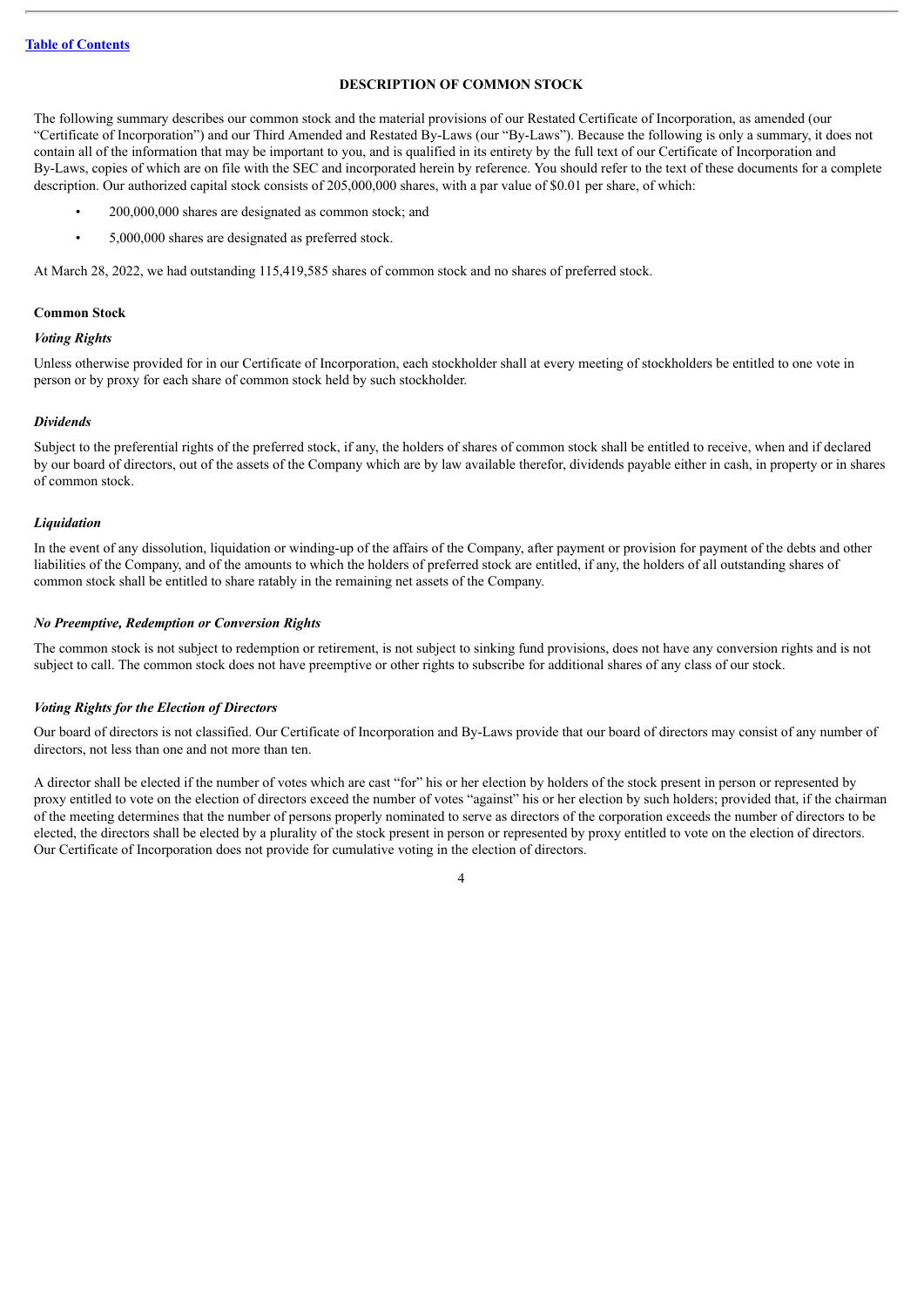Our board has the ability to fill vacancies on our board. Vacancies and newly created directorships resulting from any increase in the authorized number of directors may be filled by a majority of the directors then in office, though less than a quorum, or by a sole remaining director, and the directors so chosen shall hold office until the next annual election and until their successors are duly elected, unless sooner displaced.

#### *Action by Written Consent; Special Stockholder Meetings*

Our By-Laws provide for the right of stockholders to act by written consent without a meeting. In addition, our By-Laws provide that special meetings of the stockholders may be called by the executive chairman, non-executive chairman, chief executive officer or president and shall be called by the executive chairman, non-executive chairman, chief executive officer, president or secretary at the request in writing of a majority of the board of directors or at the request in writing of stockholders owning a majority in amount of the entire capital stock of the corporation issued and outstanding and entitled to vote.

#### **Interested Stockholders**

The terms of Section 203 of the Delaware General Corporation Law (the "DGCL") apply to us since we are a Delaware corporation. Pursuant to Section 203 of the DGCL, with certain exceptions, a Delaware corporation may not engage in any of a broad range of business combinations, such as mergers, consolidations and sales of assets, with an "interested stockholder," as defined below, for a period of three years from the date that such person became an interested stockholder unless:

- the transaction that results in a person's becoming an interested stockholder or the business combination is approved by the board of directors of the corporation before the person becomes an interested stockholder;
- upon consummation of the transaction which results in the stockholder becoming an interested stockholder, the interested stockholder owns 85% or more of the voting stock of the corporation outstanding at the time the transaction commenced, excluding shares owned by persons who are directors and also officers and shares owned by certain employee stock plans; or
- on or after the time the person becomes an interested stockholder, the business combination is approved by the corporation's board of directors and by holders of at least two-thirds of the corporation's outstanding voting stock, excluding shares owned by the interested stockholder, at a meeting of stockholders.

Under Section 203 of the DGCL, an "interested stockholder" is defined as any person, other than the corporation and any direct or indirect majorityowned subsidiary, that is:

- the owner of 15% or more of the outstanding voting stock of the corporation or
- an affiliate or associate of the corporation and was the owner of 15% or more of the outstanding voting stock of the corporation at any time within the three-year period immediately prior to the date on which it is sought to be determined whether such person is an interested stockholder.

Section 203 of the DGCL does not apply to a corporation that so provides in an amendment to its certificate of incorporation or by-laws passed by a majority of its outstanding shares at any time. Such stockholder action does not become effective for 12 months following its adoption and would not apply to persons who were already interested stockholders at the time of the amendment. Our Certificate of Incorporation does not exclude us from the restrictions imposed under Section 203 of the DGCL.

Under certain circumstances, Section 203 of the DGCL makes it more difficult for a person who would be an interested stockholder to effect various business combinations with a corporation for a three-year period, although the stockholders may elect to exclude a corporation from the restrictions imposed thereunder. The provisions of Section 203 of the DGCL may encourage companies interested in acquiring us to negotiate in advance with the Board, because the stockholder approval requirement would be avoided if a majority of the

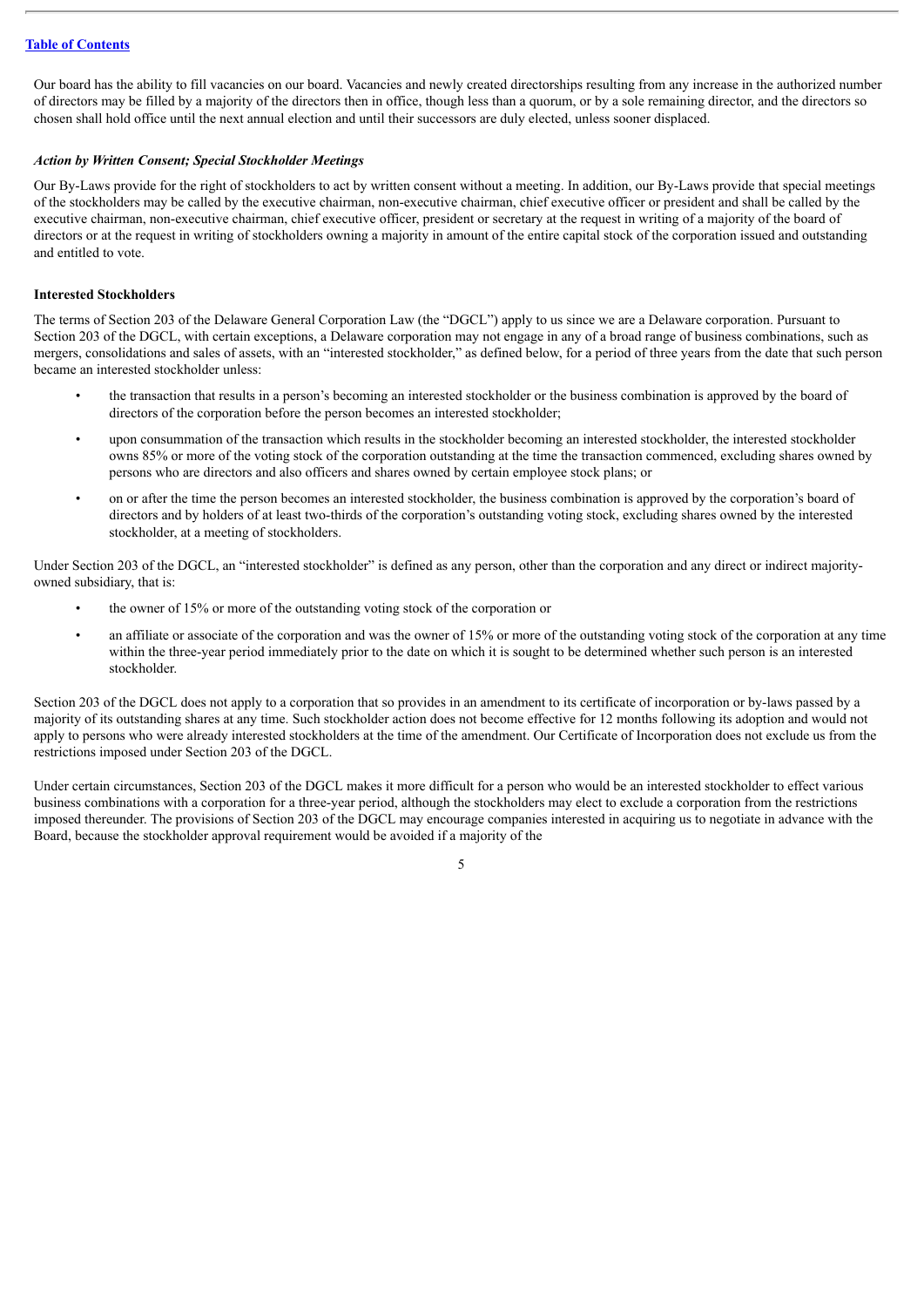directors then in office approve either the business combination or the transaction which results in the stockholder becoming an interested stockholder. These provisions also may have the effect of preventing changes in our management. It is further possible that such provisions could make it more difficult to accomplish transactions that stockholders may otherwise deem to be in their best interest.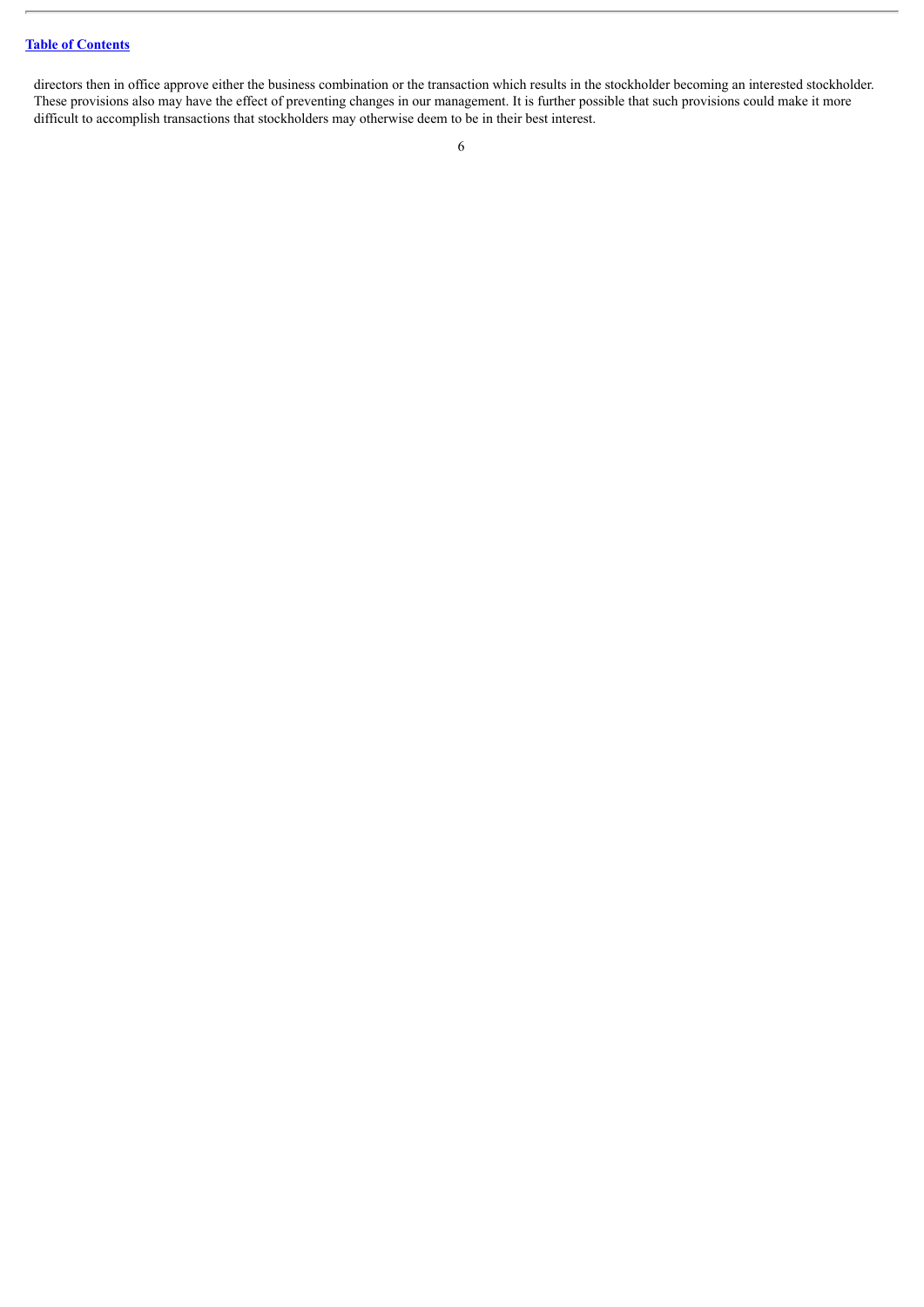#### **DESCRIPTION OF DEBT SECURITIES**

<span id="page-11-0"></span>The following is a general description of the debt securities and the indenture to which this prospectus and any prospectus supplement may relate. The applicable prospectus supplement will describe the specific terms of the debt securities to be sold by us. Unless otherwise stated, any senior debt securities and any subordinated debt securities are together referred to as "debt securities."

#### **General**

We may issue from time to time one or more series of debt securities under an indenture to be entered into between us and The Bank of New York Mellon, as trustee, as supplemented from time to time (the "indenture").

The debt securities will be our direct, unsecured obligations. The senior debt securities will rank equally with all of our other senior debt. The indenture will not limit the amount of debt securities that we may issue.

The following description of the debt securities is not complete and is subject to, and qualified in its entirety by, the detailed provisions of the indenture. The indenture is included as an exhibit to the registration statement of which this prospectus is a part. Whenever particular provisions of the indenture or terms defined in the indenture are referred to, those provisions or definitions are incorporated by reference. We urge you to read the indenture because the indenture defines your rights as a holder of debt securities, and describes in detail the terms of the debt securities summarized below. If any particular terms of the debt securities described in the applicable prospectus supplement differ from the terms described in this prospectus, then the terms described in the applicable prospectus supplement will amend, supplement or supersede the terms described in this prospectus. The terms of our debt securities will include those set forth in the indenture and those made a part of the indenture by the Trust Indenture Act of 1939, as amended.

#### **Terms Applicable to Debt Securities**

The prospectus supplement for a particular series of debt securities will contain the specific terms of the series of debt securities, which may include the following:

- the classification as senior or subordinated debt securities and, if applicable, the subordination provisions that will apply;
- the designation, the aggregate principal amount, the purchase price and the authorized denominations, if other than \$2,000 and integral multiples of \$1,000 thereafter;
- the percentage of the principal amount at which the debt securities will be issued;
- the maturity date or dates:
- the currency, currencies or currency units in which payments on the debt securities will be payable;
- if other than the remaining outstanding principal amount, the principal amount of the debt securities that we will pay upon acceleration of their maturity;
- if other than the trustee, the identity of each security registrar and/or paying agent;
- the interest rate or rates, if any, or the method of determination of such rate or rates;
- the place or places where the principal of and any interest shall be payable;
- if applicable, the premium or discount with which such debt securities will be issued or the method of determination of such premium or discount;
- the date or dates from which the interest, if any, shall accrue, the dates on which the interest, if any, will be payable and the method of determining holders to whom any of the interest shall be payable;
- the prices, if any, at which, and the dates at or after which, we may or must repay, repurchase or redeem the debt securities;

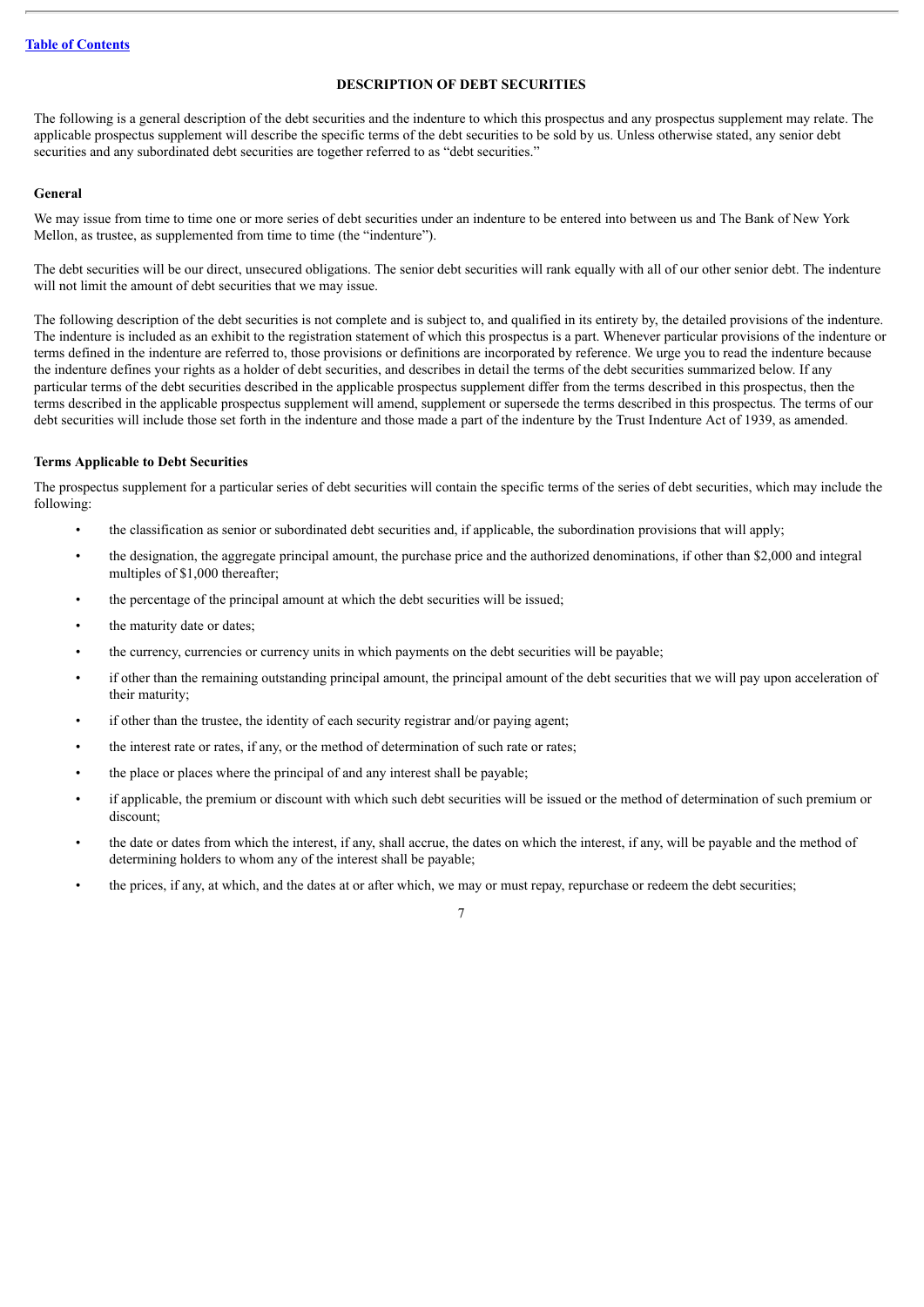- any right or requirement to convert the debt securities into, or exchange the debt securities for, shares of our common stock or other securities or property and the factors considered in determining the conversion price or prices;
- any provision relating to any security provided for the debt securities;
- any sinking fund obligation with respect to the debt securities:
- whether the debt securities will be issued in a transaction registered under the Securities Act and any restriction or condition on the transferability of the debt securities;
- whether the debt securities are issuable as global securities or definitive certificates and, in such case, the identity of the depositary;
- the stock exchanges or securities associations, if any, on which the debt securities may be listed or quoted;
- any addition to or change in the events of default, covenants or defeasance provisions in the indenture;
- any way in which rights in respect of the debt securities are materially limited or qualified by the rights of any other authorized class of securities;
- if applicable, any material United States federal income tax consequences; and
- any other material terms of the debt securities, consistent with the provisions of the indenture.

Unless otherwise specified in the applicable prospectus supplement, we will compute interest payments on the basis of a 360-day year consisting of twelve 30-day months.

Some of the debt securities may be issued as discounted debt securities, which are debt securities sold at a substantial discount below their stated principal amount. The prospectus supplement relating to any discounted series of debt securities will describe any special consequences applicable to discounted debt securities.

The indenture will not contain any provisions that:

- limit our ability to incur indebtedness or issue any securities;
- require us to declare dividends or require the maintenance of any asset ratios or the creation or maintenance of reserves; or
- provide protection in the event we choose to engage in a highly leveraged transaction, reorganization, restructuring, merger or similar transaction.

#### **Conversion and Exchange**

We may issue debt securities that are convertible into or exchangeable for our common stock, property or cash, or a combination of any of them. The terms, if any, on which debt securities of any series will be convertible or exchangeable will be summarized in the prospectus supplement relating to those debt securities. Those terms may include provisions, as applicable, for conversion or exchange on a mandatory basis, at your option, or at our option, in which case the number of shares of our common stock, property or cash, to be received upon the conversion or exchange of those debt securities would be calculated according to the factors and at such time as summarized in the related prospectus supplement. The applicable prospectus supplement will include a discussion of any material United States federal income tax consequences applicable to any such convertible or exchangeable debt securities.

#### **Reopening of Issue**

We may, from time to time, reopen an issue of debt securities and issue additional debt securities with the same terms (including maturity date and interest rate) as debt securities issued on an earlier date. After such additional debt securities are issued, they will be fungible with the debt securities issued on the earlier date to the extent specified in the applicable prospectus supplement.

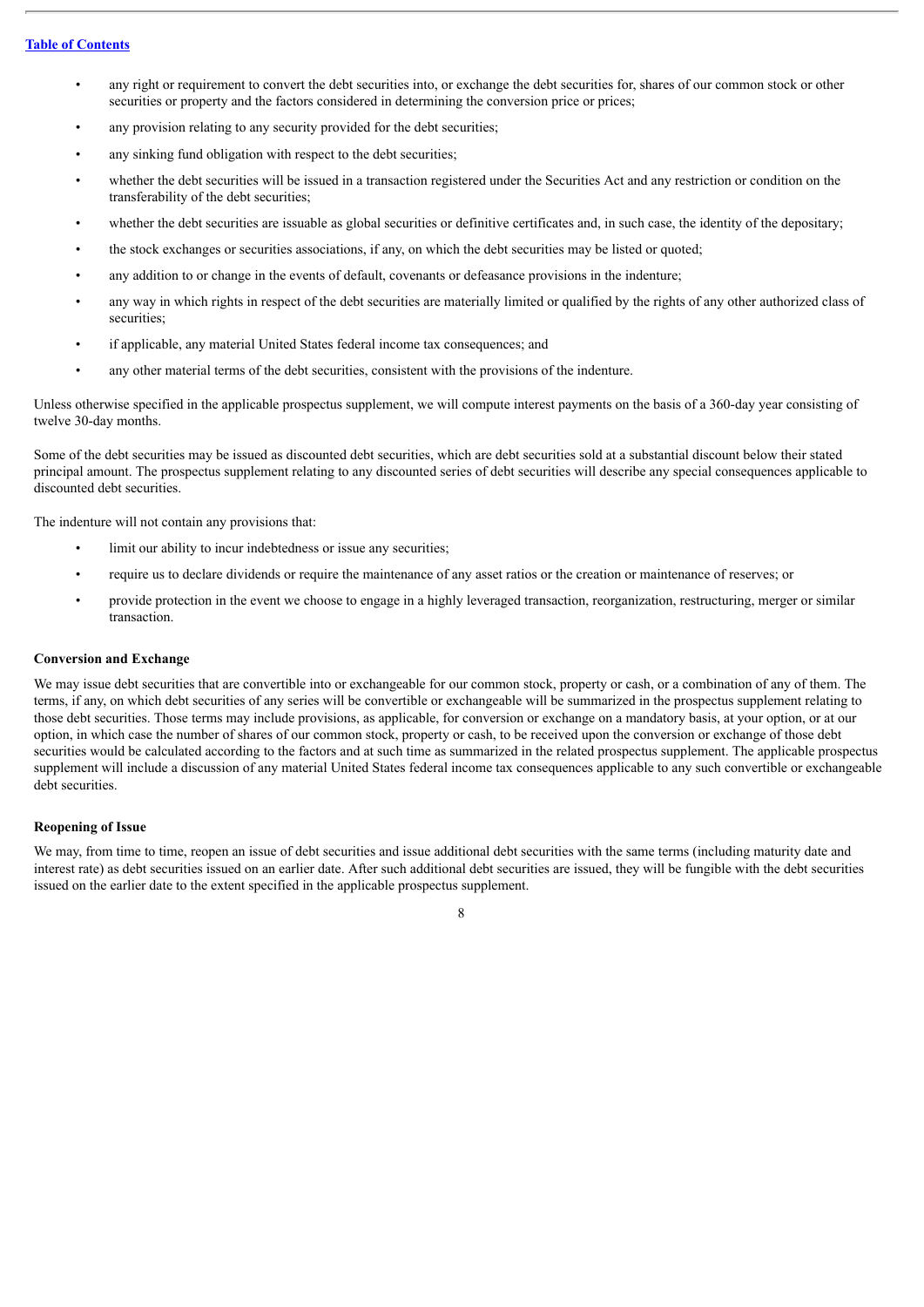#### **Ranking**

The senior debt securities will be unsecured, and will rank equal in right of payment with all of our existing and future unsecured and unsubordinated indebtedness. The ranking of the subordinated debt securities will be described in the applicable prospectus supplement.

#### **No Protection in the Event of a Change of Control**

Unless we state otherwise in the applicable prospectus supplement, the debt securities will not contain any provisions which may afford holders of debt securities protection in the event we have a change of control of the Company.

#### **Covenants**

The indenture will provide that for so long as any debt securities remain outstanding under the indenture, or any amount remains unpaid on any of the debt securities outstanding under the indenture, we will comply with the applicable terms of the covenants contained in the indenture and, with respect to a series of debt securities, such other covenants as may be provided in the terms of that series of debt securities and described in the applicable prospectus supplement. The indenture will include the following covenants:

#### *Payment of Securities*

We will duly and punctually pay the principal of, premium, if any, and interest on the debt securities in accordance with the terms of the debt securities and the indenture.

#### *SEC Reports*

We are subject to the informational reporting requirements of Sections 13 and 15(d) under the Securities Exchange Act of 1934, as amended (the "Exchange Act"), and, in accordance with those requirements, we file certain reports and other information with the SEC. See "Where You Can Find More Information and Information Incorporated by Reference" below. If Sections 13 and 15(d) cease to apply to us, so that we no longer file those reports or other information with the SEC, we will instead provide copies of the reports and information that would have been required under Sections 13 and 15(d) of the Exchange Act to the trustee. Delivery of such reports, information and documents to the trustee will be for informational purposes only and the trustee's receipt of such will not constitute constructive or actual notice or knowledge of any information contained therein or determinable from information contained therein, including our compliance with any of our covenants under the indenture.

#### **Merger, Consolidation or Sale of Assets**

We will not consolidate with or merge with or into or, directly or indirectly, sell, assign, convey, lease, transfer or otherwise dispose of all or substantially all of our properties and assets to any person or group of affiliated persons in a single transaction or series of related transactions, unless:

- we are the surviving entity, or, if we are not the surviving entity, the surviving entity is a corporation organized and existing under the laws of the United States, any state or the District of Columbia;
- the surviving entity expressly assumes our obligations under the indenture and each outstanding series of debt securities and executes a supplemental indenture which is delivered, and is in form and substance reasonably satisfactory, to the trustee;
- immediately after giving effect to the transaction, no default shall have occurred and be continuing; and
- we or the surviving entity deliver to the trustee an officers' certificate and an opinion of counsel, each in form reasonably satisfactory to the trustee, stating that the transaction or series of transactions and the supplemental indenture, if any, complies with the applicable provisions of the indenture, that all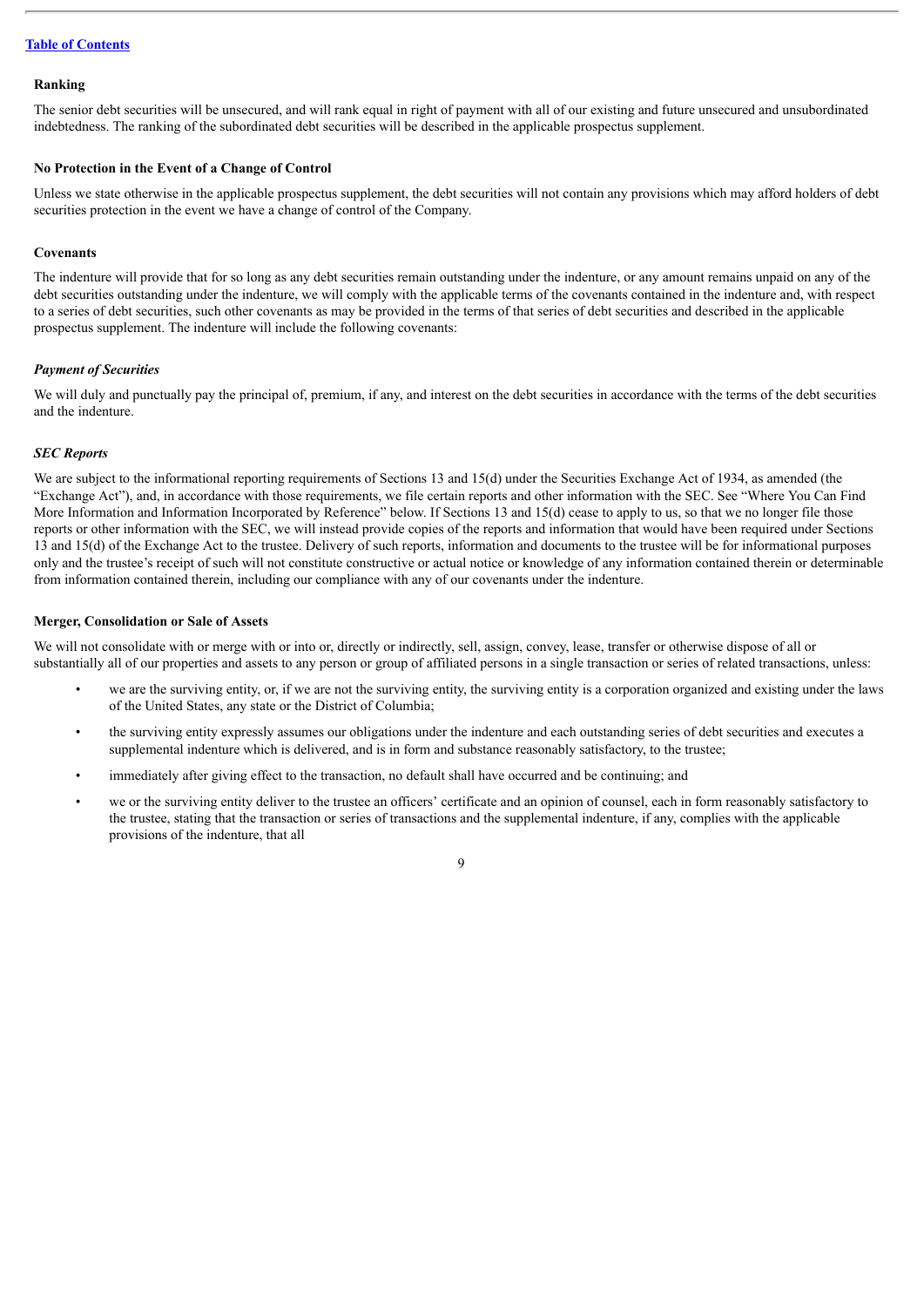conditions precedent provided for in the indenture have been complied with and that such supplemental indenture is the legal, valid and binding obligation of the surviving entity enforceable in accordance with its terms.

If any consolidation or merger or any sale, assignment, conveyance, lease, transfer or other disposition of all or substantially all of our properties and assets occurs in accordance with the indenture, the surviving entity (if other than us) will succeed to, and be substituted for, and may exercise every right and power we have under the indenture with the same effect as if such surviving entity had originally been named in the indenture and, except for any lease, we will be discharged from all obligations and covenants under the indenture and the debt securities.

#### **Events of Default**

The following will constitute "events of default" under the indenture with respect to a series of debt securities:

- default for 30 days in payment of any interest installment due and payable on any debt securities of such series;
- default in payment of principal when due and payable on the debt securities of such series;
- material default in our performance of any other covenant or agreement in respect of the debt securities of such series for 90 days after written notice has been given either to us by the trustee, or to us and the trustee by the holders of at least 25% in principal amount of the debt securities of such series then outstanding;
- events of bankruptcy, insolvency and reorganization specified in the indenture; and
- any other event of default provided with respect to debt securities of that series that is described in the applicable prospectus supplement.

An event of default under one series of debt securities may, but will not necessarily, constitute an event of default under any other series of debt securities.

The indenture will provide that if an event of default (other than an event of default resulting from certain events of bankruptcy, insolvency or reorganization) occurs and is continuing with respect to any series of debt securities, either the trustee or the registered holders of at least 25% in aggregate principal amount of that series of debt securities may, by notice in writing to us and the trustee if given by the registered holders, declare the principal amount of those debt securities, any premium and any accrued and unpaid interest on those debt securities to be due and payable immediately. In the case of an event of default resulting from certain events of bankruptcy, insolvency or reorganization, the principal of, any premium and any accrued and unpaid interest on all outstanding debt securities will become and be immediately due and payable without any declaration or other act on the part of the trustee or any registered holder of outstanding debt securities. At any time after a declaration of acceleration, but before a judgment or decree for payment of money has been obtained, if all events of default with respect to those debt securities have been cured or waived (other than the nonpayment of principal of such debt securities which has become due solely by reason of the declaration of acceleration) then the acceleration and its consequences shall be automatically annulled and rescinded.

The indenture will require that we file annually with the trustee a compliance certificate describing any default by us in the performance of any conditions or covenants that has occurred under the indenture and the status of any such default. The trustee will be entitled under the indenture to be indemnified before proceeding to exercise any right or power under the indenture at the direction of the registered holders of the debt securities or which requires the trustee to expend or risk its own funds or otherwise incur any financial liability. The indenture will also provide that the registered holders of a majority in principal amount of the outstanding debt securities of any series issued under the indenture may direct the time, method and place of conducting any proceeding for any remedy available to the trustee or exercising any trust or power conferred on the trustee with respect to that series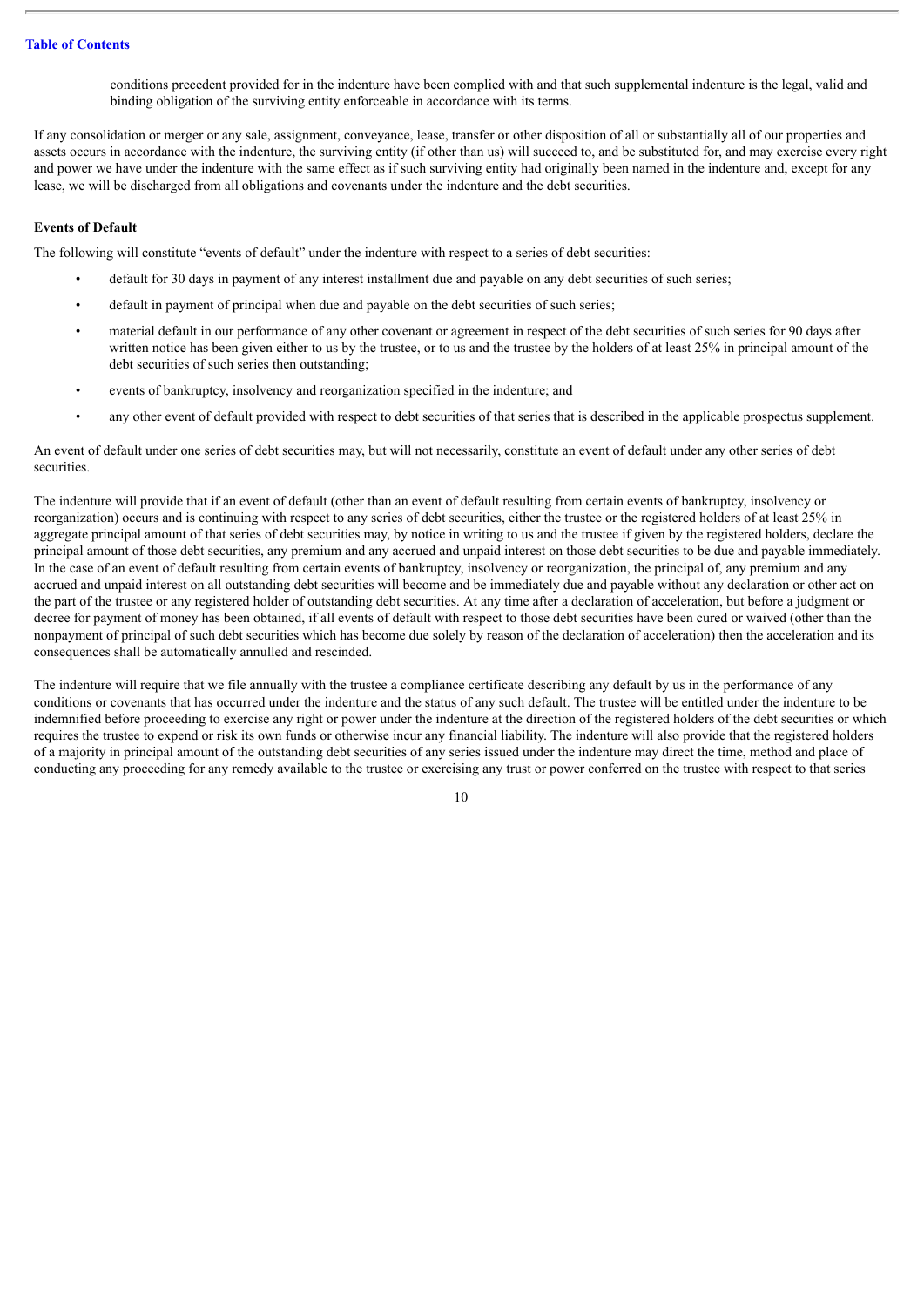of debt securities. The trustee, however, may refuse to follow any such direction that conflicts with law or the indenture, is unduly prejudicial to the rights of other registered holders of that series of debt securities, or would involve the trustee in personal liability.

The indenture will provide that while the trustee generally must deliver notice of a default or an event of default to the registered holders of the debt securities of any series issued under the indenture within 90 days of the trustee's knowledge of its occurrence (as provided in the indenture), the trustee may withhold notice of any default or event of default (except with respect to a default in payment on the debt securities) if and so long as a committee of its responsible officers in good faith determines that the withholding of such notice is in the interest of the registered holders of that series of debt securities.

#### **Modification and Waiver**

We and the trustee may amend or supplement the indenture with respect to one or more series of debt securities if the holders of a majority in principal amount of the outstanding debt securities of each such series consent to it, except that no amendment or supplement may, without the consent of each affected registered holder of that series:

- reduce the amount of principal we must repay or change the date of maturity;
- reduce the rate or change the time of payment of interest;
- change the currency of payment;
- modify any redemption or repurchase right to the detriment of the holder;
- reduce the percentage of the aggregate principal amount of debt securities needed to consent to an amendment, supplement or waiver; or
- change the provisions of the indenture relating to waiver of past defaults, rights of registered holders of the debt securities to receive payments or amendments of the indenture that require the consent of registered holders of each affected series.

Except for certain specified provisions, the holders of at least a majority in principal amount of the outstanding debt securities of any series may on behalf of the holders of all debt securities of that series waive our compliance with provisions of the indenture. The holders of a majority in principal amount of the outstanding debt securities of any series may on behalf of the holders of all of the debt securities of such series waive any past default under the indenture with respect to that series and its consequences, except a default in the payment of the principal, any premium or any interest on any debt security of that series or a default in respect of any provision that may not be amended without the consent of each affected registered holder of debt securities; *provided, however*, that the holders of a majority in aggregate principal amount of the then outstanding debt securities of any series may rescind an acceleration and its consequences, including any related payment default that resulted from the acceleration.

#### **Actions by Holders**

A holder of debt securities of a series may not pursue any remedy with respect to the indenture or such series (except a registered holder of debt securities of such series may bring an action for payment of overdue principal, premium, if any, or interest on its debt securities), unless:

- the registered holder has given notice to the trustee of such series of a continuing event of default;
- registered holders of at least 25% in principal amount of that series of debt securities have made a written request to the trustee of such series to pursue such remedy;
- such registered holder or holders have offered the trustee of such series security or indemnity satisfactory to the trustee against any loss, liability or expense;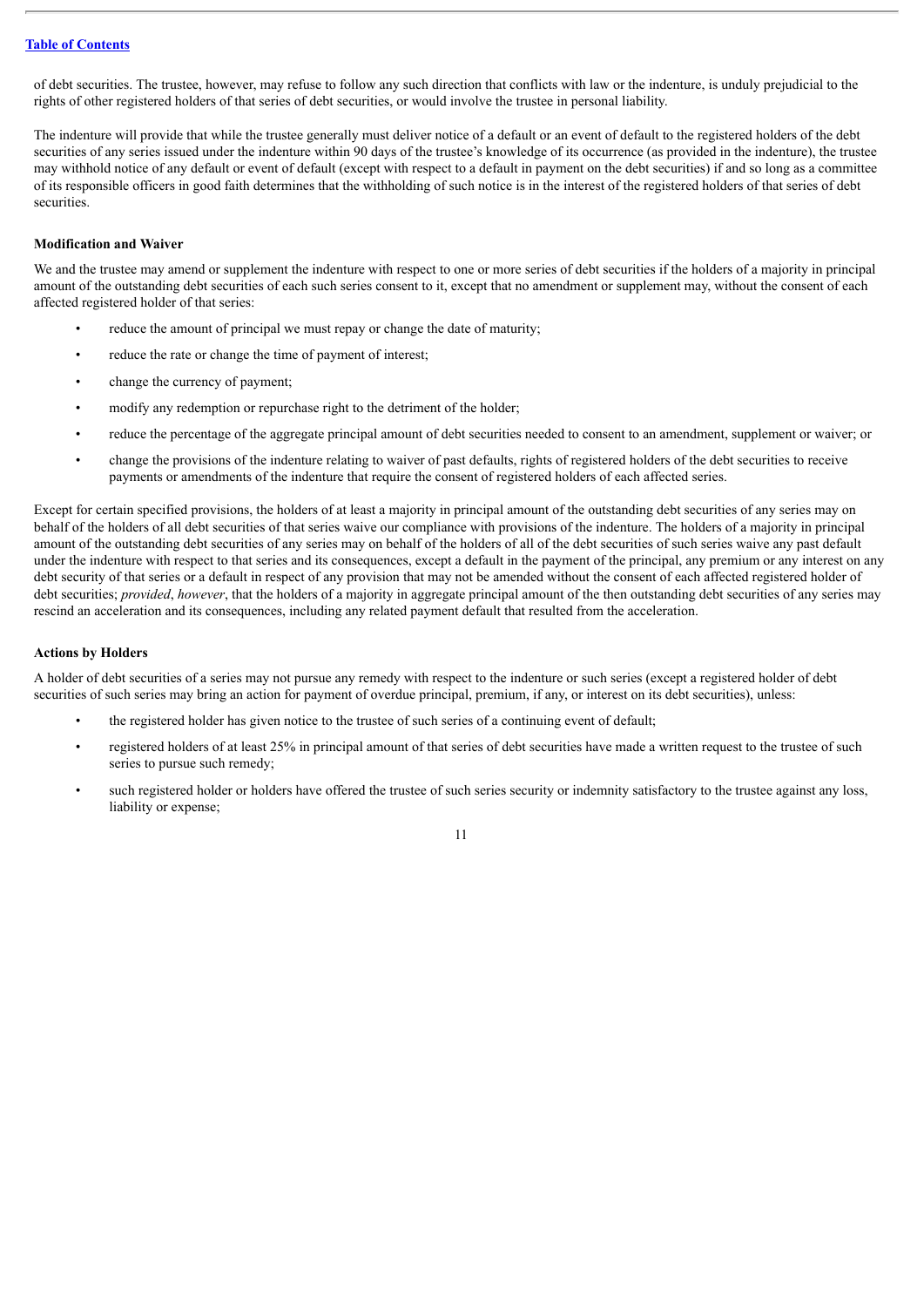- the trustee of such series has not complied with such request within 60 days of such notice, request and offer; and
- the registered holders of a majority in principal amount of that series of debt securities have not given the trustee of such series a direction inconsistent with the request during that 60-day period.

#### **Defeasance, Discharge and Termination**

#### *Defeasance and Discharge*

Unless otherwise provided in the terms of the particular series of debt securities and described in the applicable prospectus supplement, the indenture will provide that we may discharge any and all of our obligations in respect of a series of debt securities, and, except with respect to certain provisions, the provisions of the indenture will no longer be in effect with respect to that series of debt securities on the 91st day after the date of the deposit with the trustee or paying agent, in trust, of money or U.S. Government Obligations in an amount sufficient to pay the principal, premium, if any, and interest on that series of debt securities, when due. Such discharge may only occur if, among other things:

- we shall have delivered to the trustee either: (a) a ruling from the Internal Revenue Service (the "IRS") to the effect that registered holders will not recognize income, gain or loss for U.S. federal income tax purposes as a result of the deposit, defeasance and discharge and will be subject to U.S. federal income tax on the same amount and in the same manner and at the same times as would have been the case if such deposit, defeasance and discharge had not occurred or (b) an opinion of outside counsel to the same effect as clause (a) accompanied by a ruling to that effect published by the IRS;
- no default under the indenture with respect to that series shall have occurred and be continuing on the date of such deposit or during the period ending on the 91st day after the date of deposit;
- the deposit shall not result in or constitute a default or result in a breach or violation of, or constitute a default under, any other agreement or instrument to which we are a party or by which we are bound; and
- we have delivered to the trustee an officers' certificate and opinion of counsel stating that such conditions have been complied with.

"U.S. Government Obligations" will be defined under the indenture as securities that are (x) direct obligations of the United States for the payment of which its full faith and credit is pledged or (y) obligations of a person controlled or supervised by and acting as an agency or instrumentality of the United States, the payment of which is unconditionally guaranteed as a full faith and credit obligation by the United States and which, in either case, are not callable or redeemable before their maturity.

#### *Termination of Obligations in Certain Circumstances*

The indenture will provide that we may at any time terminate any and all obligations in respect of a series of debt securities and, except with respect to certain provisions, the provisions of the indenture will no longer be in effect with respect to that series of debt securities if that series of debt securities matures or is redeemable within one year of such time and we deposit with the trustee or paying agent, in trust, money or U.S. Government Obligations in an amount sufficient to pay the principal of, premium, if any, and accrued interest on that series of debt securities when due. Such obligations may only be terminated if, among other things:

- no default under the indenture with respect to that series shall have occurred and be continuing on the date of such deposit;
- the deposit will not result in or constitute a default or result in a breach or violation of, or constitute a default under, any other agreement or instrument to which we are a party or by which we are bound; and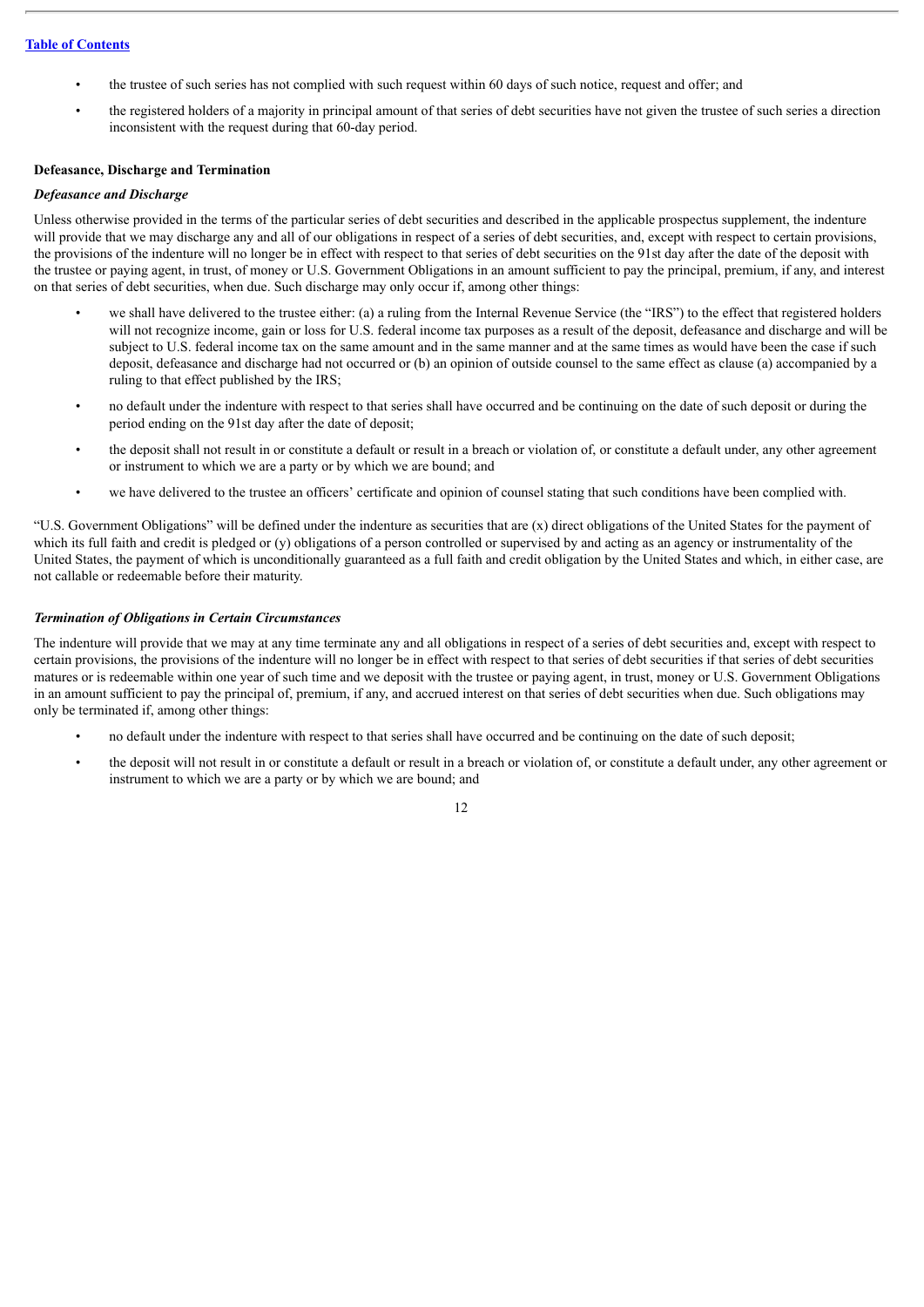• we have delivered to the trustee an officers' certificate and opinion of counsel stating that such conditions have been complied with.

If we terminate our obligations in respect of a series of debt securities pursuant to this provision, we are not required to deliver an opinion of counsel to the effect that registered holders or beneficial owners of that series will not recognize income, gain or loss for U.S. federal income tax purposes as a result of such deposit and termination, and there is no assurance that registered holders or beneficial owners of that series would not recognize income, gain or loss for U.S. federal income tax purposes as a result thereof or that they would be subject to U.S. federal income tax on the same amount and in the same manner and at the same times as would have been the case if such deposit and termination had not occurred.

#### *Defeasance of Covenants*

The terms of a series of debt securities may provide that we may omit to comply with certain provisions or covenants established with respect to that series of debt securities, and non-compliance with any such provision or covenant will not be deemed an event of default, on the 91st day following the deposit with the trustee or paying agent, in trust, of money or U.S. Government Obligations in an amount sufficient to pay the principal, premium, if any, and interest on that series of debt securities, when due. Our exercise of this option is subject to conditions specified in the indenture, which will include, among other things:

- we shall have delivered to the trustee an opinion of outside counsel with respect to certain tax matters as described in the indenture, including that registered holders of that series will not recognize income, gain or loss for U.S. federal income tax purposes as a result of the exercise of our option under this section and will be subject to U.S. federal income tax on the same amount and in the same manner and at the same times as would have been the case if we had not exercised such option;
- no default under the indenture with respect to that series shall have occurred and be continuing on the date of such deposit or during the period ending on the 91st day after the date of deposit;
- the deposit shall not result in or constitute a default or result in a breach or violation of, or constitute a default under, any other agreement or instrument to which we are a party or by which we are bound; and
- we have delivered to the trustee an officers' certificate and opinion of counsel stating that such conditions have been complied with.

The prospectus supplement relating to that series of debt securities will describe the provisions, covenants and related events of default with respect to that series which may be defeased pursuant to this provision.

#### **Unclaimed Money**

Subject to any applicable abandoned property law, the indenture will provide that the trustee will pay to us upon request any money held by the trustee for the payment of principal, premium, if any, or interest that remains unclaimed for two years. After payment to us, registered holders of debt securities entitled to such money must look to us for payment as general creditors.

#### **Trustee and Paying Agent**

The Bank of New York Mellon will initially act as trustee and paying agent for the debt securities.

We will describe in the applicable prospectus supplement any material business and other relationships (including additional trusteeships) other than ordinary banking relationships and the trusteeship under the indenture, between us and any of our affiliates, on the one hand, and each trustee and paying agent under the indenture, on the other hand.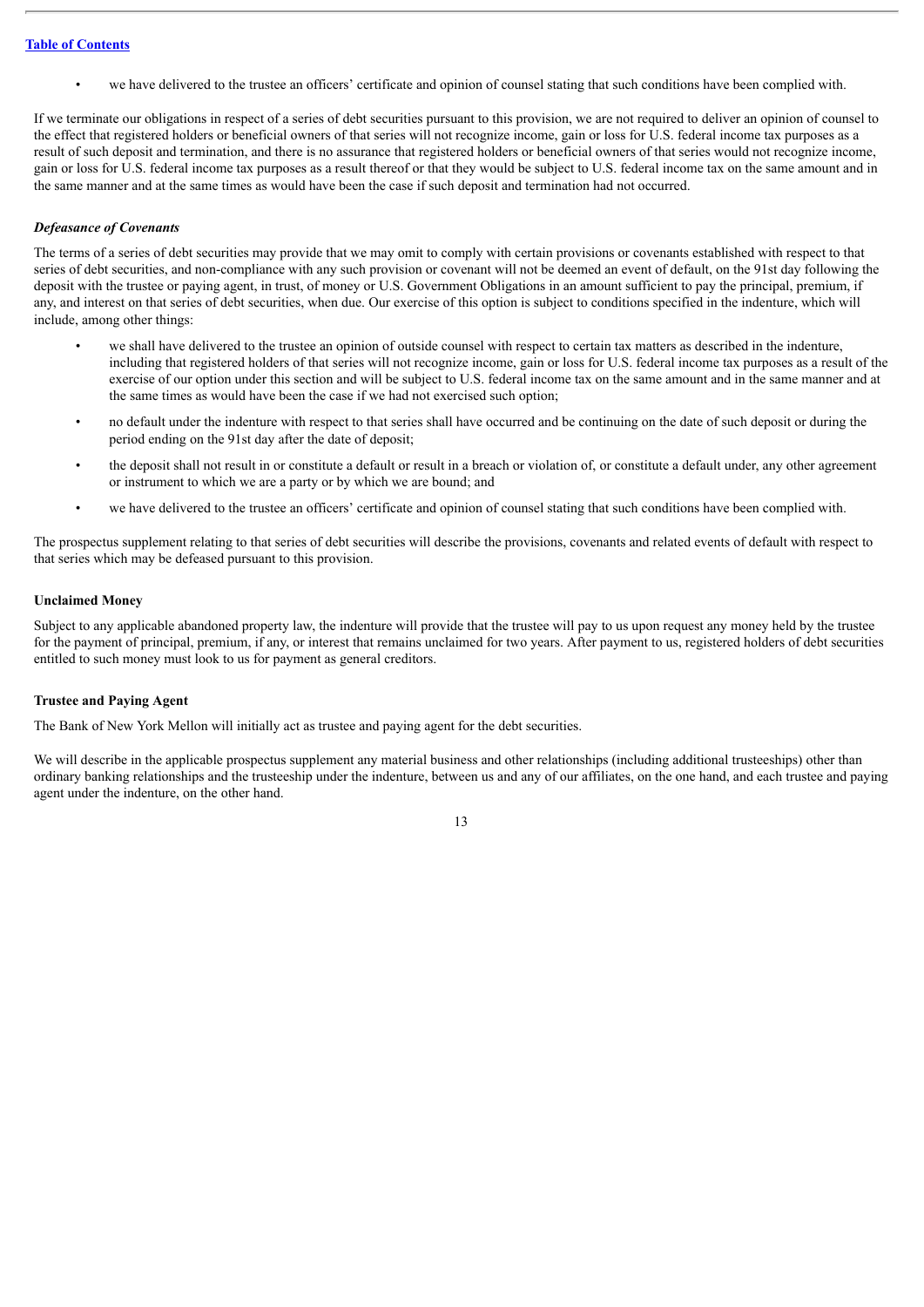The holders of a majority in principal amount of the outstanding debt securities of a series will have the right to direct the time, method and place of conducting any proceeding for exercising any remedy available to the trustee with respect to that series, subject to exceptions described in the indenture. If an event of default occurs and is not cured, the trustee will be required, in the exercise of its power, to use the degree of care and skill a prudent person would exercise or use under the circumstances in the conduct of his own affairs. The trustee will be under no obligation to exercise any of its rights or powers under the indenture at the request of any holder of debt securities, unless such holder shall have offered to the trustee security and indemnity satisfactory to the trustee against any loss, liability or expense and then only to the extent required by the terms of the indenture.

#### **Governing Law**

The laws of the state of New York will govern the indenture and will govern each series of debt securities.

#### **Transfer and Exchange**

Each debt security will be represented by either one or more global securities deposited with or on behalf of The Depository Trust Company, as Depositary (the "Depositary"), and registered in the name of the Depositary's nominee (we will refer to any debt security represented by a global debt security as a "book-entry debt security"), or a certificate issued in definitive registered form (we will refer to any debt security represented by a certificated security as a "certificated debt security") as set forth in the applicable prospectus supplement. Except as set forth under the heading "Global Debt Securities and Book-Entry System" below, book-entry debt securities will not be issuable in certificated form.

So long as the Depositary for a global debt security, or its nominee, is the registered owner of that global debt security, the Depositary or its nominee, as the case may be, will be considered the sole owner or holder of the book-entry debt securities represented by such global debt security for all purposes under such debt security and the indenture. Except as described below, beneficial owners of book-entry debt securities will not be entitled to have securities registered in their names, will not receive or be entitled to receive physical delivery of a certificate in definitive form representing securities and will not be considered the owners or holders of those securities under the indenture. Accordingly, each person beneficially owning book-entry debt securities must rely on the procedures summarized below of the Depositary or its nominee for the related global debt security and, if such person is not a direct participant of the Depositary, on the procedures of the indirect participant of the Depositary through which such person owns its interest, to exercise any rights of a holder under the indenture.

#### *Certificated Debt Securities*

You may transfer or exchange certificated debt securities at any office we maintain for this purpose in accordance with the terms of the indenture. No service charge will be made for any transfer or exchange of certificated debt securities, but we may require payment of a sum sufficient to cover any tax or other governmental charge payable in connection with a transfer or exchange.

You may effect the transfer of certificated debt securities and the right to receive the principal of, premium and interest on certificated debt securities only by surrendering the certificate representing those certificated debt securities and either reissuance by us or the trustee of the certificate to the new holder or the issuance by us or the trustee of a new certificate to the new holder.

#### *Global Debt Securities and Book-Entry System*

#### *About The Depositary*

Each global debt security representing book-entry debt securities will be deposited with, or on behalf of, the Depositary, and registered in the name of the Depositary's nominee. The Depositary is a:

limited-purpose trust company organized under the New York Banking Law;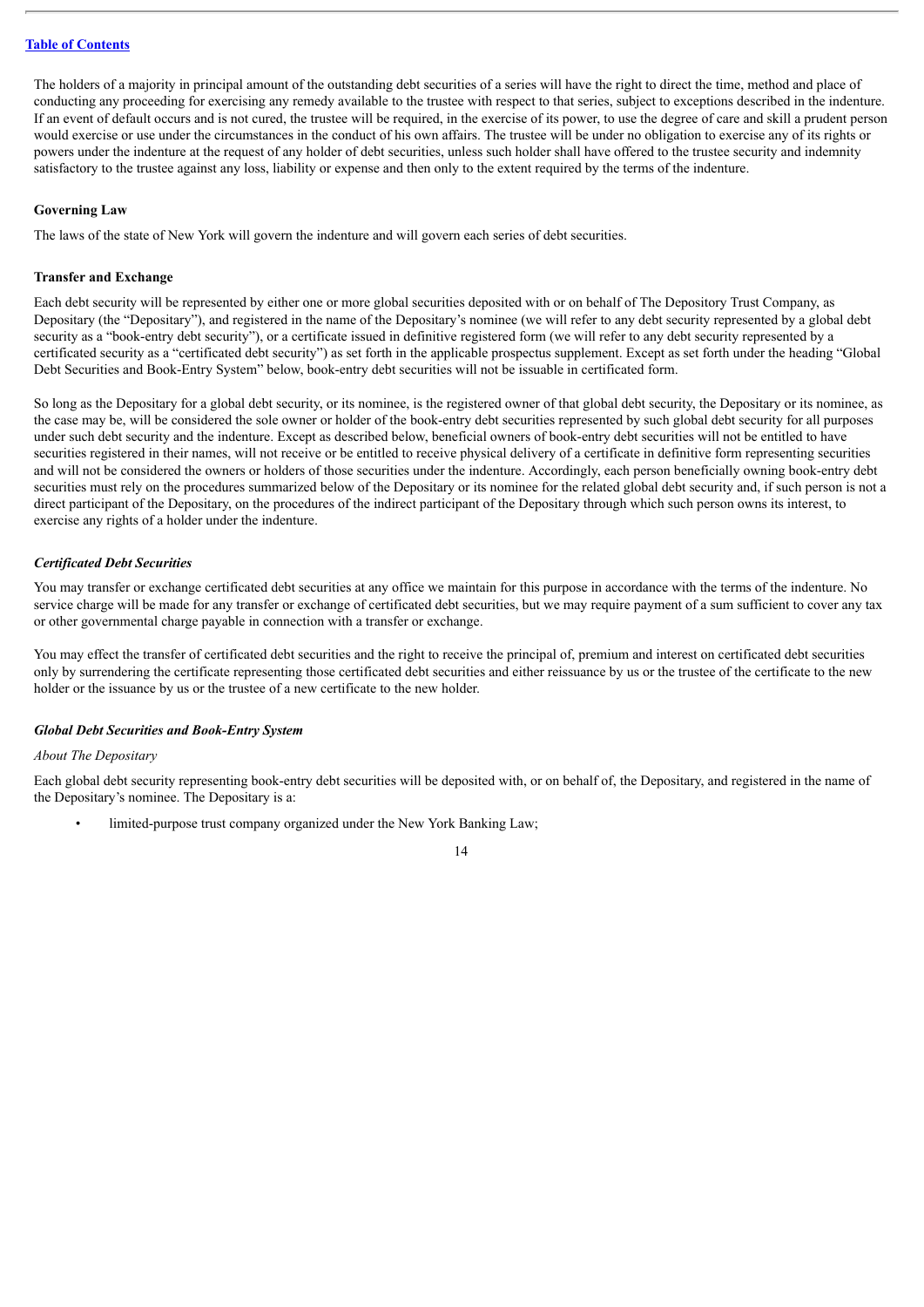- "banking organization" under the New York Banking Law;
- member of the Federal Reserve System:
- "clearing corporation" under the New York Uniform Commercial Code; and
- "clearing agency" registered under the provisions of Section 17A of the Exchange Act.

The Depositary holds securities that its direct participants (each, a "direct participant") deposit with the Depositary. Direct participants of the Depositary include securities brokers and dealers, banks, trust companies, clearing corporations and certain other organizations. Indirect participants of the Depositary (each, an "indirect participant"), such as securities brokers and dealers, banks and trust companies, can also access the Depositary's system if they maintain a custodial relationship with a direct participant.

The Depositary has indicated it intends to follow the following procedures with respect to book-entry debt securities:

Purchases of book-entry debt securities under the Depositary's system must be made by or through direct participants, which will receive a credit for the book-entry debt securities on the Depositary's records. The ownership interest of each beneficial owner is in turn to be recorded on the records of direct participants and indirect participants. Beneficial owners will not receive written confirmation from the Depositary of their purchase, but beneficial owners are expected to receive written confirmations providing details of the transaction, as well as periodic statements of their holdings, from the direct participants or indirect participants through which such beneficial owners entered into the transaction. Transfers of ownership interests in the book-entry debt securities are to be accomplished by entries made on the books of participants acting on behalf of beneficial owners. Beneficial owners will not receive certificates representing their ownership interests in book-entry debt securities, except as provided below.

Conveyance of notices and other communications by the Depositary to direct participants, by direct participants to indirect participants and by direct participants and indirect participants to beneficial owners will be governed by arrangements among them, subject to any statutory or regulatory requirements as may be in effect from time to time.

#### *Book-Entry Format*

Under the book-entry format, the paying agent will pay interest or principal payments to the nominee of the Depositary. The Depositary's practice is to credit the account of its direct participants, who will then forward the payment to the indirect participants or to you as the beneficial owner.

The Depositary is required to make book-entry transfers allowed in accordance with the indenture and the debt securities represented by the global securities on behalf of its direct participants and is required to receive and transmit payments of principal, premium, if any, and interest on the bookentry debt securities. Any direct participant or indirect participant with which you have an account is similarly required to make book-entry transfers and to receive and transmit payments with respect to the book-entry debt securities on your behalf. We and the trustee have no responsibility for any aspect of the actions and/or inactions of the Depositary or any of its direct or indirect participants.

So long as the Depositary's nominee is the registered owner of the global securities representing the debt securities, the trustee will not recognize you as a holder under the indenture, and you can only exercise the rights of a holder indirectly through the Depositary and its direct participants. We understand that, under industry practice, in the event owners of beneficial interests in debt securities wish to take any action that the Depositary or its nominee is entitled to take, the Depositary would authorize the applicable participants to take such action, and that such participants would authorize beneficial owners owning through such participants to take such action.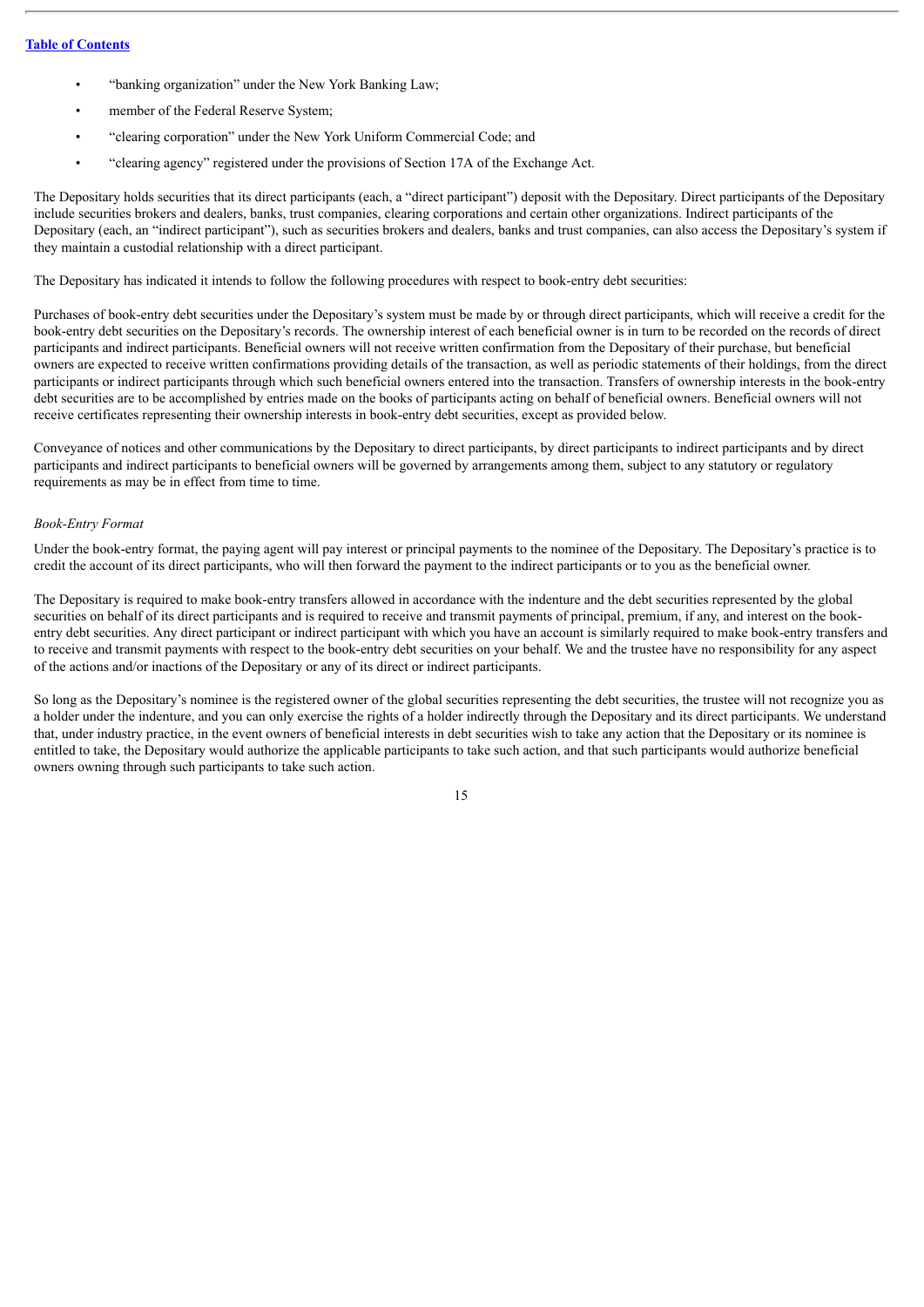The Depositary can only act on behalf of its direct participants. Your ability to pledge book-entry debt securities to non-direct participants, and to take other actions, may be limited because you will not possess a physical certificate that represents your book-entry debt securities.

Neither the Depositary nor its nominee will consent or vote with respect to the book-entry debt securities unless authorized by a direct participant in accordance with the Depositary's procedures. Under its usual procedures, the Depositary will mail an omnibus proxy to us as soon as possible after the record date. The omnibus proxy assigns consenting or voting rights to those direct participants to whose accounts the debt securities are credited on the record date (identified in a listing attached to the omnibus proxy).

The Depositary has agreed to the foregoing procedures in order to facilitate transfers of the book-entry debt securities among participants of the Depositary. However, they are under no obligation to perform or continue to perform those procedures, and they may discontinue those procedures at any time.

We will issue certificated debt securities in exchange for each global debt security if the Depositary is at any time unwilling or unable to continue as Depositary or ceases to be a clearing agency registered under the Exchange Act, and a successor Depositary registered as a clearing agency under the Exchange Act is not appointed by us within 90 days. In addition, we will issue certificated debt securities of any series if an event of default has occurred and is continuing with respect to such series. We may also at any time and in our sole discretion determine not to have the book-entry debt securities of any series represented by one or more global debt securities and, in that event, will issue certificated debt securities in exchange for the global debt securities of that series. Any certificated debt securities issued in exchange for a global debt security will be registered in such name or names as the Depositary shall instruct the trustee. We expect that such instructions will be based upon directions received by the Depositary from participants with respect to ownership of book-entry debt securities relating to such global debt security.

We have obtained the foregoing information concerning the Depositary and the Depositary's book-entry systems and procedures from sources we believe to be reliable, but we take no responsibility for the accuracy of this information.

For avoidance of doubt, none of us, the trustee nor any agent under the indenture will have any liability for any actions of the Depositary.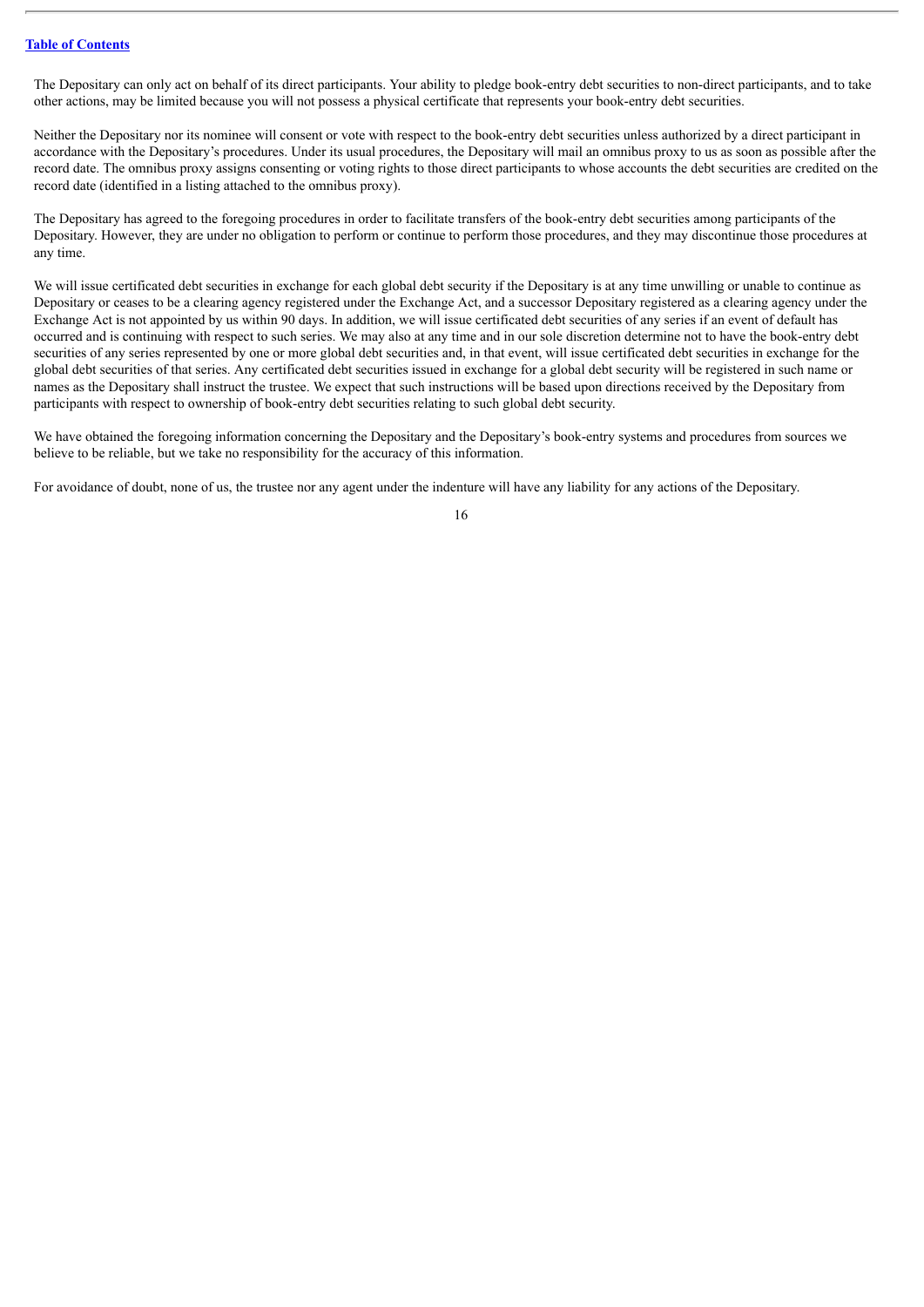#### **PLAN OF DISTRIBUTION**

<span id="page-21-0"></span>We may sell our securities in any one or more of the following ways from time to time: (1) through agents; (2) to or through underwriters; (3) through brokers or dealers; (4) directly by us to purchasers, including through a specific bidding, auction or other process; or (5) through a combination of any of these methods of sale. The applicable prospectus supplement and/or other offering materials will contain the terms of the transaction, the name or names of any underwriters, dealers, agents and the respective amounts of securities underwritten or purchased by them, the initial public offering price of the securities, and the applicable agent's commission, dealer's purchase price or underwriter's discount. Any dealers and agents participating in the distribution of the securities may be deemed to be underwriters, and compensation received by them on resale of the securities may be deemed to be underwriting discounts.

Any initial offering price, dealer purchase price, discount or commission may be changed from time to time.

The securities may be distributed from time to time in one or more transactions, at negotiated prices, at a fixed price or fixed prices (that may be subject to change), at market prices prevailing at the time of sale, at various prices determined at the time of sale or at prices related to prevailing market prices.

Offers to purchase securities may be solicited directly by us or by agents designated by us from time to time. Any such agent may be deemed to be an underwriter, as that term is defined in the Securities Act, of the securities so offered and sold.

If underwriters are utilized in the sale of any securities in respect of which this prospectus is being delivered, such securities will be acquired by the underwriters for their own account and may be resold from time to time in one or more transactions, including negotiated transactions, at fixed public offering prices or at varying prices determined by the underwriters at the time of sale. Securities may be offered to the public either through underwriting syndicates represented by managing underwriters or directly by one or more underwriters. If any underwriter or underwriters are utilized in the sale of securities, unless otherwise indicated in the applicable prospectus supplement and/or other offering material, the obligations of the underwriters are subject to certain conditions precedent, and the underwriters will be obligated to purchase all such securities if they purchase any of them.

If a dealer is utilized in the sale of the securities in respect of which this prospectus is delivered, we will sell such securities to the dealer, as principal. The dealer may then resell such securities to the public at varying prices to be determined by such dealer at the time of resale. Transactions through brokers or dealers may include block trades in which brokers or dealers will attempt to sell shares as agent but may position and resell as principal to facilitate the transaction or in cross trades, in which the same broker or dealer acts as agent on both sides of the trade. Any such dealer may be deemed to be an underwriter, as such term is defined in the Securities Act, of the securities so offered and sold.

Offers to purchase securities may be solicited directly by us and the sale thereof may be made by us directly to institutional investors or others, who may be deemed to be underwriters within the meaning of the Securities Act with respect to any resale thereof.

If so indicated in the applicable prospectus supplement and/or other offering material, we may authorize agents and underwriters to solicit offers by certain institutions to purchase securities from us at the public offering price set forth in the applicable prospectus supplement and/or other offering material pursuant to delayed delivery contracts providing for payment and delivery on the date or dates stated in the applicable prospectus supplement and/or other offering material. Such delayed delivery contracts will be subject only to those conditions set forth in the applicable prospectus supplement and/or other offering material.

Agents, underwriters and dealers may be entitled under relevant agreements with us to indemnification by us against certain liabilities, including liabilities under the Securities Act, or to contribution with respect to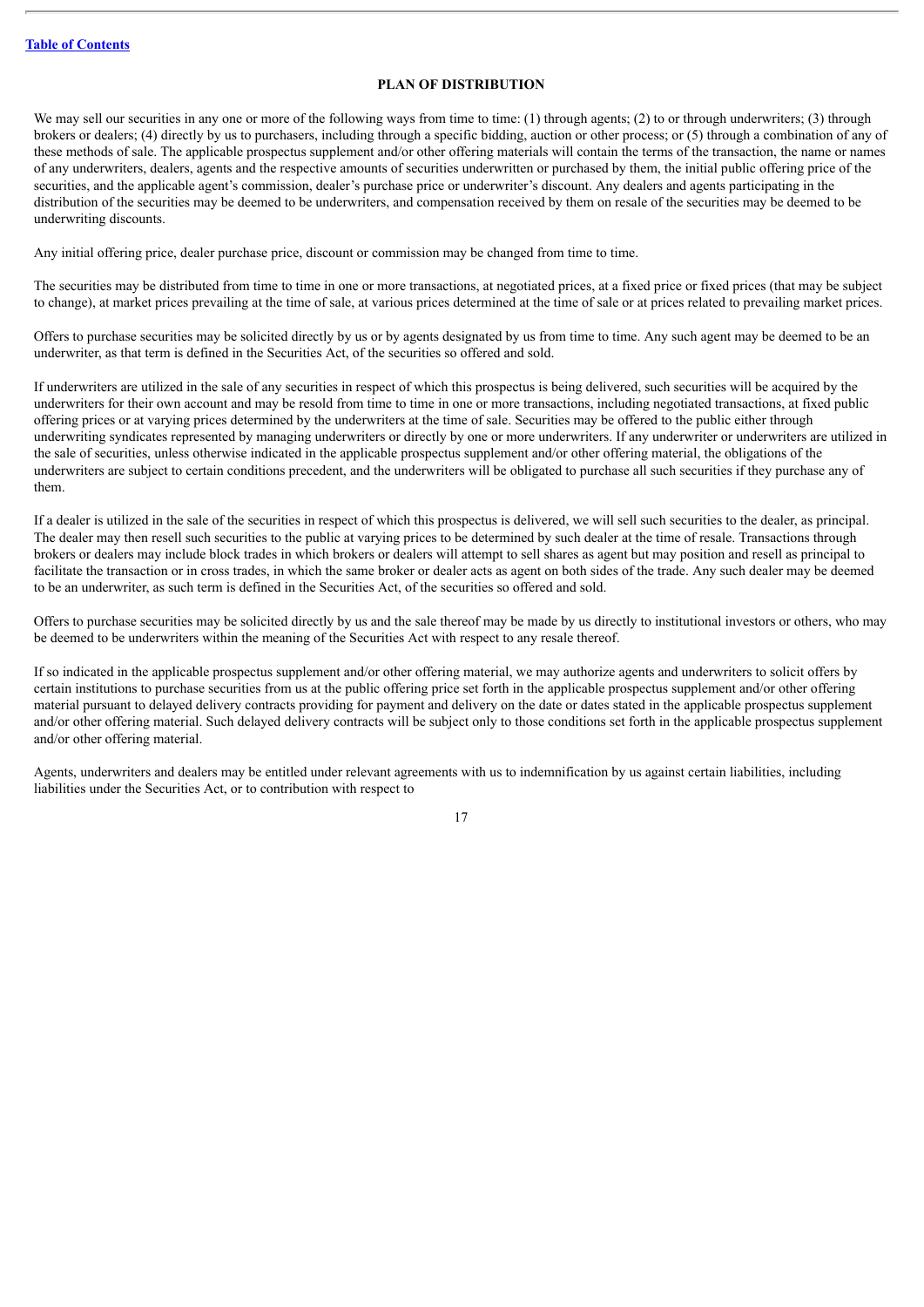payments which such agents, underwriters and dealers may be required to make in respect thereof. The terms and conditions of any indemnification or contribution will be described in the applicable prospectus supplement and/or other offering material.

We may also sell shares of our common stock through various arrangements involving mandatorily or optionally exchangeable securities, and this prospectus may be delivered in connection with those sales.

We may enter into derivative, sale or forward sale transactions with third parties, or sell securities not covered by this prospectus to third parties in privately negotiated transactions. If the applicable prospectus supplement and/or other offering material indicates, in connection with those transactions, the third parties may sell securities covered by this prospectus and the applicable prospectus supplement and/or other offering material, including in short sale transactions and by issuing securities not covered by this prospectus but convertible into, exchangeable for or representing beneficial interests in securities covered by this prospectus, or the return of which is derived in whole or in part from the value of such securities. The third parties may use securities received under derivative, sale or forward sale transactions or securities pledged by us or borrowed from us or others to settle those sales or to close out any related open borrowings of stock, and may use securities received from us in settlement of those transactions to close out any related open borrowings of stock. The third party in such sale transactions will be an underwriter and will be identified in the applicable prospectus supplement (or a post-effective amendment) and/or other offering material.

Underwriters, broker-dealers or agents may receive compensation in the form of commissions, discounts or concessions from us. Underwriters, brokerdealers or agents may also receive compensation from the purchasers of shares for whom they act as agents or to whom they sell as principals, or both. Compensation as to a particular underwriter, broker-dealer or agent will be in amounts to be negotiated in connection with transactions involving shares and might be in excess of customary commissions. In effecting sales, broker-dealers engaged by us may arrange for other broker-dealers to participate in the resales.

Any securities offered other than common stock will be a new issue and, other than the common stock, which is listed on The NASDAQ Global Select Market, will have no established trading market. We may elect to list any series of securities on an exchange, and in the case of the common stock, on any additional exchange, but, unless otherwise specified in the applicable prospectus supplement and/or other offering material, we shall not be obligated to do so. No assurance can be given as to the liquidity of the trading market for any of the securities.

Agents, underwriters and dealers may engage in transactions with, or perform services for, us or our subsidiaries in the ordinary course of business.

Any underwriter may engage in overallotment, stabilizing transactions, short covering transactions and penalty bids in accordance with Regulation M under the Exchange Act. Overallotment involves sales in excess of the offering size, which create a short position. Stabilizing transactions permit bids to purchase the underlying security so long as the stabilizing bids do not exceed a specified maximum. Short covering transactions involve purchases of the securities in the open market after the distribution is completed to cover short positions. Penalty bids permit the underwriters to reclaim a selling concession from a dealer when the securities originally sold by the dealer are purchased in a covering transaction to cover short positions. Those activities may cause the price of the securities to be higher than it would otherwise be. If commenced, the underwriters may discontinue any of the activities at any time. An underwriter may carry out these transactions on The NASDAQ Global Select Market, in the over-the-counter market or otherwise.

The place and time of delivery for securities will be set forth in the accompanying prospectus supplement and/or other offering material for such **securities**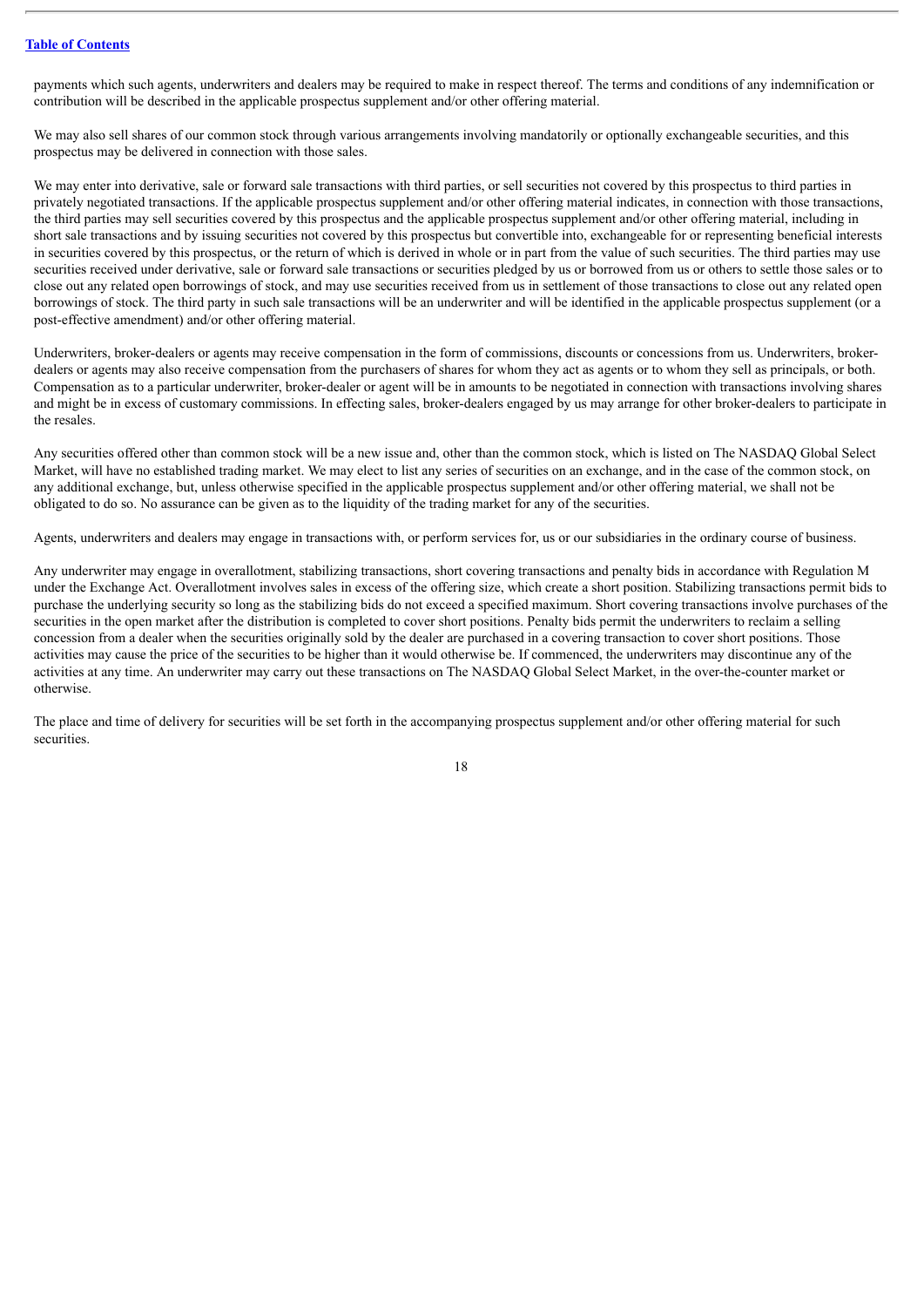#### **WHERE YOU CAN FIND MORE INFORMATION AND INFORMATION INCORPORATED BY REFERENCE**

<span id="page-23-0"></span>We have filed with the SEC a registration statement on Form S-3 under the Securities Act with respect to this offering. This prospectus, filed as part of the registration statement, does not contain all the information set forth in the registration statement and its exhibits and schedules, portions of which have been omitted as permitted by the rules and regulations of the SEC. For further information about us, we refer you to the registration statement and to its exhibits and schedules.

We file annual, quarterly and current reports and other information with the SEC. Our SEC filings are available at the SEC's website at www.sec.gov. Our common stock is listed on The NASDAQ Global Select Market under the symbol "TTWO".

We disclose important information to you by referring you to documents that we have previously filed with the SEC or documents that we will file with the SEC in the future. The information incorporated by reference is considered to be part of this prospectus, and information in documents that we file later with the SEC will automatically update and supersede information in this prospectus, and any future filings made by us with the SEC under Section 13(a), 13(c), 14 or 15(d) of the Exchange Act. Unless specifically stated to the contrary, none of the information that we disclose under Items 2.02 or 7.01 of any Current Report on Form 8-K that we have furnished or may from time to time furnish with the SEC is or will be incorporated by reference in, or otherwise included in, this prospectus. The documents we incorporate by reference herein are:

- our [Annual](http://www.sec.gov/ix?doc=/Archives/edgar/data/946581/000162828021010627/ttwo-20210331.htm) Report on Form 10-K for the fiscal year ended March 31, 2021;
- our Quarterly Reports on Form 10-Q for the quarters ended June 30, [2021](http://www.sec.gov/ix?doc=/Archives/edgar/data/946581/000162828021015202/ttwo-20210630.htm), [September](http://www.sec.gov/ix?doc=/Archives/edgar/data/946581/000162828021021561/ttwo-20210930.htm) 30, 2021 and [December](http://www.sec.gov/ix?doc=/Archives/edgar/data/946581/000162828022001929/ttwo-20211231.htm) 31, 2021;
- the portions of our [Definitive](http://www.sec.gov/Archives/edgar/data/946581/000119312521225858/d148254ddef14a.htm) Proxy Statement for the 2021 annual meeting of stockholders, filed on July 27, 2021, specifically incorporated by reference into our Annual Report on Form 10-K for the fiscal year ended March 31, 2021;
- our Current Reports on Form 8-K (in all cases other than [information](http://www.sec.gov/ix?doc=/Archives/edgar/data/0000946581/000110465921075414/tm2118183d1_8k.htm) furnished rather than filed pursuant to any Form 8-K) filed June 2, 2021, July 30, [2021,](http://www.sec.gov/ix?doc=/Archives/edgar/data/0000946581/000110465921098296/tm2123646d1_8k.htm) [September](http://www.sec.gov/ix?doc=/Archives/edgar/data/0000946581/000110465921116991/tm2127732d1_8k.htm) 17, 2021, [January](http://www.sec.gov/ix?doc=/Archives/edgar/data/0000946581/000119312522005771/d282059d8k.htm) 10, 2022 and [April](http://www.sec.gov/ix?doc=/Archives/edgar/data/946581/000119312522096547/d342728d8k.htm) 6, 2022; and
- the description of our Common Stock which is contained in our [Registration](http://www.sec.gov/Archives/edgar/data/0000946581/000110465908019702/a08-9031_28a12b.htm) Statement on Form 8-A, as updated by [Exhibit](http://www.sec.gov/Archives/edgar/data/946581/000162828020008291/ex-4103312020.htm) 4.1 to our Annual Report on Form 10-K for the fiscal year ended March 31, 2021, together with any subsequent amendment or report filed with the SEC for the purpose of updating this description.

We also incorporate by reference herein any further filings we make with the SEC under Section 13(a), 13(c), 14 or 15(d) of the Exchange Act after the date of the filing of the registration statement to which this prospectus relates and until we terminate the offering of securities pursuant to this prospectus. Our subsequent filings with the SEC will automatically update and supersede information in this prospectus.

The documents listed above (excluding the exhibits attached thereto unless those exhibits are specifically incorporated by reference into those documents) may be obtained free of charge by each person to whom a copy of this prospectus is delivered, upon written or oral request, by contacting us at Take-Two Interactive Software, Inc., 110 West 44th Street, New York, New York 10036, Attention: General Counsel, telephone number (646) 536-2842.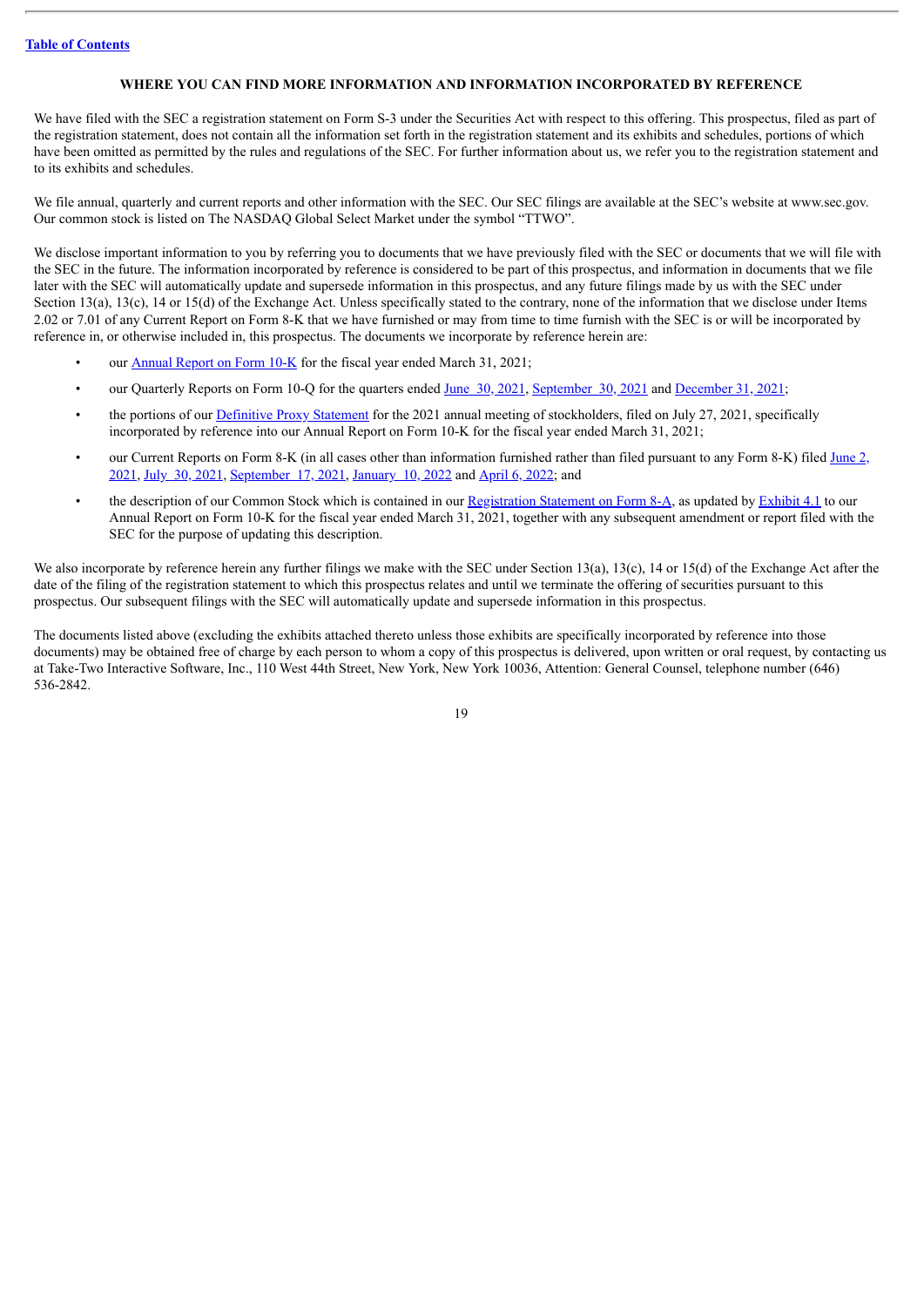#### **LEGAL MATTERS**

<span id="page-24-0"></span>Willkie Farr & Gallagher LLP, New York, New York will pass upon the validity of any securities we offer by this prospectus. If the validity of any securities is also passed upon by counsel for the underwriters of an offering of those securities, that counsel will be named in the prospectus supplement relating to that offering.

#### **EXPERTS**

#### <span id="page-24-1"></span>*Take-Two*

The consolidated financial statements of Take-Two Interactive Software, Inc. appearing in Take-Two Interactive Software, Inc.'s Annual Report (Form 10-K) for the year ended March 31, 2021, and the effectiveness of Take-Two Interactive Software, Inc.'s internal control over financial reporting as of March 31, 2021 have been audited by Ernst & Young LLP, independent registered public accounting firm, as set forth in their reports thereon, included therein, and incorporated herein by reference. Such consolidated financial statements are incorporated herein by reference in reliance upon such reports given on the authority of such firm as experts in accounting and auditing.

#### *Zynga*

The consolidated financial statements of Zynga, Inc. appearing in Zynga, Inc.'s Annual Report (Form 10-K) for the year ended December 31, 2021, and the effectiveness of Zynga, Inc.'s internal control over financial reporting as of December 31, 2021 have been audited by Ernst & Young LLP, independent registered public accounting firm, as set forth in their reports thereon, included therein, and incorporated herein by reference. Such consolidated financial statements are incorporated herein by reference in reliance upon such reports given on the authority of such firm as experts in accounting and auditing.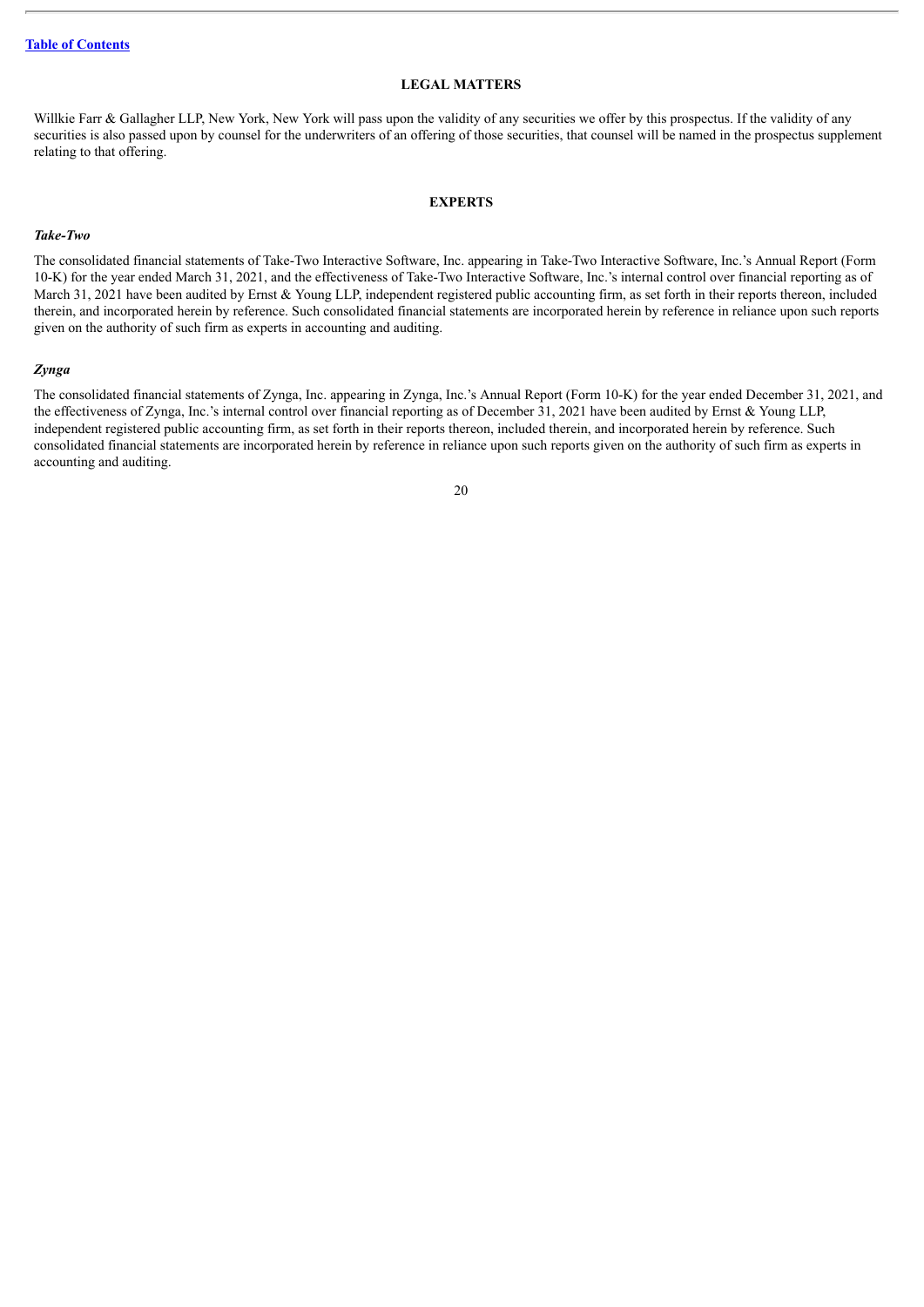

# **Take-Two Interactive Software, Inc.**

**Common Stock**

**Debt Securities**

**PROSPECTUS**

**April 6, 2022**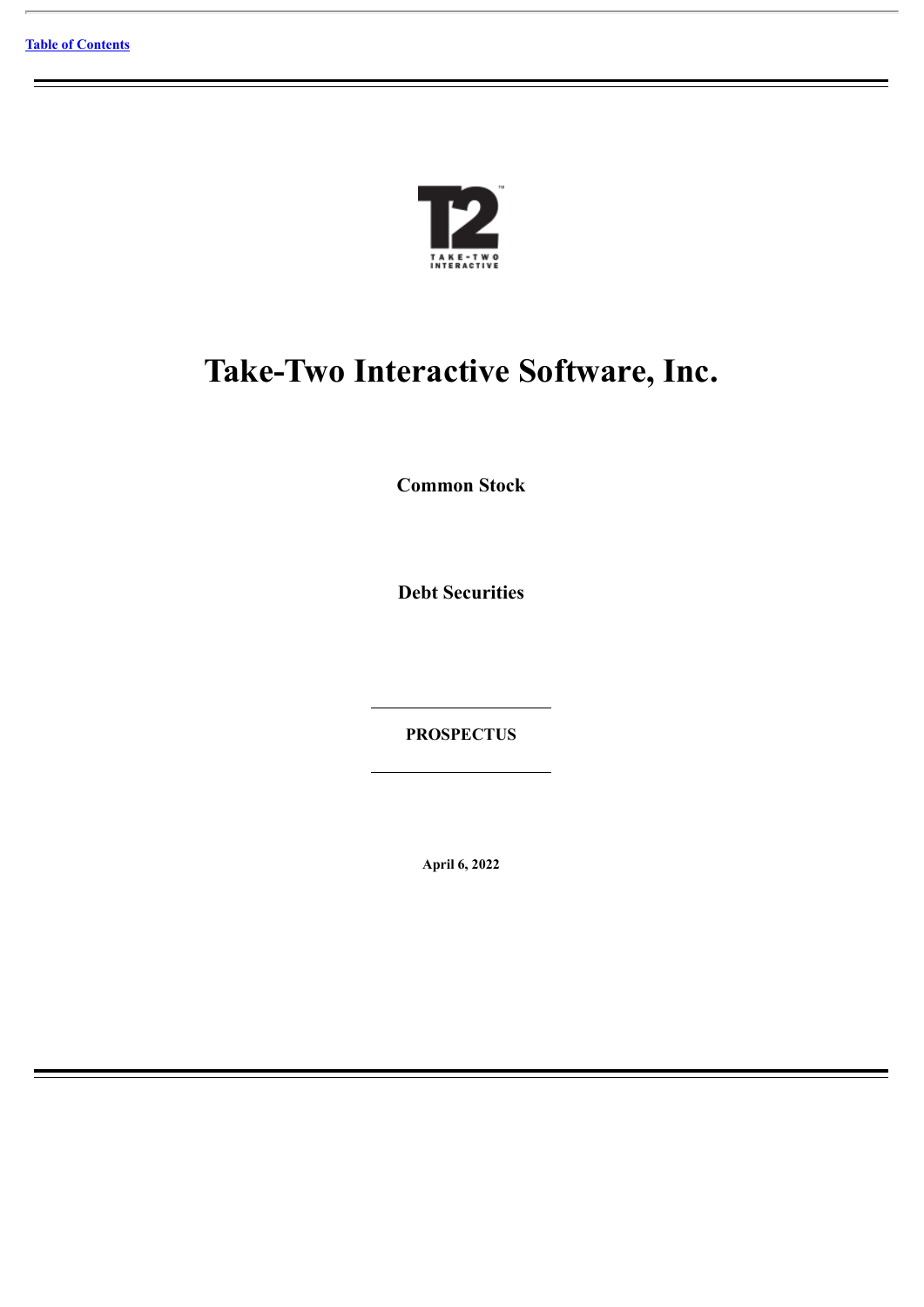#### **PART II**

#### **INFORMATION NOT REQUIRED IN PROSPECTUS**

#### **Item 14.** *Other Expenses of Issuance and Distribution.*

The following table sets forth the estimated fees and aggregate estimated expenses payable by the registrant, other than underwriting discounts and commissions, in connection with the issuance and distribution of the securities being registered hereby. Except as to the amount set forth below, the registrant is deferring payment of the registration fee in reliance on Rule 456(b) and Rule 457(r) under the Securities Act of 1933. All amounts set forth below are estimates. All expenses of the offering will be paid by the Company.

|                                                                                       | Amount |     |
|---------------------------------------------------------------------------------------|--------|-----|
| SEC registration fee                                                                  |        |     |
| Printing expenses                                                                     |        | (2) |
| Legal fees and expenses (including Blue Sky fees)                                     |        | (2) |
| Accounting fees and expenses                                                          |        | (2) |
| Miscellaneous (including any applicable listing fees, rating agency fees, trustee and |        |     |
| transfer agent's fees and expenses)                                                   |        | (2) |
| Nasdaq Global Select Market listing fees                                              |        | (2) |
| Total                                                                                 |        | (2) |

(1) Omitted because the registration fee is being deferred in accordance with Rules 456(b) and 457(r) under the Securities Act of 1933.

(2) The amount of securities and number of offerings are indeterminable, and the fees and expenses depend on the securities offered and the number of issuances, and accordingly cannot be estimated at this time.

#### **Item 15.** *Indemnification of Directors and Of icers.*

Section 145 of the DGCL provides, among other things, that a corporation may indemnify any director or officer of the corporation who was or is a party or is threatened to be made a party to any threatened, pending or completed action, suit or proceeding (other than an action by or in the right of the corporation) by reason of the fact that the person is or was a director or officer of the corporation, or is or was serving at the corporation's request as a director or officer of another entity, against expenses (including attorneys' fees), judgments, fines and amounts paid in settlement actually and reasonably incurred by the person in connection with such action, suit or proceeding if the person acted in good faith and in a manner he or she reasonably believed to be in or not opposed to the best interests of the corporation and, with respect to any criminal action or proceeding, had no reasonable cause to believe his or her conduct was unlawful. The power to indemnify also applies to any threatened, pending or completed action or suit brought by or in the right of the corporation, but only to the extent of expenses (including attorneys' fees) actually and reasonably incurred by the person in connection with the defense or settlement of such action or suit if the person acted in good faith and in a manner he or she reasonably believed to be in or not opposed to the best interests of the corporation and except that no indemnification will be made in respect of any claim, issue or matter as to which such person has been adjudged to be liable to the corporation unless and only to the extent that the court in which such action or suit was brought determines upon application that, despite the adjudication of liability but in view of all of the circumstances of the case, such person is fairly and reasonably entitled to indemnity for such expenses which the court deems proper. To the extent that a present or former director or officer has been successful on the merits or otherwise in defense of any action, suit or proceeding referred to above, or in defense of any claim, issue or matter therein, such person will be indemnified against expenses (including attorneys' fees) actually and reasonably incurred by such person in connection therewith.

Section 102(b)(7) of the DGCL provides that a corporation may eliminate or limit the personal liability of a director to the corporation or its stockholders for monetary damages for breach of fiduciary duty as a director,

II-1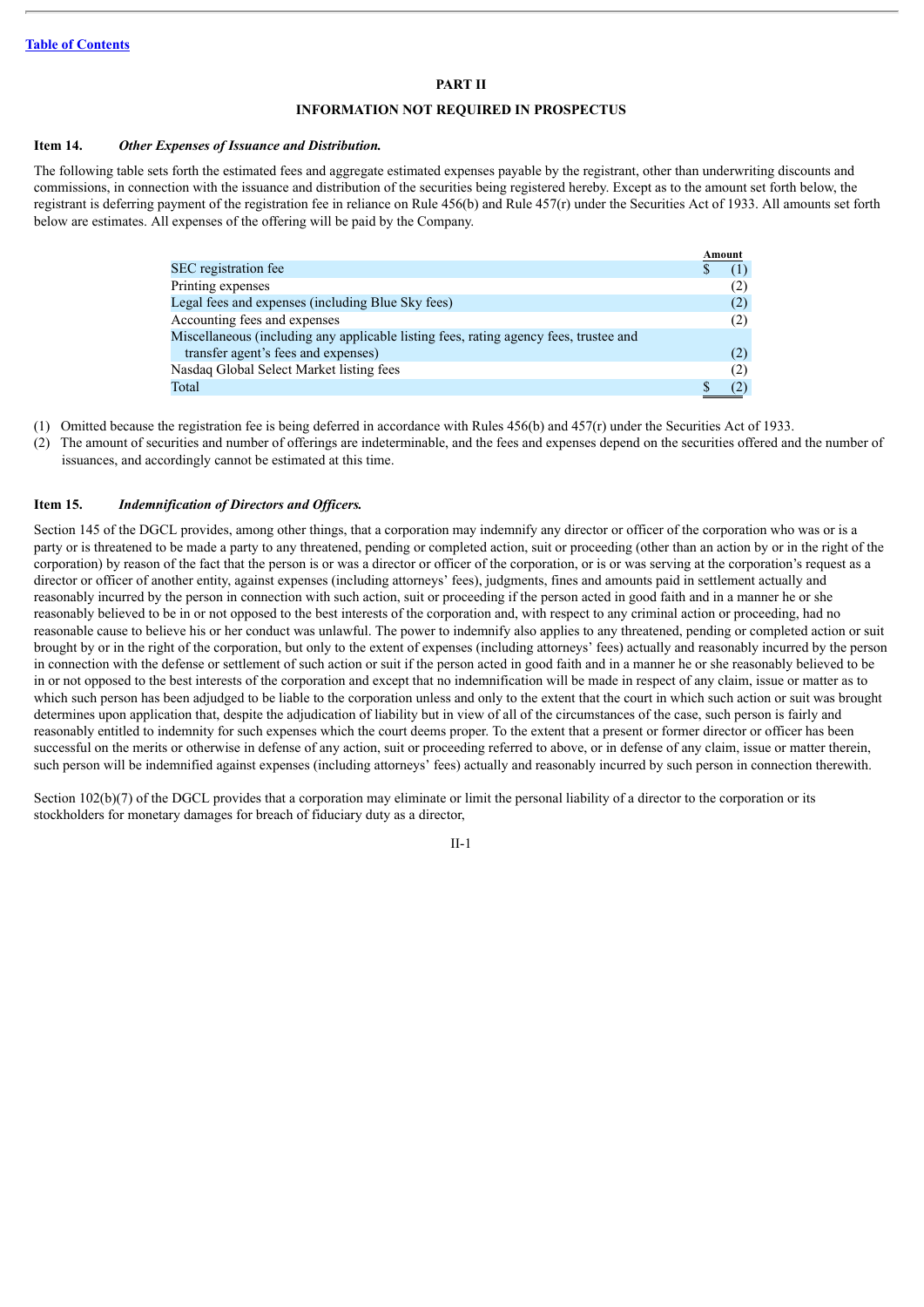provided that such provision will not eliminate or limit the liability of a director (i) for any breach of the director's duty of loyalty to the corporation or its stockholders, (ii) for acts or omissions not in good faith or which involve intentional misconduct or a knowing violation of law, (iii) under Section 174 of the DGCL, or (iv) for any transaction from which the director derived an improper personal benefit. No such provision will eliminate or limit the liability of a director for any act or omission occurring prior to the date when such provision becomes effective.

The Company's Certificate of Incorporation provides that it shall indemnify and hold harmless its officers and directors to the fullest extent authorized by the DGCL, as the DGCL exists or is amended to permit the Company to provide broader indemnification rights than the DGCL provided prior to such amendment, against all expense, liability and loss (including attorneys fees), reasonably incurred or suffered by such person in connection therewith; provided, however, that the Company shall indemnify any such person seeking indemnification in connection with a proceeding initiated by such person only if such proceeding was authorized by the Board.

In addition, the Company's Amended and Restated By-laws require the Company to indemnify its officers and directors to the extent permitted by the DGCL.

Insofar as indemnification for liabilities arising under the Securities Act may be permitted to directors, officers and controlling persons of the Company pursuant to the foregoing provisions or otherwise, the Company has been advised that in the opinion of the SEC such indemnification is against public policy as expressed in the Securities Act and is, therefore, unenforceable.

#### **Item 16.** *Exhibits.*

#### **EXHIBIT INDEX**

- \*1.1 Form of Underwriting Agreement.
- 3.1 Restated Certificate of [Incorporation](http://www.sec.gov/Archives/edgar/data/946581/000112528204000439/b330117ex3_1.txt) (incorporated by reference to Exhibit 3.1 to the Registrant's Annual Report on Form 10-K for the year ended October 31, 2003, filed with the SEC on February 12, 2004).
- 3.1.1 Certificate of Amendment of Restated Certificate of [Incorporation,](http://www.sec.gov/Archives/edgar/data/946581/000112528204000439/b330117ex3_1-2.txt) dated April 30, 1998 (incorporated by reference to Exhibit 3.1.2 to the Registrant's Annual Report on Form 10-K for the year ended October 31, 2003, filed with the SEC on February 12, 2004).
- 3.1.2 Certificate of Amendment of Restated Certificate of [Incorporation,](http://www.sec.gov/Archives/edgar/data/946581/000112528204000439/b330117ex3_1-3.txt) dated November 17, 2003 (incorporated by reference to Exhibit 3.1.3 to the Registrant's Annual Report on Form 10-K for the year ended October 31, 2003, filed with the SEC on February 12, 2004).
- 3.1.3 Certificate of Amendment of Restated Certificate of [Incorporation,](http://www.sec.gov/Archives/edgar/data/946581/000110465909025827/a09-10859_1ex3d1.htm) dated April 23, 2009 (incorporated by reference to Exhibit 3.1 to the Registrant's Current Report on Form 8-K, filed with the SEC on April 23, 2009).
- 3.1.4 Certificate of Amendment of Restated Certificate of [Incorporation,](http://www.sec.gov/Archives/edgar/data/946581/000110465912065069/a12-21962_1ex3d1.htm) dated September 21, 2012 (incorporated by reference to Exhibit 3.1 to the Registrant's Current Report on Form 8-K, filed with the SEC on September 24, 2012).
- 3.2 Third Amended and Restated Bylaws [\(incorporated](http://www.sec.gov/Archives/edgar/data/946581/000119312522005771/d282059dex31.htm) by reference to Exhibit 3.1 to the Registrant's Current Report on Form 8-K, filed with the SEC on January 10, 2022).
- 4.1 Form of Indenture to be entered into between the [Company](#page-32-0) and The Bank of New York Mellon.
- \*4.2 Form of Debt Securities.
- 5.1 Opinion of Willkie Farr & [Gallagher](#page-78-0) LLP (counsel).
- 23.1 Consent of Willkie Farr & [Gallagher](#page-78-0) LLP (counsel) (included in Exhibit 5.1).

 $II-2$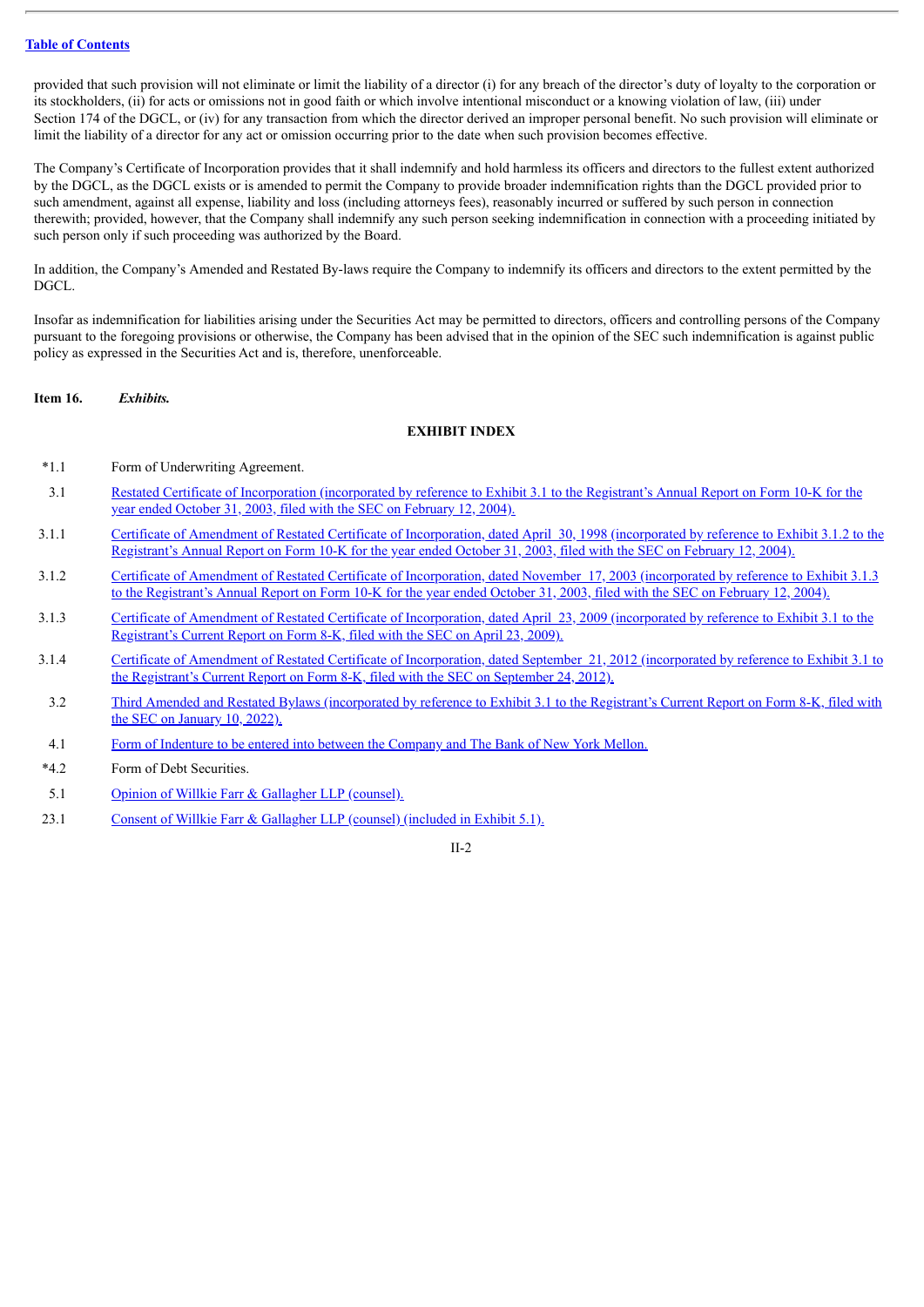- 23.2 Consent of Ernst & Young LLP [\(independent](#page-80-0) registered public accounting firm of Take-Two Interactive Software, Inc.).
- 23.3 Consent of Ernst & Young LLP [\(independent](#page-81-0) registered public accounting firm of Zynga Inc.).
- 24.1 Powers of Attorney [\(included](#page-31-0) on signature page).
- 25.1 Statement of [Eligibility](#page-82-0) of The Bank of New York Mellon, as trustee, on Form T-1 for the form of Indenture between the Company and The Bank of New York Mellon.
- 107 Filing Fee [Table.](#page-89-0)
- \* To be filed as an exhibit to a Current Report on Form 8-K and incorporated herein by reference.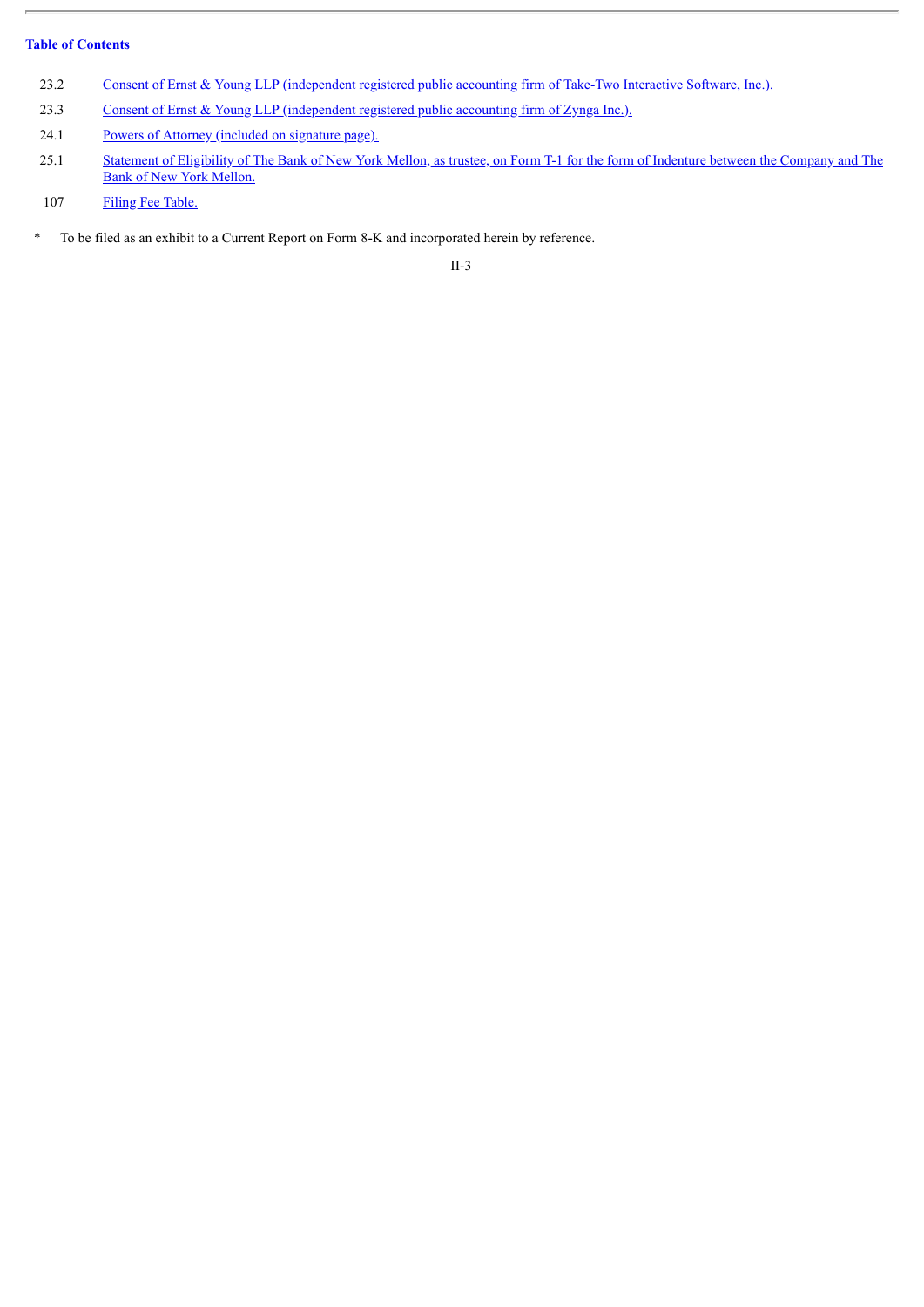#### **Item 17.** *Undertakings.*

The undersigned registrant hereby undertakes:

- (a) To file, during any period in which offers or sales are being made, a post-effective amendment to this registration statement:
	- (i) To include any prospectus required by Section  $10(a)(3)$  of the Securities Act of 1933;
	- (ii) To reflect in the prospectus any facts or events arising after the effective date of the registration statement (or the most recent posteffective amendment thereof) which, individually or in the aggregate, represent a fundamental change in the information set forth in the registration statement. Notwithstanding the foregoing, any increase or decrease in volume of securities offered (if the total dollar value of securities offered would not exceed that which was registered) and any deviation from the low or high end of the estimated maximum offering range may be reflected in the form of prospectus filed with the SEC pursuant to Rule 424(b) if, in the aggregate, the changes in volume and price represent no more than a 20% change in the maximum aggregate offering price set forth in the "Calculation of Registration Fee" table in the effective registration statement; and
	- (iii) To include any material information with respect to the plan of distribution not previously disclosed in the registration statement or any material change to such information in the registration statement;

*provided*, *however*, that paragraphs (a)(i), (a)(ii) and (a)(iii) above do not apply if the information required to be included in a post-effective amendment by those paragraphs is contained in reports filed with or furnished to the SEC by the registrant pursuant to Section 13 or Section 15(d) of the Securities Exchange Act of 1934 that are incorporated by reference in the registration statement, or is contained in a form of prospectus filed pursuant to Rule 424(b) that is part of the registration statement.

- (b) The undersigned registrant hereby undertakes that, for the purpose of determining any liability under the Securities Act of 1933, each such post-effective amendment shall be deemed to be a new registration statement relating to the securities offered therein, and the offering of such securities at that time shall be deemed to be the initial bona fide offering thereof.
- (c) The undersigned registrant hereby undertakes to remove from registration by means of a post-effective amendment any of the securities being registered which remain unsold at the termination of the offering.
- (d) The undersigned registrant hereby undertakes that, for purposes of determining liability under the Securities Act of 1933 to any purchaser:
	- (i) Each prospectus filed by the registrant pursuant to Rule 424(b)(3) shall be deemed to be part of the registration statement as of the date the filed prospectus was deemed part of and included in the registration statement; and
	- (ii) Each prospectus required to be filed pursuant to Rule  $424(b)(2)$ ,  $(b)(5)$ , or  $(b)(7)$  as part of a registration statement in reliance on Rule 430B relating to an offering made pursuant to Rule  $415(a)(1)(i)$ , (vii), or (x) for the purpose of providing the information required by Section 10(a) of the Securities Act of 1933 shall be deemed to be part of and included in the registration statement as of the earlier of the date such form of prospectus is first used after effectiveness or the date of the first contract of sale of securities in the offering described in the prospectus. As provided in Rule 430B, for liability purposes of the issuer and any person that is at that date an underwriter, such date shall be deemed to be a new effective date of the registration statement relating to the securities in the registration statement to which that prospectus relates, and the offering of such securities at that time shall be deemed to be the initial bona fide offering thereof. Provided, however, that no statement made in a registration statement or prospectus that is part of the registration statement or made in a document incorporated or deemed incorporated by reference into the registration statement or prospectus that is part of the registration statement will, as to a

 $II - 4$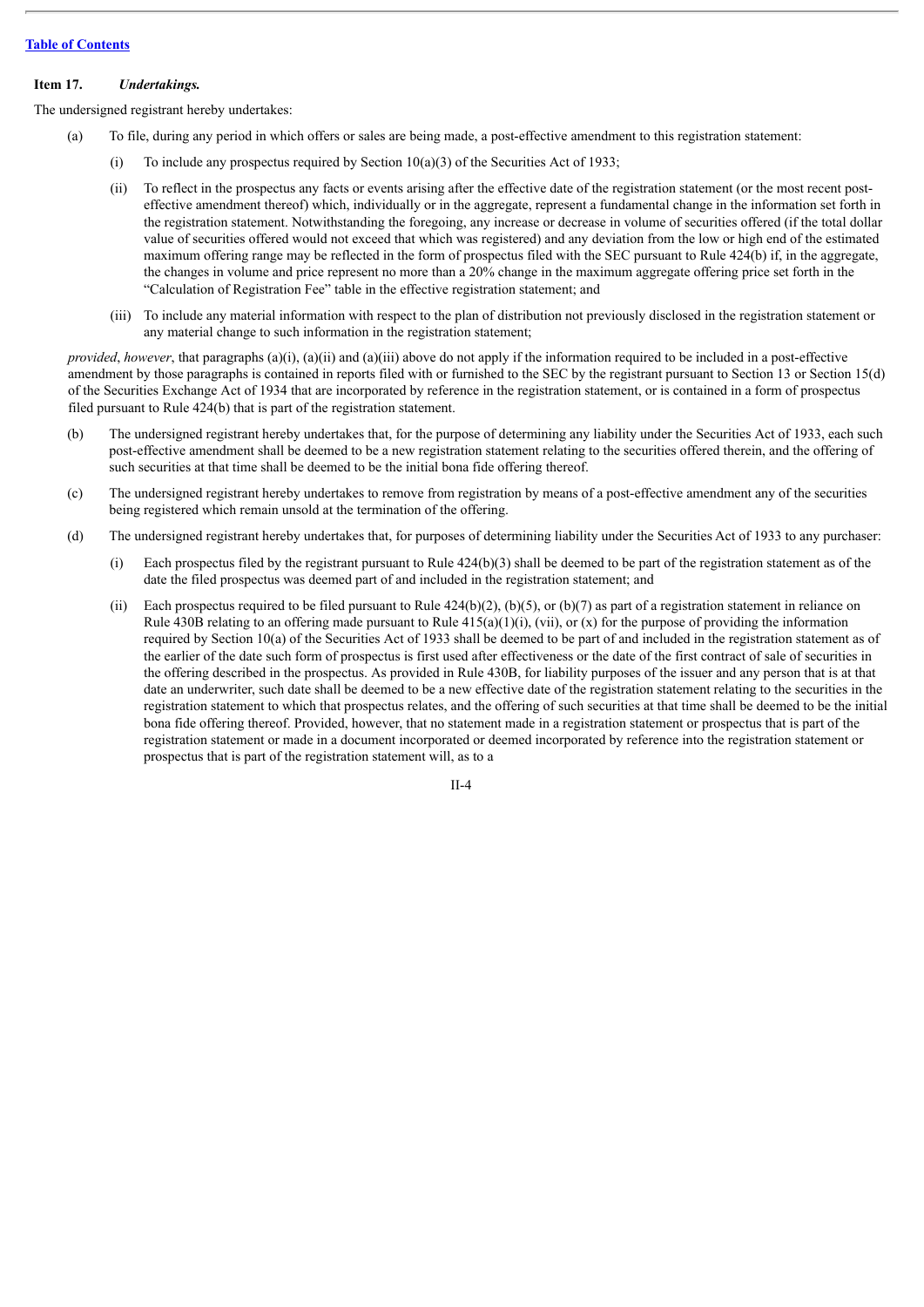purchaser with a time of contract of sale prior to such effective date, supersede or modify any statement that was made in the registration statement or prospectus that was part of the registration statement or made in any such document immediately prior to such effective date.

- (e) The undersigned registrant hereby undertakes that, for the purpose of determining liability of the registrant under the Securities Act of 1933 to any purchaser in the initial distribution of the securities: The undersigned registrant undertakes that in a primary offering of securities of the undersigned registrant pursuant to this registration statement, regardless of the underwriting method used to sell the securities to the purchaser, if the securities are offered or sold to such purchaser by means of any of the following communications, the undersigned registrant will be a seller to the purchaser and will be considered to offer or sell such securities to such purchaser:
	- (i) Any preliminary prospectus or prospectus of the undersigned registrant relating to the offering required to be filed pursuant to Rule 424;
	- (ii) Any free writing prospectus relating to the offering prepared by or on behalf of the undersigned registrant or used or referred to by the undersigned registrant;
	- (iii) The portion of any other free writing prospectus relating to the offering containing material information about the undersigned registrant or its securities provided by or on behalf of the undersigned registrant; and
	- (iv) Any other communication that is an offer in the offering made by the undersigned registrant to the purchaser.
- (f) The undersigned registrant hereby undertakes that, for purposes of determining any liability under the Securities Act of 1933, each filing of such registrant's annual report pursuant to Section 13(a) or 15(d) of the Securities Exchange Act of 1934 (and, where applicable, each filing of an employee benefit plan's annual report pursuant to Section 15(d) of the Securities Exchange Act of 1934) that is incorporated by reference in the registration statement shall be deemed to be a new registration statement relating to the securities offered therein, and the offering of such securities at that time shall be deemed to be the initial bona fide offering thereof.
- (g) Insofar as indemnification for liabilities arising under the Securities Act of 1933 may be permitted to directors, officers and controlling persons of the registrant pursuant to the provisions set forth or described in Item 15 of this registration statement, or otherwise, the registrants have been advised that in the opinion of the Securities and Exchange Commission such indemnification is against public policy as expressed in the Securities Act and is, therefore, unenforceable. In the event that a claim for indemnification against such liabilities (other than the payment by a registrant of expenses incurred or paid by a director, officer or controlling person of such registrant in the successful defense of any action, suit or proceeding) is asserted by such director, officer or controlling person in connection with the securities being registered, the registrants will, unless in the opinion of their counsel the matter has been settled by controlling precedent, submit to a court of appropriate jurisdiction the question whether such indemnification by them is against public policy as expressed in the Securities Act of 1933 and will be governed by the final adjudication of such issue.
- (h) The undersigned registrant hereby undertakes to file an application for the purpose of determining the eligibility of the trustee to act under subsection (a) of Section 310 of the Trust Indenture Act ("Act") in accordance with the rules and regulations prescribed by the SEC under Section 305(b)(2) of the Act.

II-5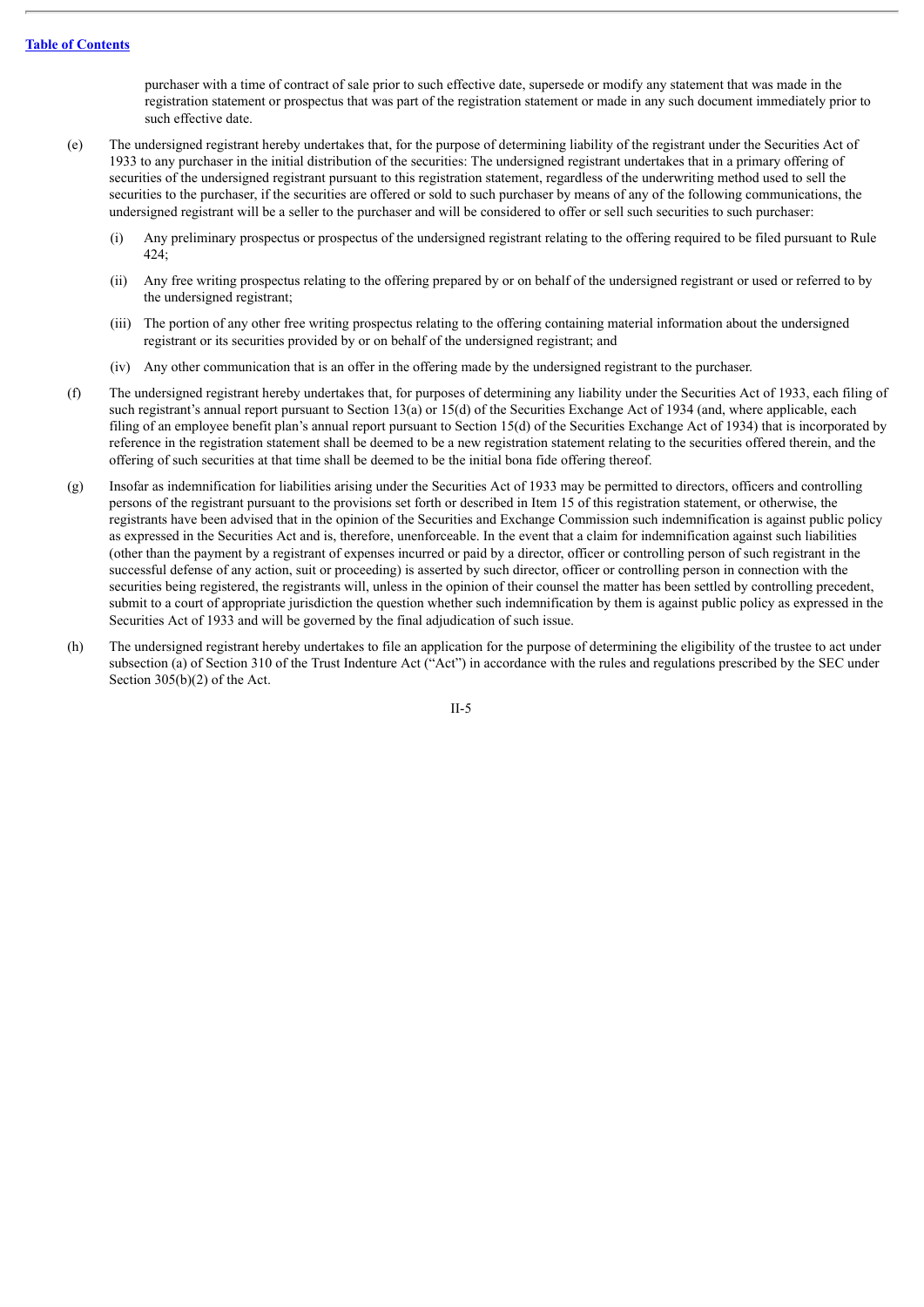#### **SIGNATURES**

<span id="page-31-0"></span>Pursuant to the requirements of the Securities Act of 1933, the registrant certifies that it has reasonable grounds to believe that it meets all of the requirements for filing on Form S-3 and has duly caused this registration statement to be signed on its behalf by the undersigned, thereunto duly authorized, in the City of New York, State of New York, on April 6, 2022.

#### **TAKE-TWO INTERACTIVE SOFTWARE, INC.**

By: /s/ Strauss Zelnick

Name: Strauss Zelnick Title: Chairman and Chief Executive Officer

Each person whose signature appears below constitutes and appoints each of Strauss Zelnick, Daniel P. Emerson and Matthew Breitman as his or her true and lawful attorney-in-fact and agent, with full power of substitution and re-substitution, for him or her in his or her name, place and stead, in any and all capacities, to sign any and all amendments to this Registration Statement, and to file the same, with all exhibits thereto, and other documents in connection therewith, with the Securities and Exchange Commission, and hereby grants to such attorney-in-fact and agent full power and authority to do and perform each and every act and thing requisite and necessary to be done, as fully to all intents and purposes as he might or could do in person, hereby ratifying and confirming all that said attorney-in-fact and agent or his substitute or substitutes may lawfully do or cause to be done by virtue hereof.

Pursuant to the requirement of the Securities Act of 1933, this registration statement has been signed by the following persons in the capacities and on the dates indicated.

| Signature                                     | <b>Title</b>                                                            | Date          |  |
|-----------------------------------------------|-------------------------------------------------------------------------|---------------|--|
| /s/ Strauss Zelnick<br><b>Strauss Zelnick</b> | Chairman and Chief Executive Officer<br>(Principal Executive Officer)   | April 6, 2022 |  |
| /s/ Lainie Goldstein<br>Lainie Goldstein      | Chief Financial Officer (Principal Financial and<br>Accounting Officer) | April 6, 2022 |  |
| /s/ Michael Dornemann<br>Michael Dornemann    | Lead Independent Director                                               | April 6, 2022 |  |
| /s/ Roland Hernandez<br>Roland Hernandez      | Director                                                                | April 6, 2022 |  |
| /s/ J Moses<br>J Moses                        | Director                                                                | April 6, 2022 |  |
| /s/ Michael Sheresky<br>Michael Sheresky      | Director                                                                | April 6, 2022 |  |
| /s/ LaVerne Srinivasan<br>LaVerne Srinivasan  | Director                                                                | April 6, 2022 |  |
| /s/ Susan Tolson<br>Susan Tolson              | Director                                                                | April 6, 2022 |  |
| /s/ Paul Viera<br>Paul Viera                  | Director                                                                | April 6, 2022 |  |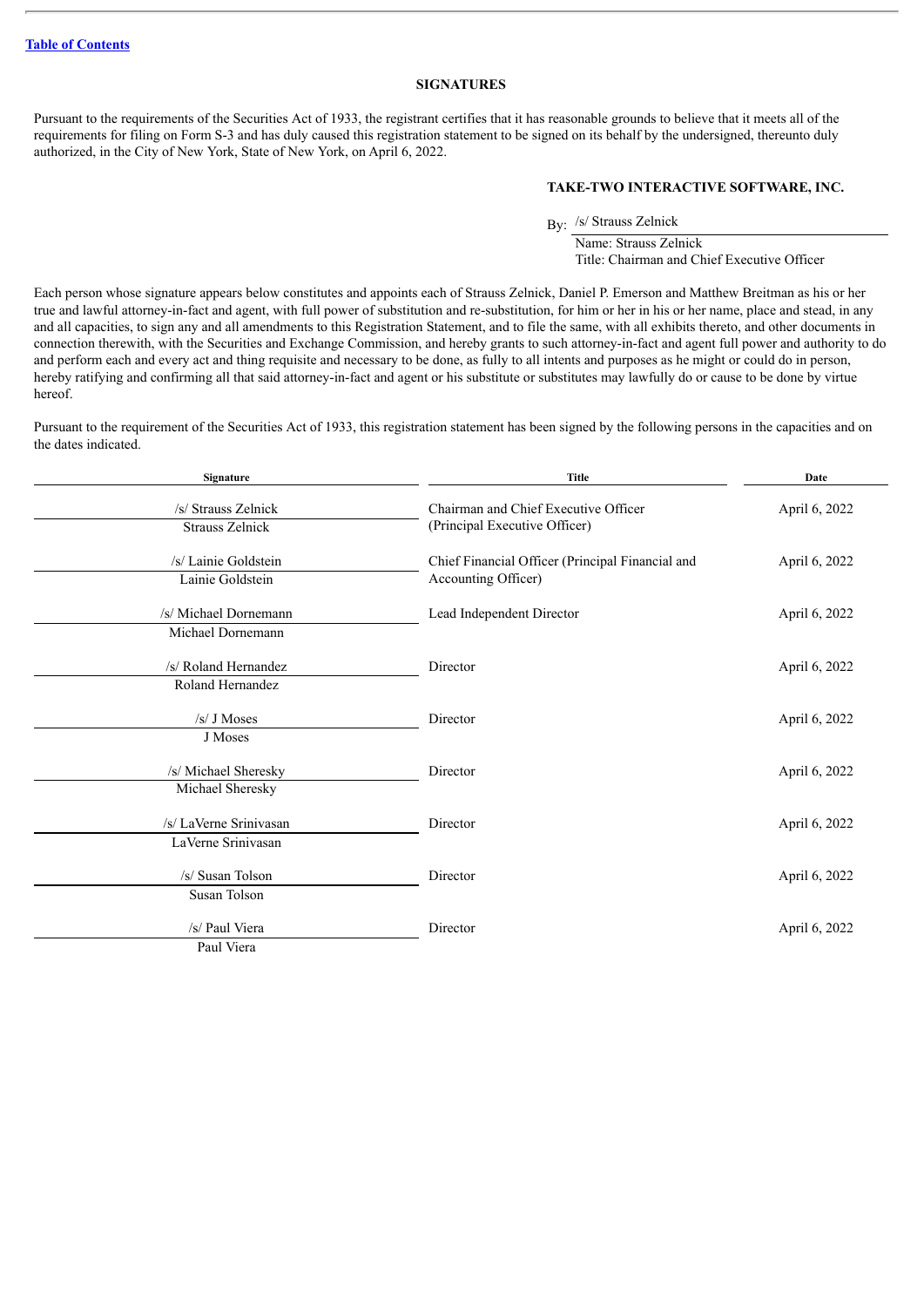### <span id="page-32-0"></span>TAKE-TWO INTERACTIVE SOFTWARE, INC.

and

## THE BANK OF NEW YORK MELLON, Trustee

Indenture

Dated as of  $[$   $]$ 

Debt Securities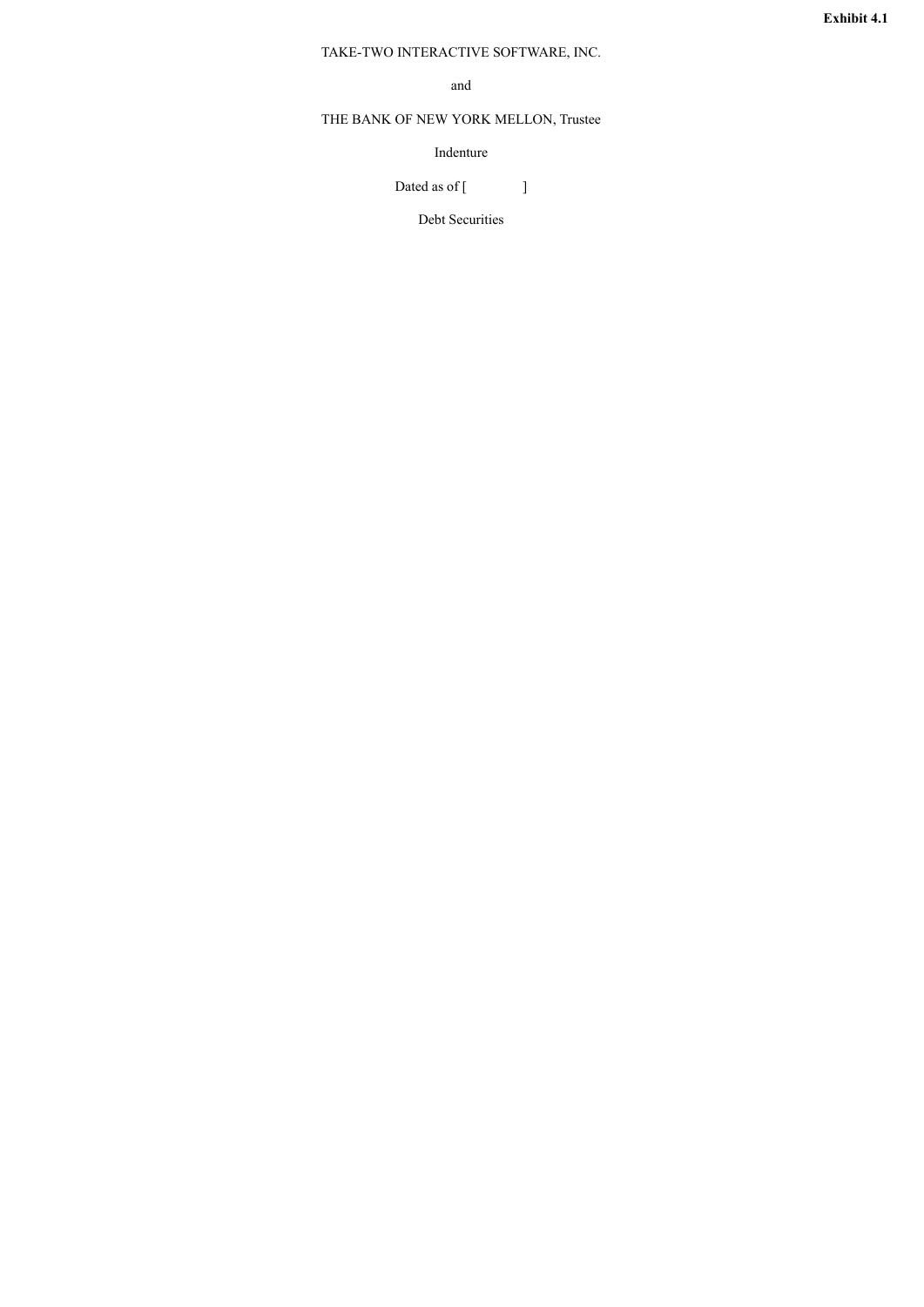#### **CROSS -REFERENCE TABLE**

Certain Sections of this Indenture relating to Sections 310

through 318, inclusive, of the Trust Indenture Act of 1939:

|     | <b>TIA Section</b> | Indenture<br>Section |
|-----|--------------------|----------------------|
| 310 | (a)(1)             | 6.10                 |
|     | (a)(2)             | 6.10                 |
|     | (a)(3)             | N.A.                 |
|     | (a)(4)             | N.A.                 |
|     | (a)(5)             | 6.10                 |
|     | (b)                | 6.8;                 |
|     |                    | 6.10                 |
|     | (c)                | N.A.                 |
| 311 | (a)                | 6.11                 |
|     | (b)                | 6.11                 |
|     | (c)                | N.A.                 |
| 312 | (a)                | $2.6\,$              |
|     | (b)                | 10.3                 |
|     | (c)                | 10.3                 |
| 313 | (a)                | 6.6                  |
|     | (b)(1)             | N.A.                 |
|     | (b)(2)             | 6.6                  |
|     | (c)                | 6.6                  |
|     | (d)                | 6.6                  |
| 314 | (a)                | 3.4                  |
|     | (b)                | N.A.                 |
|     | (c)(1)             | 10.4                 |
|     | (c)(2)             | 10.4                 |
|     | (c)(3)             | N.A.                 |
|     | (d)                | N.A.                 |
|     | (e)                | $10.5\,$             |
|     | (f)                | N.A.                 |
| 315 | (a)                | $6.1\,$              |
|     | (b)                | 6.5                  |
|     | (c)                | $6.1\,$              |
|     | (d)                | $6.1\,$              |
|     | (e)                | 5.11                 |
| 316 | (a)(last sentence) | 2.10                 |
|     | (a)(1)(A)          | 5.5                  |
|     | (a)(1)(B)          | 5.4                  |
|     | (a)(2)             | N.A.                 |
|     | (b)                | 5.7                  |
|     | (c)                | N.A.                 |
| 317 | (a)(1)             | 5.8                  |
|     | (a)(2)             | 5.9                  |
|     | (b)                | 2.4                  |
| 318 | (a)                | $10.1\,$             |
|     | (b)                | N.A.                 |
|     | (c)                | N.A.                 |

- ii -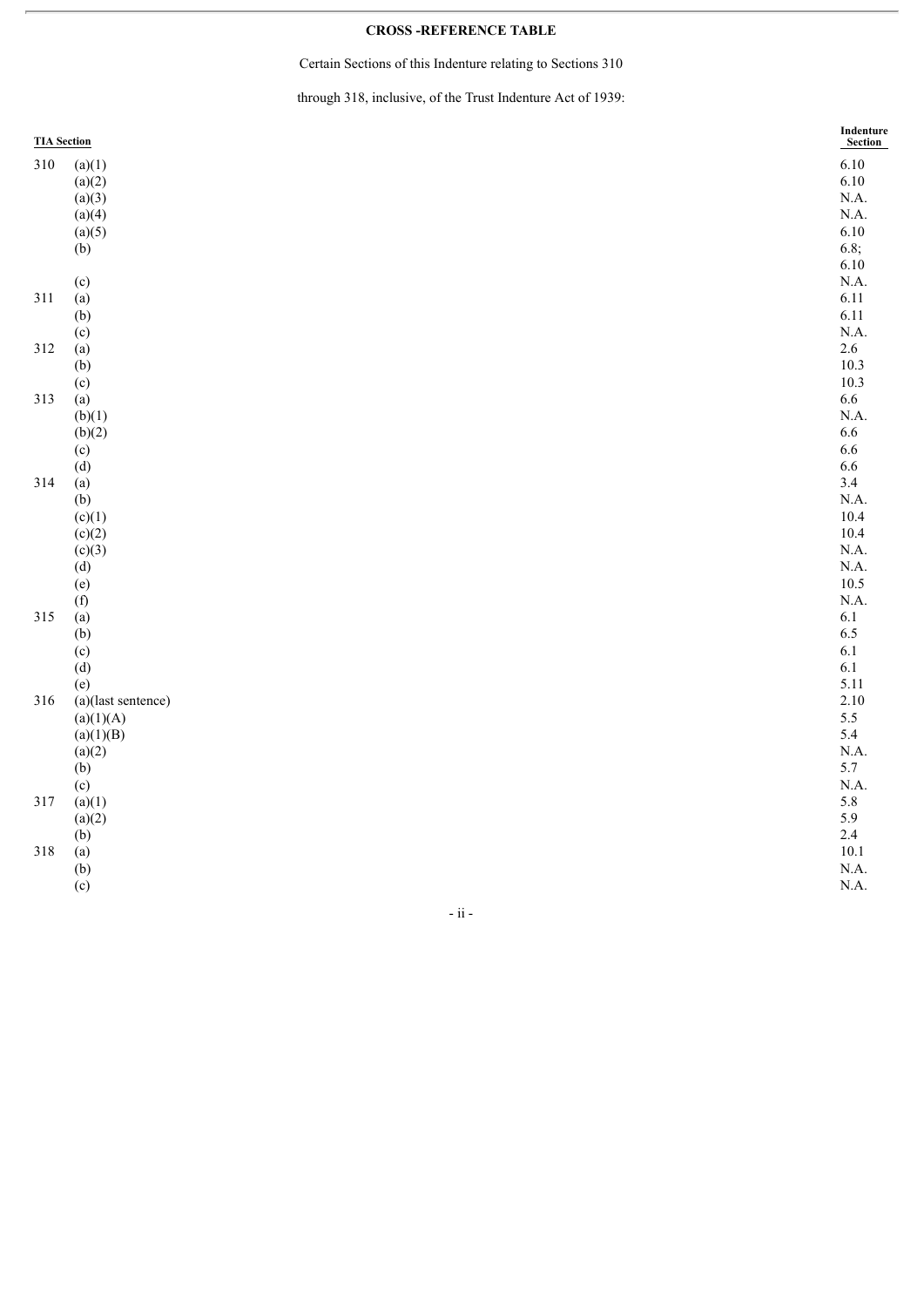Note: This Cross -Reference Table shall not, for any purpose, be deemed to be part of this Indenture.

N.A. means "Not Applicable."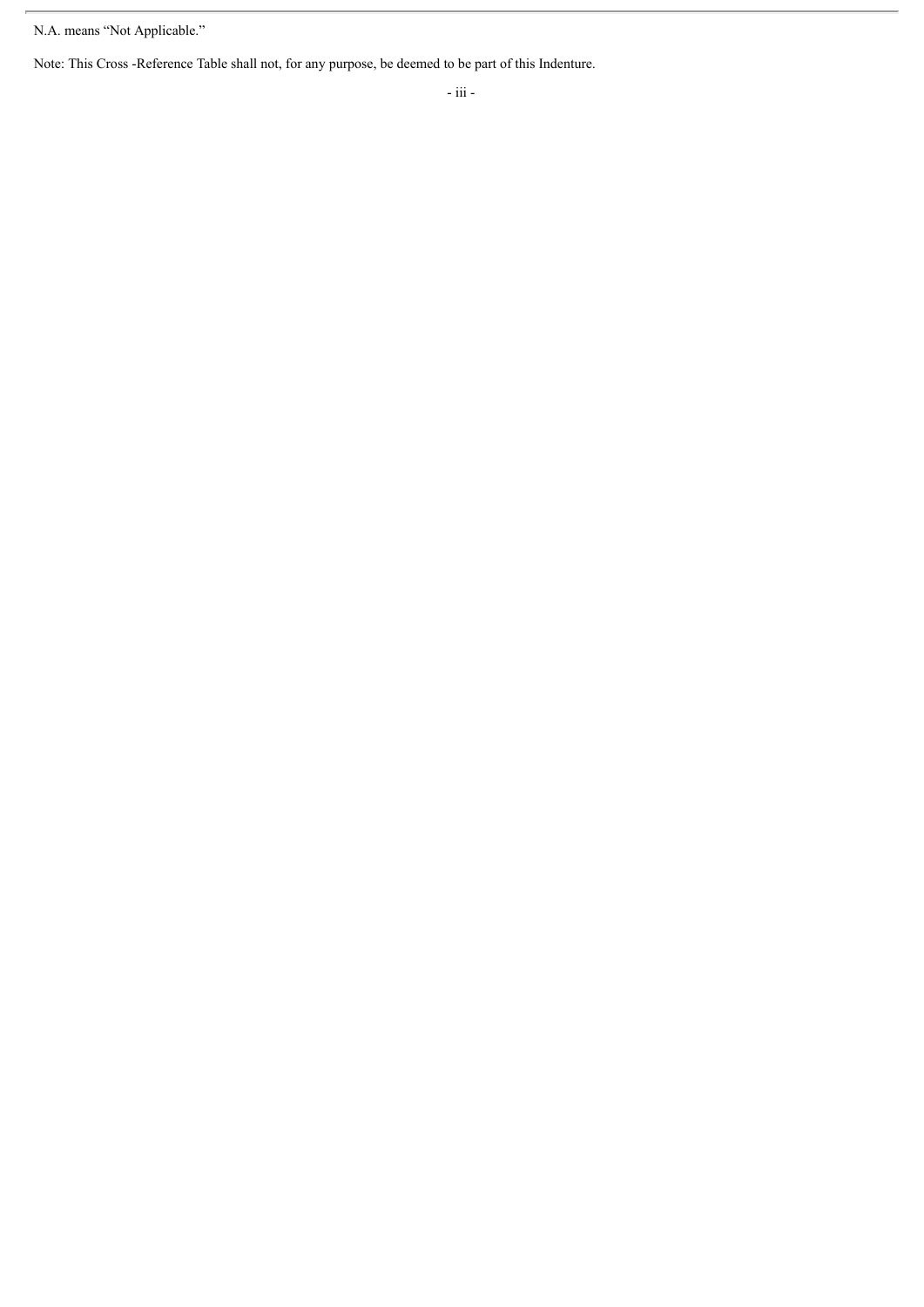### **TABLE OF CONTENTS**

| ARTICLE I DEFINITIONS AND INCORPORATION BY REFERENCE    | Page<br>-1       |
|---------------------------------------------------------|------------------|
| <b>SECTION 1.1 Definitions</b>                          | 1                |
| <b>SECTION 1.2 Other Definitions</b>                    | 4                |
| SECTION 1.3 Incorporation by Reference of TIA           | 4                |
| <b>SECTION 1.4 Rules of Construction</b>                | 4                |
| <b>ARTICLE II THE SECURITIES</b>                        | 5                |
| SECTION 2.1 Securities Issuable in Series               | 5                |
| <b>SECTION 2.2 Form and Dating</b>                      | $\boldsymbol{7}$ |
| SECTION 2.3 Execution and Authentication                | $\overline{7}$   |
| <b>SECTION 2.4 Registrar and Paying Agent</b>           | $\,$ 8 $\,$      |
| SECTION 2.5 Paying Agent To Hold Money in Trust         | 9                |
| SECTION 2.6 Securityholder Lists                        | 9                |
| SECTION 2.7 Transfer and Exchange                       | 9                |
| <b>SECTION 2.8 Replacement Securities</b>               | 10               |
| <b>SECTION 2.9 Outstanding Securities</b>               | 11               |
| SECTION 2.10 Determination of Holders' Action           | 11               |
| <b>SECTION 2.11 Temporary Securities</b>                | 11               |
| <b>SECTION 2.12 Cancellation</b>                        | 12               |
| <b>SECTION 2.13 Defaulted Interest</b>                  | 12               |
| <b>SECTION 2.14 Global Securities</b>                   | 12               |
| <b>SECTION 2.15 CUSIP Numbers</b>                       | 13               |
| <b>ARTICLE III COVENANTS</b>                            | 13               |
| SECTION 3.1 Payment of Securities                       | 13               |
| SECTION 3.2 Maintenance of Office or Agency             | 13               |
| SECTION 3.3 Compliance Certificate                      | 14               |
| <b>SECTION 3.4 SEC Reports</b>                          | 14               |
| <b>SECTION 3.5 Additional Amounts</b>                   | 14               |
| SECTION 3.6 Stay, Extension and Usury Laws              | 15               |
| <b>SECTION 3.7 Corporate Existence</b>                  | 15               |
| <b>SECTION 3.8 OFAC Covenants</b>                       | 15               |
| ARTICLE IV CONSOLIDATION, MERGER, SALE AND LEASE        | 16               |
| SECTION 4.1 Merger and Consolidation of Company         | 16               |
| <b>SECTION 4.2 Successor Substituted</b>                | 16               |
| ARTICLE V DEFAULTS AND REMEDIES                         | 16               |
| <b>SECTION 5.1 Events of Default</b>                    | 16               |
| <b>SECTION 5.2 Acceleration</b>                         | 17               |
| <b>SECTION 5.3 Other Remedies</b>                       | 18               |
| <b>SECTION 5.4 Waiver of Past Defaults</b>              | 18               |
| SECTION 5.5 Control by Majority                         | 18               |
| SECTION 5.6 Limitation on Suits                         | 18               |
| <b>SECTION 5.7 Rights of Holders To Receive Payment</b> | 19               |
| SECTION 5.8 Collection Suit by Trustee                  | 19               |

- iv -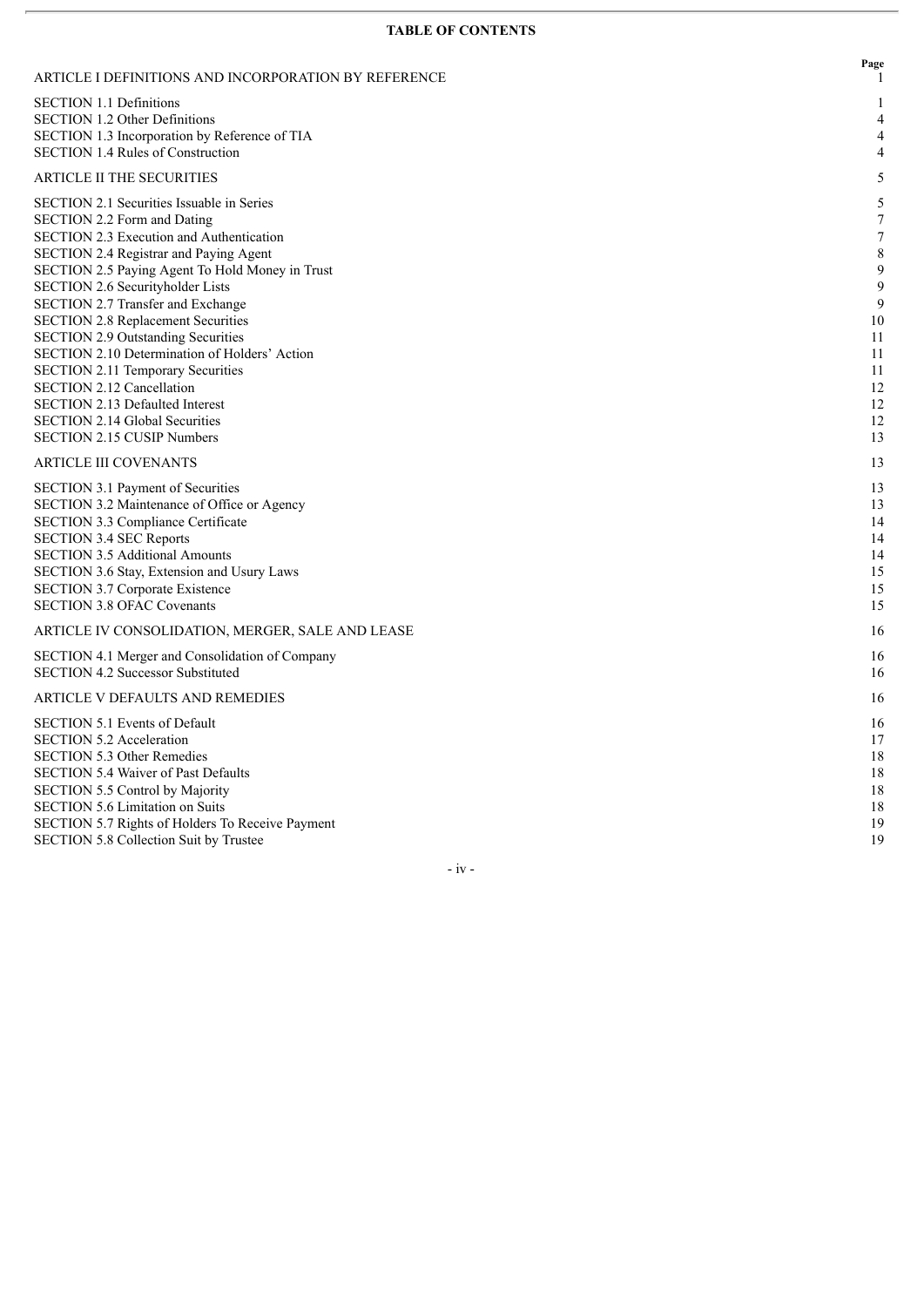| SECTION 5.9 Trustee May File Proofs of Claim<br><b>SECTION 5.10 Priorities</b><br>SECTION 5.11 Undertaking for Costs<br><b>SECTION 5.12 Restoration of Rights and Remedies</b><br>SECTION 5.13 Rights and Remedies Cumulative                                                                                                                                                                                                                                                                                                    | 19<br>19<br>20<br>20<br>20                                     |
|----------------------------------------------------------------------------------------------------------------------------------------------------------------------------------------------------------------------------------------------------------------------------------------------------------------------------------------------------------------------------------------------------------------------------------------------------------------------------------------------------------------------------------|----------------------------------------------------------------|
| <b>ARTICLE VI TRUSTEE</b>                                                                                                                                                                                                                                                                                                                                                                                                                                                                                                        | 20                                                             |
| SECTION 6.1 Duties of Trustee<br>SECTION 6.2 Rights of Trustee<br>SECTION 6.3 Individual Rights of Trustee<br><b>SECTION 6.4 Trustee's Disclaimer</b><br><b>SECTION 6.5 Notice of Defaults</b><br>SECTION 6.6 Reports by Trustee to Holders<br><b>SECTION 6.7 Compensation and Indemnity</b><br>SECTION 6.8 Replacement of Trustee<br>SECTION 6.9 Successor Trustee by Merger, etc.<br>SECTION 6.10 Eligibility; Disqualification; Conflicting Interests<br>SECTION 6.11 Preferential Collection of Claims Against Company       | 20<br>21<br>23<br>23<br>23<br>23<br>23<br>24<br>26<br>26<br>26 |
| ARTICLE VII SATISFACTION AND DISCHARGE OF INDENTURE                                                                                                                                                                                                                                                                                                                                                                                                                                                                              | 26                                                             |
| SECTION 7.1 Discharge of Liability on Securities<br>SECTION 7.2 Termination of Company's Obligations<br>SECTION 7.3 Defeasance and Discharge of Indenture<br>SECTION 7.4 Defeasance of Certain Obligations<br><b>SECTION 7.5 Application of Trust Money</b><br><b>SECTION 7.6 Repayment to Company</b><br><b>SECTION 7.7 Reinstatement</b><br>SECTION 7.8 Deposited Money and U.S. Government Obligations to be Held in Trust: Miscellaneous Provisions<br>SECTION 7.9 Terms and Conditions of Defeasance Subject to Section 2.1 | 26<br>26<br>27<br>29<br>30<br>30<br>30<br>30<br>30             |
| ARTICLE VIII AMENDMENTS AND SUPPLEMENTS                                                                                                                                                                                                                                                                                                                                                                                                                                                                                          | 31                                                             |
| SECTION 8.1 Without Consent of Holders<br><b>SECTION 8.2 With Consent of Holders</b><br>SECTION 8.3 Compliance with Trust Indenture Act<br><b>SECTION 8.4 Revocation and Effect of Consents</b><br><b>SECTION 8.5 Notation on or Exchange of Securities</b><br><b>SECTION 8.6 Trustee To Sign Amendments</b><br><b>SECTION 8.7 Fixing of Record Dates</b>                                                                                                                                                                        | 31<br>31<br>32<br>32<br>32<br>32<br>33                         |
| <b>ARTICLE IX REDEMPTION</b>                                                                                                                                                                                                                                                                                                                                                                                                                                                                                                     | 33                                                             |
| SECTION 9.1 Applicability of Article<br>SECTION 9.2 Election to Redeem; Notice to Trustee<br>SECTION 9.3 Selection of Securities to be Redeemed<br>SECTION 9.4 Notice of Redemption<br>SECTION 9.5 Deposit of Redemption Price<br>SECTION 9.6 Securities Redeemed in Part                                                                                                                                                                                                                                                        | 33<br>33<br>33<br>33<br>34<br>34                               |
| <b>SECTION 9.7 Effect of Notice of Redemption</b>                                                                                                                                                                                                                                                                                                                                                                                                                                                                                | 34                                                             |

- v -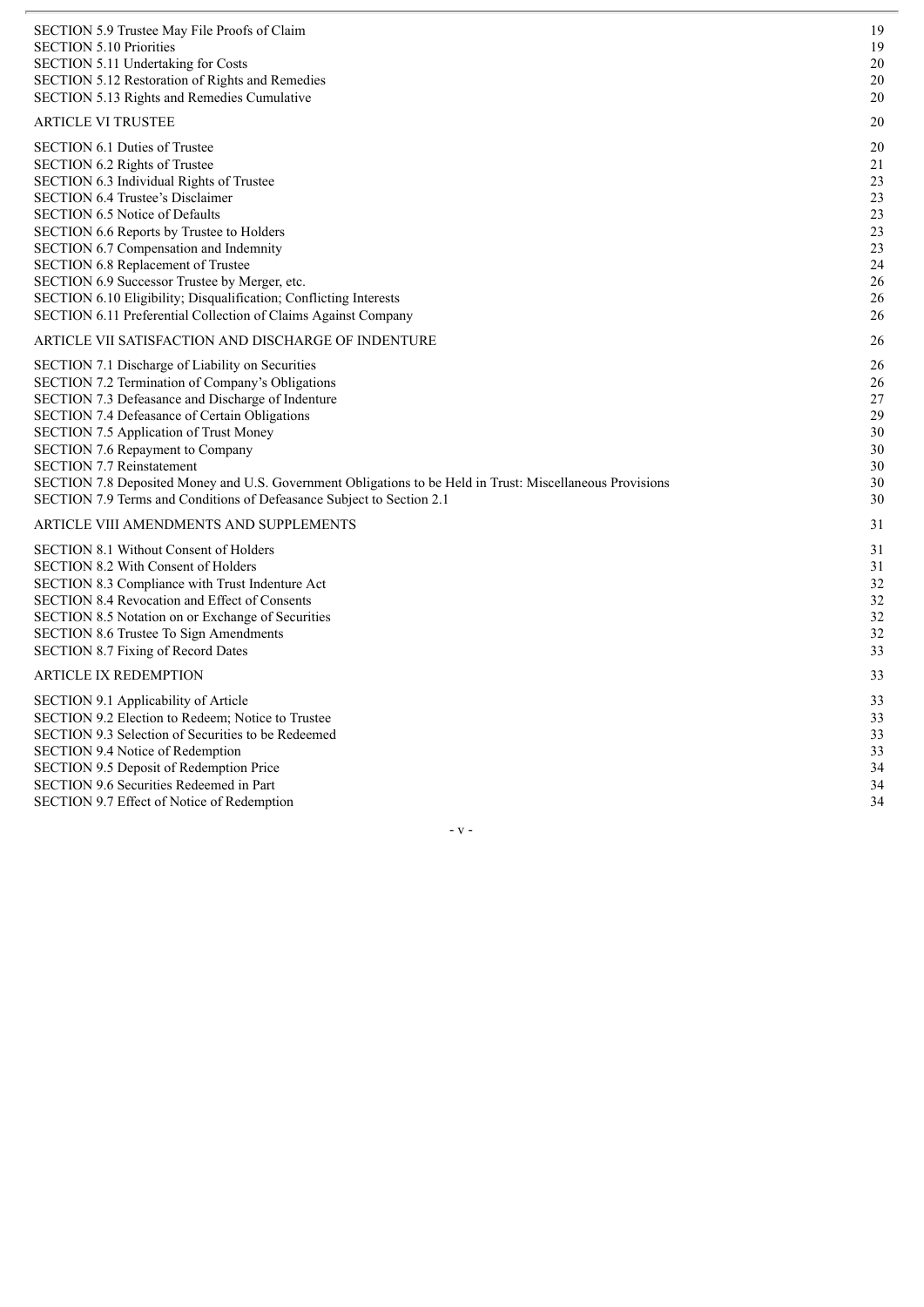#### ARTICLE X MISCELLANEOUS

| <b>ARTICLE X MISCELLANEOUS</b>                                             | 35 |
|----------------------------------------------------------------------------|----|
| <b>SECTION 10.1 Trust Indenture Act Controls</b>                           | 35 |
| <b>SECTION 10.2 Notices</b>                                                | 35 |
| SECTION 10.3 Communication by Holders with Other Holders                   | 35 |
| SECTION 10.4 Certificate and Opinion as to Conditions Precedent            | 36 |
| SECTION 10.5 Statements Required in Certificate or Opinion                 | 36 |
| SECTION 10.6 Rules by Trustee and Agents                                   | 36 |
| <b>SECTION 10.7 Legal Holidays</b>                                         | 36 |
| <b>SECTION 10.8 No Recourse Against Others</b>                             | 36 |
| <b>SECTION 10.9 Counterparts</b>                                           | 36 |
| SECTION 10.10 Governing Law; Waiver of Jury Trial; Consent to Jurisdiction | 37 |
| SECTION 10.11 No Adverse Interpretation of Other Agreements                | 37 |
| <b>SECTION 10.12 Successors</b>                                            | 37 |
| <b>SECTION 10.13 Severability</b>                                          | 37 |
| SECTION 10.14 Table of Contents, Headings, Etc.                            | 37 |
| SECTION 10.15 Calculation of Foreign Currency Amounts                      | 37 |
|                                                                            |    |

- v i -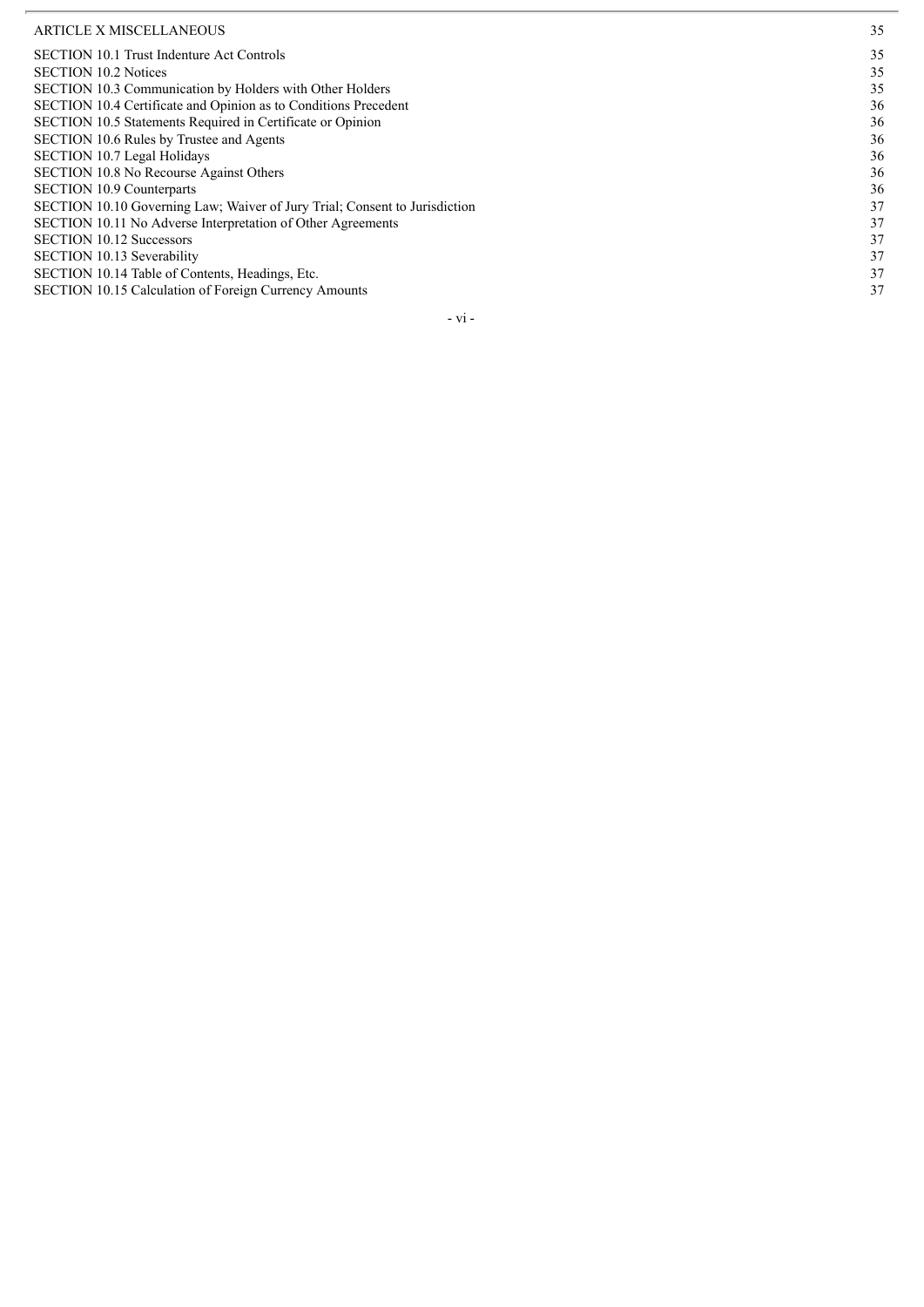INDENTURE, dated as of [ ], between Take-Two Interactive Software, Inc., a Delaware corporation (the "*Company*"), and The Bank of New York Mellon, a New York banking association (the "*Trustee*").

WHEREAS, the Company desires to issue debt securities in one or more series from time to time hereunder in an unlimited aggregate principal amount: and

WHEREAS, the Trustee desires to act as Trustee with respect to such securities:

NOW, THEREFORE, each party agrees as follows for the benefit of the other parties and for the equal and ratable benefit of the holders of such securities or of series thereof:

# **ARTICLE I DEFINITIONS AND INCORPORATION BY REFERENCE**

### SECTION 1.1 Definitions.

"Affiliate" of any specified Person means any other Person, directly or indirectly controlling or controlled by or under direct or indirect common control with such specified Person. For the purposes of this definition, "*control*", when used with respect to any Person, means the power to direct the management and policies of such Person, directly or indirectly, whether through the ownership of voting securities, by contract or otherwise; and the terms "*controlling*" and "*controlled*" have meanings correlative to the foregoing.

"*Agent*" means, with respect to any Series of Securities, any Registrar, Paying Agent, authenticating agent, co-registrar or additional paying agent appointed pursuant to this Indenture with respect to such Series.

"*Board of Directors*" means the Board of Directors of the Company or any authorized committee thereof.

"*Board Resolution*" means a copy of a resolution certified by the Secretary or an Assistant Secretary of the Company to have been duly adopted by the Board of Directors and to be in full force and effect on the date of such certification, and delivered to the Trustee.

"*Business Day*" means for a particular series, any day except a Saturday, Sunday or a Legal Holiday in The City of New York on which banking institutions, or a place of payment, are authorized or required by law, regulation or executive order to close.

"*Capital Stock*" means any and all shares, interests, participations or other equivalents (however designated) of capital stock of a corporation or any and all equivalent ownership interests in a Person (other than a corporation).

*"Code"* means the Internal Revenue Code of 1986, as amended.

*"Common Stock"* means the Common Stock, par value \$0.01 per share, of the Company.

"*Company*" means the party named as such in this Indenture until a successor replaces it pursuant to the terms and conditions of this Indenture and thereafter means the successor.

"*Default*" means any event which is, or after notice or passage of time or both would be, an Event of Default.

"*Defaulted Interest*" means any interest on any Security which is payable, but is not punctually paid or duly provided for on any Interest Payment Date, such Defaulted Interest to accrue (except as otherwise provided in accordance with Section 2.1) at the same rate per annum as interest accrued or accreted, as the case may be, on the Business Day immediately preceding such Interest Payment Date.

"*Depository*" means The Depository Trust Company, its nominees, and their respective successors until a successor Depository shall have become such pursuant to the applicable provisions of this Indenture and thereafter "Depositary" shall mean or include each Person who is then a Depository hereunder.

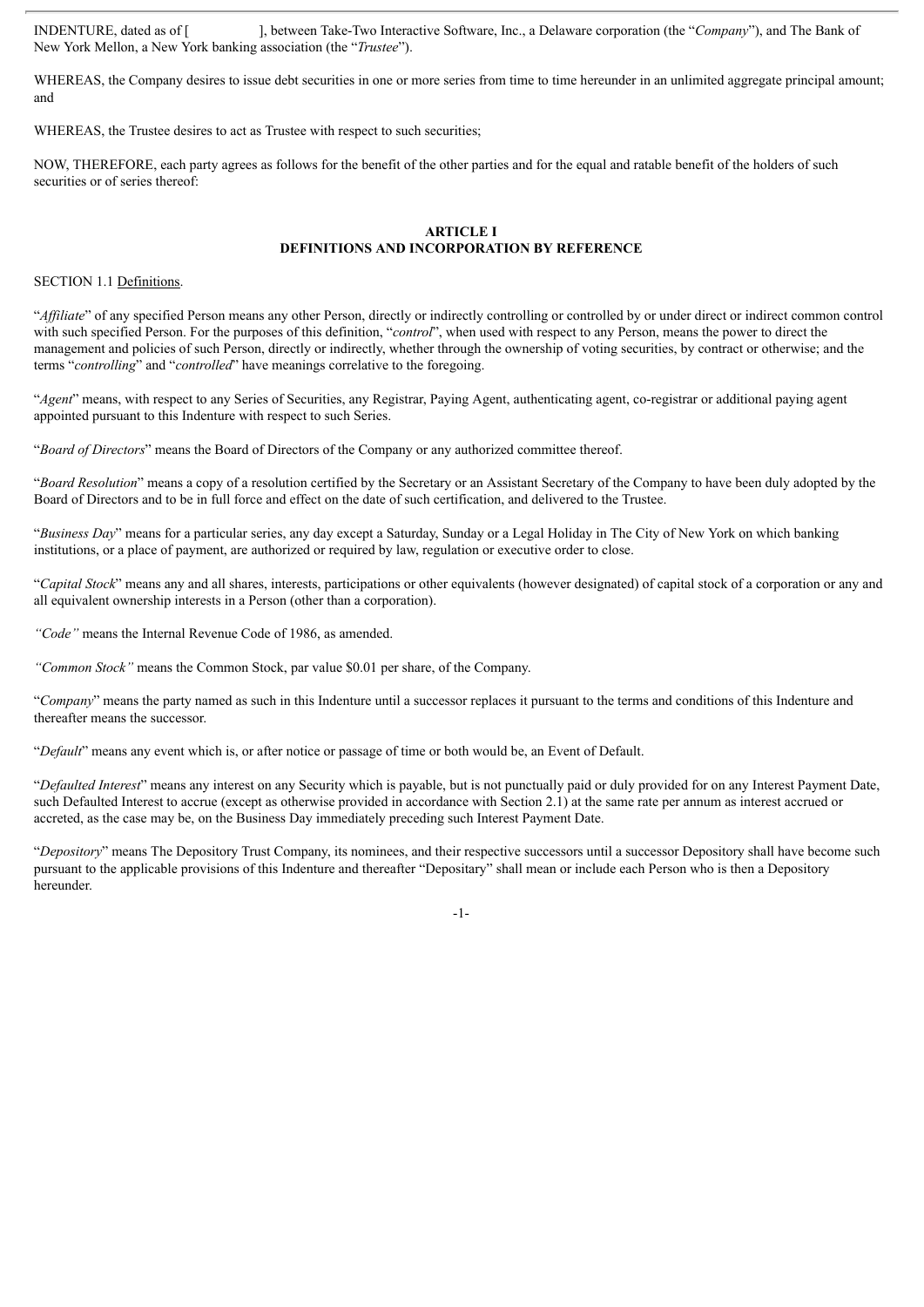"*Electronic Means*" means the following communications methods: e-mail, facsimile transmission, secure electronic transmission containing applicable authorization codes, passwords and/or authentication keys issued by the Trustee, or another method or system specified by the Trustee as available for use in connection with its services hereunder.

"*Exchange Act*" means the Securities Exchange Act of 1934, as amended.

"*GAAP*" means generally accepted accounting principles in the United States of America as in effect and, to the extent optional, adopted by the Company, on the date of the Indenture, consistently applied.

"*Holder*" or "*Securityholder*" means the Person in whose name a Security is registered on the Registrar's books.

"*Indebtedness*" of any Person means, without duplication, (i) the principal in respect of indebtedness of such Person for money borrowed and; (ii) the rental obligations under any lease of any property (whether real, personal or mixed) of which the discounted present value of the rental obligations of such Person as lessee, in conformity with GAAP, is required to be capitalized on the balance sheet of such Person; (iii) all obligations of such Person for the reimbursement of any obligor on any letter of credit, banker's acceptance or similar credit transaction (other than obligations with respect to letters of credit securing obligations (other than obligations described in (i) and (ii) above) entered into in the ordinary course of business of such Person to the extent such letters of credit are not drawn upon or, if and to the extent drawn upon, such drawing is reimbursed no later than the tenth Business Day following receipt by such Person of a demand for reimbursement following payment on the letter of credit); (iv) all obligations of the type referred to in clauses (i) through (iii) of other Persons and all dividends of other Persons for the payment of which, in either case, such Person is responsible or liable, directly or indirectly, as obligor, guarantor or otherwise; and (v) all obligations of the type referred to in clauses (i) through (iv) of other Persons secured by any Lien on any property or asset of such Person (whether or not such obligation is assumed by such Person), the amount of such obligation on any date of determination being deemed to be the lesser of the value of such property or assets or the amount of the obligation so secured. The amount of Indebtedness of any Person at any date shall be, with respect to unconditional obligations, the outstanding balance at such date of all such obligations as described above and, with respect to any contingent obligations at such date, the maximum liability determined by such Person's board of directors, in good faith, as, in light of the facts and circumstances existing at the time, reasonably likely to be incurred upon the occurrence of the contingency giving rise to such obligation.

"*Indenture*" means, with respect to each Series of Securities, this Indenture as originally executed or as it is amended or supplemented from time to time by one or more indentures supplemental hereto entered into in accordance with the applicable provisions hereof or Officers' Certificates delivered pursuant to Section 2.1 hereof, and shall include the terms of each particular Series of Securities established as contemplated by Section 2.1.

"*Interest Payment Date*" means, with respect to any Series, the stated maturity of an installment of interest on the Securities of such Series.

"*Lien*" means any mortgage, lien, pledge, charge, or other security interest or encumbrance of any kind (including any conditional sale or other title retention agreement and any lease in the nature thereof).

"*Of icer*" means the Chairman, the Chief Executive Officer, the Chief Financial Officer, the Chief Operating Officer, any President, any Executive Vice President, any Senior Vice President, any Vice President, the Treasurer, the Secretary, any Assistant Treasurer, any Assistant Secretary or the Controller or Principal Accounting Officer of the Company.

"*Of icers' Certificate*" means a certificate signed by two Officers, one of whom must be the Chief Executive Officer, the Chief Financial Officer, the General Counsel, any President or any Vice President. Each Officers' Certificate (other than certificates provided pursuant to TIA Section 314(a)(4)) shall include the statements provided for in TIA Section 314(e), if applicable.

-2-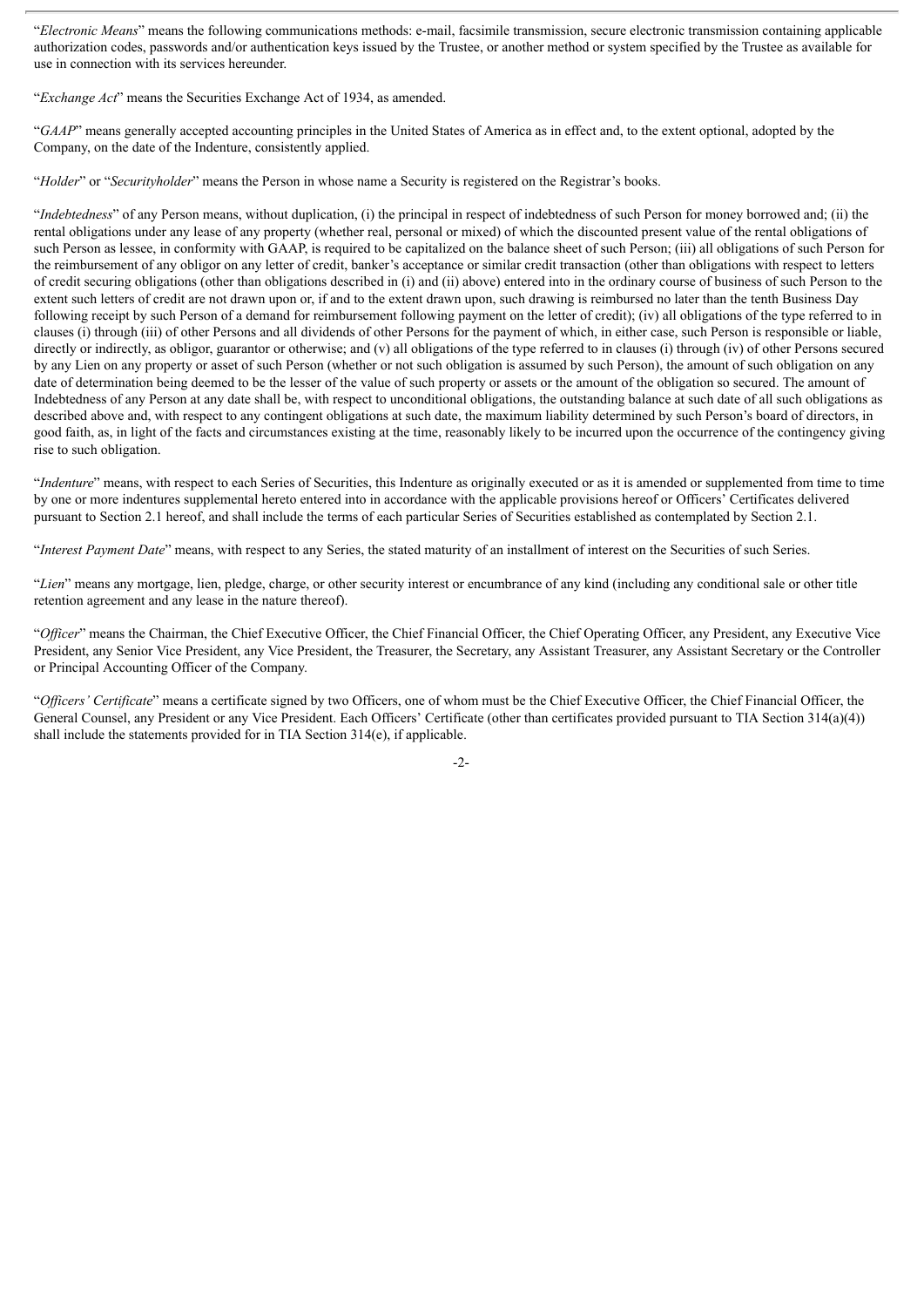"*Opinion of Counsel*" means a written opinion from legal counsel which opinion is acceptable to the Trustee. The counsel, if so acceptable to the Trustee, may be an employee of or counsel to the Company. Each such Opinion of Counsel may rely upon an Officers' Certificate as to factual matters and shall include the statements provided for in TIA Section 314(e), if applicable.

"*Person*" means any individual, corporation, partnership, joint venture, association, joint-stock company, trust, unincorporated organization, government or any agency or political subdivision thereof or any other entity.

"*Preferred Stock*," as applied to the Capital Stock of any corporation, means Capital Stock of any class or classes (however designated) which is preferred as to the payment of dividends, or as to the distribution of assets upon any voluntary or involuntary liquidation or dissolution of such corporation, over shares of Capital Stock of any other class of such corporation.

With respect to a Security, the term "*principal*" means the principal of the Security plus, if applicable, the premium on the Security due on the Stated Maturity or on a Redemption Date.

"*Redemption Date*" means, when used with respect to any Security of any Series to be redeemed, the date fixed for such redemption by or pursuant to this Indenture.

"*Redemption Price*" means, when used with respect to any Security of any Series to be redeemed, the price specified in such Security at which it is to be redeemed pursuant to this Indenture.

"*Responsible Of icer*" means, when used with respect to the Trustee, any officer within the corporate trust department of the Trustee (or any successor group of the Trustee) or any other officer of the Trustee who customarily performs functions similar to those performed by any of the above designated officers, and also means, with respect to a particular corporate trust matter, such other officer to whom such matter is referred because of such person's knowledge of and familiarity with the particular subject and, in each case, who shall have direct responsibility for the administration of this Indenture.

"*SEC*" means the Securities and Exchange Commission.

"*Securities*" means unsecured debentures, notes or other evidence of indebtedness of the Company that are issued under and pursuant to the terms of this Indenture.

"*Securities Act*" means the Securities Act of 1933, as amended.

"*Stated Maturity*" means, with respect to any security, the date specified in such security as the fixed date on which the principal of such security is due and payable, including pursuant to any mandatory redemption provision (but excluding any provision providing for the repurchase of such security at the option of the holder thereof upon the happening of any contingency).

"*Subsidiary*" means, as applied to any Person, any corporation, partnership, trust, association or other business entity of which an aggregate of at least 50% of the outstanding Voting Shares or an equivalent controlling interest therein, of such Person is, at the time, directly or indirectly, owned by such Person and/or one or more Subsidiaries of such Person.

"*TIA*" means the Trust Indenture Act of 1939 (15 U.S.C. Sections 77aaa-77bbbb) as in effect on the date first above written, except as provided in Section 8.3.

"*Trustee*" means the party named as such above until a successor replaces it and thereafter means the successor, and if at any time there is more than one such Person, "*Trustee*" as used with respect to the Securities of any Series shall mean the Trustee with respect to the Securities of that Series.

"*Uniform Commercial Code*" means the New York Uniform Commercial Code as in effect from time to time.

-3-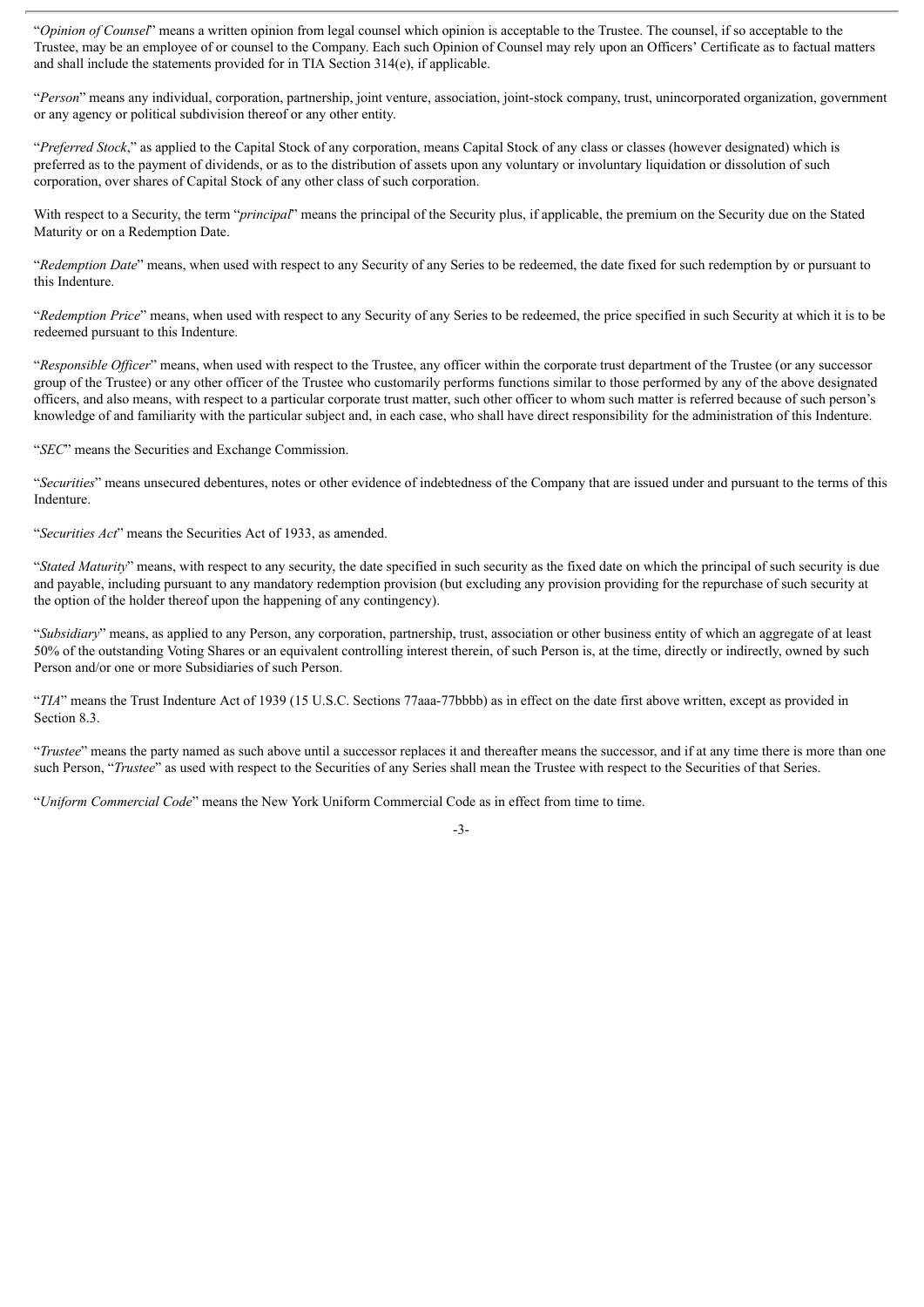"*U.S. Government Obligations*" means securities that are (i) direct obligations of the United States of America for the payment of which its full faith and credit is pledged or (ii) obligations of a Person controlled or supervised by and acting as an agency or instrumentality of the United States of America, the payment of which is unconditionally guaranteed as a full faith and credit obligation by the United States of America, which, in either case under clauses (i) or (ii) are not callable or redeemable before the Stated Maturity thereof.

"*Voting Shares*," with respect to any corporation, means the Capital Stock having the general voting power under ordinary circumstances to elect at least a majority of the board of directors (irrespective of whether or not at the time stock of any other class or classes shall have or might have voting power by reason of the happening of any contingency).

### SECTION 1.2 Other Definitions.

|                         | <b>DEFINED</b> |
|-------------------------|----------------|
|                         | IN             |
| <b>TERM</b>             | <b>SECTION</b> |
| "Additional Securities" | 2.1            |
| "Bankruptcy Law"        | 5.1            |
| "Custodian"             | 5.1            |
| "Event of Default"      | 5.1            |
| "Global Securities"     | 2.2            |
| "Legal Holiday"         | 10.7           |
| "Notice of Default"     | 5.1            |
| "Paying Agent"          | 2.4            |
| "Registrar"             | 2.4            |
| "Series"                | 2.1            |
| "Successor Corporation" | 4.1(i)         |

SECTION 1.3 Incorporation by Reference of TIA.

Whenever this Indenture refers to a provision of the TIA, the provision is incorporated by reference in and made a part of this Indenture.

The following TIA terms used in this Indenture have the following meanings:

"*Commission*" means the SEC;

"*indenture securities*" means the Securities;

"*indenture security holder*" means a Holder or Securityholder;

"*indenture to be qualified*" means this Indenture;

"*indenture trustee*" or "*institutional trustee*" means the Trustee; and

"*obligor*" on the indenture securities means the Company or any other obligor on the indenture securities.

All other terms used in this Indenture that are defined by the TIA, defined by TIA reference to another statute or defined by SEC rule under the TIA have the meanings assigned to them by the TIA.

SECTION 1.4 Rules of Construction.

Unless the context otherwise requires:

(a) a term has the meaning assigned to it;

-4-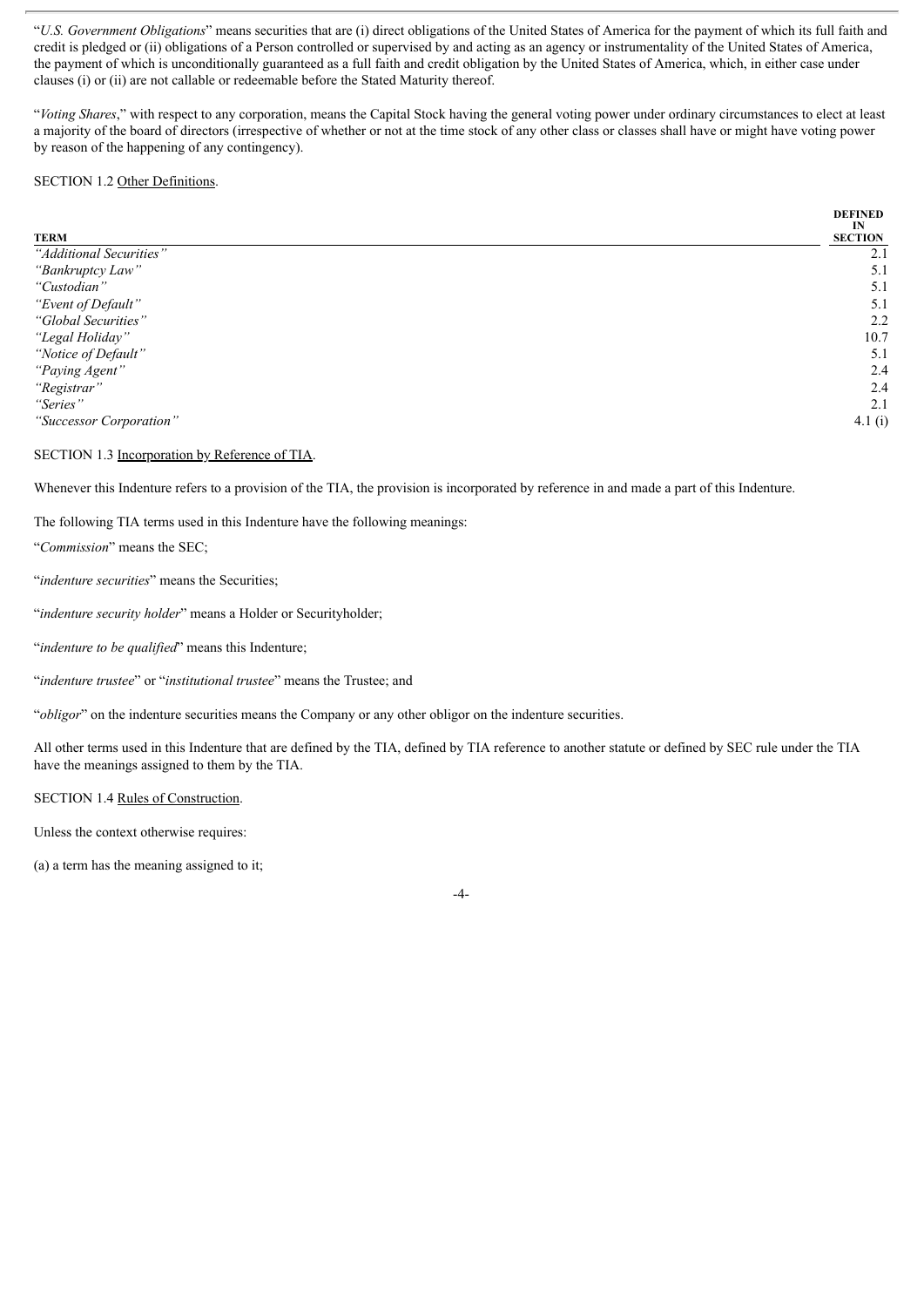(b) *"generally accepted accounting principles*" means, and any accounting term not otherwise defined has the meaning assigned to it and shall be construed in accordance with, GAAP;

(c) "*or*" is not exclusive;

(d) words in the singular include the plural, and in the plural include the singular;

(e) provisions apply to successive events and transactions;

(f) "*including*" means "including, without limitation";

(g) unsecured debt shall not be deemed to be subordinate or junior to secured debt merely by virtue of its nature as unsecured debt;

(h) the principal amount of any non-interest bearing or other discount Security at any date shall be the principal amount thereof that would be shown on a balance sheet of the Company dated such date prepared in accordance with generally accepted accounting principles;

(i) a reference to any law or statute or component thereof includes reference to such law or statute as amended, re-enacted or replaced from time to time or any successor law or statute thereto, and any rule or regulation promulgated thereunder; and

(i) the principal amount (if any) of any Preferred Stock shall be the greatest of (x) the stated value, (y) the redemption price or (z) the liquidation preference of such Preferred Stock.

# **ARTICLE II THE SECURITIES**

SECTION 2.1 Securities Issuable in Series.

The aggregate principal amount of Securities that may be authenticated and delivered under this Indenture is unlimited. Securities may be issued hereunder in one or more series, the Securities of each series (a "*Series*") shall be identical except as may be set forth or determined in the manner provided in a Board Resolution, supplemental indenture or Officers' Certificate detailing the adoption of the terms thereof pursuant to authority granted under a Board Resolution. Securities of any one Series need not be issued at the same time and, unless specifically provided otherwise, a Series may be reopened, without the consent of the Holders, from time to time for issuances of Additional Securities.

Securities issued hereunder shall be issued pursuant to authority granted by or pursuant to a Board Resolution and, prior to the issue hereunder of the first Securities of a Series, the Company shall set forth in an Officers' Certificate, or establish in one or more indentures supplemental hereto, such of the following terms as shall be applicable to such Series:

(a) the title, including CUSIP number and, if applicable, ISIN and Common Code numbers, of the Series (which shall distinguish the Securities of such Series from all other Securities);

(b) any limit upon the aggregate principal amount of the Securities of such Series which may be authenticated and delivered under this Agreement (except for Securities authenticated and delivered upon registration of transfer of, or in exchange for, or for replacement of, or in lieu of, other Securities of the Series pursuant to Sections 2.7, 2.8, 2.11, 8.5 or 9.6);

(c) the date or dates on which the principal of the Securities of the Series are payable;

<sup>-5-</sup>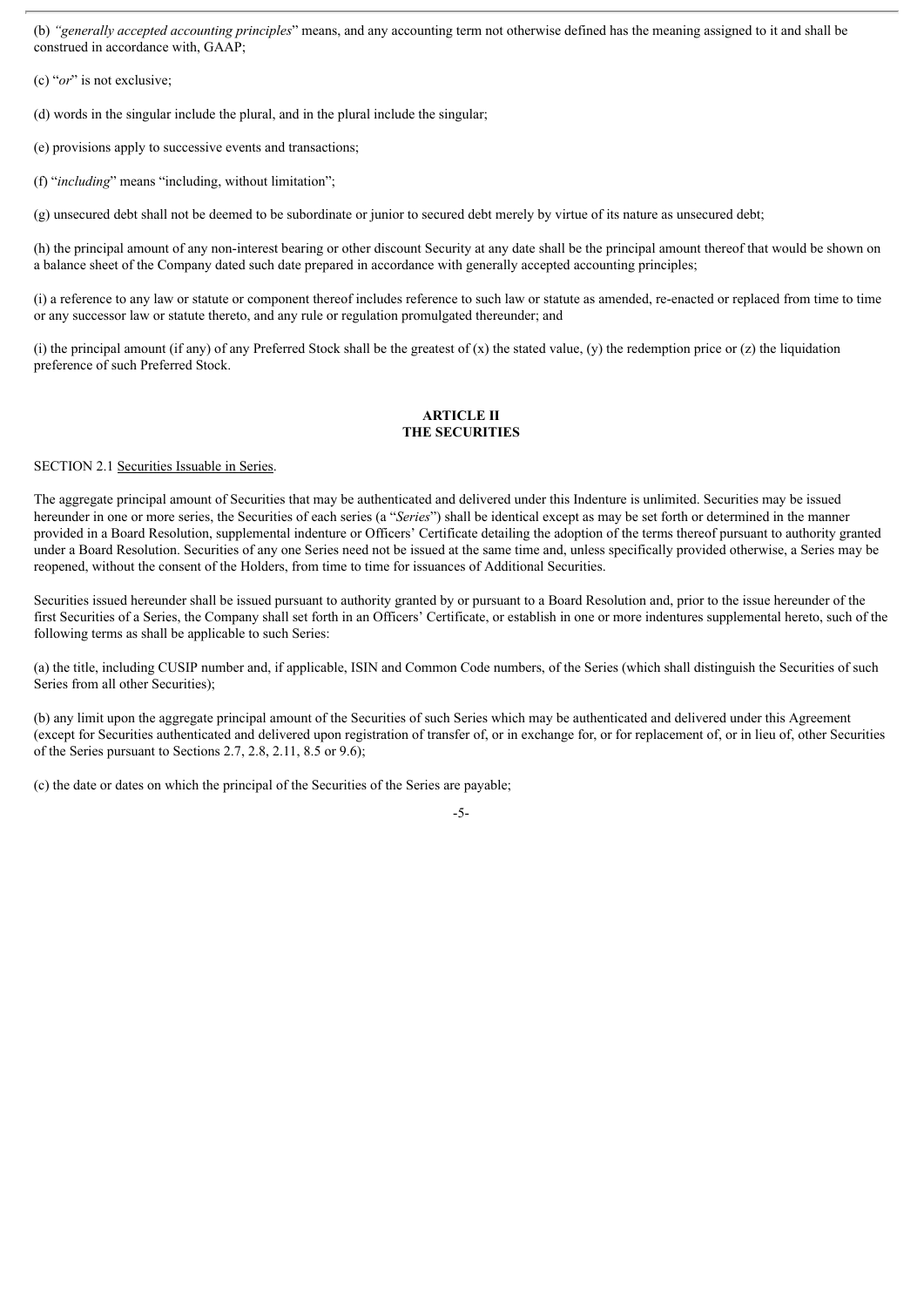(d) the rate or rates, or the method of determination thereof, at which the Securities of the Series shall bear interest, if any, the date or dates from which such interest shall accrue, the Interest Payment Dates on which such interest shall be payable, the record dates for the determination of Holders to whom interest is payable, and the basis for computing such interest if other than a 360-day year consisting of twelve 30-day months;

(e) the place or places where the principal of, and interest on Securities of the Series shall be payable;

(f) the right or obligation, if any, of the Company to redeem, purchase or repay the Securities of such Series pursuant to any right to do so contained in the Securities or pursuant to sinking fund or analogous provisions or at the option of a Holder thereof and the price or prices at which and the period or periods within which and the terms and conditions upon which the Securities of such Series shall be redeemed, purchased or repaid, in whole or in part, pursuant to such obligation;

(g) the authorized denominations in which the Securities of such Series shall be issuable, if other than \$2,000 and integral multiples of \$1,000 thereafter;

(h) if other than the principal amount thereof, the portion of the principal amount of the Securities of such Series which shall be payable upon the acceleration of the maturity thereof pursuant to Section 5.2;

(i) any Events of Default or covenants with respect to the Securities of such Series, if not set forth in this Indenture;

(j) if other than those named herein, any other depositaries, authenticating or paying agents, transfer agents or registrars or any other agents with respect to such Series;

(k) the stock exchanges or securities associations, if any, on which the Securities will be listed or quoted and related information, including the office or agency appointed by the Company pursuant to Sections 2.4 and 3.2 and any Paying Agent or Registrar appointed pursuant to the requirements of such stock exchange or securities association;

(l) any applicable restrictions on the transfer of any of the Securities of such Series;

(m) if other than the currency of the United States of America, the currency, currencies or currency units in which the principal of or interest, if any, on any Securities of the Series shall be payable and the manner of determining the equivalent thereof in the currency of the United States of America for any purpose;

(n) if applicable, the terms of any right or obligation to convert Securities of the Series into, or to exchange Securities of the Series for, shares of Common Stock or other securities or property;

(o) whether the Securities of the Series are subject to defeasance under Section 7.4, including any modification of the provisions of Sections 7.4, 7.5, 7.6, 7.7 or 7.8, or such other means of satisfaction and discharge as may be specified for a Series in addition to or in lieu of the provisions of Section 7.1, 7.2 or 7.3;

(p) Whether the Securities of the Series shall be issued in whole or in part in the form of one or more Global Securities, the Depository for the Series, if other than The Depository Trust Company or its successors, and any circumstances in addition to or in lieu of those set forth in Section 2.7 in which any Global Security may be exchanged in whole or in part for Securities registered, and any transfer of such Global Security in whole or in part may be registered, in the name or names of Persons other than the Depository for such Global Security or a nominee thereof;

(q) the classification of the Securities as senior or subordinated and, if applicable, the subordination provisions that will apply to subordinated Securities;

(r) procedures, if any, for the transfer of beneficial interest in the Securities of that Series that are different from, or in addition to, the procedures set forth herein;

(s) the circumstances, if any, and the terms and conditions, if any, upon which additional amounts may be owed; and

(t) any other terms of the Series (which terms shall not be inconsistent with the provisions of this Indenture).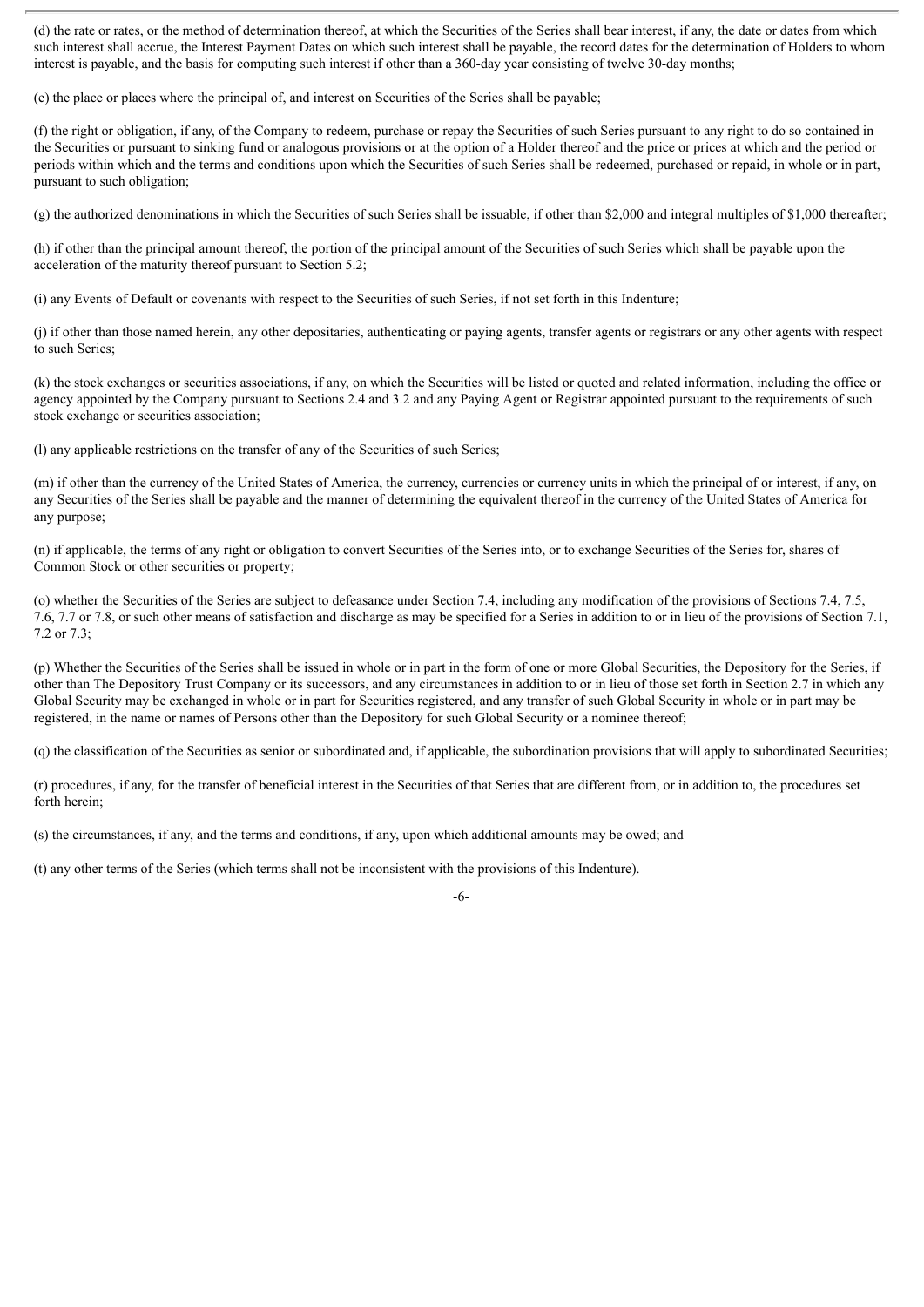Additional Securities of the same Series ("*Additional Securities*") may be issued from time to time subsequent to the original issue date of any Securities of such Series following the receipt by the Trustee of an Officers' Certificate pertaining to such Additional Securities, which Officers' Certificate will identify the Series to which such Additional Securities belongs and the issue date and aggregate principal amount of such Additional Securities. Any such Additional Securities shall be issued on original issue as provided in Section 2.3.

Additional Securities, together with each prior and subsequent Securities of the same Series, shall constitute one and the same Series of Securities for all purposes under this Indenture.

# SECTION 2.2 Form and Dating.

The Securities shall be in substantially such form or forms as shall be provided in a Board Resolution, supplemental indenture or Officers' Certificate, with such appropriate insertions, omissions and other variations as are required or permitted by this Indenture, and may have such legends or endorsements placed thereon, as the Officer executing the same may approve (execution thereof to be conclusive evidence of such approval) and as are not inconsistent with the provisions of this Indenture. The Securities may have notations, legends or endorsements required by law, stock exchange or securities association rule or usage. Each Security shall be dated the date of its authentication.

The Trustee's certificate of authentication shall be substantially in the following form:

# TRUSTEE'S CERTIFICATE OF AUTHENTICATION:

The Bank of New York Mellon, as Trustee, certifies that this is one of the Securities referred to in the Indenture.

By: Dated:

Authorized Signatory

Securities issued in the form of one or more permanent global Securities in registered form, substantially in the form as above recited (the "*Global Securities*") shall be deposited with or on behalf of the Trustee, as custodian for the Depository, duly executed by the Company and authenticated by the Trustee as hereinafter provided. Each Global Security shall bear the global securities legend substantially in the form set forth in Exhibit A hereto and such legend or legends as may be required or reasonably requested by the Depository.

The aggregate principal amount of the Global Securities may from time to time be increased or decreased, as applicable, by adjustments made on the records of the Depository or its nominee and the Trustee, as custodian for the Depository, at any time prior to cancellation, if, in accordance with this Indenture and the Securities (including any applicable restrictions on transfer) any beneficial interest in a Global Security is (a) exchanged for definitive registered Securities, (b) redeemed, (c) repurchased, (d) cancelled, or (e) exchanged for a beneficial interest in another Global Security.

The definitive registered Securities shall be typed, printed, lithographed or engraved or produced by any combination of these methods or may be produced in any other manner permitted by the rules of any stock exchange or securities association on which the Securities may be listed or quoted, all as determined by the Officers executing such Securities, as evidenced by their execution of such Securities.

SECTION 2.3 Execution and Authentication.

An Officer shall sign the Securities for the Company by manual, electronic or facsimile signature.

If an Officer whose signature is on a Security no longer holds that office at the time the Security is authenticated, the Security shall nevertheless be valid.

-7-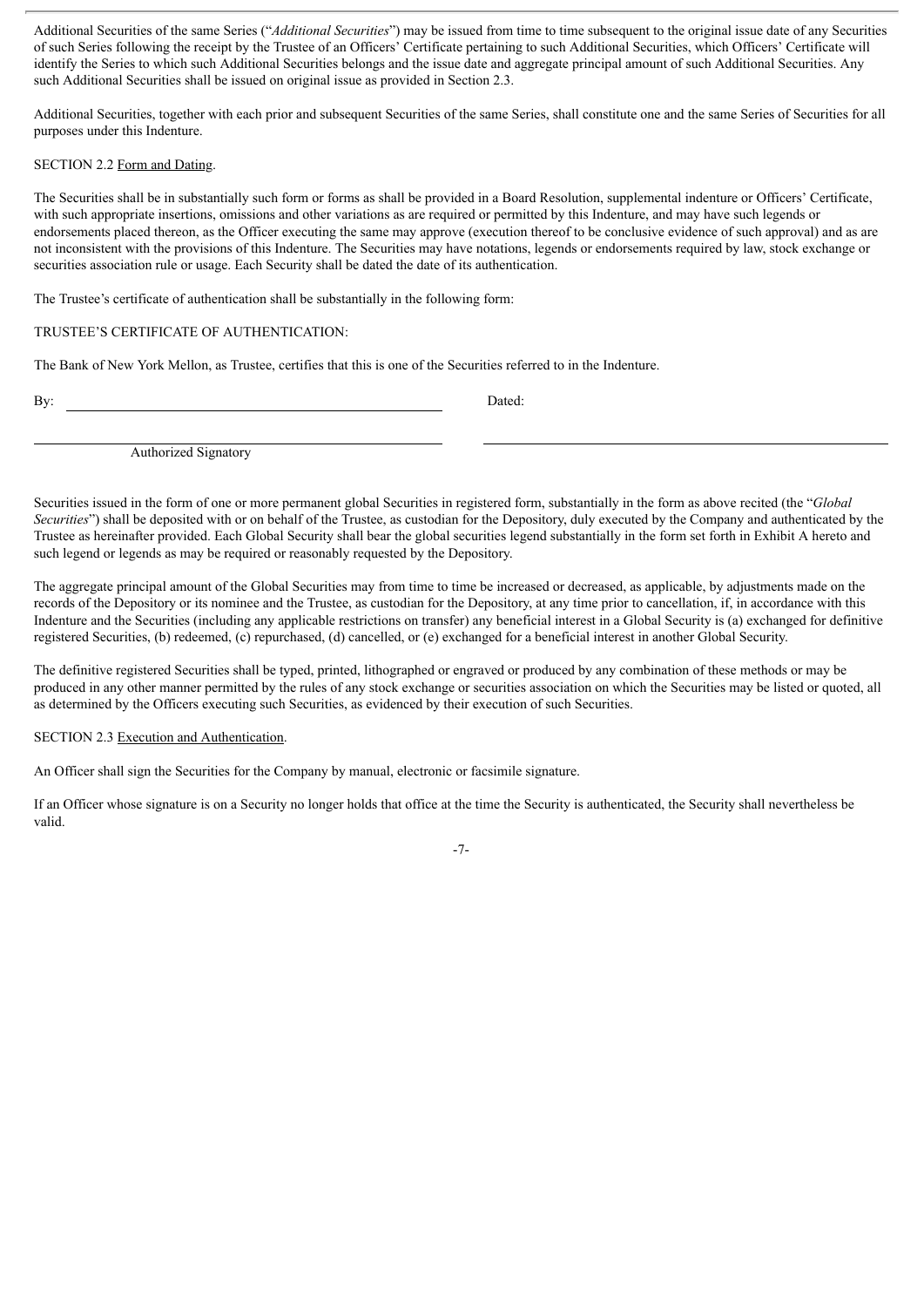A Security shall not be valid until authenticated by the manual or electronic signature of an authorized signatory of the Trustee. The signature shall be conclusive evidence that the Security has been authenticated under this Indenture.

The Trustee shall authenticate Securities upon a written order of the Company. Such order shall specify the Series and the amount of the Securities to be authenticated and the date on which such Securities are to be authenticated. The aggregate principal amount of Securities outstanding at any time is unlimited. In authenticating such Securities and in accepting the additional responsibilities under this Indenture in relation to such Securities, the Trustee shall receive and shall be fully protected in conclusively relying upon, an Opinion of Counsel to the effect that,

(a) the form or forms of such Securities have been established in conformity with the provisions of this Indenture;

(b) the terms of such Securities have been established in conformity with the provisions of this Indenture and that all conditions precedent provided for in this Indenture relating to the authentication and delivery of such Securities have been satisfied; and

(c) such Securities, when authenticated and delivered by the Trustee and issued by the Company in the manner and subject to any conditions specified in such Opinion of Counsel, will constitute valid and legally binding obligations of the Company enforceable in accordance with their terms, subject to bankruptcy, insolvency, fraudulent transfer, reorganization, moratorium and similar laws of general applicability relating to or affecting creditors' rights and to general equity principles.

The Trustee shall initially act as authenticating agent and may subsequently appoint another Person acceptable to the Company as authenticating agent to authenticate Securities. Unless limited by the terms of such appointment, an authenticating agent may authenticate Securities whenever the Trustee may do so. Each reference in this Indenture to authentication by the Trustee includes authentication by such agent. An authenticating agent has the same rights as an Agent to deal with the Company or an Affiliate of the Company. Provided that the authentication agent has entered into an agreement with the Company concerning the authentication agent's duties, the Trustee shall not be liable for any act or any failure of the authenticating agent to perform any duty either required herein or authorized herein to be performed by such Person in accordance with this Indenture.

The Trustee shall have the right to decline to authenticate and deliver any Securities under this Section if the Trustee, being advised by counsel, determines that such action may not lawfully be taken or if the Trustee in good faith shall determine that such action would expose the Trustee to personal liability to existing Holders or would affect the Trustee's own rights, duties or immunities under the Securities and this Indenture or otherwise in a manner which is not reasonably acceptable to the Trustee.

The Securities shall be issued only in registered form without coupons.

### SECTION 2.4 Registrar and Paying Agent.

The Company shall maintain an office or agency where Securities may be presented for registration of transfer or for exchange ("*Registrar*") and an office or agency where Securities may be presented for payment ("*Paying Agent*"). The Registrar shall keep a register of the Securities and of their transfer and exchange. The Company may appoint one or more co-registrars and one or more additional paying agents. The term "*Paying Agent*" includes any additional paying agent and the term "*Registrar*" includes any co-registrar, *provided* that there shall only be one register for each Series of Securities. So long as a Series of Securities is listed or quoted on a stock exchange or securities association, the Company shall maintain a co-registrar and a co-paying agent in such other locations, if any, as such stock exchange or securities association shall require.

The Company shall enter into an appropriate agency agreement with any Registrar or Paying Agent not a party to this Indenture. The agreement shall implement the provisions of this Indenture that relate to such agent. The Company shall promptly notify the Trustee in writing of the name and address of any such agent and any change in the address of such agent. If the Company appoints the Trustee as Registrar or Paying Agent, the Trustee shall act as such and shall be entitled to appropriate compensation therefor pursuant to Section 6.7. The Company or any Subsidiary or Affiliate of the Company may act as Paying Agent, Registrar or transfer agent.

-8-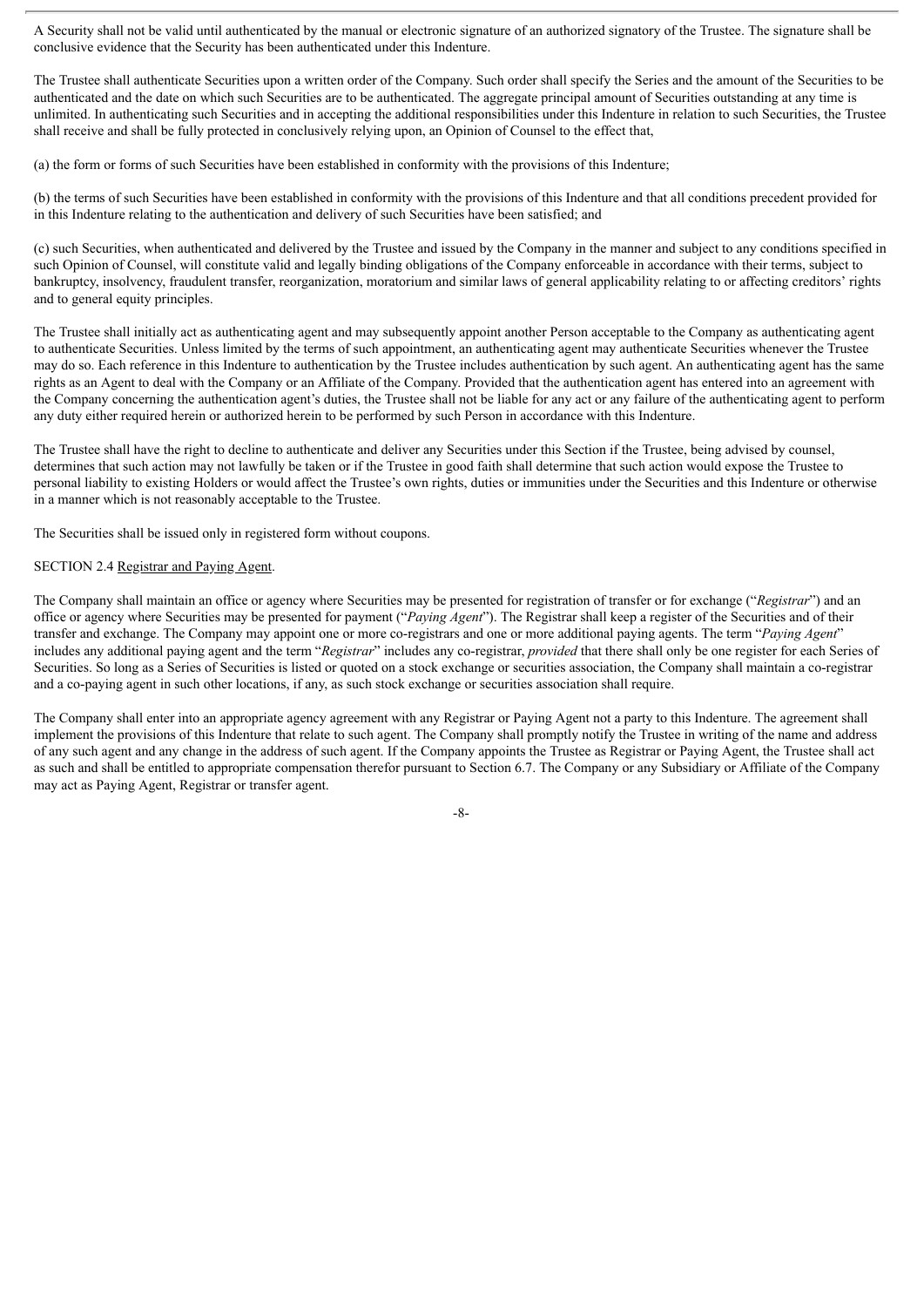The Company initially appoints the Trustee as Registrar and Paying Agent in connection with the Securities.

# SECTION 2.5 Paying Agent To Hold Money in Trust.

On or prior to 10:00 a.m., New York City time, on each due date of the principal and interest on any Security, the Company shall deposit with the Paying Agent a sum of money denominated in the currency of such payment, in immediately available funds, sufficient to pay such principal and interest in funds available when such becomes due. The Company shall require each Paying Agent (other than the Trustee) to agree in writing that the Paying Agent shall hold in trust for the benefit of Securityholders or the Trustee all money held by the Paying Agent for the payment of principal of or interest on the Securities (whether such money has been paid to it by the Company or any other obligor on the Securities) and shall notify the Trustee of any default by the Company (or any other obligor on the Securities) in making any such payment. If the Company or a Subsidiary or an Affiliate of the Company acts as Paying Agent, it shall segregate the money held by it as Paying Agent and hold it as a separate trust fund for the benefit of the Securityholders. If the Company defaults in its obligation to deposit funds for the payment of principal and interest the Trustee may, during the continuation of such default, require a Paying Agent to pay all money held by it to the Trustee. The Company at any time may require a Paying Agent to pay all money held by it to the Trustee and to account for any funds disbursed by it. Upon doing so, the Paying Agent (other than the Company or a Subsidiary or Affiliate of the Company) shall have no further liability for the money delivered to the Trustee.

### SECTION 2.6 Securityholder Lists.

The Trustee shall preserve in as current a form as reasonably practicable the most recent list available to it of the names and addresses of Securityholders. If the Trustee is not the Registrar, the Company shall furnish to the Trustee at least five Business Days before each Interest Payment Date and at such other times as the Trustee may request in writing a list in such form and as of such date as the Trustee may reasonably require of the names and addresses of the Securityholders, and the Company shall otherwise comply with TIA Section 312(a).

# SECTION 2.7 Transfer and Exchange.

The Securities shall be transferable only upon the surrender of a Security to the Registrar for registration of transfer. When a Security is presented to the Registrar or a co-registrar with a request to register a transfer, the Registrar shall register the transfer as requested if the requirements of Section 8-401(a) of the Uniform Commercial Code are met (and the Registrar shall be entitled to assume such requirements have been met unless it receives written notice to the contrary) and, if so required by the Trustee or the Company, if the Security presented is accompanied by a written instrument of transfer in form satisfactory to the Trustee and the Company, duly executed by the registered owner or by his or her attorney duly authorized in writing, in which case, the Registrar shall deliver, to or at the direction of such registered owner, one or more new Securities of the same Series, of any authorized denominations and of a like aggregate principal amount. When Securities are presented to the Registrar with a request to exchange them for an equal principal amount of Securities of the same Series and of other authorized denominations, the Registrar shall make the exchange as requested if the same requirements are met. To permit registration of transfers and exchanges, the Company shall execute and the Trustee shall authenticate Securities at the Registrar's request as provided in an authentication order delivered to the Trustee by the Company. The Depository shall, by acceptance of a Global Security, agree that transfers of beneficial interests in such Global Security may be effected only (a) in accordance with this Indenture and the Securities represented by such Global Security and (b) through a book- entry system maintained by the Depository (or its agent), and that ownership of a beneficial interest in the Global Security shall be required to be reflected in a book entry.

No service charge to any Holder shall be made for any registration of transfer or exchange of the Securities, but the Company may require payment of a sum sufficient to cover any transfer tax or similar governmental charge payable in connection therewith (other than any such transfer taxes or similar governmental charge payable upon exchange pursuant to Section 2.11, 8.5 or 9.6).

Prior to the due presentation for registration of transfer of any Security, the Company, the Trustee, the Paying Agent or the Registrar may deem and treat the person in whose name a Security is registered as the absolute owner of such Security for the purpose of receiving payment of principal of and interest (subject to the record date provisions thereof) on such Security and for all other purposes whatsoever, whether or not such Security is overdue, and none of the Company, the Trustee, the Paying Agent or the Registrar shall be affected by notice to the contrary.

 $\Omega$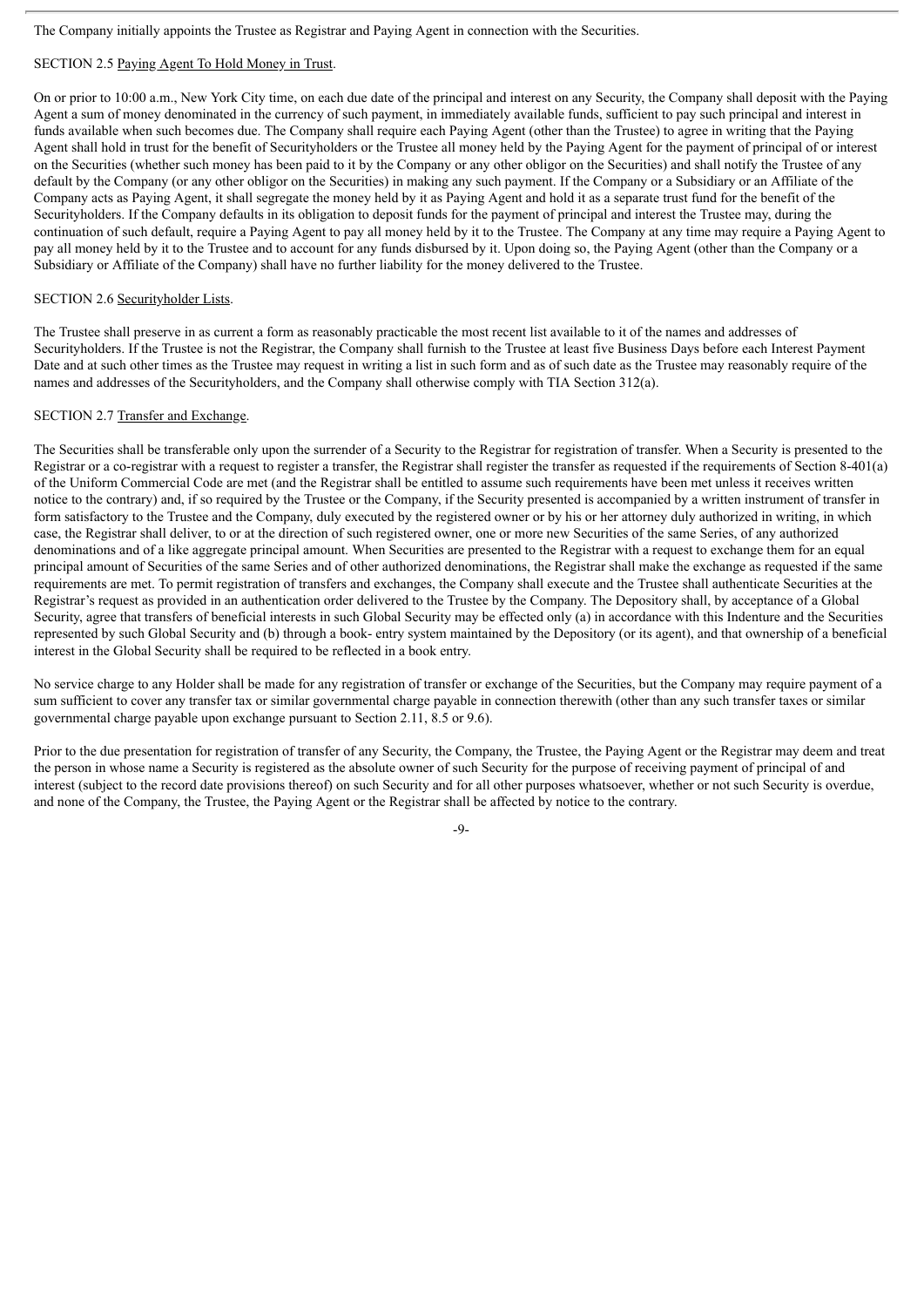Notwithstanding any other provisions of this Section 2.7, unless and until it is exchanged in whole or in part for Securities of any Series in definitive registered form, a Global Security representing all or a portion of the Securities of a Series may not be transferred except as a whole by the Depository to a nominee of such Depository or by a nominee of such Depository to such Depository or another nominee of such Depository or by such Depository or any such nominee to a successor Depository or a nominee of such successor Depository.

Each Depository appointed pursuant to this Section 2.7 must, at the time of its appointment and at all times while it serves as Depository, be a clearing agency registered under the Exchange Act and any other applicable statute or regulation. The Company will execute, and the Trustee will authenticate and deliver upon a written order of the Company, Securities in definitive registered form without coupons in any authorized denominations representing Securities of a Series in exchange for such Global Security or Securities of such Series upon the events described in Section 2.14(b).

The Company may at any time and in its sole discretion determine that the Securities of a Series shall no longer be represented by a Global Security or Securities. In such event the Company will execute, and the Trustee will authenticate and deliver upon a written order of the Company, Securities of such Series in definitive registered form without coupons in any authorized denominations representing such Securities in exchange for such Global Security or Securities.

Upon the exchange of a Global Security for Securities in definitive registered form without coupons pursuant to either of the two preceding paragraphs, in authorized denominations, such Global Security shall be cancelled by the Trustee. The Depository shall provide to the Trustee and the Company information with respect to the participants and their holdings pursuant to instructions from its direct or indirect participants or otherwise. The Trustee shall deliver such Securities to or as directed by the Persons in whose names such Securities are so registered.

No holder of a beneficial interest in any Global Security held on its behalf by a Depository shall have any rights under this Indenture with respect to such Global Security, and such Depository may be treated by the Company, the Trustee, and any agent of the Company or the Trustee as the owner of such Global Security for all purposes whatsoever. None of the Company, the Trustee or any agent of the Company or the Trustee will have any responsibility or liability for any aspect of the records relating to or payments made on account of beneficial ownership interests of a Global Security or maintaining, supervising or reviewing any records relating to such beneficial ownership interests. Notwithstanding the foregoing, nothing herein shall prevent the Company, the Trustee or any agent of the Company or the Trustee from giving effect to any written certification, proxy or other authorization furnished by a Depository or impair, as between a Depository and such holders of beneficial interests, the operation of customary practices governing the exercise of the rights of the Depository (or its nominee) as Holder of any Security.

The Company shall not be required (A) to issue, register the transfer of or exchange any Securities of a Series during a period beginning at the opening of business 15 days before the day of the electronic delivery or mailing of a notice of redemption of any such Securities subject to redemption under Section 9.3 and ending at the close of business on the day of such electronic delivery or mailing or (B) to register the transfer of or exchange any Security so selected for redemption in whole or in part, except the unredeemed portion of any Security being redeemed in part.

All Securities issued upon any transfer or exchange pursuant to the terms of this Indenture will evidence the same debt and will be entitled to the same benefits under this Indenture as the Securities surrendered upon such transfer or exchange.

### SECTION 2.8 Replacement Securities.

If a mutilated Security is surrendered to the Registrar or if the Holder of a Security claims that the Security has been lost, destroyed or wrongfully taken and the Holder furnishes to the Company and the Trustee evidence to their satisfaction of such loss, destruction or wrongful taking, the Company shall, in the absence of notice to the Company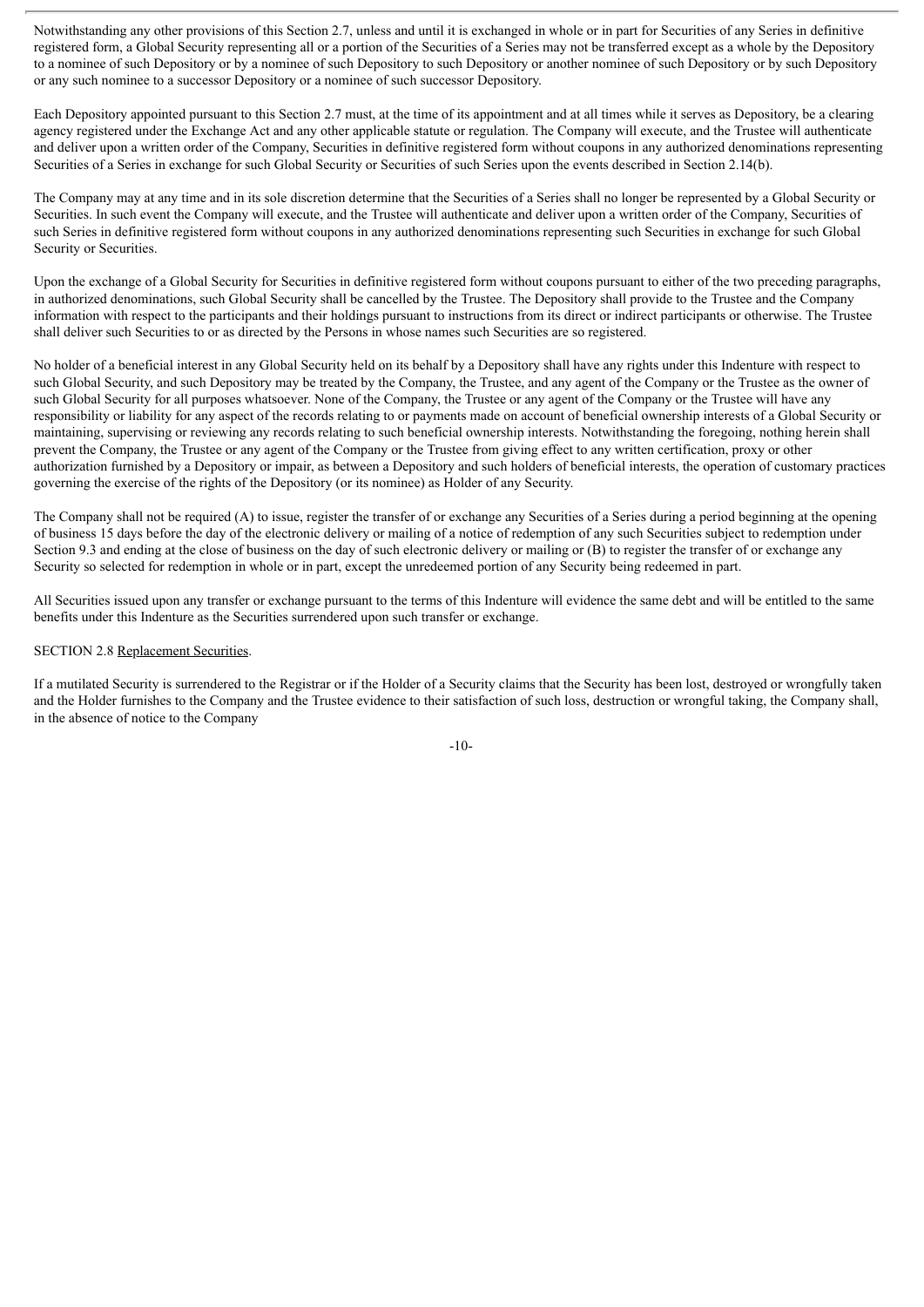or the Trustee that such Security has been acquired by a *bona fide* purchaser, issue and the Trustee shall authenticate a replacement Security of the same Series if the requirements of Section 8-405 of the Uniform Commercial Code are met (and the Registrar shall be entitled to assume such requirements have been met unless it receives written notice to the contrary) and if there is delivered to the Company and the Trustee security or indemnity to save each of them harmless, satisfactory to the Company and the Trustee. The Company and the Trustee may charge the Holder for their expenses in replacing a Security.

In case any such mutilated, lost, destroyed or wrongfully taken Security has become or is about to become due and payable, the Company in its discretion may, instead of issuing a new Security, pay such Security.

Every replacement Security of each Series is an additional obligation of the Company and shall be entitled to the benefits of this Indenture.

The provisions of this Section are exclusive and shall preclude (to the extent lawful) all other rights and remedies with respect to the replacement or payment of mutilated, lost, destroyed or wrongfully taken Securities.

## SECTION 2.9 Outstanding Securities.

The Securities of each Series outstanding at any time are all the Securities authenticated by the Trustee except for those canceled by it, those delivered to it for cancellation, those paid pursuant to Section 2.8 and those described in this Section as not outstanding.

If a Security is replaced or paid pursuant to Section 2.8, it ceases to be outstanding unless the Trustee and the Company receive proof satisfactory to them that the replaced or paid Security is held by a *bona fide* purchaser.

If all the principal and interest on any Securities of any Series are considered paid under Section 3.1, the Securities of such Series cease to be outstanding under this Indenture and interest on the Securities of such Series shall cease to accrue.

If the Paying Agent (other than the Company or a Subsidiary or an Affiliate of the Company) holds in accordance with this Indenture on a maturity or redemption date money sufficient to pay all principal and interest due on that date with respect to Securities of any Series then on and after that date such Securities cease to be outstanding and interest on them ceases to accrue (unless there shall be a default in such payment).

Subject to Section 2.10, a Security does not cease to be outstanding because the Company or an Affiliate thereof holds the Security.

### SECTION 2.10 Determination of Holders' Action.

In determining whether the Holders of the required principal amount of any Series of Securities have concurred in any direction, amendment, waiver or consent, Securities owned by or pledged to the Company, any other obligor upon the Securities or any Affiliate of the Company or such other obligor shall be disregarded and deemed not to be outstanding, except that for the purposes of determining whether the Trustee shall be protected in relying on any such direction, waiver or consent, only Securities which a Responsible Officer of the Trustee actually knows are so owned or pledged will be so disregarded. Promptly after the Company or any Affiliate thereof acquires or disposes of any Securities (or beneficial interests therein), it will so notify the Trustee.

#### SECTION 2.11 Temporary Securities.

Until definitive Securities of any Series are ready for delivery, the Company may prepare and the Trustee shall authenticate temporary Securities of such Series. Temporary Securities shall be substantially in the form of definitive Securities but may have variations that the Company considers appropriate for temporary Securities. Without unreasonable delay, the Company shall prepare and the Trustee, upon the written order of the Company, shall authenticate definitive Securities in exchange for temporary Securities. Until such exchange, temporary Securities of any Series shall be entitled to the same rights, benefits and privileges as definitive Securities of such Series.

-11-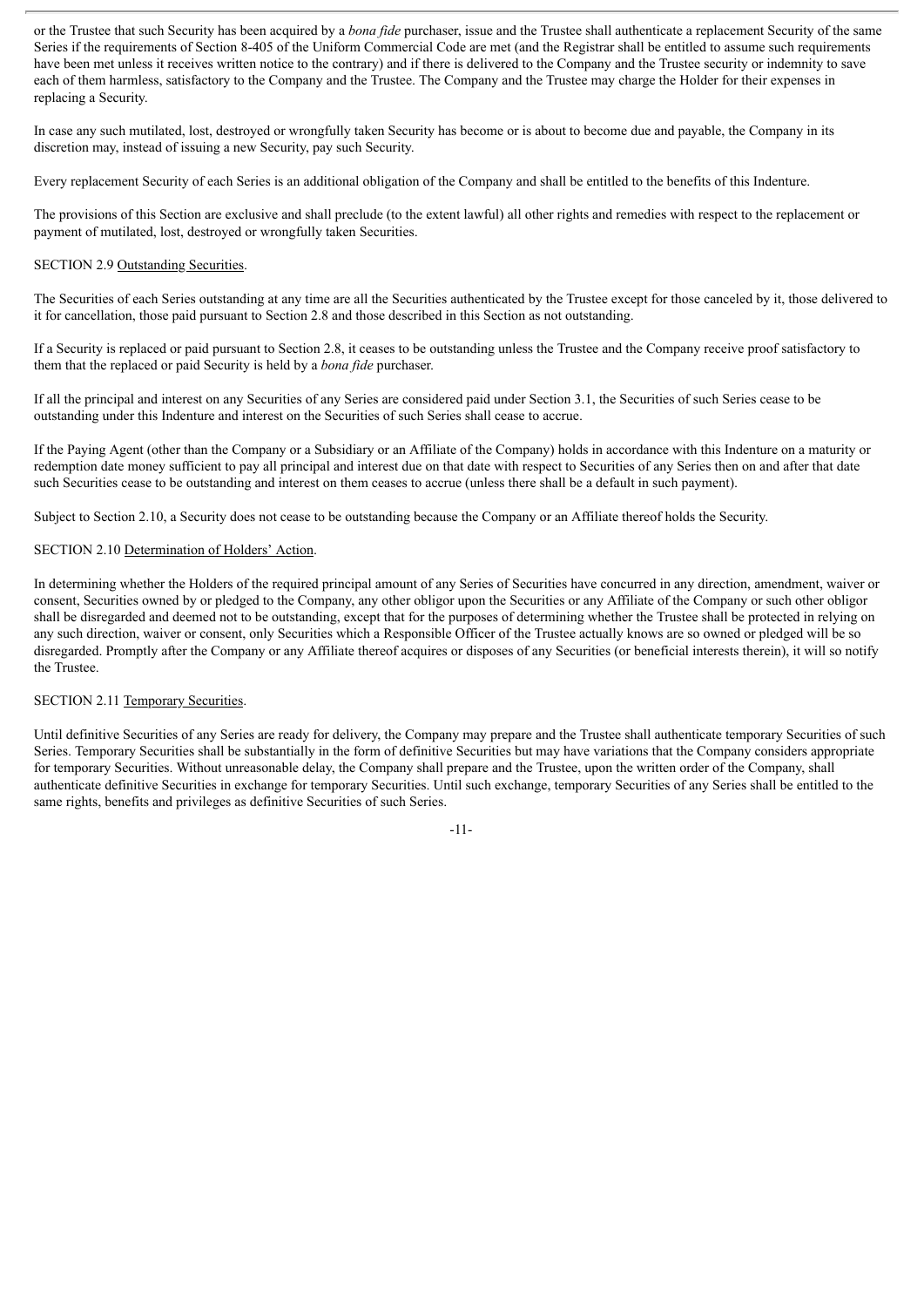### SECTION 2.12 Cancellation.

The Company at any time may deliver Securities to the Trustee for cancellation. The Registrar and Paying Agent shall forward to the Trustee any Securities surrendered to them for registration of transfer, exchange or payment. The Trustee shall cancel all Securities surrendered for registration of transfer, exchange, payment or cancellation, and shall notify the Company upon written request that such Securities have been cancelled. The Company may not issue new Securities to replace Securities that it has paid or delivered to the Trustee for cancellation.

### SECTION 2.13 Defaulted Interest.

If the Company defaults in a payment of interest on the Securities of any Series, it shall pay Defaulted Interest, plus any interest payable on the Defaulted Interest to the extent permitted by law, in any lawful manner. It may pay the Defaulted Interest to the Persons who are Securityholders on a subsequent special record date which date shall be at least one Business Day prior to the payment date. The Company shall fix the special record date and payment date. At least 15 days before the special record date, the Company (or the Trustee, in the name of and at the request and expense of the Company) shall deliver to Securityholders a notice that states the special record date, payment date and amount of interest to be paid.

### SECTION 2.14 Global Securities.

(a) Terms of Securities. A Board Resolution, a supplemental indenture hereto or an Officers' Certificate shall establish whether the Securities of a Series shall be issued in whole or in part in the form of one or more Global Securities and the Depository for such Global Security or Securities.

(b) Transfer and Exchange. Notwithstanding any provisions to the contrary contained in Section 2.7 of the Indenture and in addition thereto, any Global Security shall be exchangeable pursuant to Section 2.7 of the Indenture for Securities registered in the names of Holders other than the Depository for such Security or its nominee only if (i) such Depository notifies the Company that it is unwilling or unable to continue as Depository for such Global Security or if at any time such Depository ceases to be a clearing agency registered under the Exchange Act, and, in either case, the Company fails to appoint a successor Depository registered as a clearing agency under the Exchange Act within 90 days of such event, (ii) an Event of Default with respect to the Securities of such Series has occurred and is continuing or (iii) the Company executes and delivers to the Trustee an Officers' Certificate to the effect that such Global Security shall be so exchangeable. Any Global Security that is exchangeable pursuant to the preceding sentence shall be exchangeable for Securities registered in such names as the Depository shall direct in writing in an aggregate principal amount equal to the principal amount of the Global Security with like tenor and terms.

Except as provided in this Section 2.14(b), unless and until it is exchanged in whole or in part for Securities of any Series in definitive registered form a Global Security may not be transferred except as a whole by the Depository with respect to such Global Security to a nominee of such Depository, by a nominee of such Depository to such Depository or another nominee of such Depository or by the Depository or any such nominee to a successor Depository or a nominee of such a successor Depository.

(c) Legend. Any Global Security issued hereunder shall bear a legend in substantially the following form:

"This Security is a Global Security within the meaning of the Indenture hereinafter referred to and is registered in the name of the Depository or a nominee of the Depository. This Security is exchangeable for Securities registered in the name of a person other than the Depository or its nominee only in the limited circumstances described in the Indenture, and may not be transferred except as a whole by the Depository to a nominee of the Depository, by a nominee of the Depository to the Depository or another nominee of the Depository or by the Depository or any such nominee to a successor Depository or a nominee of such a successor Depository."

-12-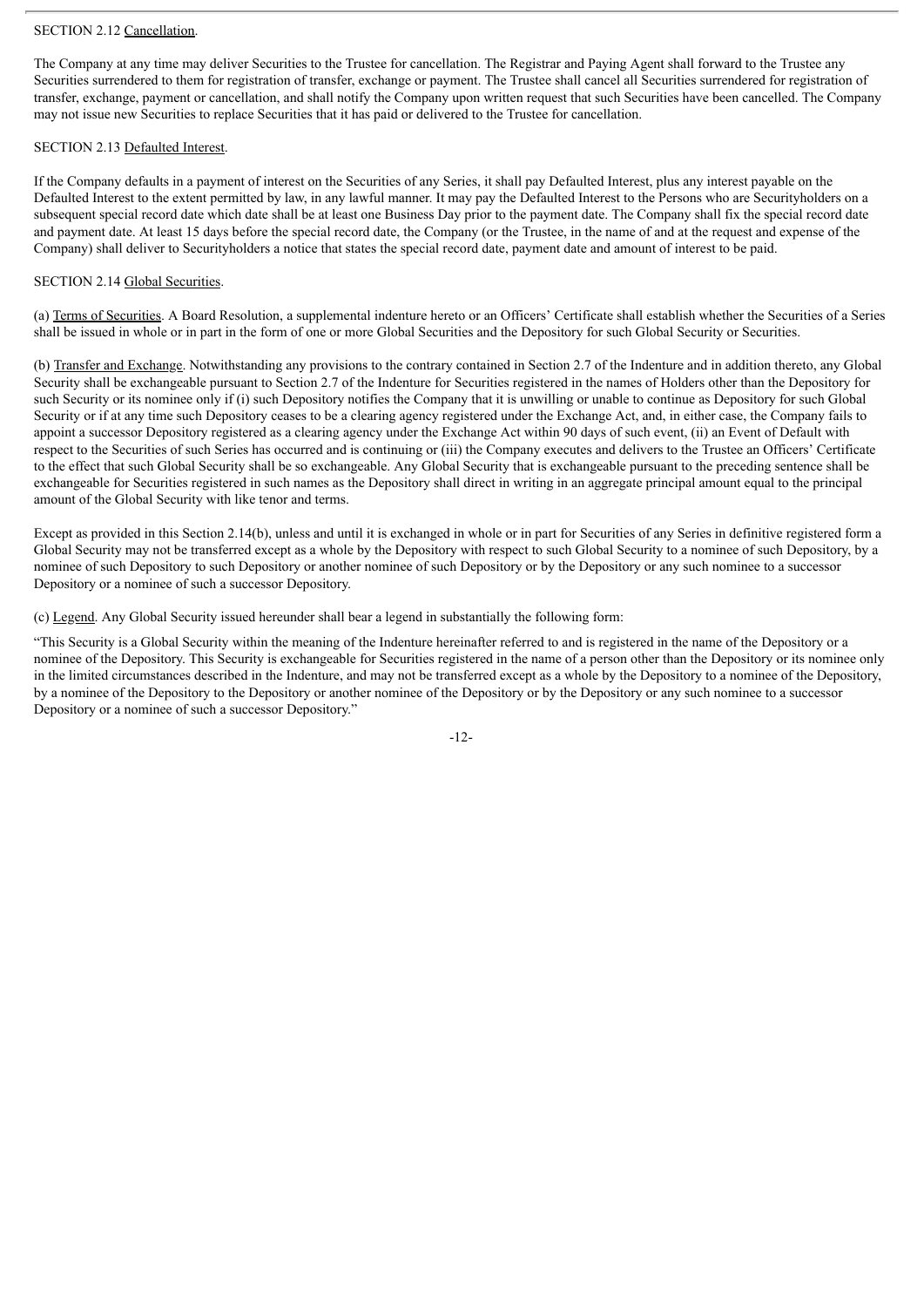(d) Acts of Holders. The Depository, as a Holder, may appoint agents and otherwise authorize participants to give or take any request, demand, authorization, direction, notice, consent, waiver or other action which a Holder is entitled to give or take under the Indenture.

(e) Payments. Notwithstanding the other provisions of this Indenture, unless otherwise specified as contemplated by Section 2.1, payment of the principal of and interest, if any, on any Global Security shall be made to the Holder thereof.

(f) Consents, Declaration and Directions. Except as provided in Section 2.14(e), the Company, the Trustee and any Agent shall treat a person as the Holder of such principal amount of outstanding Securities of such Series represented by a Global Security as shall be specified in a written statement of the Depository with respect to such Global Security, for purposes of obtaining any consents, declarations, waivers or directions required to be given by the Holders pursuant to this Indenture.

(g) Liability. For avoidance of doubt, neither the Company nor the Trustee shall have any liability for any actions of the Depository.

### SECTION 2.15 CUSIP Numbers.

The Company in issuing the Securities may use CUSIP numbers (if then generally in use), and, if so, the Company and the Trustee shall use CUSIP numbers in notices of redemption as a convenience to Holders; *provided* that any such notice may state that no representation is made as to the correctness of such numbers either as printed on the Securities or as contained in any notice of a redemption and that reliance may be placed only on the other elements of identification printed on the Securities, and any such redemption shall not be affected by any defect in or omission of such numbers. The Company will promptly notify the Trustee in writing of any change in the "CUSIP" numbers.

# **ARTICLE III COVENANTS**

## SECTION 3.1 Payment of Securities.

The Company shall pay the principal of and interest on the Securities of each Series on the dates and in the manner provided in such Securities. The Company shall pay interest on overdue principal at the rate borne by or provided for in such Securities; it shall pay interest on overdue installments of interest at the rate borne by or provided for in such Securities to the extent lawful. Principal and interest shall be considered paid on the date due if the Trustee or the Paying Agent (other than the Company or a Subsidiary or an Affiliate of the Company) has received from or on behalf of the Company money sufficient to pay all principal and interest then due in accordance with Section 2.5.

## SECTION 3.2 Maintenance of Office or Agency.

The Company shall maintain an office or agency where Securities may be surrendered for registration of transfer or exchange or for presentation for payment and where notices and demands to or upon the Company in respect of the Securities and this Indenture may be served. The Company will give prompt written notice to the Trustee of the location, and any change in the location, of such office or agency. If at any time the Company shall fail to maintain any such required office or agency or to furnish the Trustee with the address thereof, such presentations, surrenders, notices and demands may be made or served at the address of the Trustee set forth in Section 10.2. The Company initially appoints the Trustee as its agency for the foregoing purposes.

The Company may also from time to time designate one or more other offices or agencies where the Securities may be presented or surrendered for any or all such purposes and may from time to time rescind such designations. The Company will give prompt written notice to the Trustee of any such designation or rescission and of any change in the location of any such other office or agency.

-13-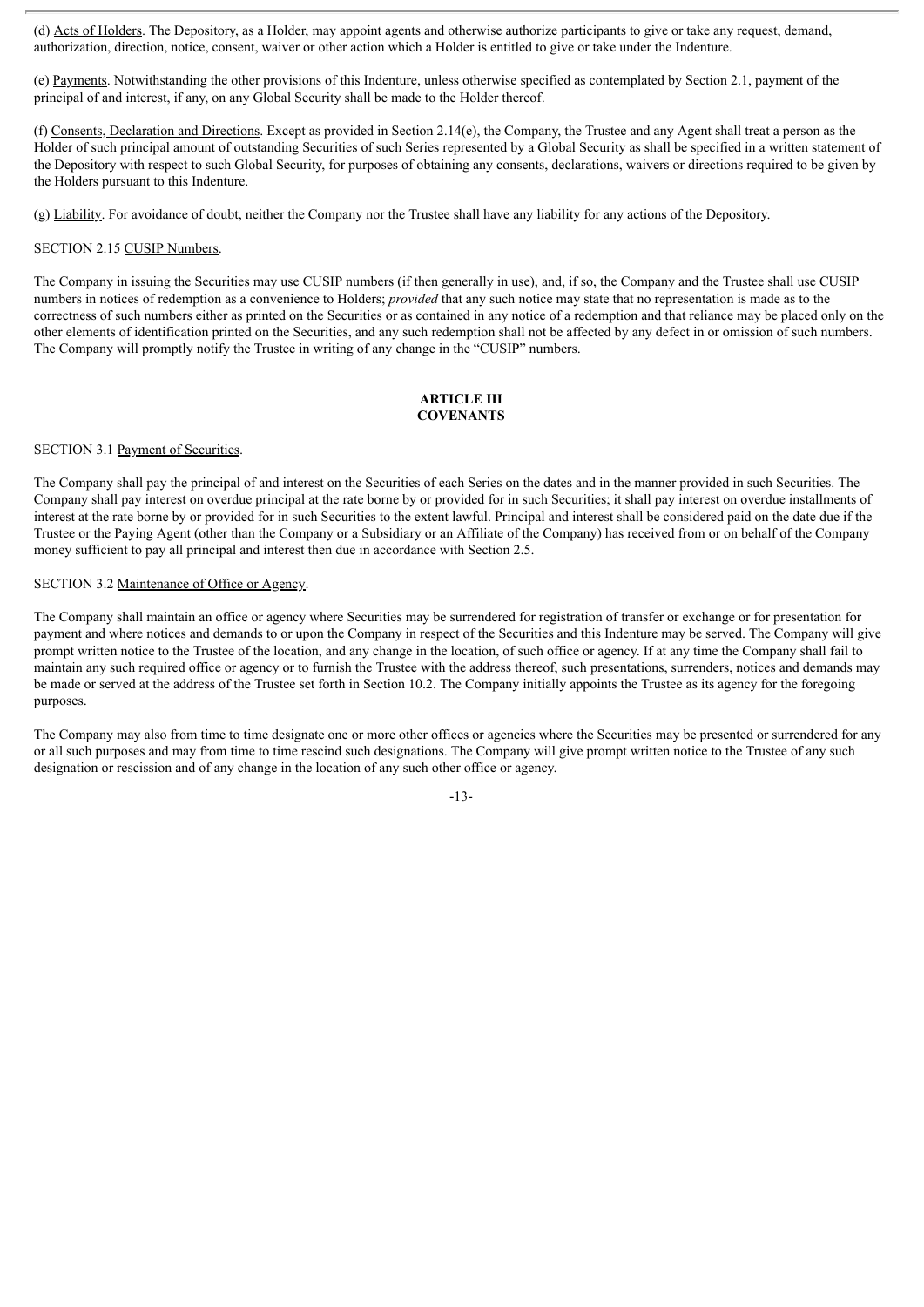# SECTION 3.3 Compliance Certificate.

The Company shall, within 120 days after the close of each fiscal year in which Securities are outstanding hereunder, file with the Trustee an Officers' Certificate, *provided* that one Officer executing the same shall be the principal executive officer, the principal financial officer or the principal accounting officer of the Company, covering the period from the date of issuance of Securities hereunder to the end of the fiscal year in which the Securities were first issued hereunder, in the case of the first such certificate, and covering the preceding fiscal year in the case of each subsequent certificate, and stating whether or not, to the knowledge of each such executing Officer, the Company has complied with and performed and fulfilled all covenants on its part contained in this Indenture and is not in Default in the performance or observance of any of the terms or provisions contained in this Indenture, and, if any such signer has obtained knowledge of any Default by the Company in the performance, observance or fulfillment of any such covenant, term or provision specifying each such Default and the nature thereof. For the purpose of this Section 3.3, compliance shall be determined without regard to any grace period or requirement of notice provided pursuant to the terms of this Indenture.

# SECTION 3.4 SEC Reports.

The Company shall, to the extent required by TIA Section 314(a), file with the Trustee, within 15 days after the filing with the SEC, copies of the annual reports and of the information, documents and other reports (or copies of such portions of any of the foregoing as the SEC may by rules and regulations prescribe) which the Company is required to file with the SEC pursuant to Section 13 or 15(d) of the Exchange Act; *provided*, *however*, that, to the extent permitted by law, any such information, document or other reports filed and publicly available through the SEC's EDGAR filing system shall be deemed to have been received by the Trustee, or if the Company is not required to file information, documents or reports pursuant to Section 13 or 15(d) of the Exchange Act, then the Company will file with the Trustee and the SEC, in accordance with the rules and regulations prescribed from time to time by the SEC, such of the supplementary and periodic information, documents and reports which may be required pursuant to Section 13 of the Exchange Act in respect of a security listed and registered on a national securities exchange as may be prescribed from time to time in such rules and regulations. The Company also shall comply with the other provisions of TIA Section 314(a). Delivery of such reports, information and documents to the Trustee is for informational purposes only and the Trustee's receipt of such shall not constitute constructive or actual notice or knowledge of any information contained therein or determinable from information contained therein, including the Company's compliance with any of its covenants hereunder (as to which the Trustee is entitled to rely exclusively on Officers' Certificates).

# SECTION 3.5 Additional Amounts.

If the Securities of a Series provide for the payment of additional amounts, at least 10 days prior to the first Interest Payment Date with respect to that Series of Securities and at least 10 days prior to each date of payment of principal of or interest on the Securities of that Series if there has been a change with respect to the matters set forth in the below-mentioned Officers' Certificate, the Company shall furnish to the Trustee and the principal Paying Agent, if other than the Trustee, an Officers' Certificate instructing the Trustee and such Paying Agent whether such payment of principal of or interest on the Securities of that Series shall be made to Holders of the Securities of that Series without withholding or deduction for or on account of any tax, assessment or other governmental charge described in the Securities of that Series. If any such withholding or deduction shall be required, then such Officers' Certificate shall specify by country the amount, if any, required to be withheld or deducted on such payments to such Holders and shall certify the fact that additional amounts will be payable and the amounts so payable to each Holder, and the Company shall pay to the Trustee or such Paying Agent the additional amounts required to be paid by this Section. The Company covenants to indemnify the Trustee and any Paying Agent for, and to hold them harmless against, any loss, liability or expense reasonably incurred without negligence or willful misconduct on their part arising out of or in connection with actions taken or omitted by any of them in reliance on any Officers' Certificate furnished pursuant to this Section.

Whenever in this Indenture there is mentioned, in any context, the payment of the principal of or any interest or any other amounts on, or in respect of, any Security of any Series, such mention shall be deemed to include mention of the payment of additional amounts provided by the terms of such Series established hereby or pursuant hereto to the extent that, in such context, additional amounts are, were or would be payable in respect thereof pursuant to such terms, and express mention of the payment of additional amounts (if applicable) in any provision hereof shall not be construed as excluding the payment of additional amounts in those provisions hereof where such express mention is not made.

- 14 -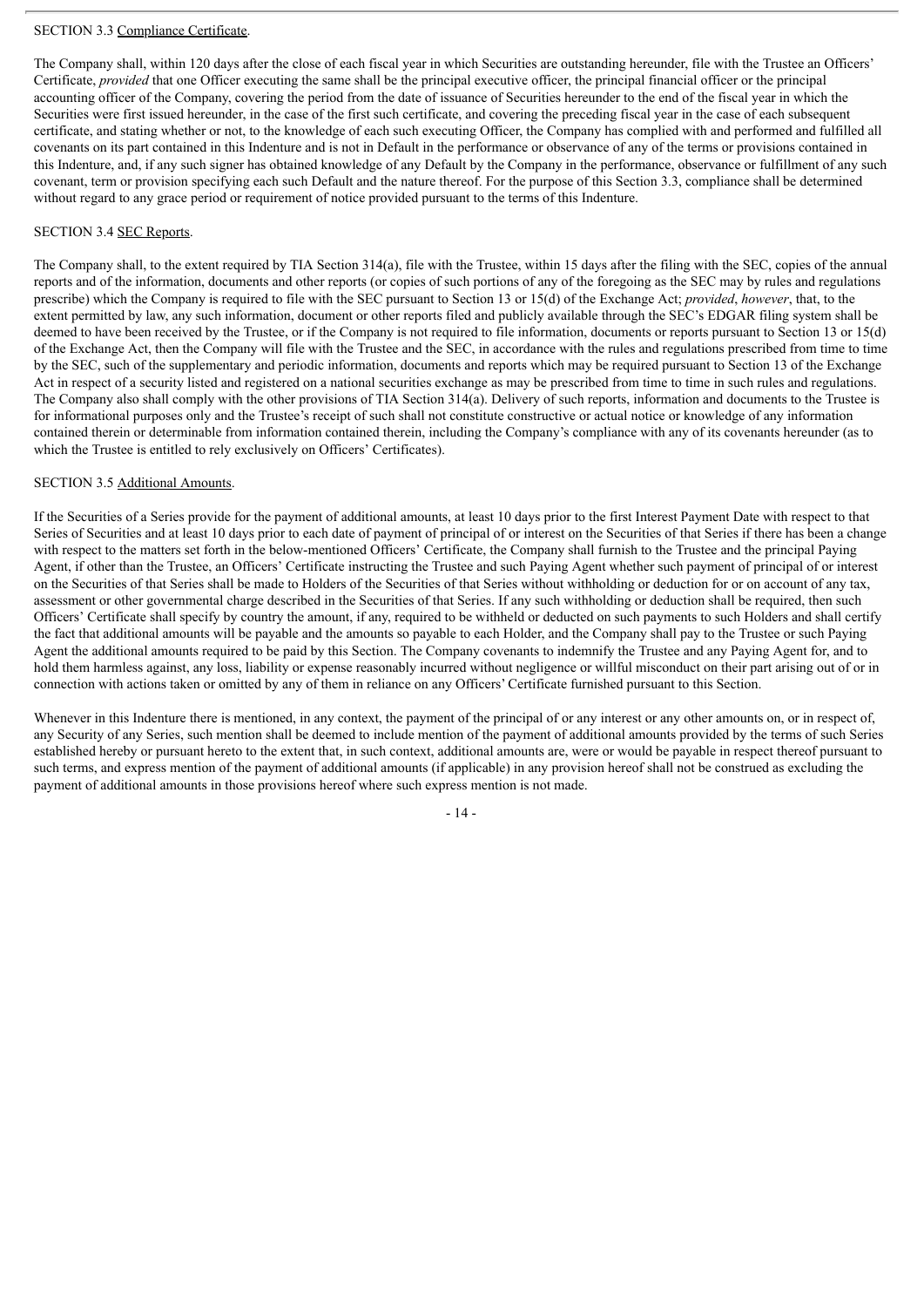If the Company determines that it is, or on the next Interest Payment Date would be, required to pay an additional amount with respect to a Series of Securities, such Series shall be redeemable, at the option of the Company, at any time in whole but not in part, at a Redemption Price equal to the principal amount thereof, together with accrued and unpaid interest to the date fixed by the Company for redemption and all additional amounts, if any, then due and which will become due on such Redemption Date as a result of the redemption or otherwise, in accordance with the procedures for redemption contained in Article IX hereof; *provided* that no such notice of redemption shall be given earlier than 90 days prior to the earliest date on which the Company would be obligated to make such payment (or withholding, if a payment in respect of such Series were then due). Prior to the delivery or, where relevant, publication of any notice of redemption of such Series pursuant to the foregoing, the Company will deliver to the Trustee an Opinion of Counsel of recognized international standing to the effect that the circumstances requiring the payment of an additional amount with respect to such Series exist. The Trustee shall accept such opinion as sufficient evidence of the satisfaction of the conditions precedent to the redemption, in which event it shall be conclusive and binding on the Holders.

### SECTION 3.6 Stay, Extension and Usury Laws.

The Company covenants (to the extent that it may lawfully do so) that it will not at any time insist upon, plead, or in any manner whatsoever claim or take the benefit or advantage of, any stay, extension or usury law wherever enacted, now or at any time hereafter in force, which may affect the covenants or the performance of this Indenture or the Securities; and the Company (to the extent it may lawfully do so) hereby expressly waives all benefit or advantage of any such law and covenants that it will not, by resort to any such law, hinder, delay or impede the execution of any power herein granted to the Trustee, but will suffer and permit the execution of every such power as though no such law has been enacted.

### SECTION 3.7 Corporate Existence.

Subject to Article IV, the Company will do or cause to be done all things necessary to preserve and keep in full force and effect its corporate existence and rights (charter and statutory); *provided*, *however*, that the Company shall not be required to preserve any such right if the Board of Directors shall determine that the preservation thereof is no longer desirable in the conduct of the business of the Company and its Subsidiaries taken as a whole and that the loss thereof is not adverse in any material respect to the Securityholders.

### SECTION 3.8 OFAC Covenants.

(a) The Company covenants and represents that neither it nor any of its affiliates, subsidiaries, directors or officers are the target or subject of any sanctions enforced by the U.S. Government (including, the Office of Foreign Assets Control of the U.S. Department of the Treasury), the United Nations Security Council, the European Union, HM Treasury, or other relevant sanctions authority (collectively "*Sanctions*").

(b) The Company covenants and represents that neither it nor any of its affiliates, subsidiaries, directors or officers will knowingly use any payments made pursuant to this Indenture (i) to fund or facilitate any activities of or business with any person who, at the time of such funding or facilitation, is the subject or target of Sanctions, (ii) to fund or facilitate any activities of or business with any country or territory that is the target or subject of Sanctions, or (iii) in any other manner that will result in a violation of Sanctions by any Person.

- 15 -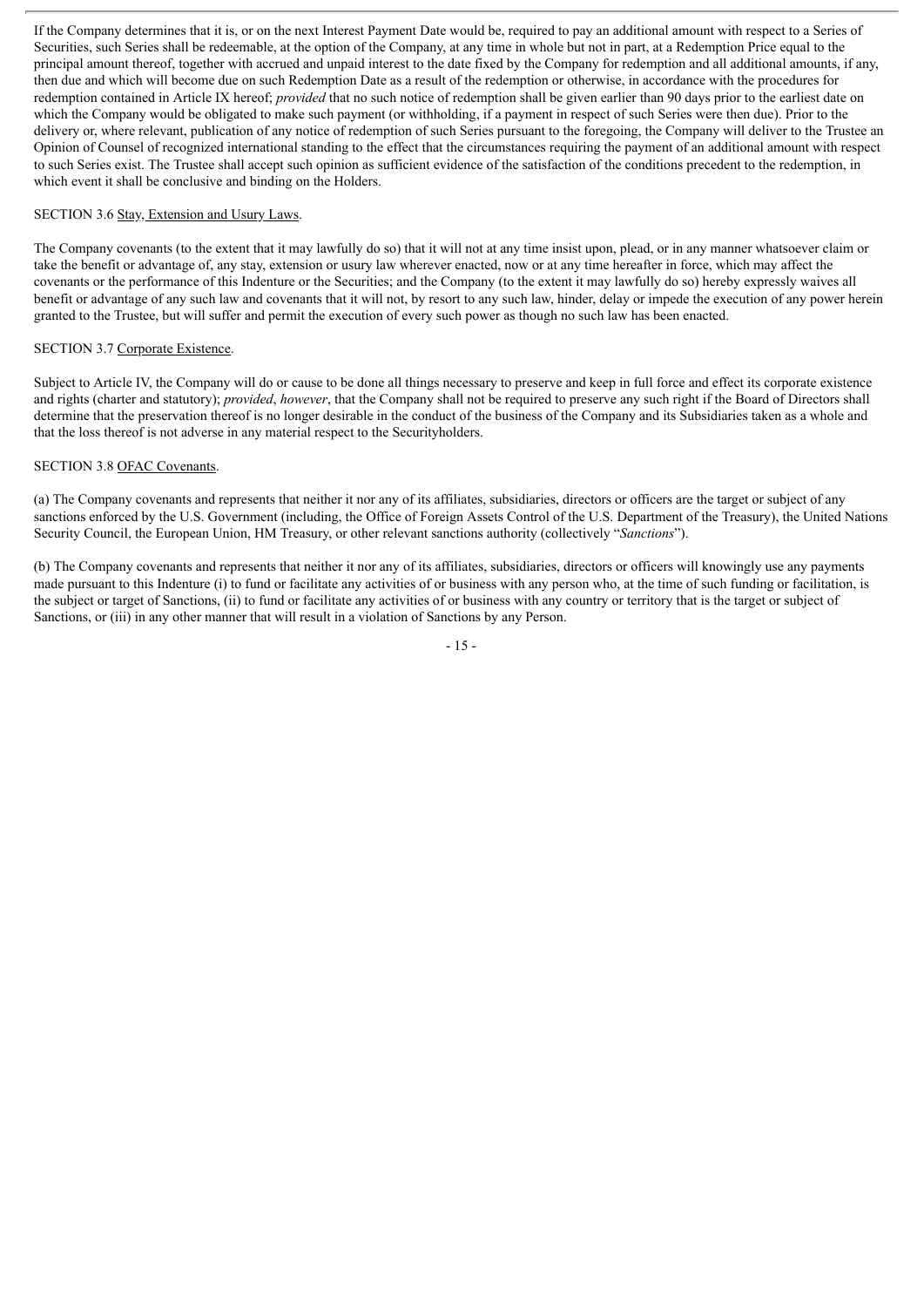### **ARTICLE IV CONSOLIDATION, MERGER, SALE AND LEASE**

## SECTION 4.1 Merger and Consolidation of Company.

The Company shall not in a single transaction or through a series of related transactions consolidate with or merge with or into or, directly or indirectly, sell, assign, convey, transfer or lease or otherwise dispose of all or substantially all of its properties and assets to any Person or group of affiliated Persons, unless:

(i) either (A) the Company shall be the continuing Person, or (B) the Person (if other than the Company) formed by such consolidation or into which the Company is merged or to which the properties and assets of the Company are sold, assigned, conveyed, transferred, disposed of or leased as aforesaid (the *"Successor Corporation"*) shall be a corporation organized and existing under the laws of the United States or any State thereof or the District of Columbia and shall expressly assume, by an indenture supplemental hereto, executed and delivered to the Trustee all the obligations of the Company under this Indenture and each outstanding Series of Securities;

(ii) immediately after giving effect to such transaction, no Default shall have occurred and be continuing; and

(iii) the Company or the Successor Company shall have delivered, or caused to be delivered, to the Trustee an Officers' Certificate and, as to legal matters, an Opinion of Counsel each stating that such consolidation, merger, sale, assignment, conveyance, transfer, disposition or lease and such supplemental indenture, if any, comply with the applicable provisions of this Indenture, that all conditions precedent herein provided for relating to such transaction have been complied with and that such supplemental indenture is the legal, valid and binding obligation of the Successor Company enforceable in accordance with its terms.

Notwithstanding the foregoing paragraph (ii), the Company or any Subsidiary may consolidate with or merge into the Company or any Subsidiary and no violation of this Section shall be deemed to have occurred as a consequence thereof, as long as the requirements of paragraphs (i) and (iii) are satisfied in connection therewith.

# SECTION 4.2 Successor Substituted.

(a) Upon any such consolidation or merger, or any sale, assignment, conveyance, transfer, disposition or lease of all or substantially all of the properties or assets of the Company in accordance with Section 4.1, the Successor Corporation shall succeed to and be substituted for, and may exercise every right and power of, the Company under this Indenture and each Series of Securities with the same effect as if such Successor Corporation had originally been named herein, and the Company shall (except in the case of a lease) thereupon be released from all obligations hereunder and under each Series of Securities and the Company, as the predecessor corporation, may thereupon or at any time thereafter be dissolved, wound up or liquidated.

(b) In the case of any consolidation, merger or sale, assignment, conveyance, transfer, disposition or lease described in Section 4.2(a) above, such changes in form (but not in substance) may be made in the Securities thereafter to be issued as may be appropriate.

# **ARTICLE V DEFAULTS AND REMEDIES**

#### SECTION 5.1 Events of Default.

An *"Event of Default"* means, with respect to any Series of Securities, any of the following events:

(a) default in the payment of interest on any Security of such Series when the same becomes due and payable, and such default continues for a period of 30 days;

(b) default in the payment of the principal of any Security of such Series when the same becomes due and payable at maturity or otherwise, including a default in the making of any sinking fund payment or analogous obligation on the Securities of such Series;

(c) material default in performance of any other covenants or agreements in the Securities of such Series or this Indenture and the default continues for 90 days after the date on which written notice of such default is given to the Company by the Trustee or to the Company and the Trustee by Holders of at least 25% in principal amount of the Securities of such Series then outstanding hereunder;

#### - 16 -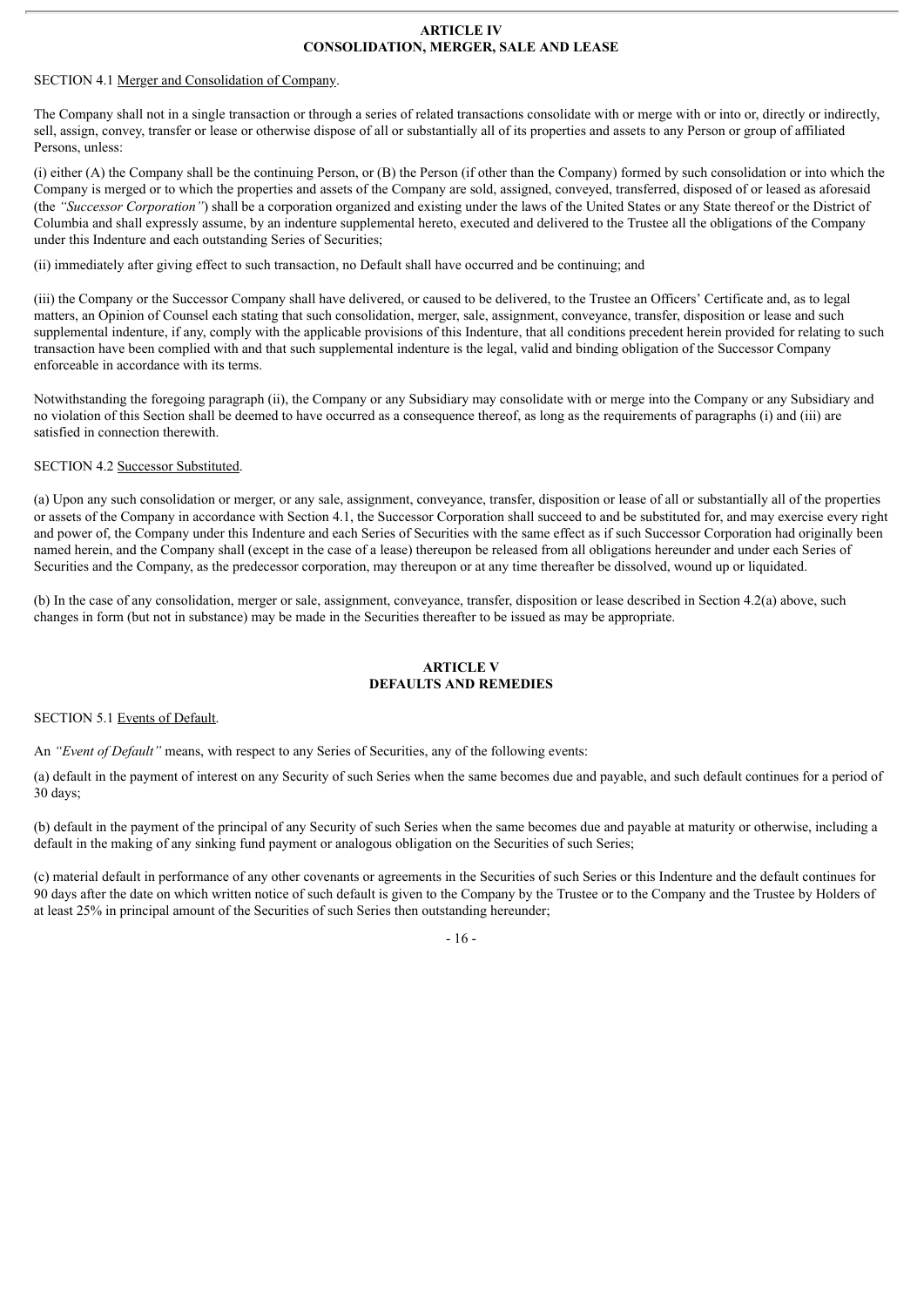(d) the Company pursuant to or within the meaning of any Bankruptcy Law:

(i) commences a voluntary case;

(ii) consents to the entry of an order for relief against it in an involuntary case;

(iii) consents to the appointment of a Custodian of it or for all or substantially all of its property;

(iv) makes a general assignment for the benefit of its creditors; or

(v) admits in writing its inability to generally pay its debts as such debts become due;

or takes any comparable action under any foreign laws relating to insolvency; or

(e) a court of competent jurisdiction enters an order or decree under any Bankruptcy Law that:

(i) is for relief against the Company in an involuntary case;

(ii) appoints a Custodian of the Company or for all or substantially all of its property; or

(iii) orders the winding up or liquidation of the Company;

or any similar relief is granted under any foreign laws; and the order or decree remains unstayed and in effect for 60 days.

The term "*Bankruptcy Law*" means Title 11 of the United States Code or any similar federal or state law for the relief of debtors. The term "*Custodian*" means any receiver, trustee, assignee, liquidator or similar official under any Bankruptcy Law.

Any notice of Default given by the Trustee or Securityholders under this Section must specify the Default, demand that it be remedied and state that the notice is a "*Notice of Default*."

Subject to the provisions of Section 6.1 and 6.2, the Trustee shall not be deemed to have notice or be charged with knowledge of any Default or Event of Default unless written notice thereof (as described in Section 6.2(n)) shall have been given to the Trustee in accordance with Section 10.2 by the Company, the Paying Agent, any Holder or an agent of any Holder and such notice complies with Section 6.2(n).

# SECTION 5.2 Acceleration.

If an Event of Default (other than an Event of Default specified in clause (d) and (e) of Section 5.1 with respect to the Company) occurs and is continuing with respect to the Securities of any Series, the Trustee by notice to the Company, or the Holders of at least 25% in aggregate principal amount of the Securities of such Series by notice to the Company and the Trustee, may declare the principal amount of, any premium and any accrued and unpaid interest on all the Securities of such Series to be due and payable. Upon such declaration the principal, any such premium and any such accrued and unpaid interest shall be due and payable immediately. If an Event of Default specified in clause (d) or (e) of Section 5.1 with respect to the Company occurs, the principal of, any premium and any accrued and unpaid interest on all the outstanding Securities of each Series shall ipso facto become and be immediately due and payable without any declaration or other act on the part of the Trustee or any Securityholders. At any time after a declaration of acceleration but before any judgment or decree for payment of money has been obtained, if all existing Events of Default with respect to such Series have been cured or waived (except nonpayment of principal or interest that has become due solely because of the acceleration), the acceleration and its consequences in respect of a Series of Securities shall be automatically annulled and rescinded. No such rescission shall affect any subsequent or other Default or Event of Default or impair any consequent right.

- 17 -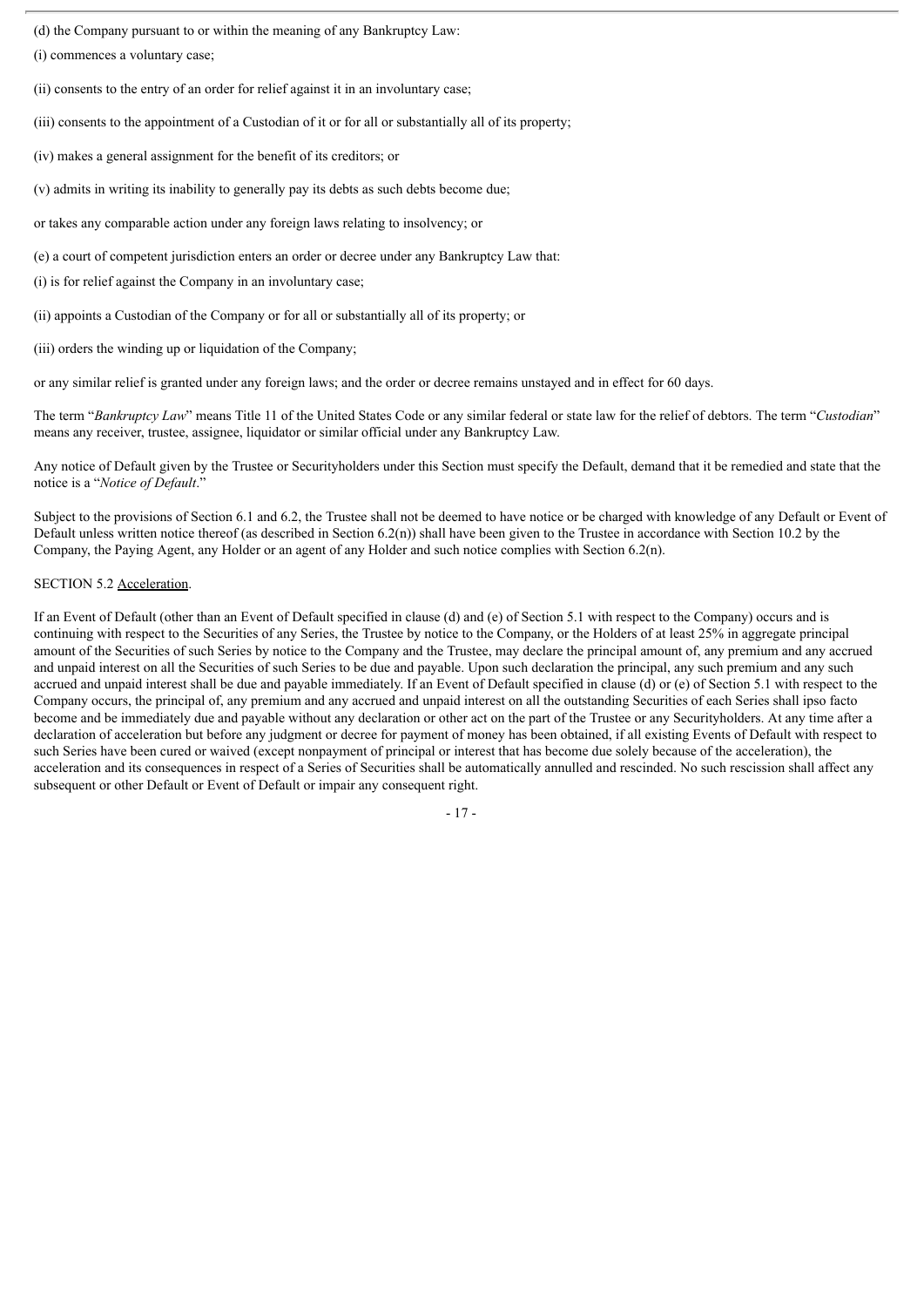### SECTION 5.3 Other Remedies.

If an Event of Default occurs and is continuing, the Trustee may pursue any available remedy to collect the payment of principal or interest on the relevant Securities or to enforce the performance of any provision of such Securities or this Indenture.

The Trustee may maintain a proceeding even if it does not possess any of the Securities or does not produce any of them in the proceeding. A delay or omission by the Trustee or any Securityholder in exercising any right or remedy accruing upon an Event of Default shall not impair the right or remedy or constitute a waiver of or acquiescence in the Event of Default. All remedies are cumulative to the extent permitted by law.

#### SECTION 5.4 Waiver of Past Defaults.

The Holders of more than 50% of the principal amount of the outstanding Securities of a Series by notice to the Trustee may on behalf of the Holders of all Securities of such Series waive an existing Default and its consequences with respect to such Series, except (a) a Default in the payment of the principal of, any premium on or any interest on any Security of such Series or (b) a Default in respect of a provision that under Section 8.2 cannot be amended without the consent of each affected Securityholder of such Series; provided, however, that the Holders of more than 50% of the principal amount of the then outstanding Securities of any Series may rescind an acceleration and its consequences, including any related payment default that resulted from such acceleration. When a Default is waived, it is deemed cured, but no such waiver shall extend to any subsequent or other Default or Event of Default or impair any consequent right.

### SECTION 5.5 Control by Majority.

The Holders of more than 50% of the principal amount of the outstanding Securities of a Series may direct the time, method and place of conducting any proceeding for any remedy available to the Trustee or exercising any trust or power conferred on it with respect to such Series. However, the Trustee may refuse to follow any direction that conflicts with law or this Indenture, or, subject to Section 6.1, that the Trustee determines is unduly prejudicial to the rights of other Securityholders of such Series, or would involve the Trustee in personal liability; *provided*, that the Trustee shall have no affirmative duty to ascertain whether or not any actions or forbearances are unduly prejudicial to the rights of such other Securityholders, and *provided further*, that the Trustee may take any other action deemed proper by the Trustee that is not inconsistent with such direction.

### SECTION 5.6 Limitation on Suits.

A Securityholder of a Series may pursue a remedy with respect to this Indenture or the Securities of such Series only if:

(a) the Holder gives to the Trustee written notice of a continuing Event of Default with respect to that Series;

(b) the Holders of at least 25% in principal amount of the Securities of such Series make a written request to the Trustee of such Series to pursue the remedy;

(c) such Holder or Holders offer to the Trustee of such Series security or indemnity satisfactory to it against any loss, liability or expense to be incurred therein or thereby;

(d) the Trustee of such Series does not comply with the request within 60 days after receipt of the notice, request and the offer of security or indemnity; and

(e) the Holders of more than 50% of the principal amount of the Securities of such Series do not give the Trustee of such Series a direction inconsistent with the request during such 60-day period,

 $-18 -$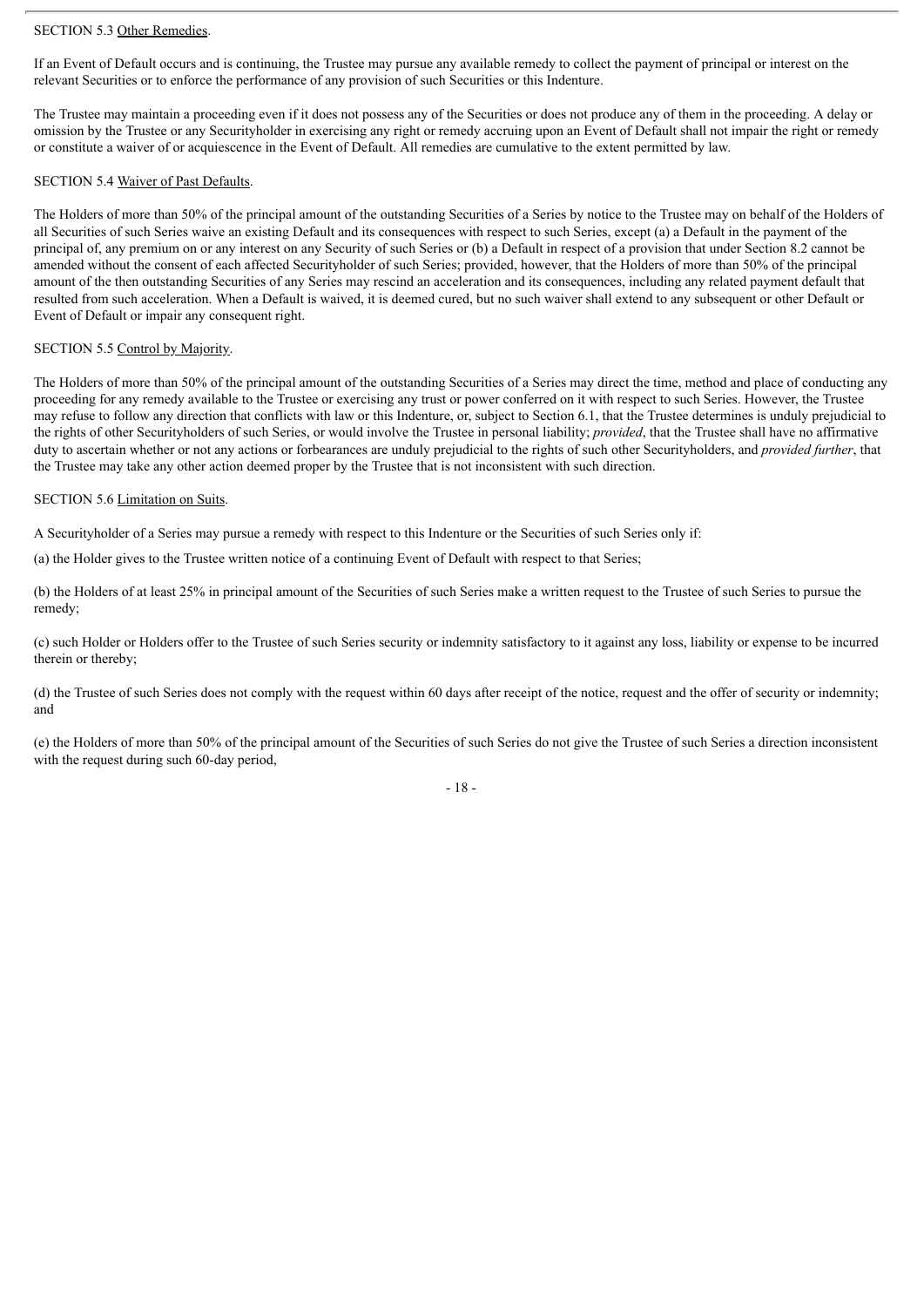it being understood and intended, and being expressly covenanted by the taker and Holder of every Security with every other taker and Holder and the Trustee that no one or more Holders shall have any right in any manner whatever by virtue of or by availing of any provision of this Indenture to affect, disturb or prejudice the rights of any other Holder, or to obtain or seek to obtain priority over or preference to any other such Holder, or to enforce any right under this Indenture, except in the manner herein provided and for the equal, ratable and common benefit of all Holders (except as otherwise provided herein) (it being understood that the Trustee shall have no obligation to determine whether any such action or inaction would unduly prejudice the rights of another Holder). For the protection and enforcement of this Section 5,6, each and every Holder and the Trustee shall be entitled to such relief as can be given either at law or in equity.

A Securityholder may not use this Indenture to prejudice the rights of another Securityholder or to obtain a preference or priority over another Securityholder.

# SECTION 5.7 Rights of Holders To Receive Payment.

Notwithstanding any other provision of this Indenture, the right of any Holder of a Security to receive payment of principal and interest on the Security, on or after the respective due dates expressed or provided for in the Security, or to bring suit for the enforcement of any such payment on or after such respective dates, shall not be impaired or affected without the consent of the Holder.

### SECTION 5.8 Collection Suit by Trustee.

If an Event of Default specified in Section 5.1(a) or (b) occurs and is continuing with respect to a Security, the Trustee may recover judgment in its own name and as trustee of an express trust against the Company or any other obligor on such Security for the whole amount of principal and interest remaining unpaid (together with interest on such unpaid interest to the extent lawful) and the amounts provided for in Section 6.7.

# SECTION 5.9 Trustee May File Proofs of Claim.

The Trustee may file such proofs of claim and other papers or documents and take such other actions including participating as a member or otherwise in any committees of creditors appointed in the matter as may be necessary or advisable in order to have the claims of the Trustee (including any claim for the amounts provided in Section 6.7) and the Securityholders allowed in any judicial proceedings relative to the Company, its creditors or its property and is entitled and empowered to participate as a member in any official committee of creditors appointed in such matter and to collect, receive and distribute any money or other property payable or deliverable on any such claims. Any Custodian in any such judicial proceeding is hereby authorized by each Holder to make payments to the Trustee and, in the event that the Trustee shall consent to the making of such payments directly to the Holders, to pay to the Trustee any amount due it for the reasonable compensation, expenses, disbursements and advances of the Trustee, its agents and its counsel, and any other amounts due the Trustee under Section 6.7. To the extent that the payment of any such amount due to the Trustee under Section 6.7 out of the estate in any such proceeding shall be denied for any reason, payment of the same shall be secured by a Lien on, and shall be paid out of, any and all distributions, dividends, money, securities and other properties which the Holders of the Securities may be entitled to receive in such proceeding whether in liquidation or under any plan of reorganization or arrangement or otherwise.

No provision of this Indenture shall be deemed to authorize the Trustee to authorize or consent to or accept or adopt on behalf of any Holder any plan of reorganization, arrangement, adjustment or composition affecting the Securities or the rights of any Holder thereof or to authorize the Trustee to vote in respect of the claim of any Holder in any such proceeding.

#### SECTION 5.10 Priorities.

If the Trustee collects any money or other consideration pursuant to this Article, it shall pay out the money or other consideration in the following order:

*First:* to the Trustee and its agents and attorneys for amounts due under Section 6.7;

 $-10 -$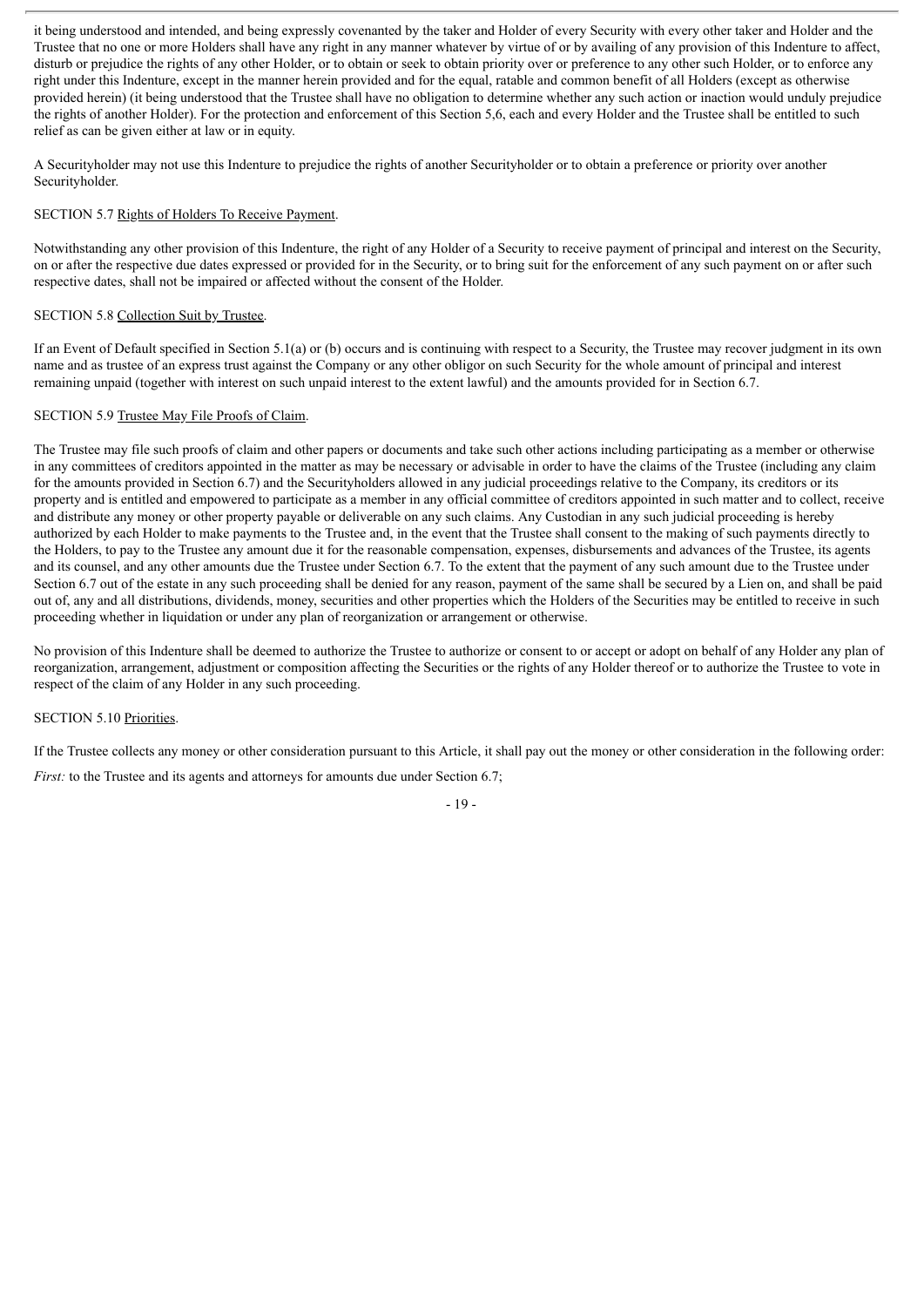*Second*: to Securityholders for amounts due and unpaid on the Securities of the relevant Series for principal and interest, ratably, without preference or priority of any kind, according to the amounts due and payable on the Securities of such Series for principal and interest, respectively; and

### *Third:* to the Company.

The Trustee may fix a record date and payment date for any payment to Securityholders of such Series pursuant to this Section. Promptly after any record date is set pursuant to this Section 5.10, the Trustee shall cause notice of such record date and payment date to be given to the Company and to each Securityholder of such Series.

## SECTION 5.11 Undertaking for Costs.

In any suit for the enforcement of any right or remedy under this Indenture or in any suit against the Trustee for any action taken or omitted by it as Trustee, a court in its discretion may require the filing by any party litigant in the suit of an undertaking to pay the costs of the suit, and the court in its discretion may assess reasonable costs, including reasonable attorneys' fees and expenses, against any party litigant in the suit, having due regard to the merits and good faith of the claims or defenses made by the party litigant. This Section does not apply to a suit by the Trustee, a suit by a Holder pursuant to Section 5.7, or a suit by Holders of more than 10% in principal amount of the Securities of any Series.

# SECTION 5.12 Restoration of Rights and Remedies.

If the Trustee or any Holder has instituted any proceeding to enforce any right or remedy under this Indenture and such proceeding has been discontinued or abandoned for any reason, or has been determined adversely to the Trustee or to such Holder, then and in every such case, subject to any determination in such proceeding, the Company, the Trustee and the Holders shall be restored severally and respectively to their former positions hereunder and thereafter all rights and remedies of the Trustee and the Holders shall continue as though no such proceeding had been instituted.

# SECTION 5.13 Rights and Remedies Cumulative.

Except as otherwise provided with respect to the replacement or payment of mutilated, destroyed, lost or stolen Securities in Section 2.8, no right or remedy herein conferred upon or reserved to the Trustee or to the Holders is intended to be exclusive of any other right or remedy, and every right and remedy are, to the extent permitted by law, cumulative and in addition to every other right and remedy given hereunder or now or hereafter existing at law or in equity or otherwise. The assertion or employment of any right or remedy hereunder, or otherwise, shall not prevent the concurrent assertion or employment of any other appropriate right or remedy.

# **ARTICLE VI TRUSTEE**

# SECTION 6.1 Duties of Trustee.

(a) If an Event of Default has occurred and is continuing, the Trustee shall exercise such of the rights and powers vested in it by this Indenture, and use the same degree of care and skill in their exercise, as a prudent person would exercise or use under the circumstances in the conduct of his own affairs.

(b) Except during the continuance of an Event of Default:

(i) The Trustee need perform only those duties that are specifically set forth in this Indenture and no others and no implied covenants or obligations shall be read into this Indenture against the Trustee.

(ii) In the absence of bad faith on its part, the Trustee may conclusively rely, as to the truth of the statements and the correctness of the opinions expressed therein, upon certificates or opinions furnished to the Trustee and conforming to the requirements of this Indenture. However, the Trustee shall examine the certificates and opinions required or permitted to be delivered by the terms of this Indenture to determine whether or not they conform to the requirements of this Indenture (but need not confirm or investigate the accuracy of any such opinions or certificates).

 $-20-$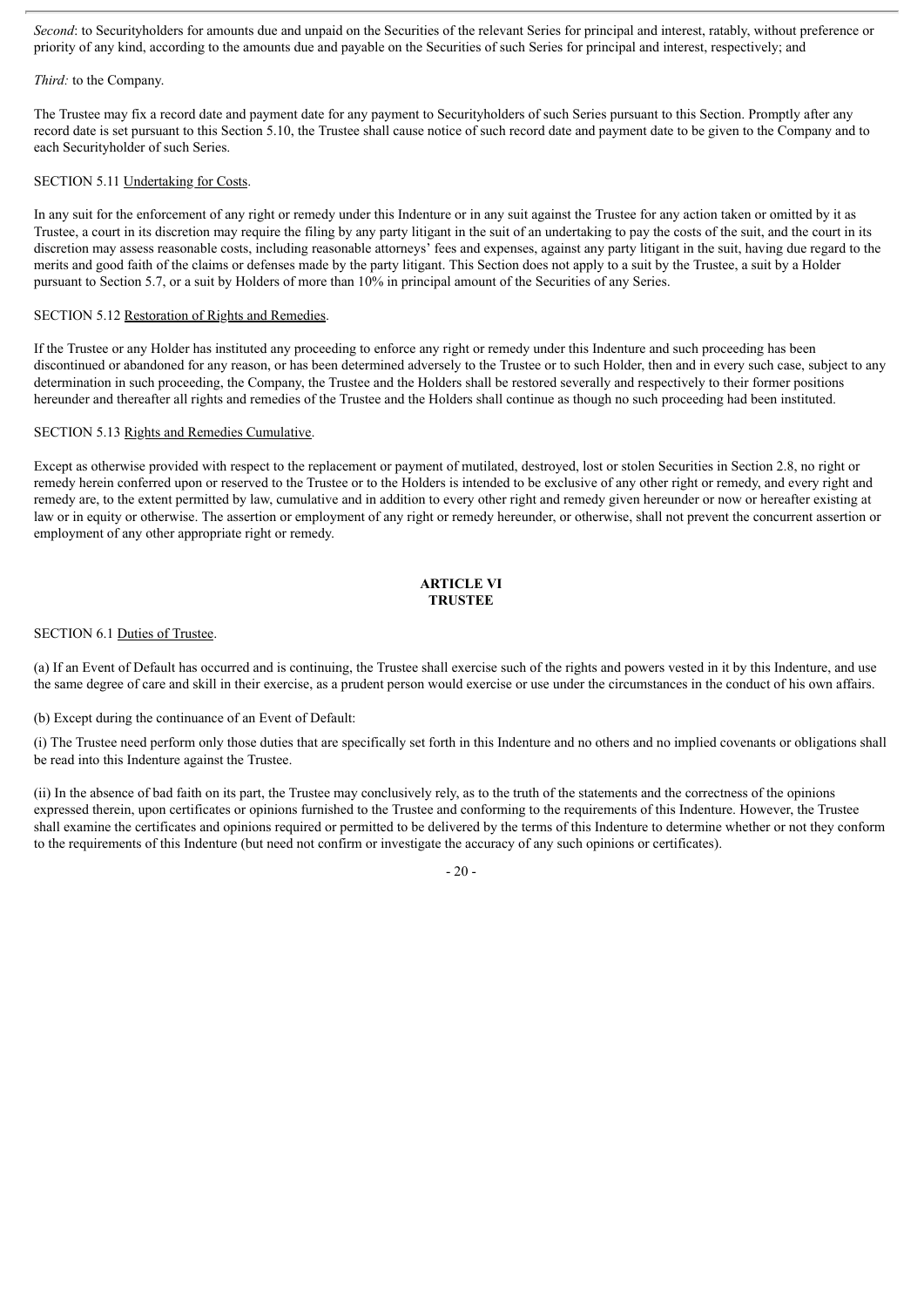(c) The Trustee may not be relieved from liability for its own negligent action, its own negligent failure to act, or its own willful misconduct, except that:

(i) This paragraph does not limit the effect of paragraph (b) of this Section.

(ii) The Trustee shall not be liable for any error of judgment made in good faith by a Responsible Officer, unless it is proved that the Trustee was negligent in ascertaining the pertinent facts.

(iii) The Trustee shall not be liable with respect to any action it takes or omits to take in good faith in accordance with a direction received by it from Holders as provided in this Indenture.

(iv) No provision of this Indenture shall require the Trustee to expend or risk its own funds or otherwise incur any financial liability in the performance of any of its duties hereunder, or in the exercise of any of its rights or powers, unless it receives indemnity satisfactory to it against any risk, loss, liability or expense.

(d) Every provision of this Indenture that in any way relates to the Trustee is subject to paragraphs (a), (b) and (c) of this Section.

(e) The Trustee, in its capacity as Trustee and Registrar and Paying Agent, shall not be liable to the Company, the Securityholders or any other Person for interest on any money received by it, including, but not limited to, money with respect to principal of or interest on the Securities of any Series, except as the Trustee may agree with the Company.

(f) Money held in trust by the Trustee need not be segregated from other funds except to the extent required by law.

### SECTION 6.2 Rights of Trustee.

(a) The Trustee may conclusively rely on any document reasonably believed by it to be genuine and to have been signed or presented by the proper Person. The Trustee need not investigate any fact or matter stated in the document.

(b) Before the Trustee acts or refrains from acting, it may require instruction, an Officers' Certificate, an Opinion of Counsel or both to be provided. The Trustee shall not be liable for any action it takes or omits to take in good faith in reliance on such instruction, Officers' Certificate or Opinion of Counsel. Unless otherwise specifically provided in this Indenture, any demand, request, direction, instruction or notice from the Company shall be sufficient if signed by an Officer of the Company.

(c) The Trustee may act through agents and attorneys and shall not be responsible for the misconduct or negligence of any agent or attorney appointed with due care.

(d) The Trustee shall not be liable for any action it takes or omits to take in good faith which it believes to be authorized or within its rights or powers conferred upon it by this Indenture; *provided* that the Trustee's conduct does not constitute willful misconduct, negligence or bad faith.

(e) The Trustee may consult with counsel of its selection, and the advice of such counsel or any Opinion of Counsel as to matters of law shall be full and complete authorization and protection from liability in respect of any action taken, omitted or suffered by it hereunder in good faith and in reliance thereon.

(f) The Trustee shall not be obligated to make any investigation into the facts or matters stated in any resolution, certificate, statement, instrument, opinion, report, notice, request, direction, consent, order, bond, debenture or any other paper or document.

- 21 -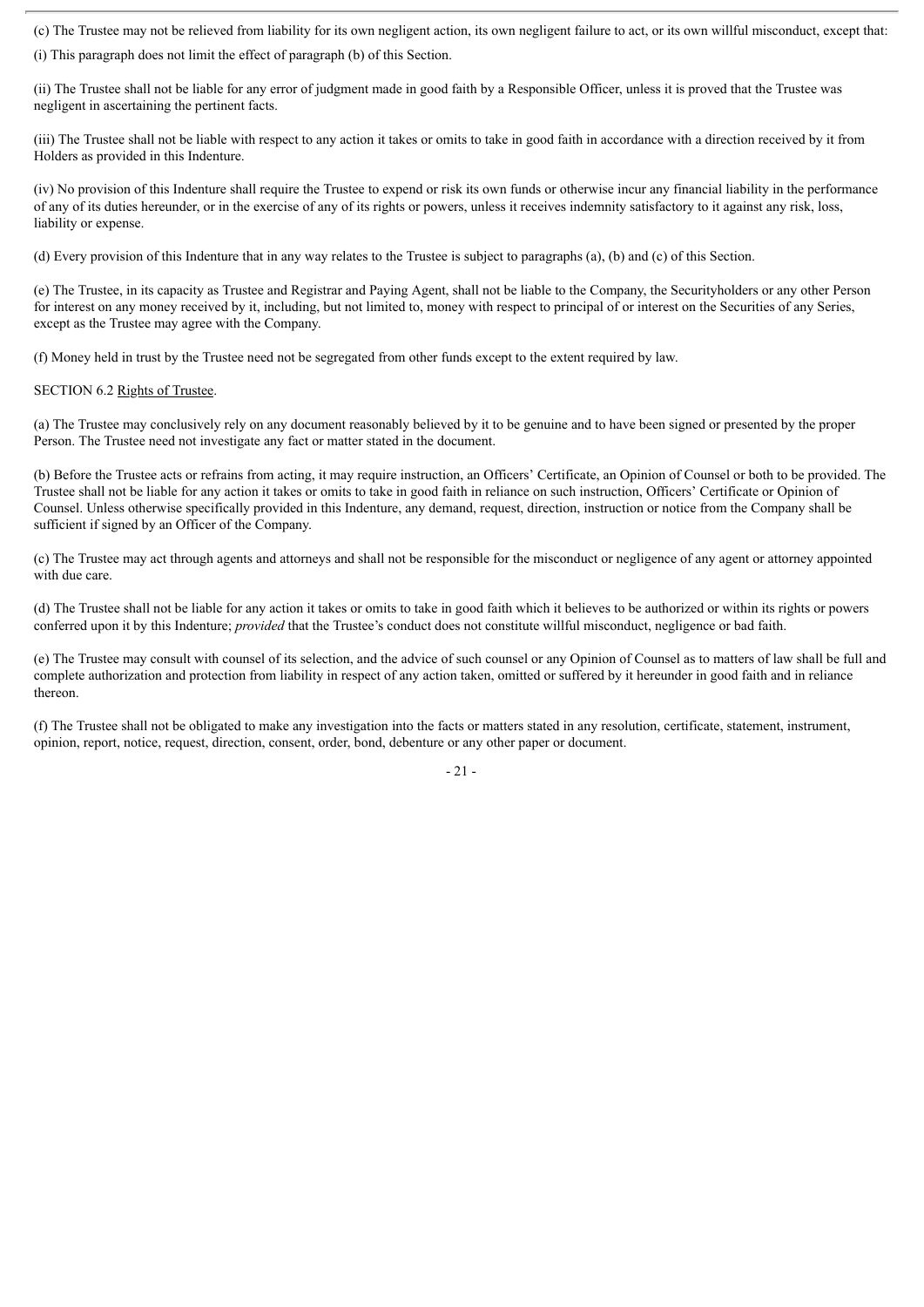(g) The Trustee shall be under no obligation to exercise any of the rights or powers vested in it by this Indenture at the request or direction of any of the Holders pursuant to this Indenture, unless such Holders shall have offered to the Trustee security or indemnity satisfactory to the Trustee against the costs, expenses and liabilities which might be incurred by it in compliance with such request or direction.

(h) The rights, privileges, protections, immunities and benefits given to the Trustee, including, without limitation, its right to be indemnified, are extended to, and shall be enforceable by, the Trustee in each of its capacities hereunder, and to each agent, custodian and other Person employed to act hereunder.

(i) In no event shall the Trustee be responsible or liable for special, indirect, punitive or consequential loss or damage of any kind whatsoever (including, but not limited to, loss of profit) irrespective of whether the Trustee has been advised of the likelihood of such loss or damage and regardless of the form of action.

(j) The Trustee shall not be required to give any bond or surety in respect of the performance of its powers and duties hereunder.

(k) The Trustee may request that the Company deliver a certificate setting forth the names of individuals and/or titles of officers authorized at such time to take specified actions pursuant to this Indenture, which certificate may be signed by any person authorized to sign an Officers' Certificate, including any Person specified as so authorized in any such certificate previously delivered and not superseded.

(l) In no event shall the Trustee be responsible or liable for any failure or delay in the performance of its obligations hereunder arising out of or caused by, directly or indirectly, forces beyond its control, including, without limitation, strikes, work stoppages, accidents, acts of war or terrorism, civil or military disturbances, nuclear or natural catastrophes or acts of God, and interruptions, loss or malfunctions of utilities, communications or computer (software and hardware) services; it being understood that the Trustee shall use reasonable efforts which are consistent with accepted practices in the banking industry to resume performance as soon as practicable under the circumstances.

(m) Prior to taking any action hereunder, the Trustee shall be entitled to indemnification from Securityholders of such Series satisfactory to it against all risk, losses and expenses caused by taking or not taking such action. Subject to Section 6.1, the Trustee shall be under no obligation to exercise any of the rights or powers vested in it by this Indenture at the request or direction of the Securityholders pursuant to this Indenture, unless such Securityholders shall have provided to the Trustee security or indemnity satisfactory to it against the costs, expenses and liabilities which might be incurred in compliance with such request or direction.

(n) The Trustee will have no duty to inquire as to the performance of the Company with respect to the covenants contained in Article III. In addition, the Trustee will not be deemed to have knowledge of an Event of Default except any Default or Event of Default of which a Responsible Officer of the Trustee will have received at its Corporate Trust Office written notification of a default that is in fact a Default or Event of Default, and such notice references the Securities and this Indenture. Delivery of reports, information and documents to the Trustee under Article III other than Section 3.3 is for informational purposes only and the Trustee's receipt of the foregoing will not constitute constructive or actual notice or knowledge of any information contained therein or determinable from information contained therein, including the Company's compliance with any of its covenants hereunder (as to which the Trustee is entitled to rely on Officers' Certificates).

(o) The Trustee shall have the right to accept and act upon instructions, including funds transfer instructions ("*Instructions*") given pursuant to this Indenture and delivered using Electronic Means; provided, however, that the Company shall provide to the Trustee an incumbency certificate listing officers with the authority to provide such Instructions ("*Authorized Of icers*") and containing specimen signatures of such Authorized Officers, which incumbency certificate shall be amended by the Company whenever a person is to be added or deleted from the listing. If the Company elects to give the Trustee Instructions using Electronic Means and the Trustee in its discretion elects to act upon such Instructions, the Trustee's understanding of such Instructions shall be deemed controlling. The Company understands and agrees that the Trustee cannot determine the identity of the actual sender of such Instructions and that the Trustee shall conclusively presume that directions that purport to have been sent by an Authorized Officer listed on the incumbency certificate provided to the Trustee have been sent by such

 $-22-$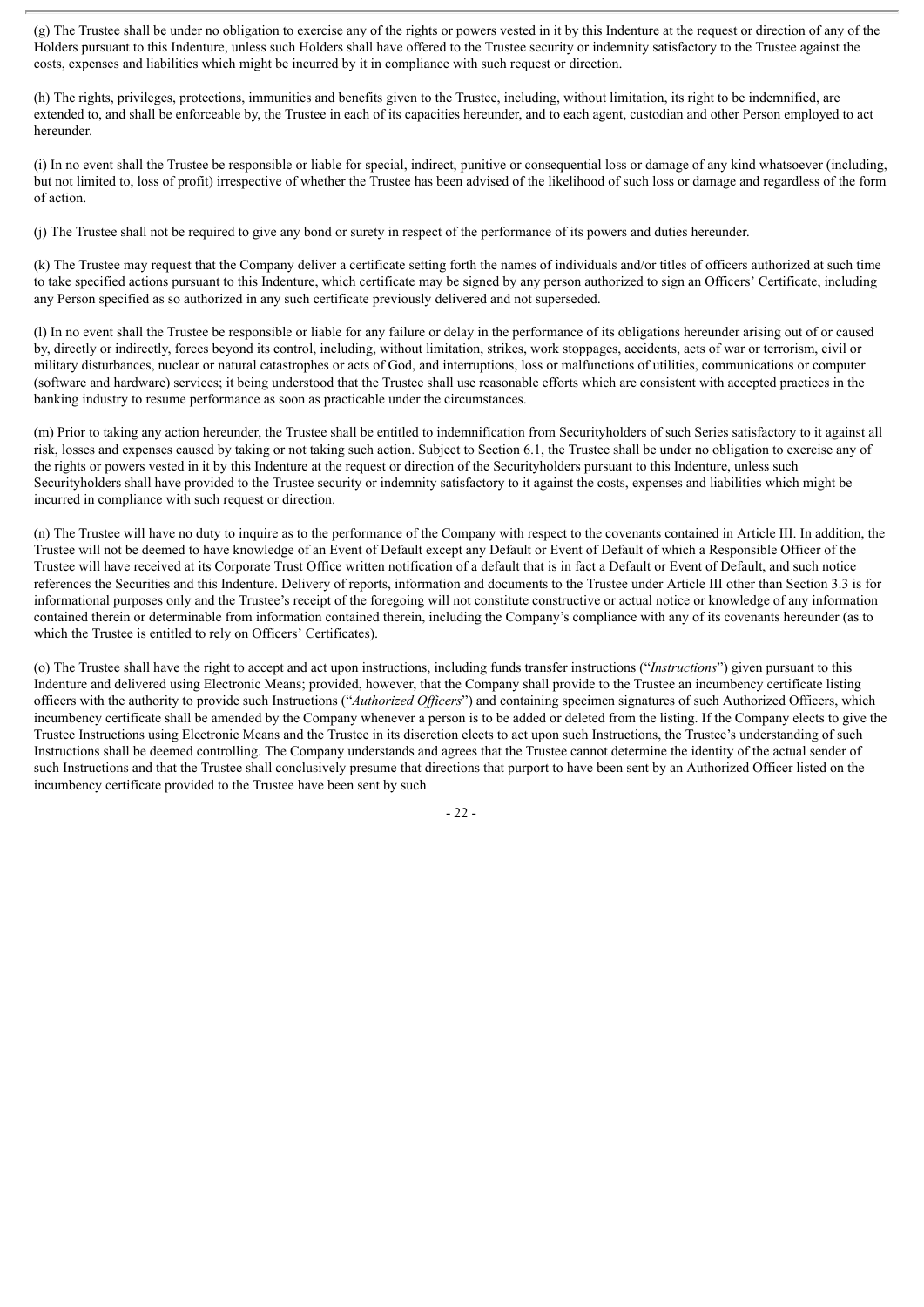Authorized Officer. The Company shall be responsible for ensuring that only Authorized Officers transmit such Instructions to the Trustee and that the Company and all Authorized Officers are solely responsible to safeguard the use and confidentiality of applicable user and authorization codes, passwords and/or authentication keys upon receipt by the Company. The Trustee shall not be liable for any losses, costs or expenses arising directly or indirectly from the Trustee's reliance upon and compliance with such Instructions notwithstanding such directions conflict or are inconsistent with a subsequent written instruction. The Company agrees: (i) to assume all risks arising out of the use of Electronic Means to submit Instructions to the Trustee, including without limitation the risk of the Trustee acting on unauthorized Instructions, and the risk of interception and misuse by third parties; (ii) that it is fully informed of the protections and risks associated with the various methods of transmitting Instructions to the Trustee and that there may be more secure methods of transmitting Instructions than the method(s) selected by the Company; (iii) that the security procedures (if any) to be followed in connection with its transmission of Instructions provide to it a commercially reasonable degree of protection in light of its particular needs and circumstances; and (iv) to notify the Trustee immediately upon learning of any compromise or unauthorized use of the security procedures.

### SECTION 6.3 Individual Rights of Trustee.

The Trustee in its individual or any other capacity may become the owner or pledgee of Securities and may otherwise deal with the Company or an Affiliate with the same rights it would have if it were not Trustee. Any Agent may do the same with like rights. However, the Trustee is subject to Sections 6.10 and 6.11.

## SECTION 6.4 Trustee's Disclaimer.

The Trustee shall not be responsible for and makes no representation as to the validity or adequacy of this Indenture or the Securities of any Series, it shall not be accountable for the Company's use of the proceeds from the Securities of any Series, it shall not be responsible for the use or application of any money received by any Paying Agent other than the Trustee and it shall not be responsible for any recital or statement in this Indenture or the Securities of any Series other than its authentication.

## SECTION 6.5 Notice of Defaults.

If a Default or an Event of Default occurs and is continuing and if it is actually known to a Responsible Officer of the Trustee as provided in Section 6.2(n), the Trustee shall mail to Securityholders of the affected Series a notice of the Default or Event of Default within 90 days after a Responsible Officer of the Trustee has actual knowledge of the occurrence thereof. Except in the case of a Default in any payment on any Security, the Trustee may withhold the notice if and so long as a committee of its Responsible Officers in good faith determines that withholding the notice is in the interests of Securityholders of the affected Series.

# SECTION 6.6 Reports by Trustee to Holders.

Within 60 days after the May 15 following the first issuance of Securities hereunder, and for so long as Securities are outstanding hereunder, the Trustee shall deliver to Securityholders a brief report dated as of such date that complies with TIA Section 313(a) if required by that Section. The Trustee also shall comply with TIA Section 313(b)(2).

A copy of each report at the time of its mailing to Securityholders shall be filed with the SEC and each stock exchange or securities association on which Securities are listed or quoted. The Company shall promptly notify the Trustee in writing when Securities are listed or quoted on any stock exchange or securities association and of any delisting thereof.

## SECTION 6.7 Compensation and Indemnity.

The Company shall pay to the Trustee from time to time such compensation for its services as the parties shall agree in writing. The Trustee's compensation shall not be limited by any law on compensation of a trustee of an express trust. The Company shall reimburse the Trustee promptly upon request for all reasonable and documented out-of- pocket disbursements, expenses and advances incurred or made by it. Such expenses shall include the reasonable and documented compensation and out-of-pocket disbursements and expenses of the Trustee's agents, counsel and other professionals.

- 23 -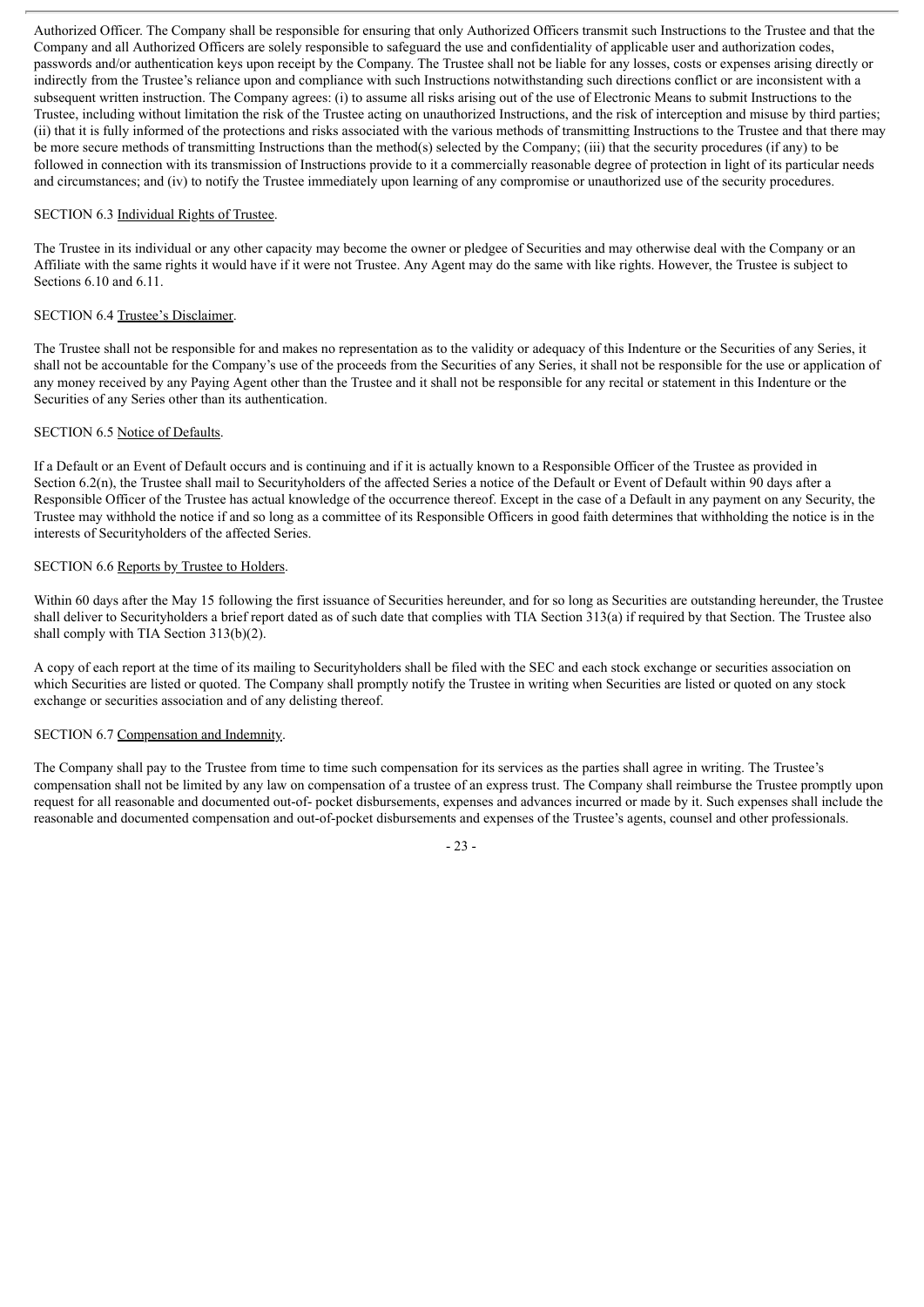The Company shall indemnify the Trustee and its officers, directors, employees and agents (and any predecessor Trustee and its officers, directors, employees and agents) for, and hold it harmless against, any loss, liability, damage or expense, including reasonable and documented attorneys' fees, disbursements and expenses, incurred by it arising out of or in connection with the acceptance or administration of this trust and the performance of its duties hereunder including the costs and expenses of enforcing this Indenture against the Company (including this Section 6.7) and defending itself against any claim (regardless of whether asserted by the Company, a Holder or any other Person) or liability in connection with the exercise or performance of any of its powers or duties hereunder. The Trustee will promptly notify the Company of any claim of which a Responsible Officer has received written notice and for which it may seek indemnity, but failure by the Trustee to so notify the Company shall not relieve the Company of its obligations hereunder. The Trustee may have one separate counsel and the Company shall pay the reasonable and documented fees and expenses of such counsel. The Company need not pay for any settlement made without its consent, which consent shall not be unreasonably withheld, conditioned or delayed.

The Company shall not be obligated to reimburse any expense or indemnify against any loss or liability incurred by the Trustee as determined by a court of final decision to have been caused by the Trustee's own negligence or willful misconduct.

To secure the Company's payment obligations in this Section, the Trustee shall have a Lien prior to the Securities on all money or property held or collected by the Trustee, except that held in trust to pay principal and interest on particular Securities of any Series.

Without prejudice to any other rights available to the Trustee under applicable law, when the Trustee incurs expenses or renders services after an Event of Default specified in Section 5.1(d) or (e) occurs, the expenses and the compensation for the services are intended to constitute expenses of administration under any Bankruptcy Law.

The Company's obligations under this Section 6.7 and any Lien arising hereunder shall survive the resignation or removal of the Trustee, the discharge of the Company's obligations pursuant to Article VII of this Indenture and the termination of this Indenture.

# SECTION 6.8 Replacement of Trustee.

A resignation or removal of the Trustee and appointment of a successor Trustee shall become effective only upon the successor Trustee's acceptance of appointment as provided in this Section.

The Trustee may resign at any time with respect to any Series of Securities by so notifying the Company upon 30 days' written notice. Provided that no Event of Default has occurred and is continuing, the Company may remove the Trustee with respect to any Series of Securities at any time by so notifying the Trustee of such Series of Securities upon 30 days' written notice. The Holders of more than 50% of the principal amount of the Securities of any Series may, upon 30 days' written notice to the Trustee, remove the Trustee as Trustee with respect to that Series of Securities by so notifying the Trustee and the Company. In addition, the Company, by notice to such Trustee, shall remove the Trustee if:

(a) the Trustee fails to comply with Section 6.10;

(b) the Trustee is adjudged a bankrupt or an insolvent;

(c) a receiver or public officer takes charge of such Trustee or its property; or

(d) such Trustee becomes incapable of acting.

- 24 -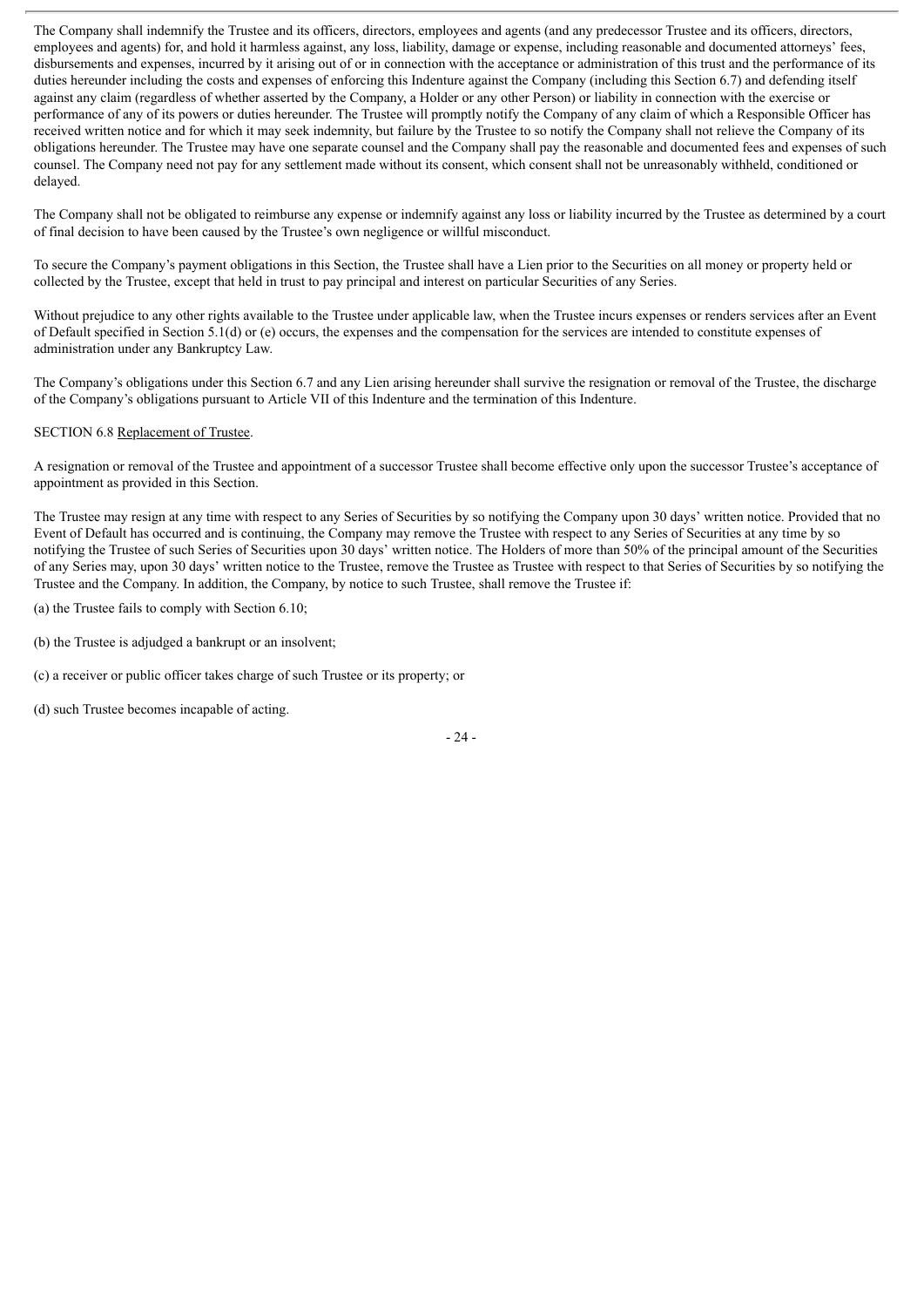If the Trustee resigns or is removed or becomes incapable of acting or if a vacancy exists in the office of Trustee for any reason with respect to one or more Series of Securities, the Company by Board Resolution shall promptly appoint a successor Trustee or Trustees with respect to such Series of Securities (it being understood that any such successor Trustee may be appointed with respect to one or more or all Series of Securities and at any time there shall be only one Trustee with respect to any particular Series of Securities). Within one year after the successor Trustee of a Series of Securities takes office, the Holders of more than 50% of the principal amount of such Securities of the affected Series may appoint a successor Trustee of such Series to replace the successor Trustee of such Series appointed by the Company.

If a successor Trustee for a particular Series of Securities does not take office within 45 days after the retiring Trustee of such Series resigns or is removed, the retiring Trustee of such Series, the Company or the Holders of more than 50% of the principal amount of the Securities of the affected Series may, at the expense of the Company (in the case of a petition by the retiring Trustee of such Series or the Company), petition any court of competent jurisdiction for the appointment of a successor Trustee for such Series.

If the Trustee for a particular Series of Securities fails to comply with Section 6.10, any Securityholder who has been a *bona fide* Holder of a Security for at least six months may petition any court of competent jurisdiction for the removal of the Trustee of such Series and the appointment of a successor Trustee of such Series. The Company shall give notice of each resignation and each removal of the Trustee with respect to the Securities of any Series and each appointment of a successor Trustee with respect to the Securities of any Series by providing written notice of such event to all Holders of Securities of such Series as their names and addresses appear in the Security Register. Each notice shall include the name of the successor Trustee with respect to the Securities of such Series and the address of its corporate trust office.

A successor Trustee of all Securities shall execute, acknowledge and deliver a written acceptance of its appointment to the retiring Trustee and to the Company. Thereupon the resignation or removal of the retiring Trustee shall become effective, and such successor Trustee shall have all the rights, powers and duties of the retiring Trustee under this Indenture. The retiring Trustee shall promptly transfer all property held by it as Trustee to the successor Trustee, upon payment of its charges hereunder and subject to the Lien provided for in Section 6.7.

In case of the appointment hereunder of a successor Trustee with respect to the Securities of one or more (but not all) Series, the Company, the retiring Trustee and each successor Trustee with respect to the Securities of one or more Series shall execute and deliver an indenture supplemental hereto wherein each successor Trustee shall accept such appointment and which (1) shall contain such provisions as shall be necessary or desirable to transfer and confirm to, and to vest in, each successor Trustee all the rights, powers and duties of the retiring Trustee with respect to the Securities of that or those Series to which the appointment of such successor Trustee relates, (2) if the retiring Trustee is not retiring with respect to all Securities, shall contain such provisions as shall be deemed necessary or desirable to confirm that all the rights, powers and duties of the retiring Trustee with respect to the Securities of that or those Series as to which the retiring Trustee is not retiring shall continue to be vested in the retiring Trustee, and (3) shall add to or change any of the provisions of this Indenture as shall be necessary to provide for or facilitate the administration of the trusts hereunder by more than one Trustee, it being understood that nothing herein or in such supplemental Indenture shall constitute such Trustee's co-trustees of the same trust and that each such Trustee shall be trustee of a trust or trusts hereunder separate and apart from any trust or trusts hereunder administered by any other such Trustee; and upon the execution and delivery of such supplemental indenture the resignation or removal of the retiring Trustee shall become effective to the extent provided therein and each such successor Trustee, without any further action, shall become vested with all the rights, powers and duties of the retiring Trustee with respect to the Securities of that or those Series to which the appointment of such successor Trustee relates; but, on request of the Company or any successor Trustee, such retiring Trustee shall transfer to such successor Trustee all property and money held by such retiring Trustee hereunder with respect to the Securities of that or those Series to which the appointment of such successor Trustee relates, upon payment of its charges hereunder and subject to the Lien provided for in Section 6.7.

Upon reasonable request of any such successor Trustee and at the Company's expense, the Company shall execute any and all instruments for more fully and certainly vesting in and confirming to such successor Trustee all such rights, powers and trusts referred to in the two preceding paragraphs, as the case may be.

- 25 -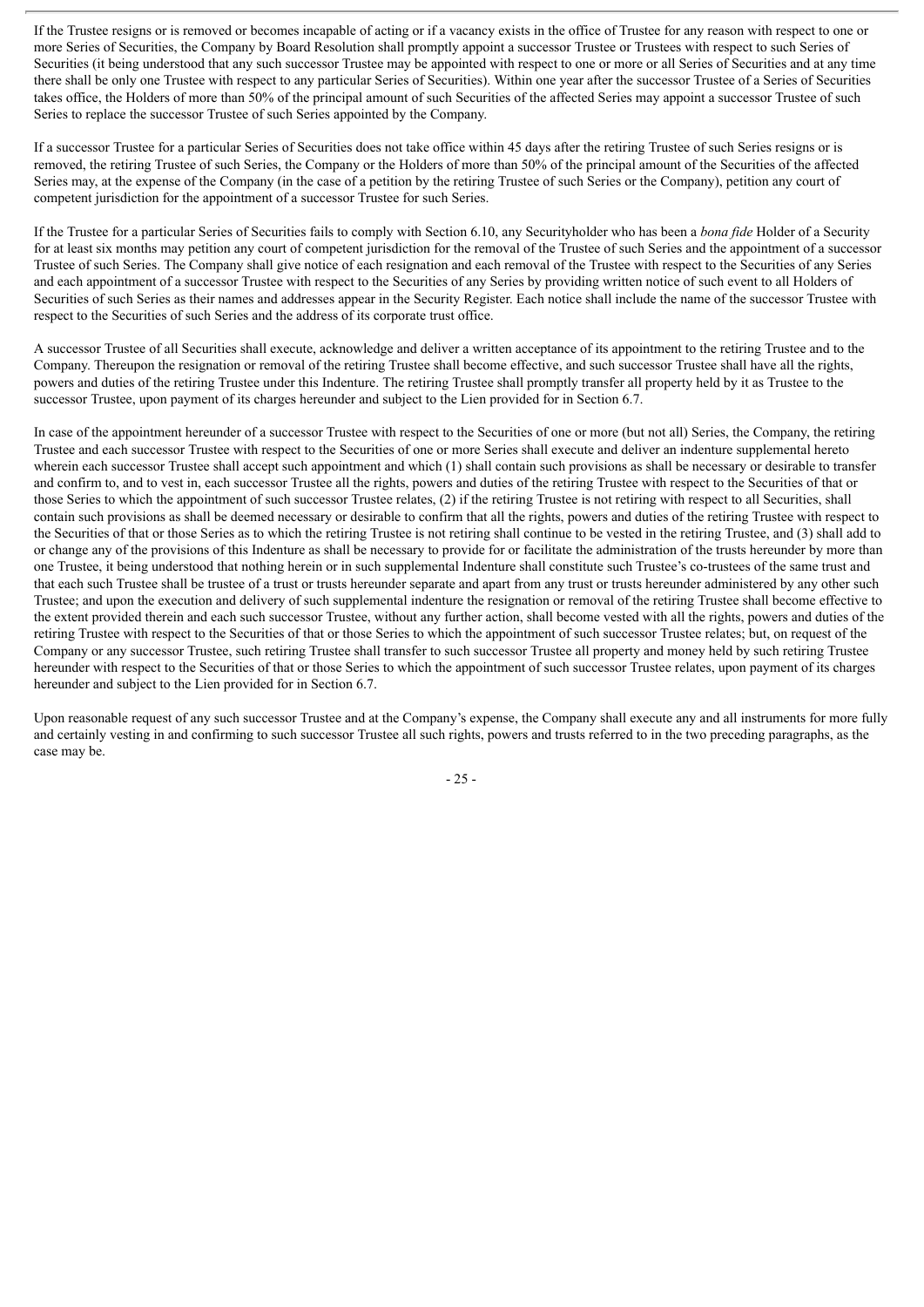No successor Trustee shall accept its appointment unless at the time of such acceptance such successor Trustee shall be qualified and eligible under this Article.

The retiring Trustee shall have no liability whatsoever for any action or omission on the part of any successor Trustee. For the avoidance of doubt, notwithstanding replacement of the Trustee or Trustees pursuant to this Section 6.8, the obligations of the Company under Section 6.7 shall continue for the benefit of the retiring Trustee or Trustees.

# SECTION 6.9 Successor Trustee by Merger, etc.

If the Trustee consolidates, merges or converts into, or transfers all or substantially all of its corporate trust business to, another corporation, the successor corporation without any further act shall be the successor Trustee.

# SECTION 6.10 Eligibility; Disqualification; Conflicting Interests.

This Indenture shall always have a Trustee who satisfies the requirements of TIA Sections  $310(a)(1)$  and (5). The Trustee shall always have a combined capital and surplus of at least \$50,000,000 as set forth in its most recent published annual report of condition. The Trustee shall comply with TIA Section 310(b). Nothing herein shall prevent the Trustee from filing with the SEC the application referred to in the second-to-last paragraph of TIA Section 310(b). If the Trustee has or shall acquire any conflicting interest, with respect to the Securities of a Series, it shall within 90 days after ascertaining that it has such conflicting interest, either eliminate such conflicting interest or resign with respect to the Securities of that Series in the manner prescribed in the TIA.

# SECTION 6.11 Preferential Collection of Claims Against Company.

The Trustee shall comply with TIA Section 311(a), except with respect to any creditor relationship listed in TIA Section 311(b). A Trustee who has resigned or been removed is subject to TIA Section 311(a) to the extent indicated.

# **ARTICLE VII SATISFACTION AND DISCHARGE OF INDENTURE**

## SECTION 7.1 Discharge of Liability on Securities.

If (i) the Company delivers to the Trustee all outstanding Securities of a Series (other than Securities replaced or paid pursuant to Section 2.8 or Securities for whose payment money has theretofore been deposited in trust by the Company with the Trustee or a Paying Agent and thereafter repaid to the Company as provided in the second sentence of Section 7.6) for cancellation or (ii) all outstanding Securities of such Series have become due and payable and the Company irrevocably deposits with the Trustee as trust funds solely for the benefit of the Holders for that purpose funds sufficient to pay at maturity or on redemption the principal of and all accrued interest on all outstanding Securities of such Series (other than Securities replaced or paid pursuant to Section 2.8 or Securities for whose payment money has heretofore been deposited in trust by the Company with the Trustee or Paying Agent and thereafter repaid to the Company as provided in the second sentence of Section 7.6), and if in either case the Company pays all other sums payable hereunder by the Company with respect to such Series, then, subject to Sections 7.2 and 7.7, this Indenture shall cease to be of further effect with respect to such Series. The Trustee shall acknowledge satisfaction and discharge of this Indenture with respect to such Series on demand of the Company accompanied by an Officers' Certificate and an Opinion of Counsel and at the cost and expense of the Company.

## SECTION 7.2 Termination of Company's Obligations.

Except as otherwise provided in this Section 7.2, the Company may terminate its obligations under the Securities of a Series and this Indenture with respect to such Series if:

(i) the Securities of such Series mature or are redeemable within one year,

- 26 -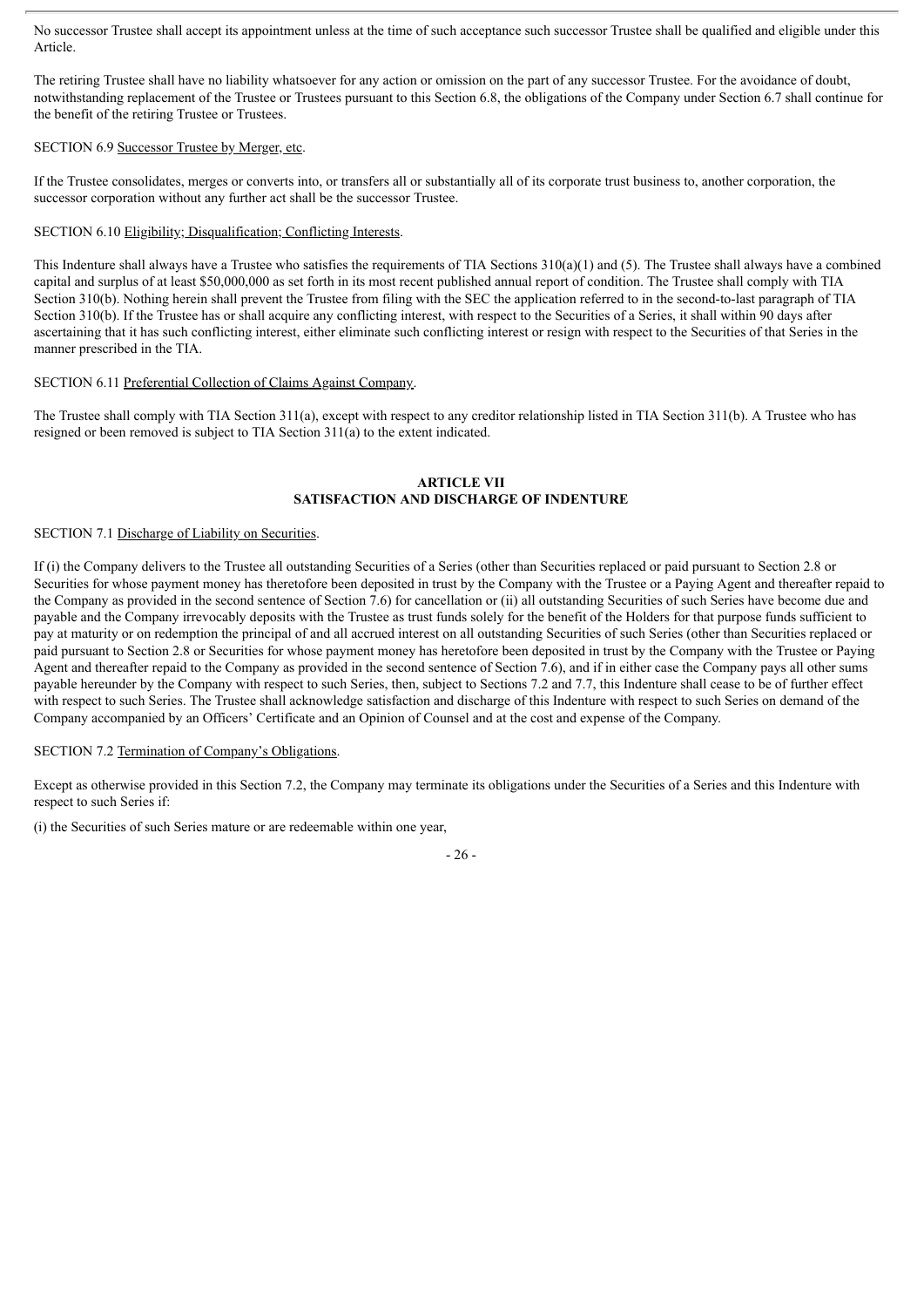(ii) with reference to this Section 7.2, the Company has irrevocably deposited or caused to be irrevocably deposited with the Trustee or Paying Agent (other than the Company or a Subsidiary or Affiliate of the Company) and conveyed all right, title and interest for the benefit of the Holders of such Series, under the terms of an irrevocable trust agreement in form satisfactory to the Trustee as trust funds in trust, specifically pledged as security for, and dedicated solely to, the benefit of such Holders, in and to, (A) money in an amount, (B) U.S. Government Obligations that, through the payment of interest and principal in respect thereof in accordance with their terms, will provide, not later than one Business Day before the due date of any payment referred to in this clause (ii), money in an amount or (C) a combination thereof in an amount sufficient, in the opinion of a nationally recognized firm of independent public accountants expressed in a written certification thereof delivered to the Trustee, to pay and discharge, without consideration of any reinvestment of interest and after payment of all federal, state and local taxes or other fees, charges and assessments in respect thereof payable by the Trustee or Paying Agent, the principal of, premium, if any, and accrued interest on the outstanding Securities of such Series when due in accordance with this Indenture and such Securities; provided that the Trustee or Paying Agent shall have been irrevocably instructed in writing to apply such money or the proceeds of such U.S. Government Obligations to the payment of such principal, premium, if any, and interest with respect to such Series;

(iii) no Default with respect to such Series shall have occurred and be continuing on the date of such deposit,

(iv) such deposit will not result in or constitute a Default or result in a breach or violation of, or constitute a default under, any other agreement or instrument to which the Company is a party or by which it is bound; and

(v) the Company has delivered to the Trustee an Officers' Certificate and an Opinion of Counsel, in each case stating that all conditions precedent provided for herein relating to the satisfaction and discharge of this Indenture with respect to such Series have been complied with;

*provided* that if the Securities of the Series are to be redeemed, either the Securities have been called for redemption or are to be called for redemption within one year under arrangements satisfactory to the Trustee for the giving of the notice of redemption by the Trustee in the name, and at the expense, of the Company.

With respect to the foregoing, the Company's obligations in Sections 2.2, 2.3, 2.4, 2.5, 2.6, 2.7, 2.8, 2.12, 3.1, 3.2, 6.7, 6.8, 7.5, 7.6 and 7.7 shall survive until the Securities of such Series are no longer outstanding. Thereafter, only the Company's obligations in Sections 6.7, 6.8, 7.6 and 7.7 shall survive. After any such irrevocable deposit and fulfillment of the other requirements of this Section 7.2, the Trustee upon request shall acknowledge in writing the discharge of the Company's obligations under the Securities of such Series and this Indenture with respect to such Series except for those surviving obligations specified above.

## SECTION 7.3 Defeasance and Discharge of Indenture.

Unless otherwise provided with respect to a Series of Securities in accordance with Section 2.1, the Company will be deemed to have paid and will be discharged from any and all obligations in respect of such Series on the 91st day after the date of the deposit referred to in clause (i) hereof, and the provisions of this Indenture will no longer be in effect with respect to such Series, in each case subject to the antepenultimate paragraph of this Section 7.3, and the Trustee, at the reasonable request of and at the expense of the Company, shall execute proper instruments acknowledging the same, except as to (a) rights of registration of transfer and exchange, (b) substitution of apparently mutilated, defaced, destroyed, lost or stolen Securities of such Series, (c) rights of Holders of such Series to receive payments of principal thereof and interest thereon, (d) the Company's obligations under Section 3.2, (e) the rights, obligations and immunities of the Trustee hereunder including, without limitation, those arising under Section 6.7 hereof, (f) the rights of the Holders of such Series as beneficiaries of this Indenture with respect to the property so deposited with the Trustee payable to all or any of them and (g) the rights, obligations and immunities which survive as provided in the antepenultimate paragraph of this Section 7.3; *provided* that the following conditions shall have been satisfied:

(i) with reference to this Section 7.3, the Company has irrevocably deposited or caused to be irrevocably deposited with the Trustee or Paying Agent (other than the Company or a Subsidiary or Affiliate of the Company) and conveyed all right, title and interest for the benefit of the Holders of such Series, under the terms of an irrevocable trust agreement in form satisfactory to the Trustee as trust funds in trust, specifically pledged as security for, and

- 27 -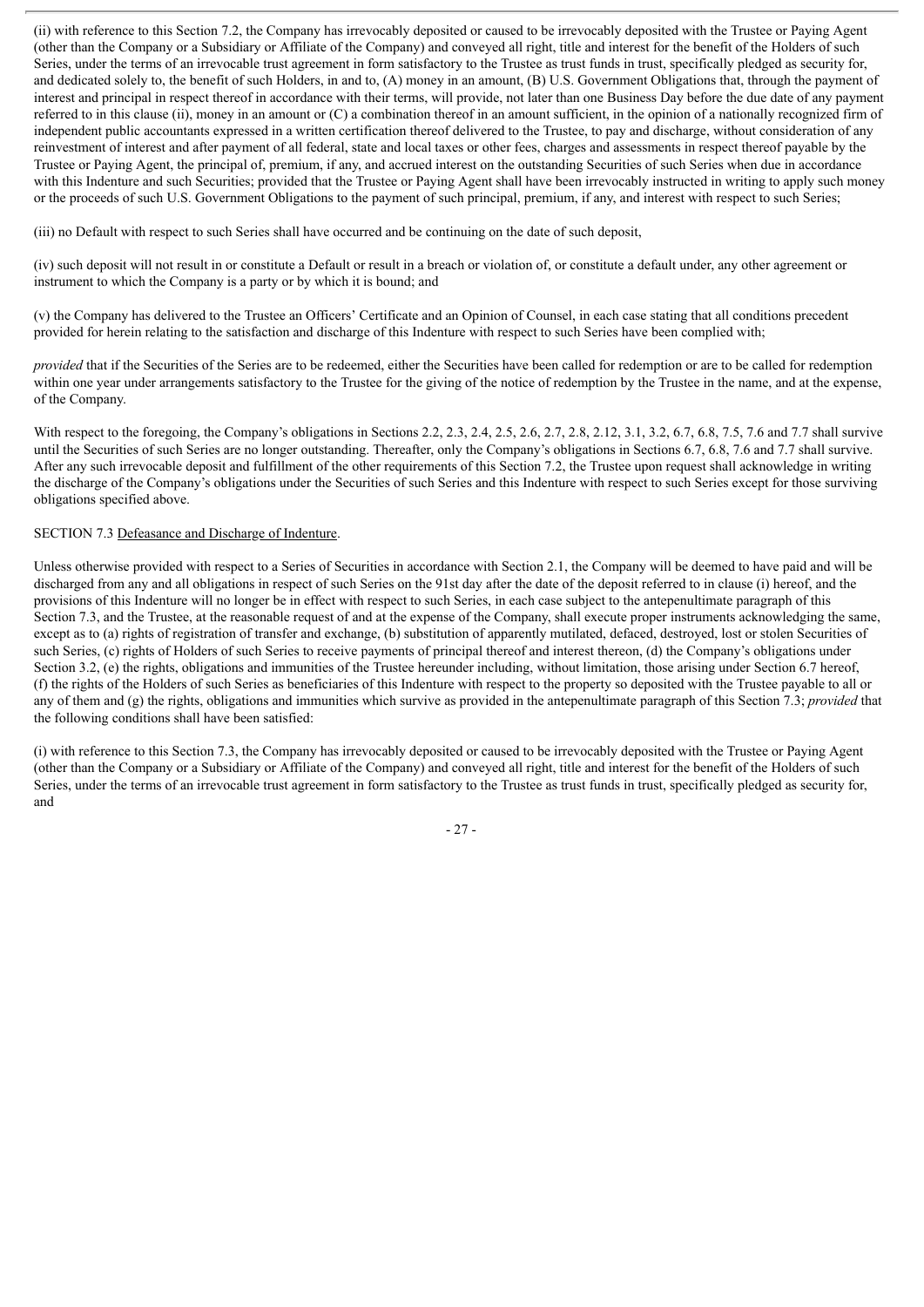dedicated solely to, the benefit of such Holders, in and to, (A) money in an amount, (B) U.S. Government Obligations that, through the payment of interest and principal in respect thereof in accordance with their terms, will provide, not later than one Business Day before the due date of any payment referred to in this clause (i), money in an amount or (C) a combination thereof in an amount sufficient, in the opinion of a nationally recognized firm of independent public accountants expressed in a written certification thereof delivered to the Trustee, to pay and discharge, without consideration of any reinvestment of interest and after payment of all federal, state and local taxes or other fees, charges and assessments in respect thereof payable by the Trustee or Paying Agent, the principal of, premium, if any, and interest on the outstanding Securities of such Series when due in accordance with this Indenture and such Securities; *provided* that the Trustee or Paying Agent shall have been irrevocably instructed in writing to apply such money or the proceeds of such U.S. Government Obligations to the payment of such principal, premium, if any, and interest with respect to such Series;

(ii) such deposit will not result in or constitute a Default or result in a breach or violation of, or constitute a default under, any other agreement or instrument to which the Company is a party or by which it is bound;

(iii) no Default with respect to such Series shall have occurred and be continuing on the date of such deposit or during the period ending on the 91st day after such date of deposit;

(iv) the Company shall have delivered to the Trustee (A) either (1) a ruling directed to the Trustee received from the Internal Revenue Service to the effect that the Holders will not recognize income, gain or loss for federal income tax purposes as a result of the Company's exercise of its option under this Section 7.3 and will be subject to federal income tax on the same amount and in the same manner and at the same times as would have been the case if such option had not been exercised or (2) an Opinion of Counsel (who may not be an employee of the Company) to the same effect as the ruling described in clause (1) accompanied by a ruling to that effect published by the Internal Revenue Service, unless there has been a change in the applicable federal income tax law since the date of this Indenture such that a ruling from the Internal Revenue Service is no longer required and (B) an Opinion of Counsel to the effect that after the passage of 91 days (or such longer period as may be required by applicable law) following the deposit (except, with respect to any trust funds for the account of any Holder of such Series who may be deemed to be an "insider" for purposes of Title 11 of the United States Code, after one year following the deposit), the trust funds will not be subject to the effect of Section 547 of Title 11 of the United States Code or Section 15 of the New York Debtor and Creditor Law in a case commenced by or against the Company under either such statute; and

(v) the Company has delivered to the Trustee an Officers' Certificate and an Opinion of Counsel, in each case stating that all conditions precedent provided for herein relating to the defeasance contemplated by this Section 7.3 have been complied with.

Notwithstanding the foregoing clause (i), prior to the end of the 91-day period (or longer period, if applicable) referred to in clause  $(iv)(B)(2)$  above, none of the Company's obligations under this Indenture with respect to such Series shall be discharged. Subsequent to the end of such 91-day period (or longer period, if applicable) with respect to this Section 7.3, the Company's obligations in Sections 2.2, 2.3, 2.4, 2.5, 2.6, 2.7, 2.8, 2.12, 3.1, 3.2, 6.7, 6.8, 7.6 and 7.7 shall survive with respect to such Series until the Series is no longer outstanding. Thereafter, only the Company's obligations in Sections 6.7, 7.6 and 7.7 shall survive with respect to such Series. If and when a ruling from the Internal Revenue Service or Opinion of Counsel referred to in clause (iv)(A) above is able to be provided specifically without regard to, and not in reliance upon, the continuance of the Company's obligations under Section 3.1, then the Company's obligations under such Section 3.1 with respect to such Series shall cease upon delivery to the Trustee of such ruling or Opinion of Counsel and compliance with the other conditions precedent provided for herein relating to the defeasance contemplated by this Section 7.3.

After any such irrevocable deposit and the fulfillment of the other requirements of this Section 7.3, the Trustee upon request shall acknowledge in writing the discharge of the Company's obligations under the Securities of such Series and this Indenture with respect to such Series except for those surviving obligations in the immediately preceding paragraph.

Before or after a deposit pursuant to this Section, the Company may make arrangements satisfactory to the Trustee for the redemption of Securities at a future date in accordance with Article IX.

- 28 -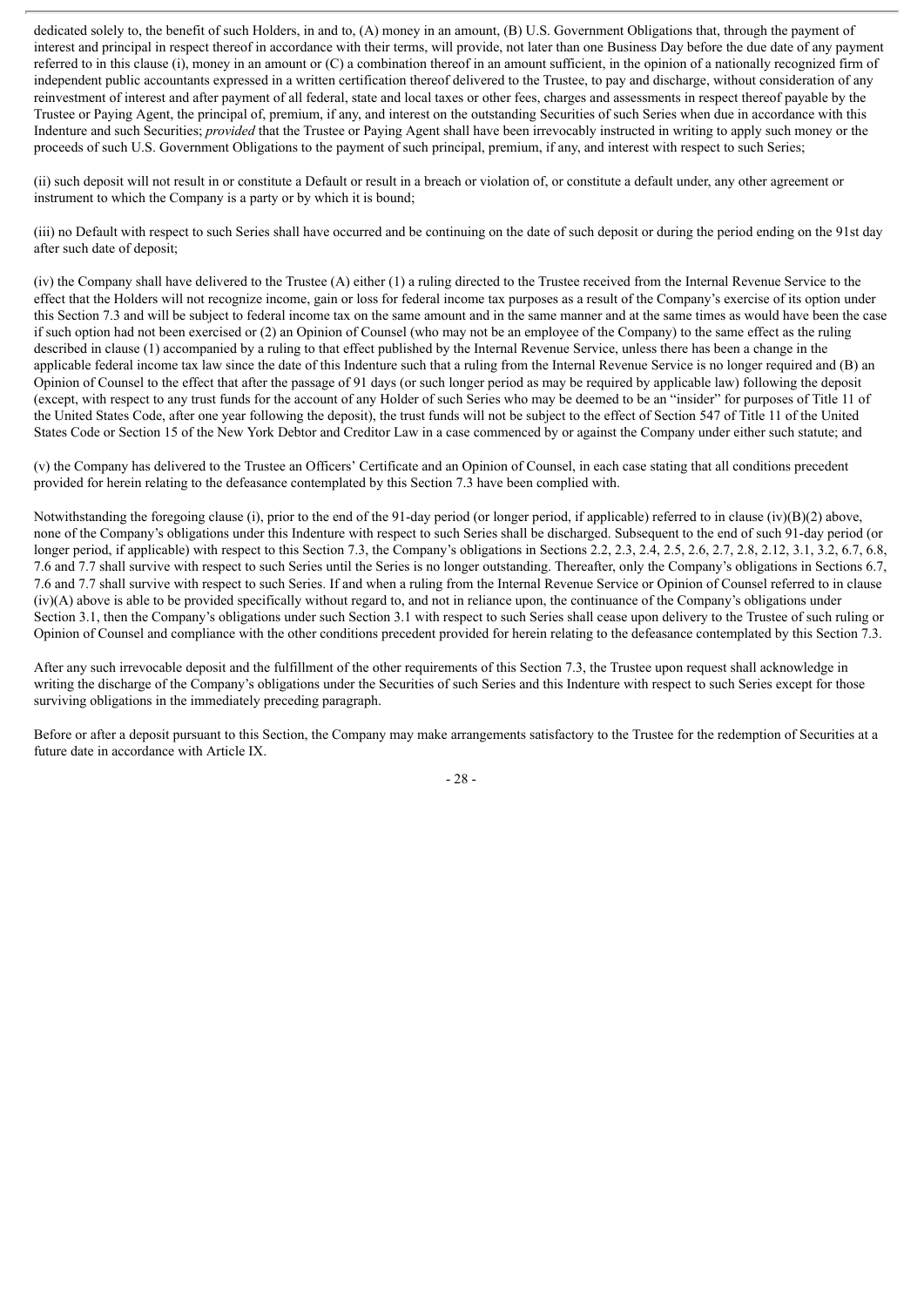## SECTION 7.4 Defeasance of Certain Obligations.

If so provided with respect to a Series of Securities in accordance with Section 2.1, the Company may omit to comply with any term, provision or condition set forth in any covenant established with respect to such Series pursuant to Section 2.1(i), and clause (c) of Section 5.1 with respect to any such covenant shall be deemed not to be an Event of Default, in each case with respect to the outstanding Securities of such Series, if:

(i) with reference to this Section 7.4, the Company has irrevocably deposited or caused to be irrevocably deposited with the Trustee or Paying Agent (other than the Company or a Subsidiary or Affiliate of the Company) and conveyed all right, title and interest for the benefit of the Holders of such Series, under the terms of an irrevocable trust agreement in form satisfactory to the Trustee as trust funds in trust, specifically pledged as security for, and dedicated solely to, the benefit of such Holders, in and to, (A) money in an amount, (B) U.S. Government Obligations that, through the payment of interest and principal in respect thereof in accordance with their terms, will provide, not later than one Business Day before the due date of any payment referred to in this clause (i), money in an amount or (C) a combination thereof in an amount sufficient, in the opinion of a nationally recognized firm of independent public accountants expressed in a written certification thereof delivered to the Trustee, to pay and discharge, without consideration of any reinvestment of interest and after payment of all federal, state and local taxes or other fees, charges and assessments in respect thereof payable by the Trustee or Paying Agent, the principal of, premium, if any, and interest on the outstanding Securities of such Series when due in accordance with this Indenture and such Securities; provided that the Trustee or Paying Agent shall have been irrevocably instructed in writing to apply such money or the proceeds of such U.S. Government Obligations to the payment of such principal, premium, if any, and interest with respect to such Series;

(ii) such deposit will not result in or constitute a Default or result in a breach or violation of, or constitute a default under, any other agreement or instrument to which the Company is a party or by which it is bound;

(iii) no Default with respect to such Series shall have occurred and be continuing on the date of such deposit or during the period ending on the 91st day after such date of deposit;

(iv) the Company has delivered to the Trustee an Opinion of Counsel who is not employed by the Company to the effect that (A) such Holders will not recognize income, gain or loss for federal income tax purposes as a result of the Company's exercise of its option under this Section 7.4 and will be subject to federal income tax on the same amount and in the same manner and at the same times as would have been the case if such option had not been exercised and (B) after the passage of 91 days (or such longer period as may be required by applicable law) following the deposit (except, with respect to any trust funds for the account of any Holder of such series who may be deemed to be an "insider" for purposes of Title 11 of the United States Code, after one year following the deposit), the trust funds will not be subject to the effect of Section 547 of Title 11 of the United States Code or Section 15 of the New York Debtor and Creditor Law in a case commenced by or against the Company under either such statute; and

(v) the Company has delivered to the Trustee an Officers' Certificate and an Opinion of Counsel, in each case stating that all conditions precedent provided for herein relating to the defeasance contemplated by this Section 7.4 have been complied with.

After any such irrevocable deposit and the fulfillment of the other requirements of this Section 7.4, the Trustee upon request shall acknowledge in writing the discharge of such of the Company's obligations under the Securities of such Series and this Indenture with respect to such Series as the Company may omit to comply with pursuant to this Section 7.4.

Before or after a deposit pursuant to this Section, the Company may make arrangements satisfactory to the Trustee for the redemption of Securities at a future date in accordance with Article IX.

- 29 -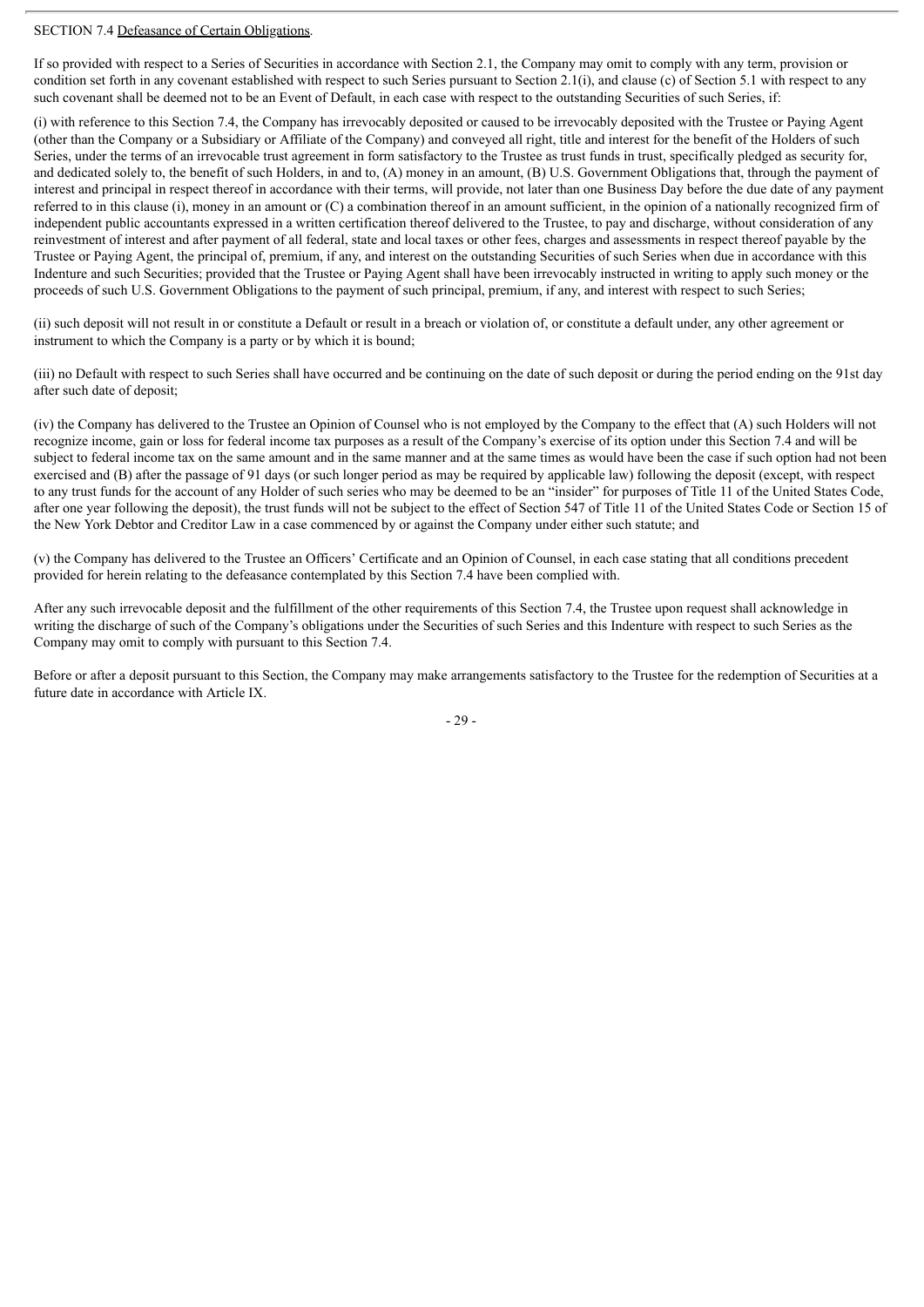# SECTION 7.5 Application of Trust Money.

Subject to Section 7.7 of this Indenture, the Trustee or Paying Agent shall hold in trust money or U.S. Government Obligations deposited with it pursuant to Section 7.1, 7.2, 7.3 or 7.4 of this Indenture, as the case may be, and shall apply the deposited money and the money from U.S. Government Obligations in accordance with this Indenture to the payment of principal of and interest on the Securities of the relevant Series. The Trustee shall be under no obligation to invest such money or U.S. Government Obligations and in no event shall the Trustee have any liability for, or in respect of, any such investment made.

# SECTION 7.6 Repayment to Company.

Subject to Sections 6.7, 7.1, 7.2, 7.3 and 7.4 of this Indenture, the Trustee and the Paying Agent shall promptly pay to the Company upon written request any excess money or U.S. Government Obligations held by them at any time pursuant to this Article, which in the opinion of a nationally recognized firm of independent public accountants expressed in a written certification thereof delivered to the Trustee (which delivery shall only be required if U.S. Government Obligations have been so provided), are in excess of the amount thereof which would then be required to be deposited to effect an equivalent discharge or defeasance in accordance with this Article VII, and thereupon shall be relieved from all liability with respect to such money.

Subject to any applicable abandoned property law, the Trustee and the Paying Agent shall pay to the Company upon written request any money held by them (whether pursuant to this Article or otherwise) for the payment of principal or interest of any Series that remains unclaimed for two years; *provided* that the Company shall if requested by the Trustee or the Paying Agent, give the Trustee or such Paying Agent indemnification reasonably satisfactory to it against any and all liability which may be incurred by it by reason of such payment. After payment to the Company, Holders entitled to such money must look to the Company for payment as general creditors unless an applicable law designates another person, and all liability of the Trustee and such Paying Agent with respect to such money shall cease.

# SECTION 7.7 Reinstatement.

If the Trustee or Paying Agent is unable to apply any money or U.S. Government Obligations in accordance with Section 7.1, 7.2, 7.3 or 7.4 of this Indenture, as the case may be, by reason of any legal proceeding or by reason of any order or judgment of any court or governmental authority enjoining, restraining or otherwise prohibiting such application, the Company's obligations under this Indenture and the Securities of the applicable Series shall be revived and reinstated as though no deposit had occurred pursuant to Section 7.1, 7.2, 7.3 or 7.4 of this Indenture, as the case may be, until such time as the Trustee or Paying Agent is permitted to apply all such money or U.S. Government Obligations in accordance with Section 7.1, 7.2, 7.3 or 7.4 of this Indenture, as the case may be; *provided* that, if the Company has made any payment of principal of or interest on any Series of Securities because of the reinstatement of its obligations, the Company shall be subrogated to the rights of the Holders of such Series to receive such payment from the money or U.S. Government Obligations held by the Trustee or Paying Agent.

## SECTION 7.8 Deposited Money and U.S. Government Obligations to be Held in Trust: Miscellaneous Provisions.

The Company shall pay and indemnify the Trustee against any tax, fee or other charge imposed on or assessed against the U.S. Government Obligations deposited or the principal and interest received in respect thereof other than any such tax, fee or other charge which by law is for the account of the Holders of outstanding Securities.

## SECTION 7.9 Terms and Conditions of Defeasance Subject to Section 2.1.

The terms and conditions of Sections 7.1, 7.2, 7.3, 7.4, 7.5, 7.6, 7.7 and 7.8 are each subject to any modifications thereof effected pursuant to paragraph (o) of the second paragraph of Section 2.1.

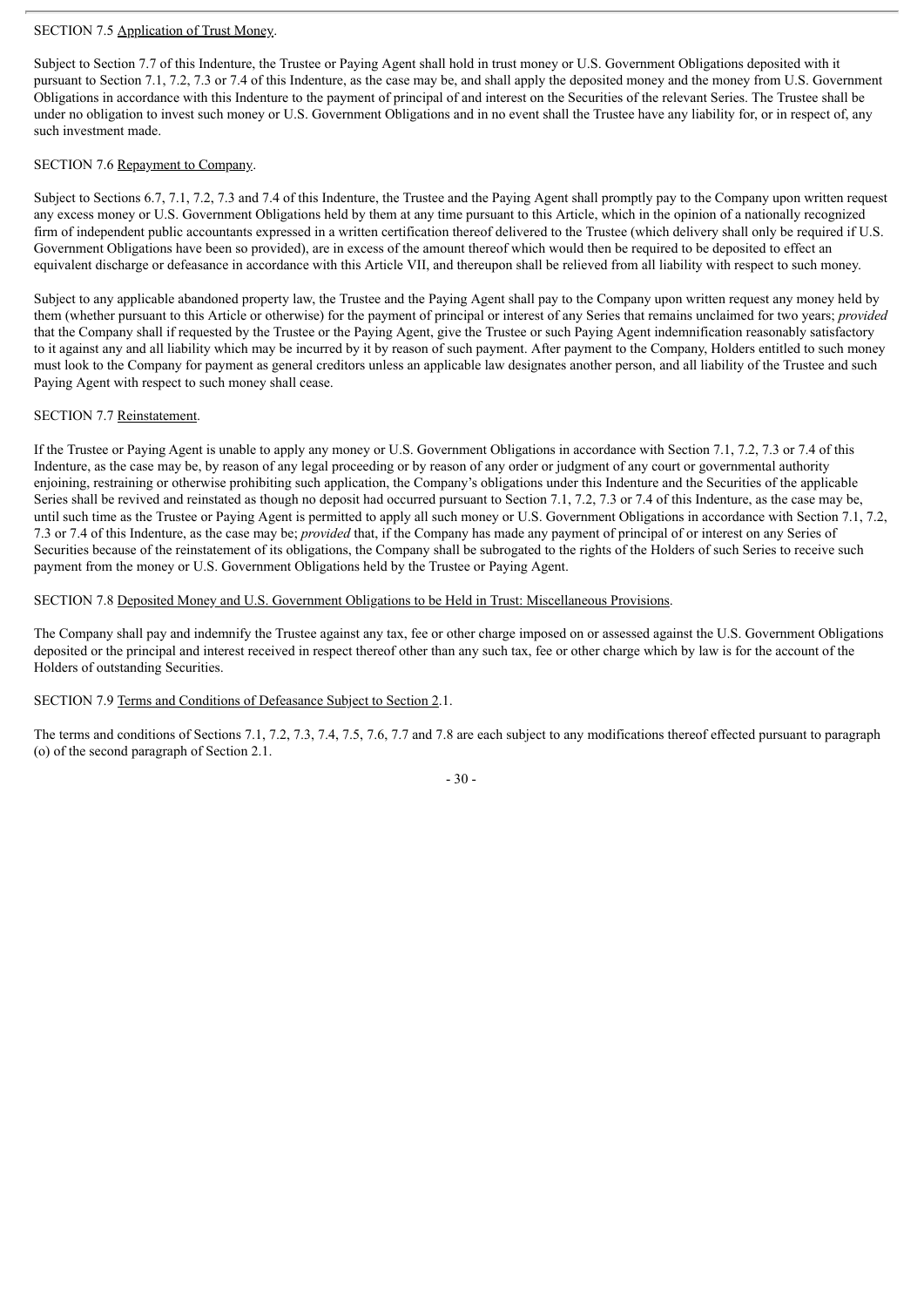### **ARTICLE VIII AMENDMENTS AND SUPPLEMENTS**

# SECTION 8.1 Without Consent of Holders.

The Company, when authorized by a Board Resolution, and the Trustee may amend or supplement this Indenture as it relates to any one or more Series of Securities or enter into an indenture or indentures supplemental hereto (which shall conform to the provisions of the Trust Indenture Act as then in effect) with respect to any one or more Series of Securities without notice to or the consent of any Securityholder of such Series for one or more of the following purposes:

(a) to cure any ambiguity, omission, defect or inconsistency;

(b) to comply with Article IV;

(c) to provide for uncertificated Securities of such Series in addition to certificated Securities of such Series; provided that such uncertificated Securities are issued in registered form for purposes of Section 163(f) of the Code or in a manner such that such uncertificated Securities are described in Section 163(f)(2)(B) of the Code;

(d) to add additional guarantees with respect to such Series or to secure such Series;

(e) to add to the covenants of the Company for the benefit of the Holders of such Series or to surrender any right or power herein conferred upon the Company;

(f) to comply with the requirements of the SEC in connection with qualification of the Indenture under the TIA;

(g) to make any change that does not adversely affect the rights of any Securityholder of such Series; including, without limitation, changing any payment record dates as necessary to conform to then-current market practice;

(h) to provide for the issuance of and establish the form and terms and conditions of Securities of any series as permitted by this Indenture; or

(i) to evidence and provide for the acceptance of appointment hereunder by a successor Trustee with respect to the Securities or one or more series and to add to or change any of the provisions of this Indenture as shall be necessary to provide for or facilitate the administration of the trusts hereunder by more than one Trustee.

After an amendment or supplement under this Section becomes effective, the Company shall deliver to Securityholders a notice briefly describing such amendment or supplement. The failure to give such notice to all Securityholders, or any defect therein, shall not impair or affect the validity of an amendment or supplement under this Section.

# SECTION 8.2 With Consent of Holders.

The Company, when authorized by a Board Resolution, and the Trustee may amend or supplement this Indenture with respect to any one or more Series of Securities with the written consent, as to each such Series, of the Holders of more than 50% of the principal amount of the outstanding Securities of such Series. However, with respect to a Series of Securities, without the consent of each affected Securityholder of such Series, an amendment or supplement under this Section may not:

(a) reduce the percentage of the aggregate principal amount of Securities the Holders of which must consent to an amendment or supplement or waiver;

(b) reduce the rate of or change the time for payment of interest on any Security;

(c) reduce the principal of or change the Stated Maturity of any Security;

(d) modify any redemption or repurchase right to the detriment of a Holder;

(e) make any Security payable in currency or consideration other than that stated in the Security; or

 $-31 -$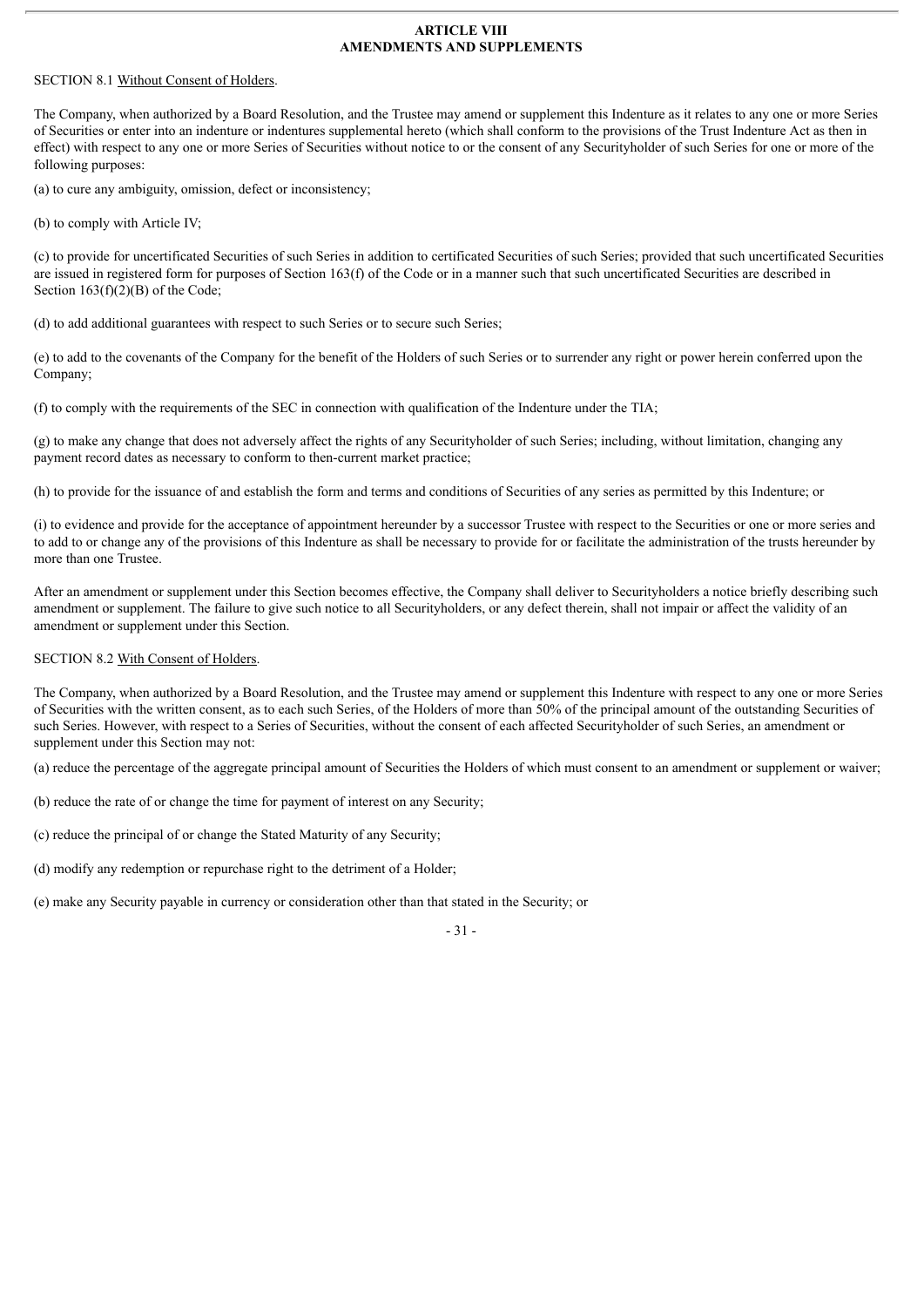(f) make any change in Section 5.4, Section 5.7 or this second sentence of this Section 8.2.

An amendment or supplement which changes or eliminates any covenant or other provision of this Indenture which has expressly been included solely for the benefit of one or more particular Series of Securities, or which modifies the rights of the Holders of Securities of such Series with respect to such covenant or other provision, shall be deemed not to affect the rights under this Indenture of the Holders of Securities of any other Series.

Except as set forth in the first paragraph of this Section 8.2, the Holders of more than 50% of the principal amount of the outstanding Securities of any Series may, on behalf of the Holders of all Securities of that Series, waive the Company's compliance with the provisions of this Indenture.

It shall not be necessary for the consent of the Holders under this Section 8.2 to approve the particular form of any proposed amendment or supplement, but it shall be sufficient if such consent approves the substance thereof.

After an amendment or supplement under this Section becomes effective, the Company shall deliver to Securityholders a notice briefly describing such amendment or supplement. The failure to give such notice to all Securityholders, or any defect therein, shall not impair or affect the validity of an amendment or supplement under this Section.

### SECTION 8.3 Compliance with Trust Indenture Act.

Every amendment or supplement to this Indenture or the Securities shall be set forth in a supplemental indenture that complies with the TIA as then in effect.

### SECTION 8.4 Revocation and Effect of Consents.

Until an amendment, supplement or waiver under this Article becomes effective, a consent to it by a Holder of any Security is a continuing consent by the Holder and every subsequent Holder of Securities of that Series or portion thereof that evidences the same debt as the consenting Holder's Security, even if notation of the consent is not made on any Security. However, any such Holder or subsequent Holder may revoke the consent as to his Security or portion of a Security if the Company and the Trustee receives the notice of revocation before the date the amendment, supplement or waiver becomes effective.

After an amendment or supplement becomes effective, it shall bind every Securityholder of the affected Series.

### SECTION 8.5 Notation on or Exchange of Securities.

If an amendment changes the terms of a Security, the Trustee may require the Holders of the Security to deliver it to the Trustee. The Trustee may place an appropriate notation on the Securities of such Series regarding the changed terms and return it to the Holders. Alternatively, if the Company or the Trustee so determines, the Company in exchange for the Securities of such Series shall issue and the Trustee shall authenticate new Securities of such Series that reflect the changed terms. Failure to make the appropriate notation or to issue new Securities of such Series shall not affect the validity of such amendment.

# SECTION 8.6 Trustee To Sign Amendments.

The Trustee shall sign any supplemental indenture which sets forth an amendment or supplement authorized pursuant to this Article if the amendment or supplement does not adversely affect the rights, duties, liabilities or immunities of the Trustee under this Indenture or otherwise. If it does, the Trustee may but need not sign it. In signing such supplemental indenture the Trustee shall receive, and (subject to Section 6.1) shall be fully protected in relying upon, an Officers' Certificate and an Opinion of Counsel stating that such supplemental indenture is authorized or permitted by this Indenture and complies with the provisions hereof, that such supplemental indenture is the legal, valid and binding obligation of the Company enforceable in accordance with its terms, and, with respect to an amendment or supplement pursuant to Section 8.2, evidence of the consents of Holders required in connection therewith.

- 32 -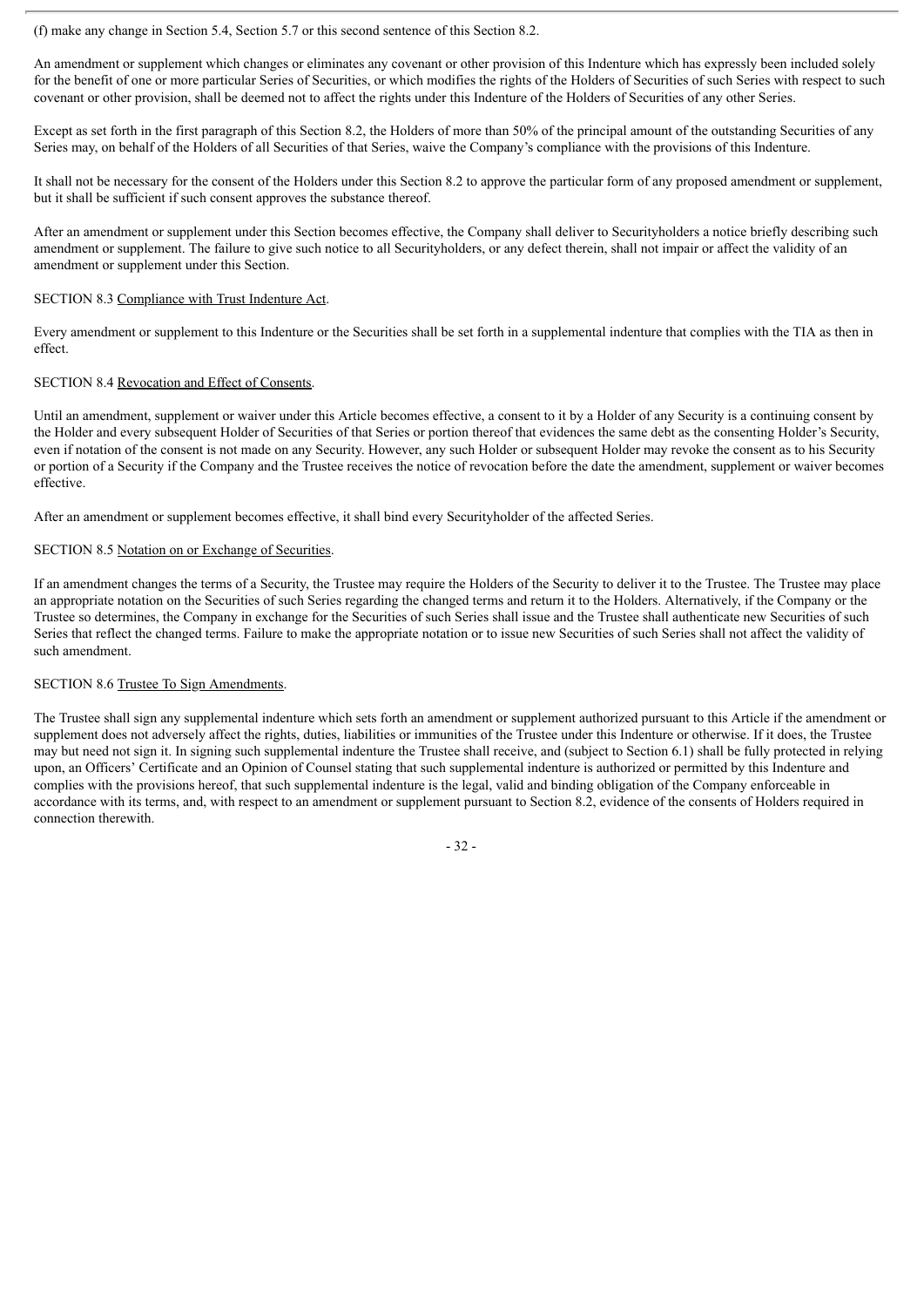## SECTION 8.7 Fixing of Record Dates.

The Company may, but shall not be obligated to, fix a record date for the purpose of determining the Holders entitled to take any action under this Indenture by vote or consent. If a record date is fixed, those Persons who were Securityholders at such record date (or their duly designated proxies), and only those Persons, shall be entitled to take such action by vote or consent or to revoke any vote or consent previously given, whether or not such Persons continue to be Holders after such record date; *provided* that unless such vote or consent is obtained from the Holders (or their duly designated proxies) of the requisite principal amount of outstanding Securities prior to the date which is the 120th day after such record date, any such vote or consent previously given shall automatically and without further action by any Holder be canceled and of no further effect.

## **ARTICLE IX REDEMPTION**

#### SECTION 9.1 Applicability of Article.

Securities of any Series which are redeemable before their Stated Maturity shall be redeemable in accordance with their terms and (except as otherwise specified as contemplated by Section 2.1) in accordance with this Article.

# SECTION 9.2 Election to Redeem; Notice to Trustee.

The election of the Company to redeem Securities of any Series shall be evidenced by a resolution of the Board of Directors. In case of any redemption at the election of the Company, the Company shall, at least 15 days prior to the Redemption Date fixed by the Company (unless a shorter notice shall be satisfactory to the Trustee), notify the Trustee of such Redemption Date and of the principal amount of Securities of such Series to be redeemed. In the case of any redemption of such Securities (i) prior to the expiration of any restriction on such redemption provided in the terms of such Securities or elsewhere in this Indenture or (ii) that is subject to compliance with any conditions provided for in the terms of such Securities or elsewhere in this Indenture, the Company shall furnish the Trustee with an Officers' Certificate evidencing compliance with such restriction or conditions.

### SECTION 9.3 Selection of Securities to be Redeemed.

If less than all the Securities of the Series are to be redeemed, (i) if the Securities are in the form of Global Securities, the particular Securities to be redeemed shall be selected in accordance with the procedures of the Depository, and (ii) otherwise, the particular Securities to be redeemed shall be selected not more than 60 days prior to the Redemption Date, from the outstanding Securities of such Series not previously called for redemption, by such method as the Trustee and the Company shall deem appropriate and which may provide for the selection for redemption of portions (equal to authorized denominations for Securities of that Series) of the principal amount of Securities of such Series.

If the Securities are not in the form of Global Securities, the Trustee shall promptly notify the Company in writing of the Securities selected for redemption and, in the case of any Securities selected for partial redemption, the principal amount thereof to be redeemed.

For all purposes of this Indenture, unless the context otherwise requires, all provisions relating to the redemption of Securities of any Series shall relate, in the case of any Securities redeemed or to be redeemed only in part, to the portion of the principal amount of such Securities which has been or is to be redeemed.

#### SECTION 9.4 Notice of Redemption.

Notice of redemption shall be given by electronic transmission or first-class mail, postage prepaid, mailed not less than 15 nor more than 60 days prior to the Redemption Date, to each Holder of Securities to be redeemed, at such Holder's registered address.

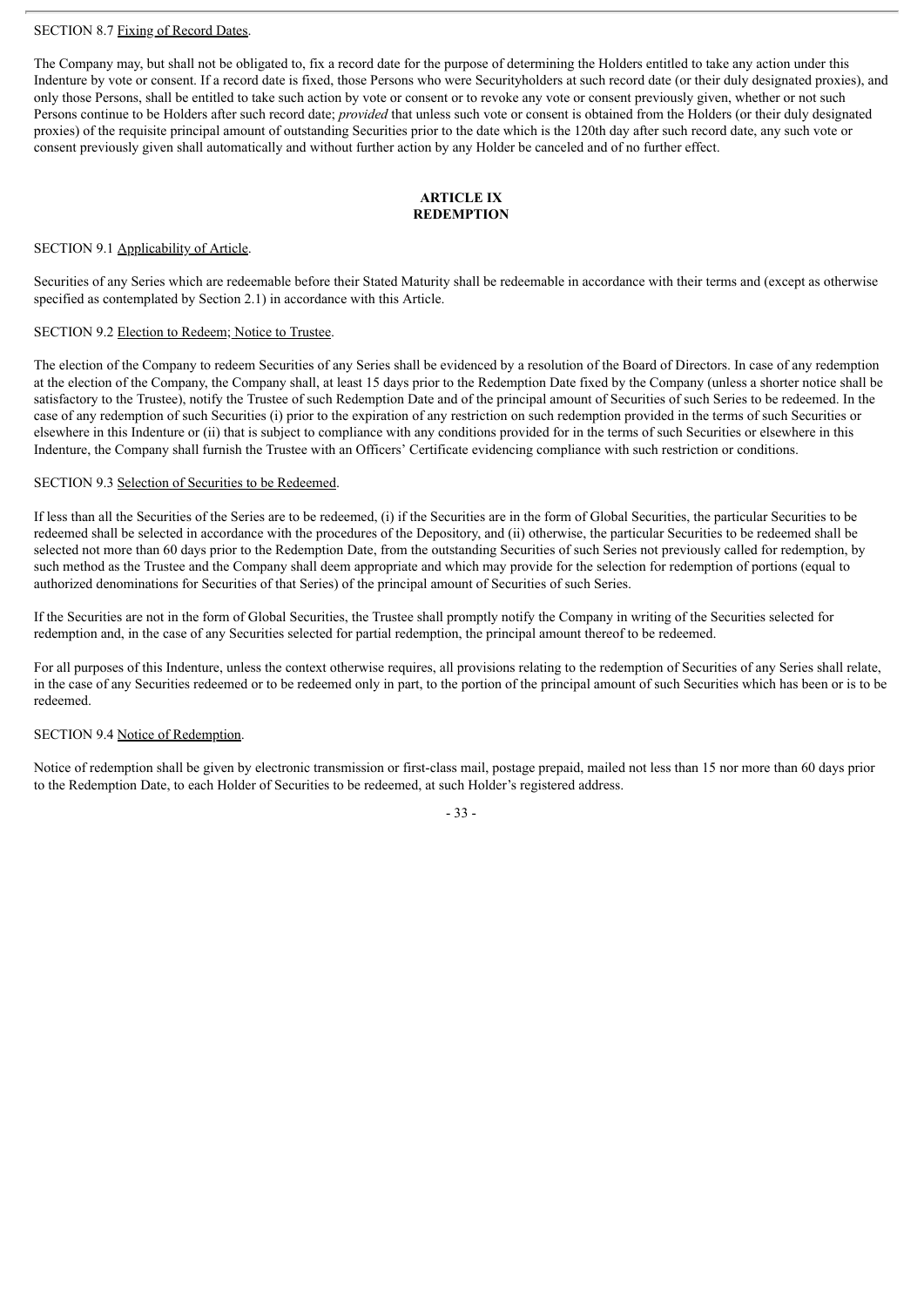All notices of redemption shall identify the Securities to be redeemed (including CUSIP and, if applicable, ISIN and Common Code numbers) and shall state:

(a) the Redemption Date,

(b) the Redemption Price,

(c) if less than all the outstanding Securities of such Series are to be redeemed, the identification (and, in the case of partial redemption, the principal amounts) of the particular Securities to be redeemed,

(d) that on the Redemption Date, the Redemption Price will become due and payable upon each such Security to be redeemed and, if applicable, that interest thereon will cease to accrue on and after said date,

(e) the place or places where such Securities are to be surrendered for payment of the Redemption Price,

(f) that the redemption is for a sinking fund, if such is the case, and

(g) any other information as may be required by the terms of the particular Series or the Securities of a Series being redeemed.

Notice of redemption of Securities of any Series to be redeemed at the election of the Company shall be given by the Company or, upon the Company's written request not less than 15 days prior to the Redemption Date (or such shorter period as is agreed to by the Trustee), by the Trustee in the name and at the expense of the Company. The notice if sent in the manner herein provided shall be conclusively presumed to have been duly given, whether or not the Holder receives such notice. In any case, a failure to give such notice by electronic transmission or mail or any defect in the notice to the Holder of any Security designated for redemption as a whole or in part shall not affect the validity of the proceedings for the redemption of any other Security.

### SECTION 9.5 Deposit of Redemption Price.

On or before 10:00 a.m., New York City time, on the Redemption Date, the Company shall deposit with the Paying Agent money sufficient to pay the Redemption Price of and (except if the Redemption Date shall be an Interest Payment Date) accrued interest, if any, on all Securities to be redeemed on that date.

# SECTION 9.6 Securities Redeemed in Part.

If the Securities are not in the form of Global Securities, any Security which is to be redeemed only in part shall be surrendered at the office of the Paying Agent (with, if the Company or the Trustee for such Security so requires, due endorsement by, or a written instrument of transfer in form satisfactory to the Company and the Trustee duly executed by, the Holder thereof or his attorney duly authorized in writing), and the Company shall execute, and the Trustee shall authenticate and deliver to the Holder of such Security without service charge, a new Security or Securities of the same Series, of any authorized denomination as requested by such Holder, in aggregate principal amount equal to and in exchange for the unredeemed portion of the principal of the Security so surrendered.

## SECTION 9.7 Effect of Notice of Redemption.

Once notice of redemption is sent or published as provided in Section 9.4, Securities of a Series called for redemption become due and payable on the Redemption Date and at the Redemption Price. A notice of redemption may not be conditional. Upon surrender to the Paying Agent, such Securities shall be paid at the Redemption Price plus accrued interest to the Redemption Date.

- 34 -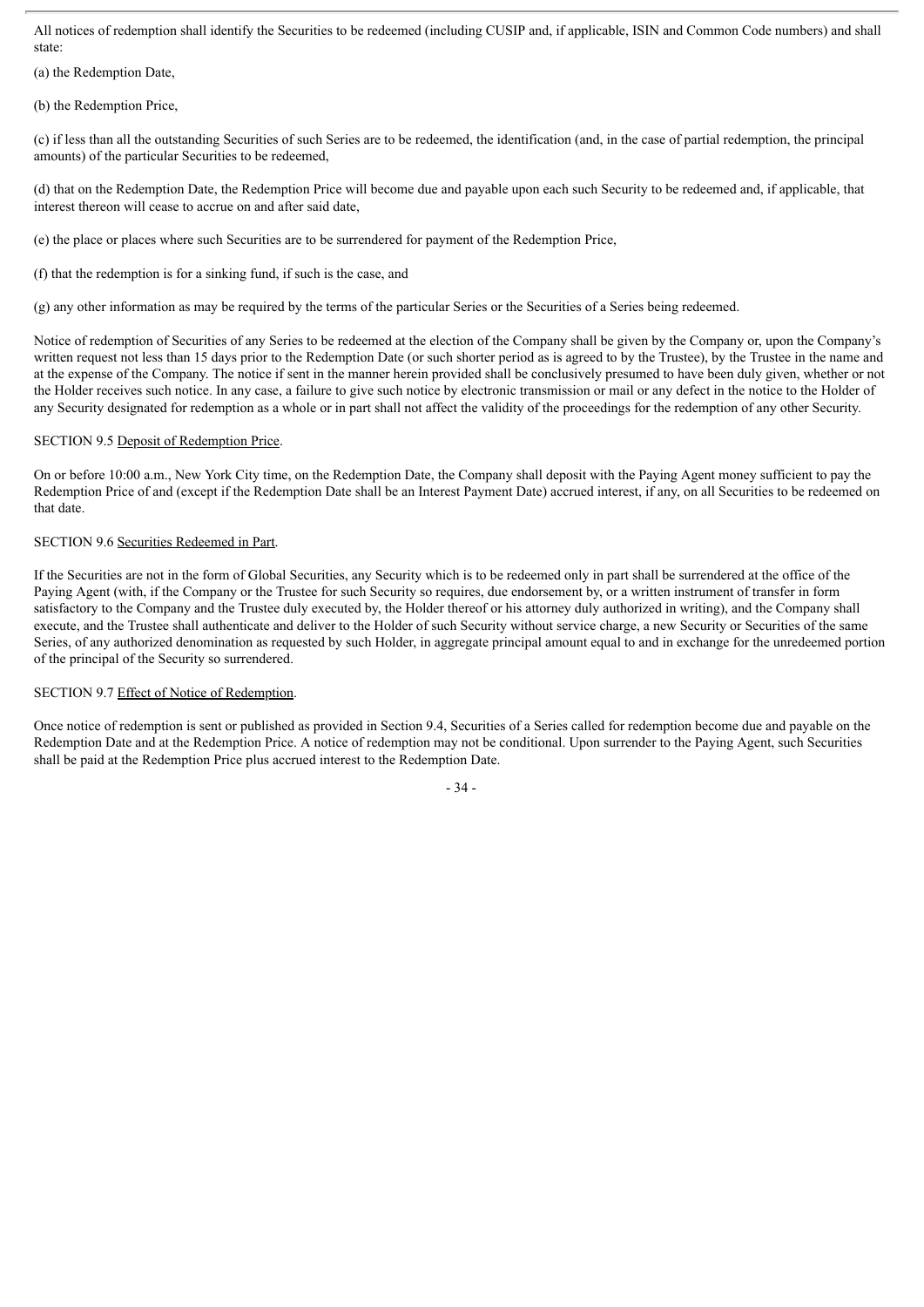#### **ARTICLE X MISCELLANEOUS**

#### SECTION 10.1 Trust Indenture Act Controls.

If any provision of this Indenture limits, qualifies or conflicts with the duties imposed by the TIA Sections 310 to 317, inclusive, through operation of TIA Section 318(c), such imposed duties shall control.

SECTION 10.2 Notices.

Any notice or communication shall be in writing and delivered in person, mailed by first-class mail (certified, return receipt requested), or transmitted via facsimile or by electronic communication in PDF format, addressed as follows:

if to the Company:

Take-Two Interactive Software, Inc.

110 West 44th Street New York, NY 10036 Attention: General Counsel Telephone: (646) 536-2842

if to the Trustee:

The Bank of New York Mellon 240 Greenwich Street, Floor 7 East New York, NY 10286 Attention: Corporate Trust Administration Facsimile: [*i* ]

The Company or the Trustee by notice to the others may designate additional or different addresses for subsequent notices or communications. All notices and communications (other than those sent to Securityholder) shall be deemed to have been duly given: at the time delivered by hand, if personally delivered; on the first date of which publication is made, if by publication; five calendar days after being deposited in the mail, postage prepaid, if mailed by first-class mail; the next Business Day after timely delivery to the courier, if mailed by overnight air courier guaranteeing next day delivery; when receipt acknowledged, if sent by electronic transmission; provided that any notice to the Trustee under this Indenture shall be deemed given only when received by the Trustee at the address specified in this Section 10.2.

Any notice or communication to a Securityholder shall be mailed by first-class mail to the Securityholder's address shown on the register kept by the Registrar. Failure to mail a notice or communication to a Securityholder or any defect in it shall not affect its sufficiency with respect to other Securityholders. Notwithstanding any other provision herein, where this Indenture provides for notice of any event to any Securityholder of an interest in a Global Security (whether by mail or otherwise), such notice shall be sufficiently given if given to the Depositary for such Security (or its designee), according to the applicable procedures of such Depositary, if any, prescribed for the giving of such notice.

If a notice or communication is mailed in the manner provided above within the time prescribed, it is duly given, whether or not the addressee receives it.

If the Company mails a notice or communication to Securityholders, it shall mail a copy to the Trustee and each Agent at the same time.

SECTION 10.3 Communication by Holders with Other Holders.

Securityholders may communicate pursuant to TIA Section 312(b) with other Securityholders with respect to their rights under this Indenture or the Securities. The Company, the Trustee, the Registrar and anyone else shall have the protection of TIA Section 312(c).

- 35 -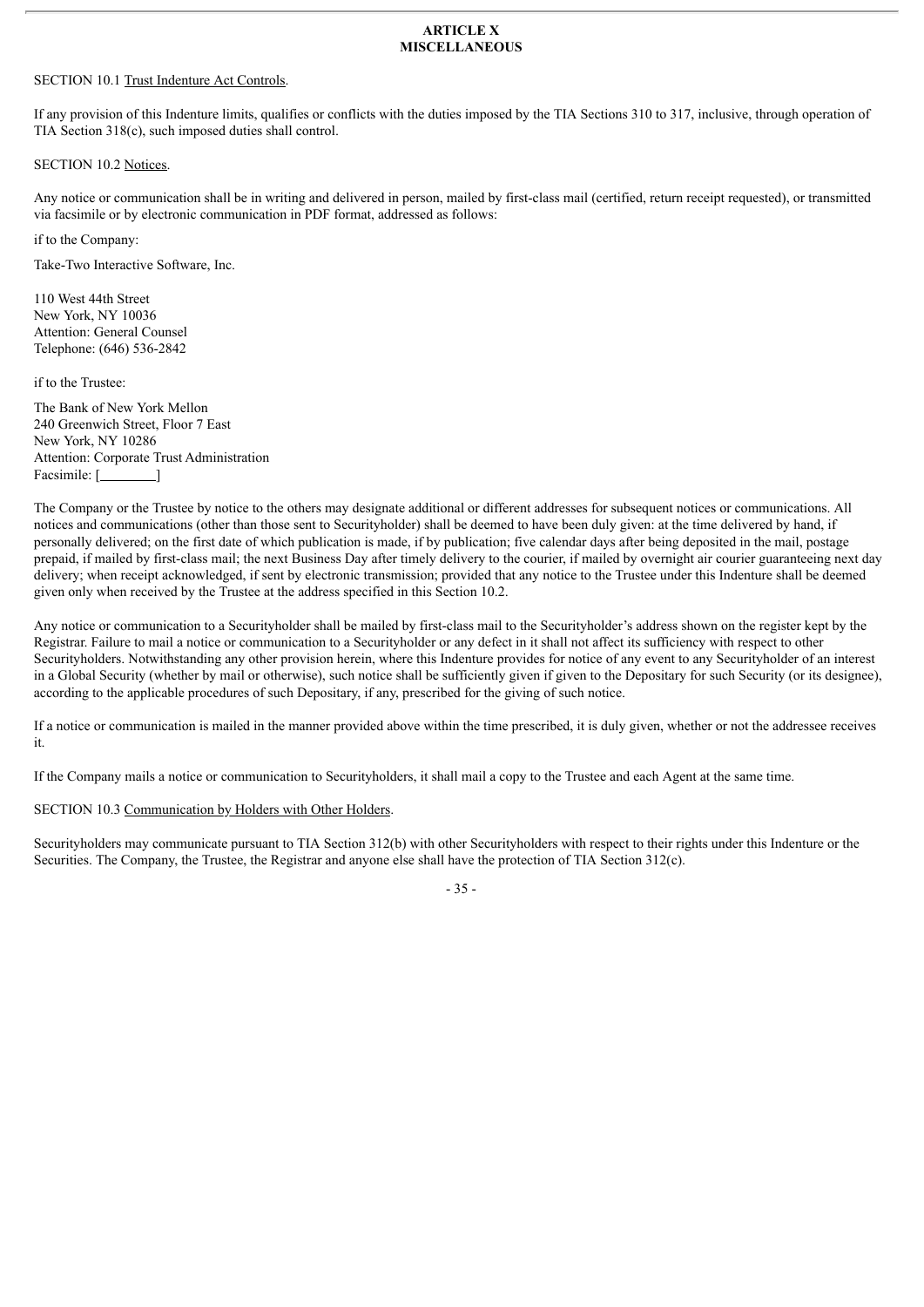#### SECTION 10.4 Certificate and Opinion as to Conditions Precedent.

Upon any request or application by the Company to the Trustee to take any action under this Indenture, the Company shall, if requested by the Trustee, furnish to the Trustee:

(a) an Officers' Certificate in form and substance reasonably satisfactory to the Trustee stating that, in the opinion of the signers, all conditions precedent, if any, provided for in this Indenture relating to the proposed action have been complied with; and

(b) an Opinion of Counsel in form and substance reasonably satisfactory to the Trustee stating that, in the opinion of such counsel, all such conditions precedent have been complied with.

#### SECTION 10.5 Statements Required in Certificate or Opinion.

Each Officers' Certificate or Opinion of Counsel with respect to compliance with a condition or covenant provided for in this Indenture other than certificates provided pursuant to Section 3.3 shall include:

(a) a statement that the Person making such certificate or opinion has read such covenant or condition;

(b) a brief statement as to the nature and scope of the examination or investigation upon which the statements or opinions contained in such certificate or opinion are based;

(c) a statement that, in the opinion of such Person, he or she has made such examination or investigation as is necessary to enable him or her to express an informed opinion as to whether or not such covenant or condition has been complied with; and

(d) a statement as to whether or not, in the opinion of such Person, such condition or covenant has been complied with.

#### SECTION 10.6 Rules by Trustee and Agents.

The Trustee may make reasonable rules for action by or a meeting of Securityholders. The Registrar or Paying Agent may make reasonable rules and set reasonable requirements for its functions.

#### SECTION 10.7 Legal Holidays.

Unless otherwise provided by a Board Resolution, Officers' Certificate or supplemental indenture hereto for a particular series, a "*Legal Holiday*" is any day that is not a Business Day. If a payment date is a Legal Holiday at a place of payment, payment may be made at that place on the next succeeding day that is not a Legal Holiday, and no interest shall accrue for the intervening period. If a regular record date is a Legal Holiday, the regular record date shall not be affected.

#### SECTION 10.8 No Recourse Against Others.

All liability of the Company described in the Securities insofar as it relates to any director, officer, employee or stockholder, as such, of the Company is waived and released by each Securityholder. The waiver and release are part of the consideration for the issue of the Securities.

#### SECTION 10.9 Counterparts

This Indenture may be executed in any number of counterparts and by the parties hereto in separate counterparts, each of which when so executed shall be deemed to be an original and all of which taken together shall constitute one and the same agreement. The exchange of copies of this Indenture and of signature pages by facsimile or PDF transmission shall constitute effective execution and delivery of this Indenture as to the parties hereto and may be used in lieu of the original Indenture and signature pages for all purposes. The word "execution," "executed," "signed," "signature," "delivery" and words of like import in or relating to this Indenture or any document to be signed in connection with this Indenture shall be deemed to include electronic signatures, deliveries or the keeping

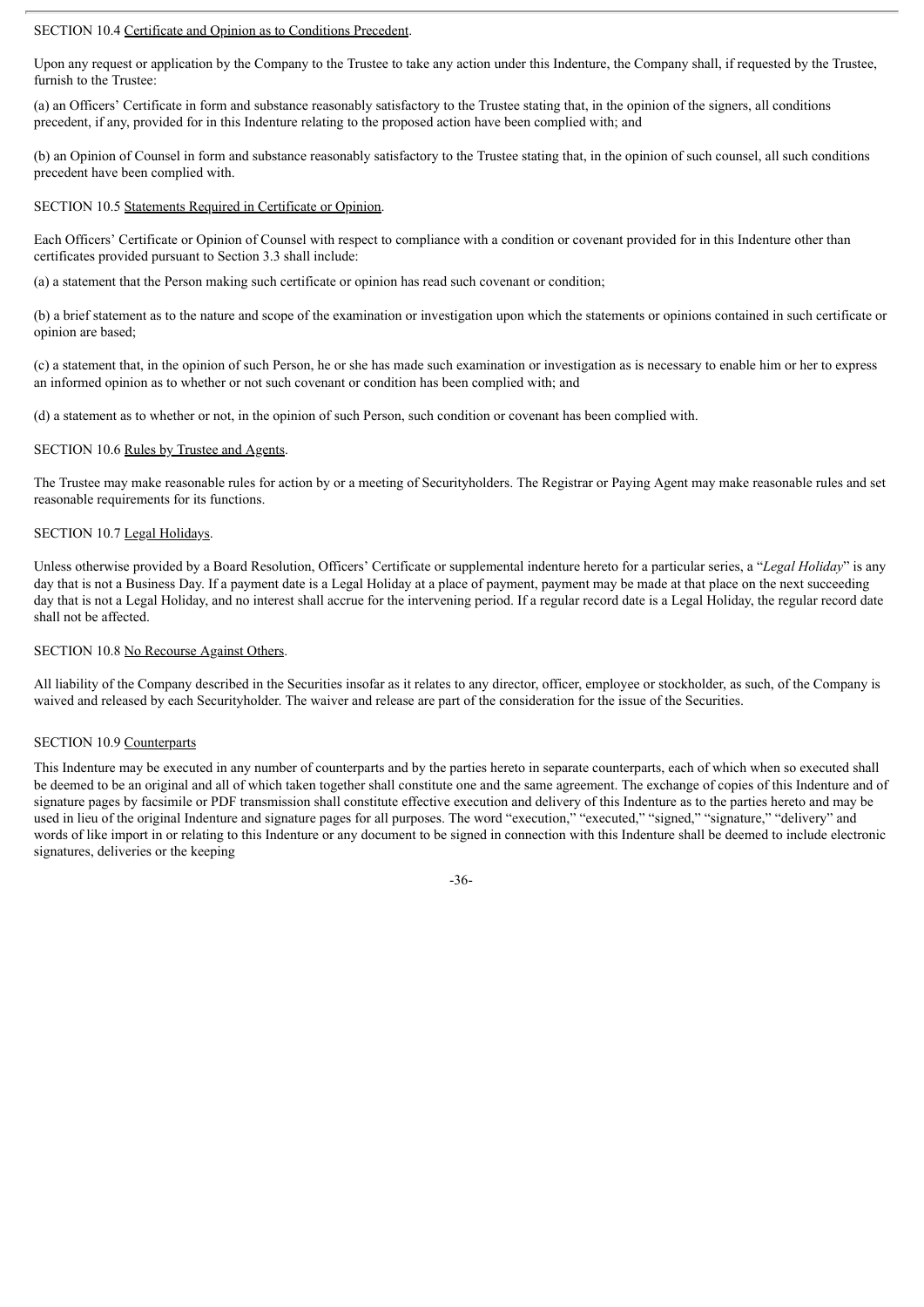of records in electronic form, each of which shall be of the same legal effect, validity or enforceability as a manually executed signature, physical delivery thereof or the use of a paper-based recordkeeping system, as the case may be, and the parties hereto consent to conduct the transactions contemplated hereunder by Electronic Means.

SECTION 10.10 Governing Law; Waiver of Jury Trial; Consent to Jurisdiction.

#### **THIS INDENTURE AND THE SECURITIES, AND ANY CLAIM, CONTROVERSY OR DISPUTES ARISING UNDER OR RELATED TO THIS INDENTURE AND THE SECURITIES, SHALL BE GOVERNED BY, AND CONSTRUED IN ACCORDANCE WITH, THE LAWS OF THE STATE OF NEW YORK APPLICABLE TO AGREEMENTS MADE AND TO BE PERFORMED IN SUCH STATE (INCLUDING, FOR THE AVOIDANCE OF DOUBT, THE STATUTE OF LIMITATIONS THEREOF). EACH OF THE COMPANY, THE TRUSTEE AND EACH HOLDER HEREBY IRREVOCABLY WAIVES, TO THE FULLEST EXTENT PERMITTED BY APPLICABLE LAW, ANY AND** ALL RIGHT TO TRIAL BY JURY IN ANY LEGAL PROCEEDING ARISING OUT OF OR RELATING TO THIS INDENTURE, THE **SECURITIES OR THE TRANSACTION CONTEMPLATED HEREBY.**

To the fullest extent permitted by applicable law, each of the Company and the Trustee hereby irrevocably submits to the jurisdiction of any federal or State court located in the Borough of Manhattan in The City of New York, New York in any suit, action or proceeding based on or arising out of or relating to this Indenture, any Securities or the transactions contemplated by hereby, and irrevocably agrees that all claims in respect of such suit or proceeding may be determined in any such court. Each of the Company and the Trustee irrevocably waives, to the fullest extent permitted by law, any objection which it may have to the laying of the venue of any such suit, action or proceeding brought in an inconvenient forum, and unconditionally waives and agrees not to plead or claim any such suit, action or other proceeding has been brought in an inconvenient forum. Each of the Company and the Trustee agrees that final judgment in any such suit, action or proceeding brought in such a court shall be conclusive and binding upon the Company or the Trustee, as applicable, and may be enforced in any courts to the jurisdiction of which the Company or the Trustee, as applicable, is subject by a suit upon such judgment, provided, that service of process is effected upon the Company or the Trustee, as applicable, in the manner specified herein or as otherwise permitted by law.

#### SECTION 10.11 No Adverse Interpretation of Other Agreements.

This Indenture may not be used to interpret another indenture, loan or debt agreement of the Company or a Subsidiary of the Company. Any such indenture, loan or debt agreement may not be used to interpret this Indenture.

#### SECTION 10.12 Successors.

All agreements of the Company in this Indenture and the Securities shall bind its successor. All agreements of the Trustee in this Indenture shall bind its successor.

#### SECTION 10.13 Severability.

In case any provision, or part of any provision, in this Indenture or in the Securities shall be invalid, illegal or unenforceable, the validity, legality and enforceability of the remaining provisions shall not in any way be affected or impaired thereby.

#### SECTION 10.14 Table of Contents, Headings, Etc.

The Table of Contents, Cross Reference Table, and headings of the Articles and Sections of this Indenture have been inserted for convenience of reference only, are not to be considered a part hereof, and shall in no way modify or restrict any of the terms or provisions hereof.

#### SECTION 10.15 Calculation of Foreign Currency Amounts.

-37-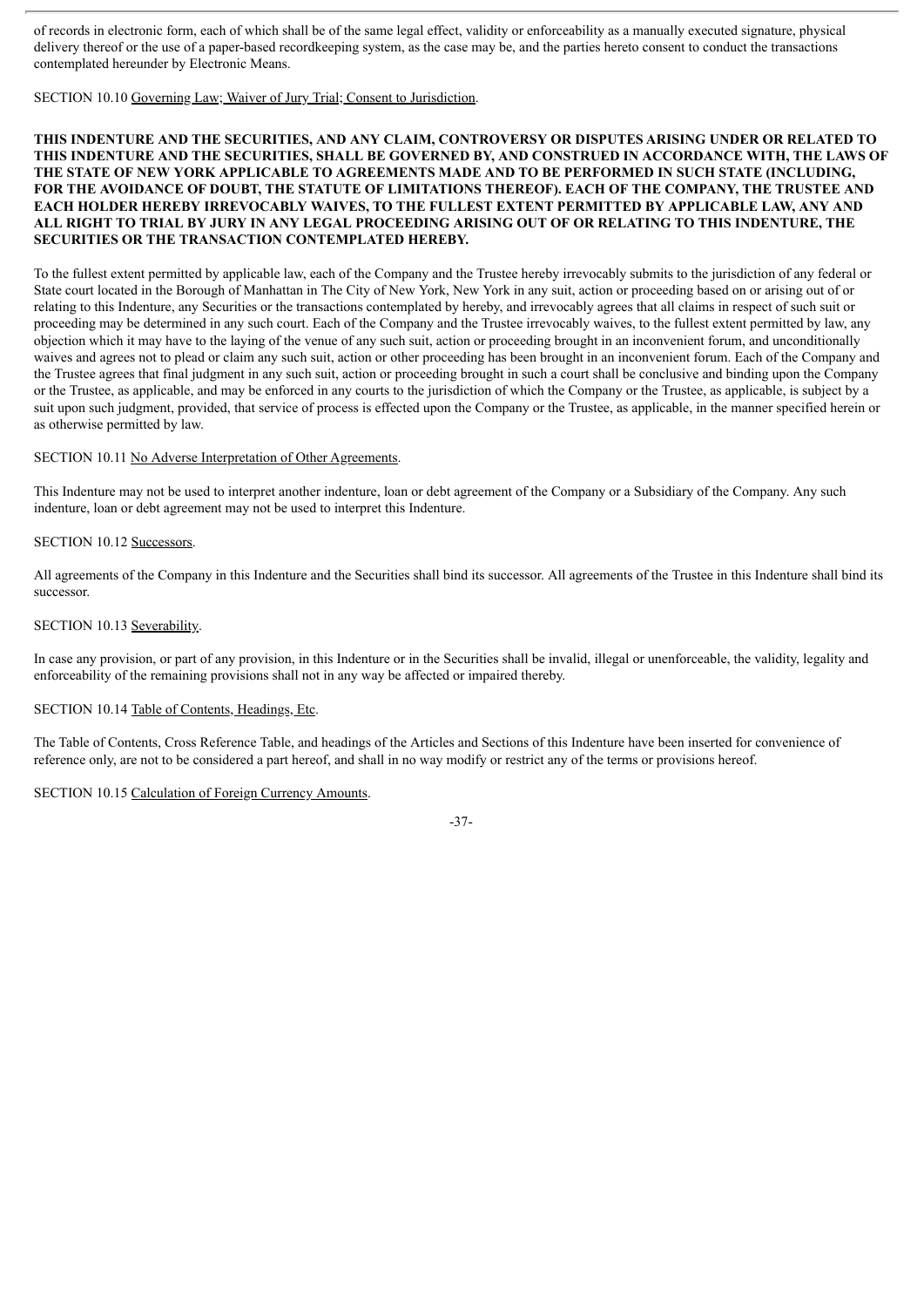The calculation of the U.S. dollar equivalent amount for any amount denominated in a foreign currency shall be the noon buying rate in the City of New York as certified by the Federal Reserve Bank of New York on the date on which such determination is required to be made or, if such day is not a day on which such rate is published, the rate most recently published prior to such day. The Company will make all currency calculations in good faith, and, absent manifest error, its calculations will be final and binding on all Holders. The Company will provide a schedule of its calculations to the Trustee, the Paying Agent and the Registrar (as applicable), and each of the Trustee, the Paying Agent and the Registrar is entitled to rely conclusively upon the accuracy of the Company's calculations without any duty to confirm or verify the calculations or other facts stated therein.

#### SECTION 10.17 U.S.A. Patriot Act.

The parties hereto acknowledge that in accordance with Section 326 of the U.S.A. Patriot Act, the Trustee, like all financial institutions and in order to help fight the funding of terrorism and money laundering, is required to obtain, verify, and record information that identifies each person or legal entity that establishes a relationship or opens an account with the Trustee. The parties to this Indenture agree that they will provide the Trustee with such information as it may request in order for the Trustee to satisfy the requirements of the U.S.A. Patriot Act.

#### [SIGNATURE PAGE NEXT]

-38-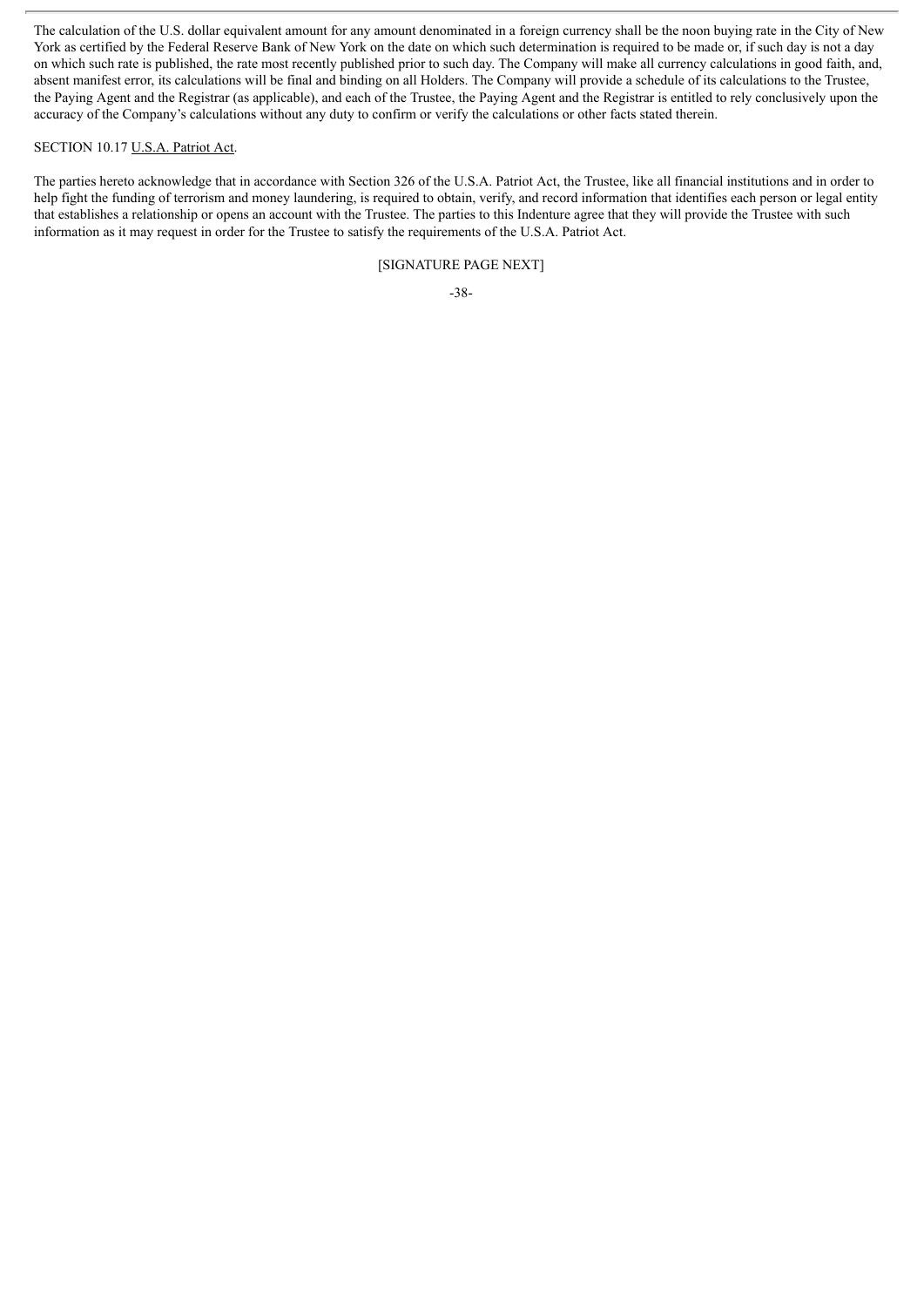IN WITNESS WHEREOF, the parties have caused this Indenture to be duly executed as of the date first written above.

TAKE-TWO INTERACTIVE SOFTWARE, INC.

By:

Name: Title:

THE BANK OF NEW YORK MELLON, as Trustee

By:

Name: Title:

[Signature Page – Indenture]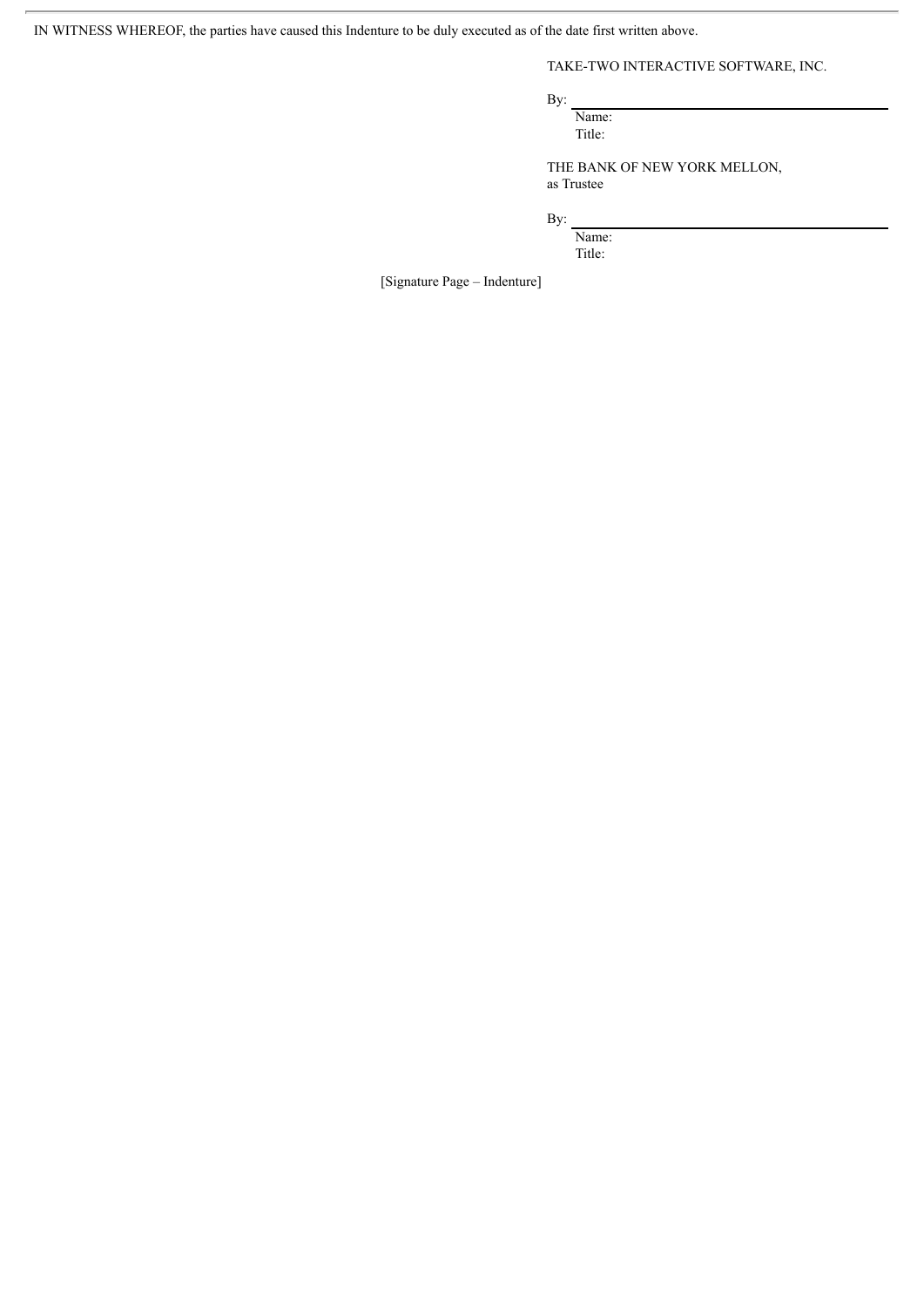#### **EXHIBIT A**

THIS SECURITY IS ISSUED IN GLOBAL FORM AND REGISTERED IN THE NAME OF THE DEPOSITORY TRUST COMPANY, A NEW YORK CORPORATION ("*DTC*") OR A NOMINEE THEREOF. UNLESS THIS SECURITY IS PRESENTED BY AN AUTHORIZED REPRESENTATIVE OF DTC, TO THE COMPANY (AS DEFINED BELOW) OR ITS AGENT FOR REGISTRATION OF TRANSFER, EXCHANGE OR PAYMENT, AND ANY SECURITY ISSUED IS REGISTERED IN THE NAME OF CEDE & CO., OR SUCH OTHER NAME AS IS REQUESTED BY AN AUTHORIZED REPRESENTATIVE OF DTC (AND ANY PAYMENT IS MADE TO CEDE & CO., OR TO SUCH OTHER ENTITY AS IS REQUESTED BY AN AUTHORIZED REPRESENTATIVE OF DTC), ANY TRANSFER, PLEDGE OR OTHER USE HEREOF FOR VALUE OR OTHERWISE BY OR TO ANY PERSON IS WRONGFUL INASMUCH AS THE REGISTERED OWNER HEREOF, CEDE & CO., HAS AN INTEREST HEREIN.

UNLESS AND UNTIL IT IS EXCHANGED IN WHOLE OR IN PART FOR SECURITIES IN DEFINITIVE REGISTERED FORM IN ACCORDANCE WITH THE TERMS HEREOF AND OF THE INDENTURE (AS DEFINED BELOW), THIS SECURITY MAY NOT BE TRANSFERRED EXCEPT AS A WHOLE BY DTC TO A NOMINEE OF DTC OR BY A NOMINEE OF DTC TO DTC OR ANOTHER NOMINEE OF DTC OR BY DTC OR ANY SUCH NOMINEE TO A SUCCESSOR DEPOSITORY OR A NOMINEE OF SUCH SUCCESSOR DEPOSITORY.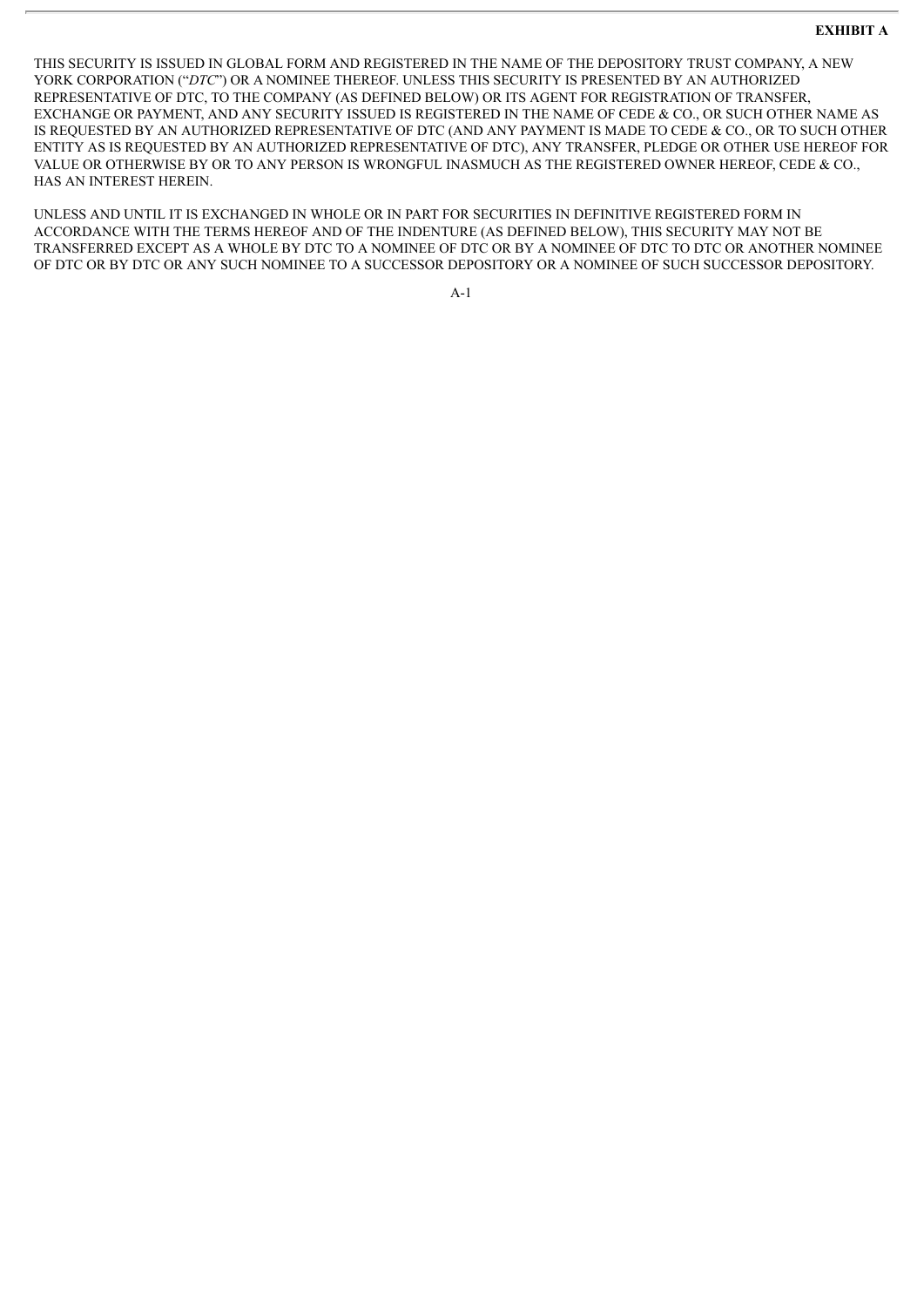## WILLKIE FARR & GALLAGHER

April 6, 2022

Take-Two Interactive Software, Inc. 110 West 44th Street New York, NY 10036

#### Ladies and Gentlemen:

787 Seventh Avenue New York, NY 10019-6099 Tel: 212 728 8000 Fax: 212 728 8111

We have acted as counsel to Take-Two Interactive Software, Inc., a Delaware corporation (the "Company"), in connection with the Company's Registration Statement on Form S-3 to which this opinion is filed as an exhibit (the "Registration Statement"), filed with the Securities and Exchange Commission (the "Commission") pursuant to the Securities Act of 1933, as amended (the "Securities Act"), for the registration of the sale by the Company from time to time of (i) common stock, par value \$.01 per share (the "Common Stock"), of the Company and (ii) debt securities (the "Debt Securities") of the Company.

The Debt Securities are to be issued pursuant to an indenture (the "Indenture") and one or more supplemental indentures entered or to be entered into between the Company and The Bank of New York Mellon, as trustee (the "Trustee").

We have examined copies of the Restated Certificate of Incorporation, as amended to the date hereof (the "Restated Certificate of Incorporation"), and the Third Amended and Restated By-laws of the Company, as amended to the date hereof (the "By-laws"), the form of the Indenture, the Registration Statement and such other documents, records, papers, statutes and authorities as we have deemed necessary to form a basis for the opinions hereinafter expressed. In addition, our opinion in paragraph (1) below that the Company is validly existing as a corporation in good standing under the laws of the State of Delaware is based solely upon our review of a Certificate of Good Standing issued by the Secretary of State of the State of Delaware.

In our examination, we have assumed the genuineness of all signatures and the conformity to original documents of all copies submitted to us. As to various questions of fact material to our opinion, we have relied on statements and certificates of officers and representatives of the Company and public officials.

In connection with the opinions expressed below, we have assumed that, at or prior to the time of the delivery of any such security, (i) the Company shall have duly established the terms of such security and duly authorized the issuance and sale of such security and such authorization shall not have been modified or rescinded; (ii) each party to any document entered into connection with the issuance or delivery of any such security other than the Company shall have the power, corporate or other, to enter into and perform all obligations in accordance with the documents to be executed by such parties and we have also assumed that upon the execution and delivery by such parties of such documents, such documents shall constitute valid and binding obligations of such parties; (iii) the Registration Statement shall be effective and such effectiveness shall not have been terminated or rescinded; and (iv) there shall not have occurred any change in law affecting the validity or enforceability of such security. We have also assumed that none of the terms of any security to be established subsequent to the date hereof, nor the issuance and delivery of such security, nor the compliance by the Company with the terms of such security will violate any applicable law or will result in a violation of any provision of any instrument or agreement then binding upon the Company, or any restriction imposed by any court or governmental body having jurisdiction over the Company.

Based on and subject to the foregoing and to the other qualifications and limitations set forth herein, we are of the opinion that:

- 1. The Company is validly existing as a corporation in good standing under the laws of the State of Delaware.
- 2. When (i) the Indenture and any supplemental indenture to be entered into in connection with the issuance of any Debt Security have been duly authorized, executed and delivered by the Trustee and the Company, (ii) the specific terms of a particular Debt Security have been approved by the Board of Directors of the

|            | BRUSSELS CHICAGO | FRANKFURT HOUSTON LONDON LOS ANGELES |  |  |                          | MILAN |
|------------|------------------|--------------------------------------|--|--|--------------------------|-------|
| <b>NEW</b> | <b>YORK</b>      | PALO ALTO PARIS ROME                 |  |  | SAN FRANCISCO WASHINGTON |       |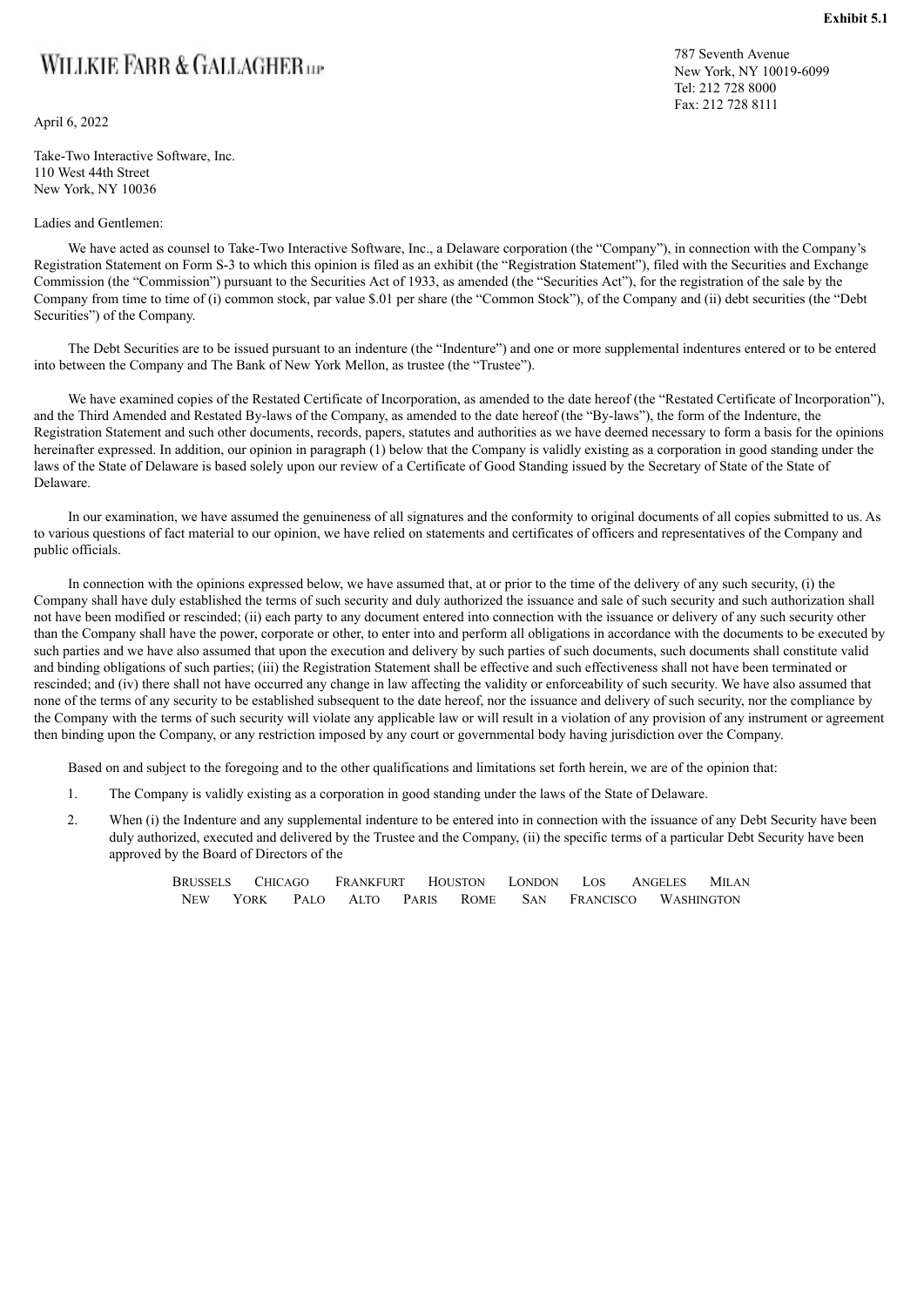Company or a committee thereof and duly authorized and established in accordance with the Indenture and applicable supplemental indenture and (iii) such Debt Security has been duly authorized, executed, authenticated, issued, delivered and paid for as contemplated by the Registration Statement and any prospectus supplement relating thereto, and in accordance with the Indenture and the applicable underwriting or other agreement, such Debt Security will constitute a valid and binding obligation of the Company, enforceable in accordance with its terms, except to the extent that enforceability may be limited by applicable bankruptcy, insolvency or similar laws affecting creditors' rights generally or by equitable principles relating to enforceability, and will be entitled to the benefits of the Indenture and applicable supplemental indenture.

3. When (i) all necessary corporate action on the part of the Company has been taken to authorize the issuance and sale of such shares of Common Stock proposed to be sold by the Company under the Registration Statement and any prospectus supplement relating thereto, including upon conversion of Debt Securities, and (ii) such shares of Common Stock are issued, delivered and paid for as contemplated by the Registration Statement and any prospectus supplement relating thereto, and in accordance with the applicable underwriting or other agreement and the terms of such Debt Securities (if applicable), such shares of Common Stock will be validly issued, fully paid and non-assessable.

The opinions expressed herein are limited to the laws of the State of New York, the General Corporation Law of the State of Delaware and the federal laws of the United States of America, and we express no opinion with respect to the laws of any other country, state or jurisdiction.

This opinion is limited to matters expressly set forth herein and no opinion is to be implied or may be inferred beyond the matters expressly stated herein.

The opinions expressed herein are given as of the date hereof, and we assume no obligation to update or supplement such opinions after the date hereof.

Except as set forth below, this opinion is for your use only and, without our prior written consent, this opinion may not be furnished or quoted to, or relied upon by, any other person or entity for any purpose. We hereby consent to the filing of this opinion with the Commission as an exhibit to the Registration Statement and to the use of our name under the heading "Legal Matters" in the Registration Statement and in the related prospectus or any supplemental prospectus thereto. In giving this consent, we do not thereby admit that we are within the category of persons whose consent is required under Section 7 of the Securities Act or the rules and regulations of the Commission promulgated thereunder.

Very truly yours,

/s/ Willkie Farr & Gallagher LLP

-2-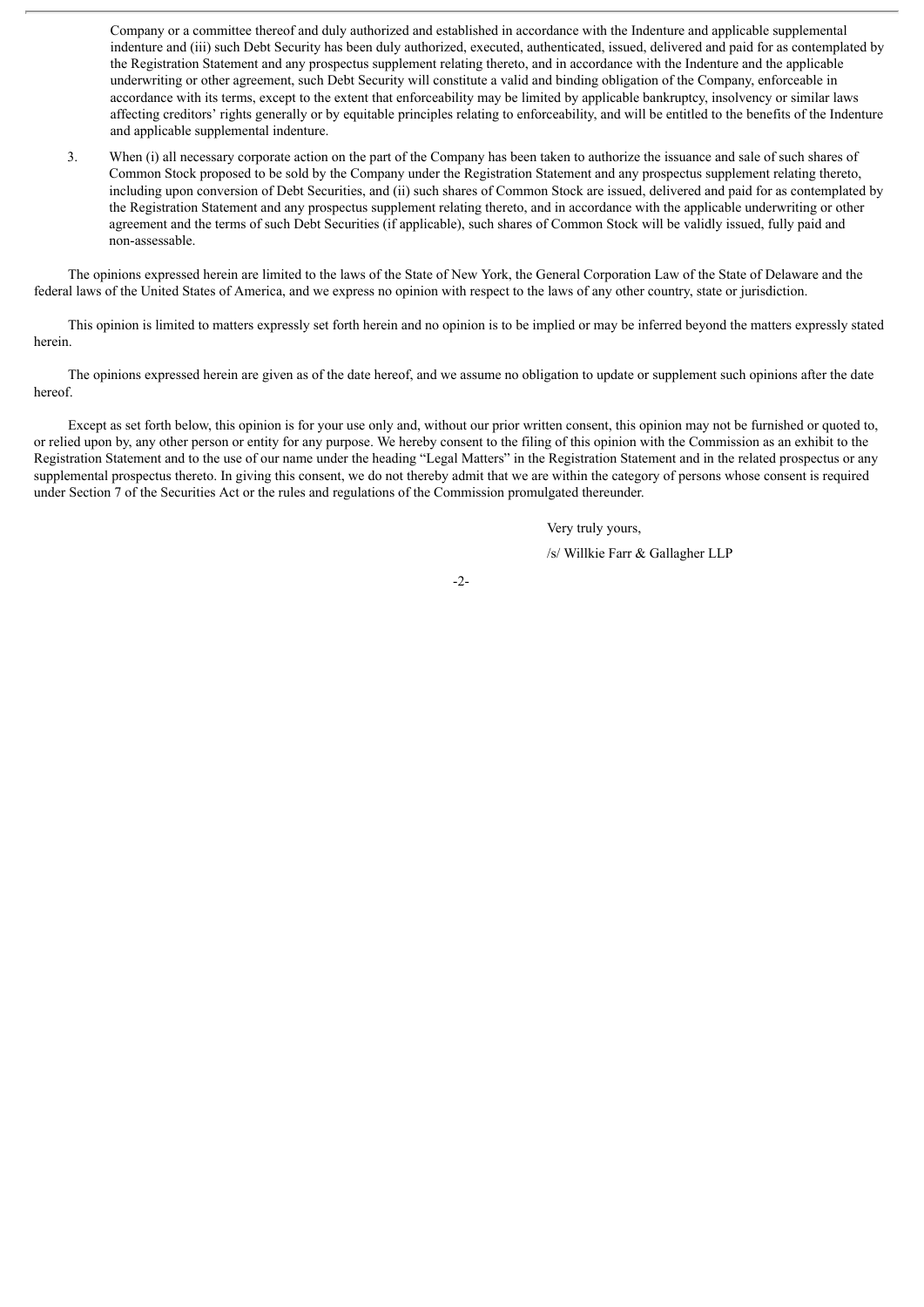#### **CONSENT OF INDEPENDENT REGISTERED PUBLIC ACCOUNTING FIRM**

We consent to the reference to our firm under the caption "Experts" in the Registration Statement (Form S-3) and related Prospectus of Take-Two Interactive Software, Inc. for the registration of common stock and debt securities and to the incorporation by reference therein of our reports dated May 18, 2021, with respect to the consolidated financial statements of Take-Two Interactive Software, Inc., and the effectiveness of internal control over financial reporting of Take-Two Interactive Software, Inc., included in its Annual Report (Form 10-K) for the year ended March 31, 2021, filed with the Securities and Exchange Commission.

/s/ Ernst & Young New York, New York April 5, 2022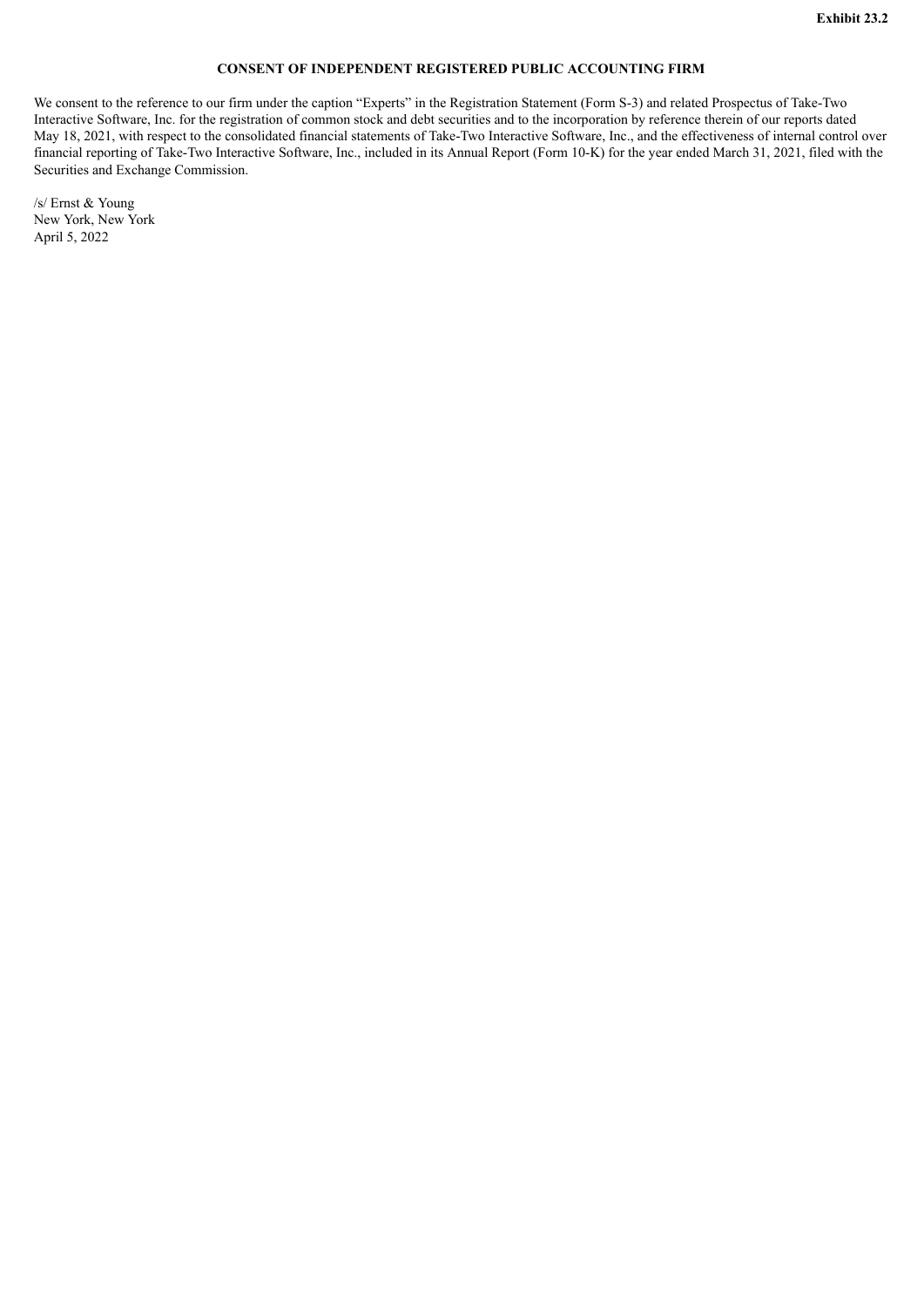

#### **Consent of Independent Registered Public Accounting Firm**

We consent to the reference to our firm under the caption "Experts" in the Registration Statement (Form S-3) and related Prospectus of Take-Two Interactive Software, Inc. for the registration of common stock and debt securities and to the incorporation by reference therein of our reports dated February 25, 2022, with respect to the consolidated financial statements of Zynga Inc., and the effectiveness of internal control over financial reporting of Zynga Inc. included in its Annual Report (Form 10-K) for the year ended December 31, 2021, filed with the Securities and Exchange Commission.

/s/ Ernst & Young LLP San Jose, California April 5, 2022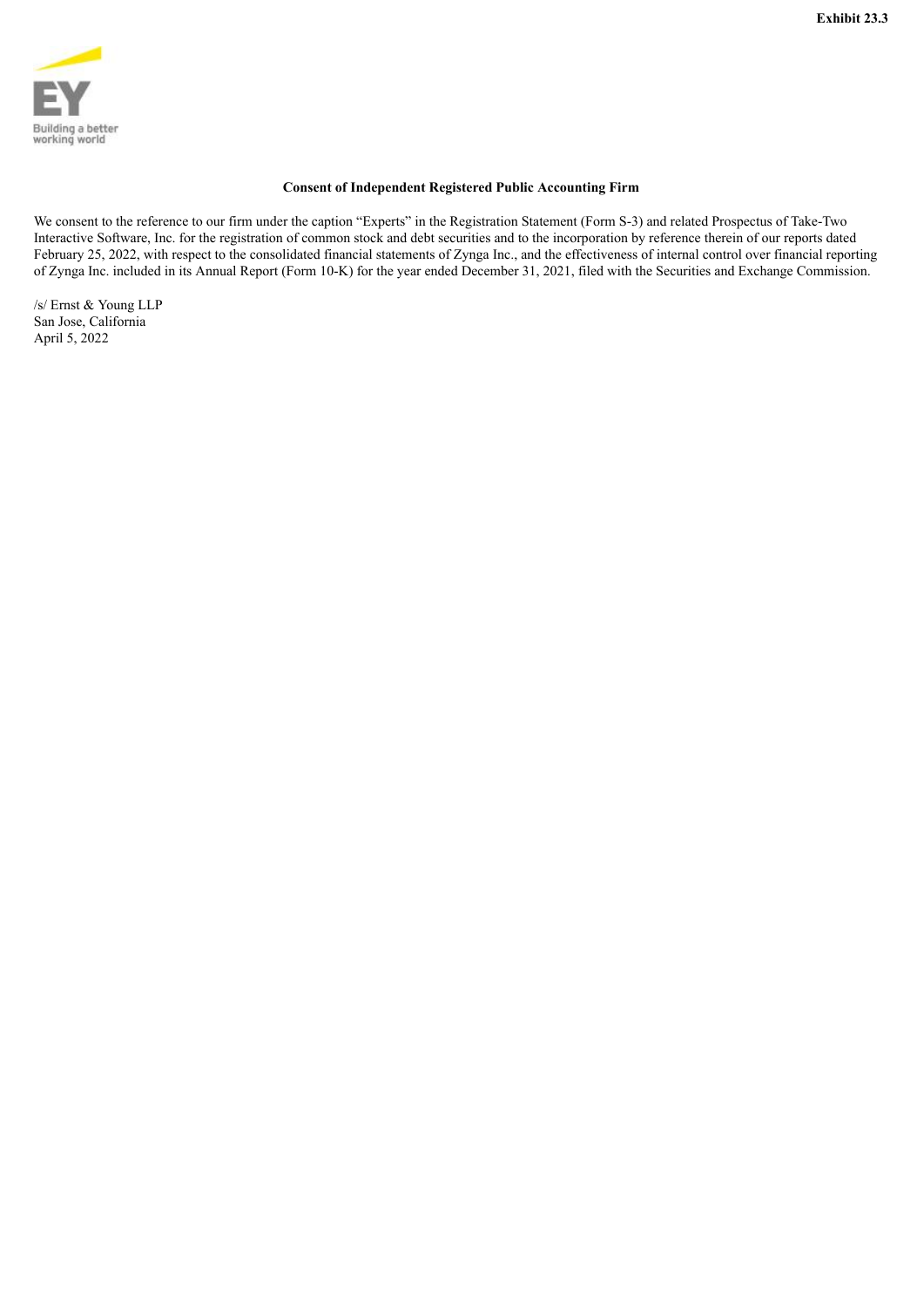### **UNITED STATES SECURITIES AND EXCHANGE COMMISSION**

**Washington, D.C. 20549**

### **FORM T-1**

**STATEMENT OF ELIGIBILITY UNDER THE TRUST INDENTURE ACT OF 1939 OF A CORPORATION DESIGNATED TO ACT AS TRUSTEE**

☐ **CHECK IF AN APPLICATION TO DETERMINE ELIGIBILITY OF A TRUSTEE PURSUANT TO SECTION 305(b)(2)**

# **THE BANK OF NEW YORK MELLON**

**(Exact name of trustee as specified in its charter)**

**New York 13-5160382 (Jurisdiction of incorporation if not a U.S. national bank)**

**240 Greenwich Street, New York, N.Y. 10286 (Address of principal executive offices) (Zip code)**

**(I.R.S. employer identification no.)**

**TAKE-TWO INTERACTIVE SOFTWARE, INC. (Exact name of obligor as specified in its charter)**

**Delaware 51-0350842 (State or other jurisdiction of incorporation or organization)**

**110 West 44th Street New York, New York 10036 (Address of principal executive offices) (Zip code)**

> **Debt Securities (Title of the indenture securities)**

**(I.R.S. employer identification no.)**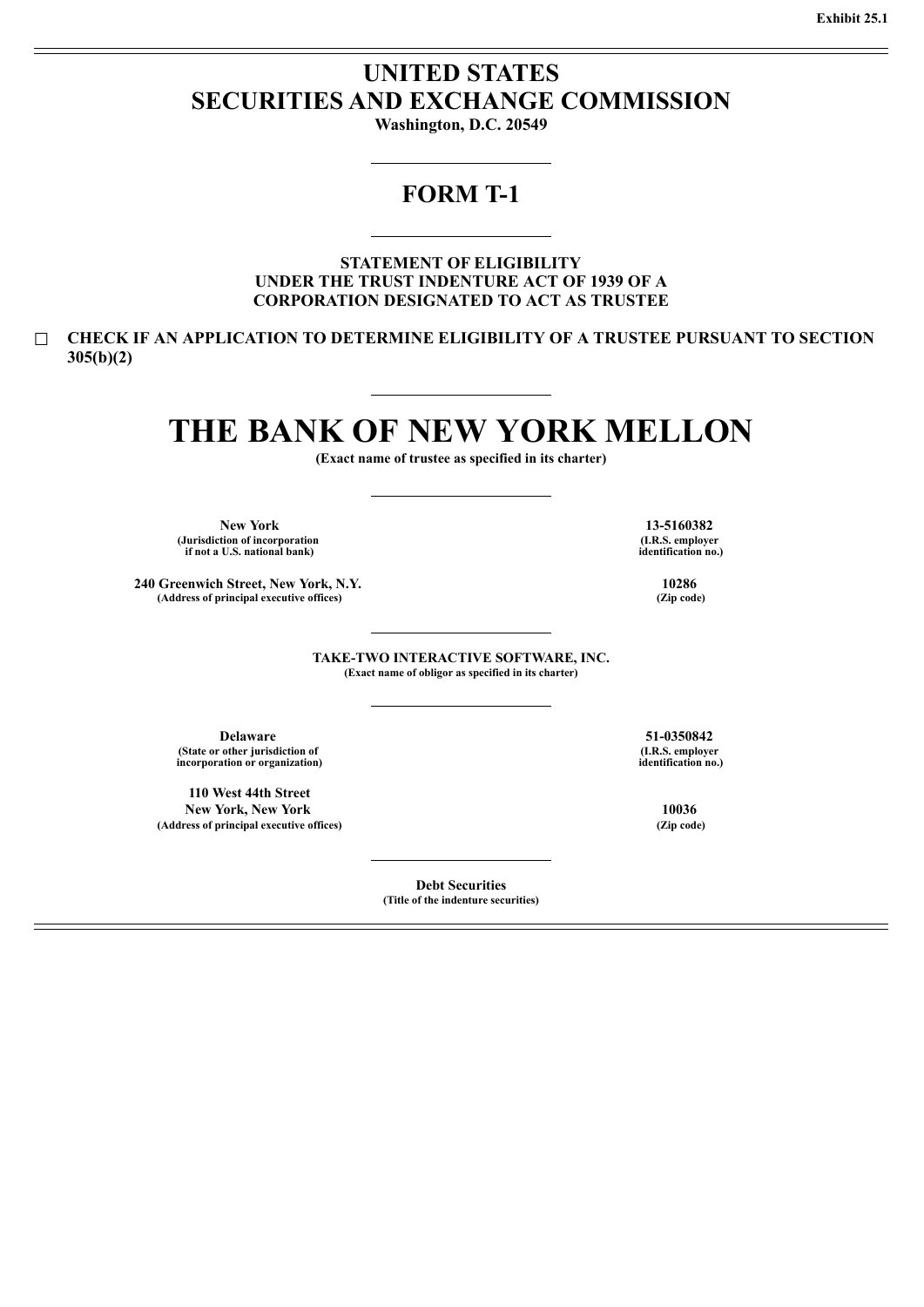#### **1. General information. Furnish the following information as to the Trustee:**

#### **(a) Name and address of each examining or supervising authority to which it is subject.**

| Address                                                             |
|---------------------------------------------------------------------|
| One State Street, New York, N.Y. 10004-1417, and Albany, N.Y. 12223 |
| 33 Liberty Street, New York, N.Y. 10045                             |
| 550 17th Street, NW<br>Washington, D.C. 20429                       |
| 100 Broad Street<br>New York, N.Y. 10004                            |
|                                                                     |

#### **(b) Whether it is authorized to exercise corporate trust powers.**

Yes.

#### **2. Affiliations with Obligor.**

**If the obligor is an affiliate of the trustee, describe each such affiliation.**

None.

#### **16. List of Exhibits.**

Exhibits identified in parentheses below, on file with the Commission, are incorporated herein by reference as an exhibit hereto, pursuant **to Rule 7a-29 under the Trust Indenture Act of 1939 (the "Act").**

1. A copy of the Organization Certificate of The Bank of New York Mellon (formerly known as The Bank of New York, itself formerly Irving Trust Company) as now in effect, which contains the authority to commence business and a grant of powers to exercise corporate trust powers. (Exhibit 1 to Amendment No. 1 to Form T-1 filed with Registration Statement No. 33-6215, Exhibits 1a and 1b to Form T-1 filed with Registration Statement No. 33-21672, Exhibit 1 to Form T-1 filed with Registration Statement No. 33-29637, Exhibit 1 to Form T-1 filed with Registration Statement No. 333-121195 and Exhibit 1 to Form T-1 filed with Registration Statement No. 333-152735).

- 2 -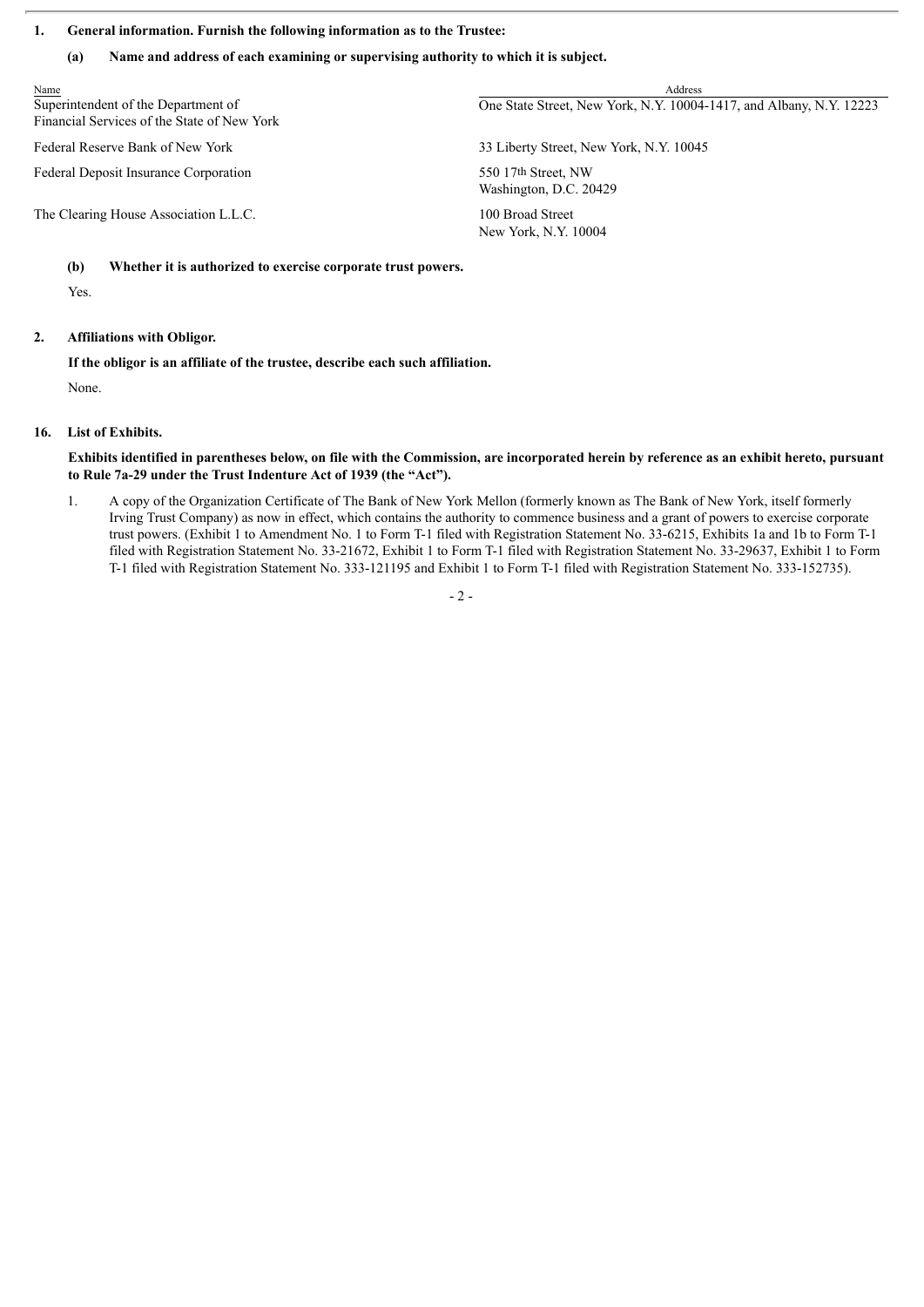<sup>4.</sup> A copy of the existing By-laws of the Trustee (Exhibit 4 to Form T-1 filed with Registration Statement No. 333-261533).

<sup>6.</sup> The consent of the Trustee required by Section 321(b) of the Act (Exhibit 6 to Form T-1 filed with Registration Statement No. 333-229519).

<sup>7.</sup> A copy of the latest report of condition of the Trustee published pursuant to law or to the requirements of its supervising or examining authority.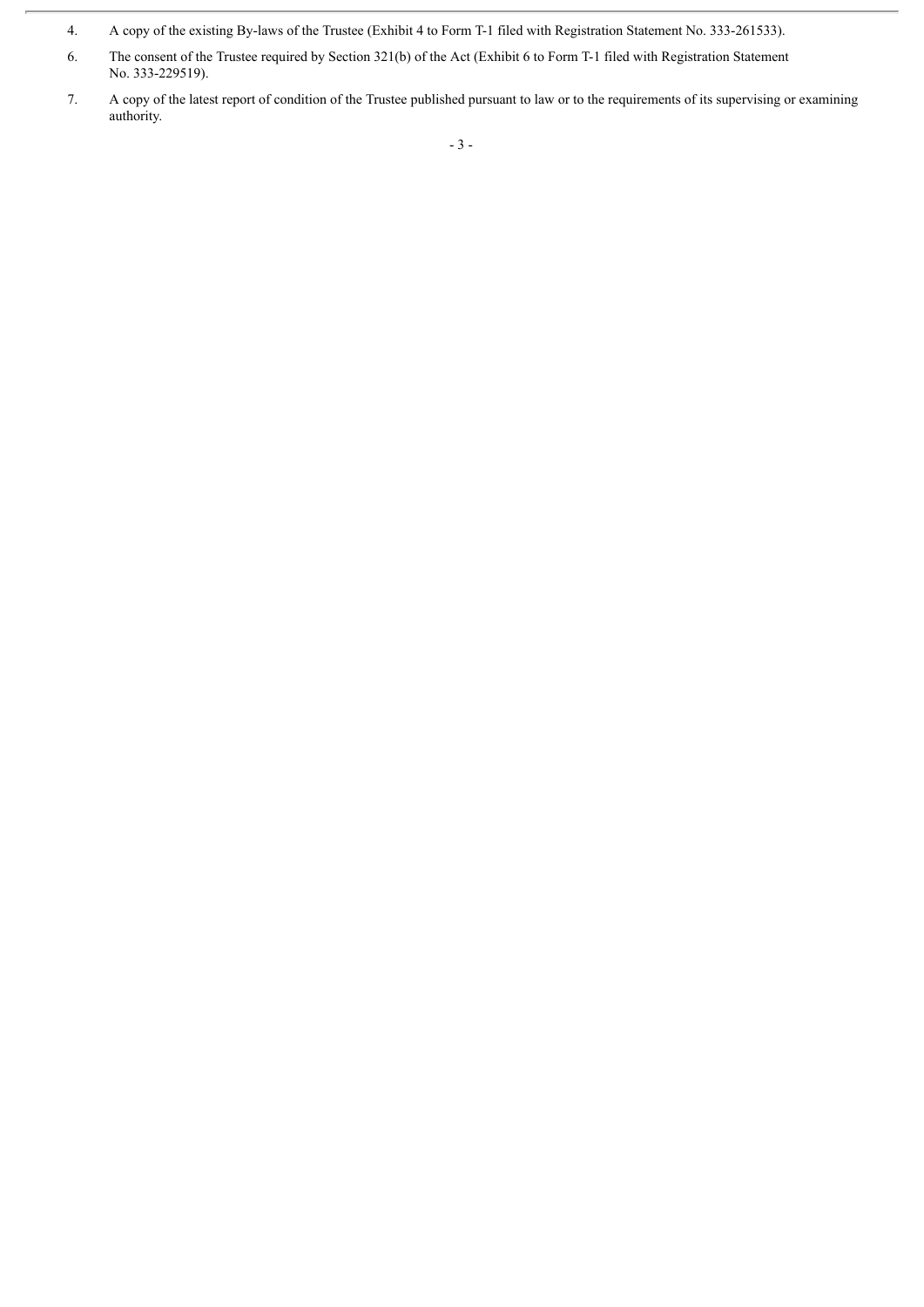SIGNATURE

Pursuant to the requirements of the Act, the Trustee, The Bank of New York Mellon, a corporation organized and existing under the laws of the State of New York, has duly caused this statement of eligibility to be signed on its behalf by the undersigned, thereunto duly authorized, all in the City of New York, and State of New York, on the31st day of March, 2022.

THE BANK OF NEW YORK MELLON

By: /s/ Francine Kincaid

Name: Francine Kincaid Title: Vice President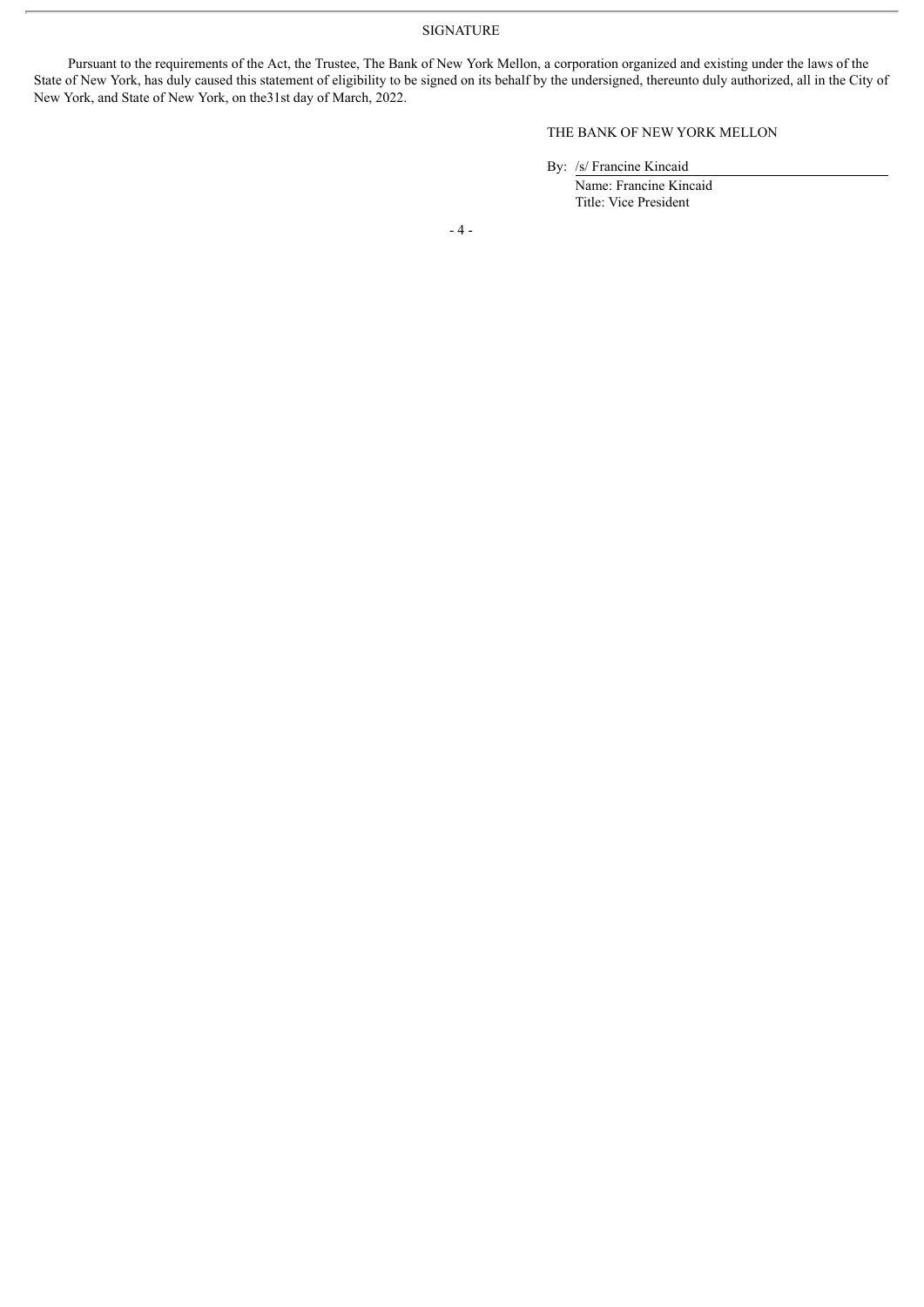#### Consolidated Report of Condition of

#### THE BANK OF NEW YORK MELLON

#### of 240 Greenwich Street, New York, N.Y. 10286 And Foreign and Domestic Subsidiaries,

a member of the Federal Reserve System, at the close of business December 31, 2021, published in accordance with a call made by the Federal Reserve Bank of this District pursuant to the provisions of the Federal Reserve Act.

|                                                                              | Dollar amounts in thousands |
|------------------------------------------------------------------------------|-----------------------------|
| <b>ASSETS</b>                                                                |                             |
| Cash and balances due from depository institutions:                          |                             |
| Noninterest-bearing balances and currency and coin                           | 5,236,000                   |
| Interest-bearing balances                                                    | 111,594,000                 |
| Securities:                                                                  |                             |
| Held-to-maturity securities                                                  | 56,862,000                  |
| Available-for-sale debt securities                                           | 101,202,000                 |
| Equity securities with readily determinable fair values not held for trading | 3,000                       |
| Federal funds sold and securities purchased under agreements to resell:      |                             |
| Federal funds sold in domestic offices                                       | $\theta$                    |
| Securities purchased under agreements to resell                              | 12,623,000                  |
| Loans and lease financing receivables:                                       |                             |
| Loans and leases held for sale                                               | $\theta$                    |
| Loans and leases held for investment                                         | 31,038,000                  |
| LESS: Allowance for loan and lease losses                                    | 177,000                     |
| Loans and leases held for investment, net of allowance                       | 30,861,000                  |
| <b>Trading assets</b>                                                        | 11,791,000                  |
| Premises and fixed assets (including capitalized leases)                     | 2,938,000                   |
| Other real estate owned                                                      | 1,000                       |
| Investments in unconsolidated subsidiaries and associated companies          | 1,523,000                   |
| Direct and indirect investments in real estate ventures                      | $\theta$                    |
| Intangible assets                                                            | 7,069,000                   |
| Other assets                                                                 | 14,522,000                  |
| Total assets                                                                 | 356,225,000                 |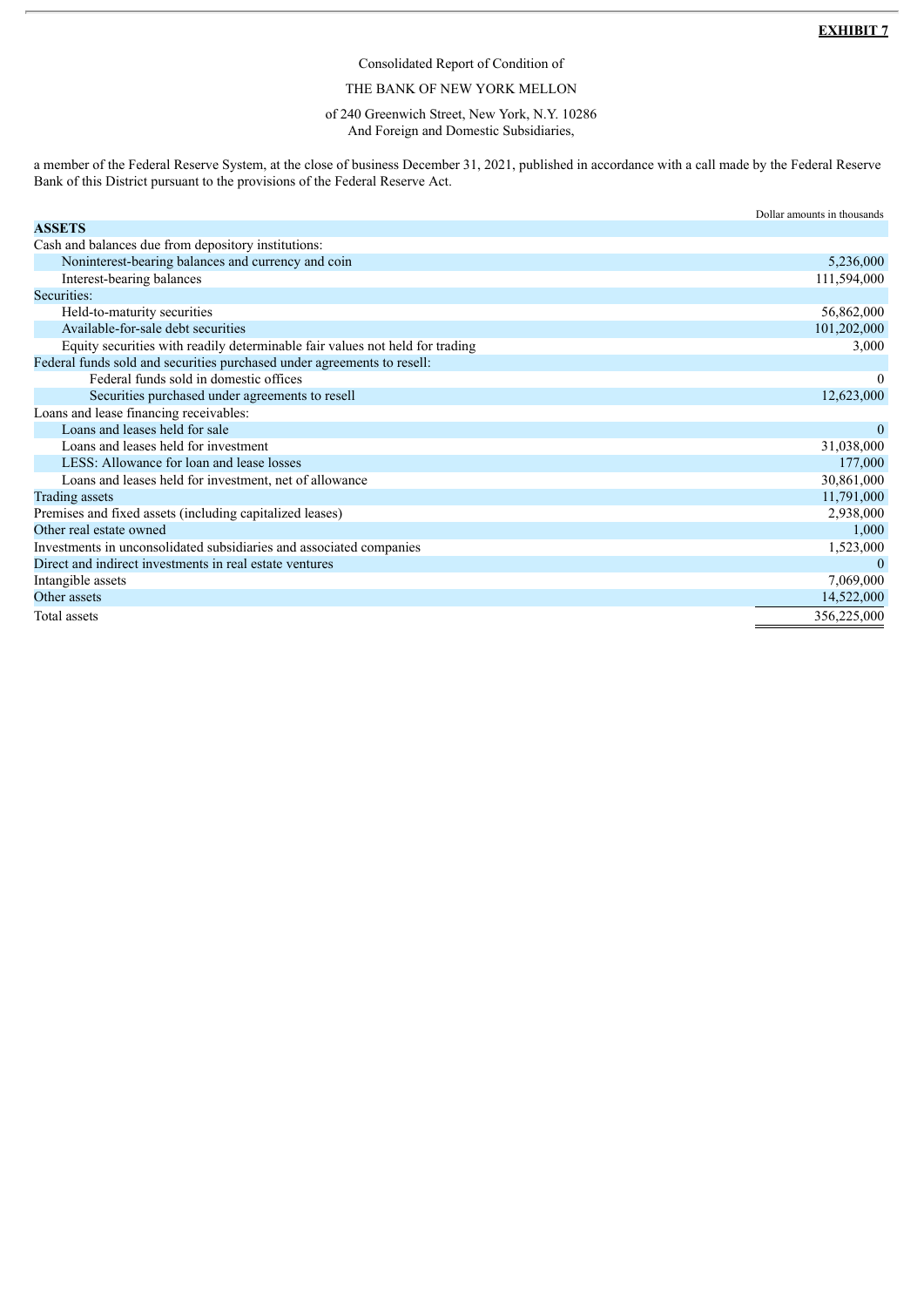| <b>LIABILITIES</b>                                                          |              |
|-----------------------------------------------------------------------------|--------------|
| Deposits:                                                                   |              |
| In domestic offices                                                         | 197,707,000  |
| Noninterest-bearing                                                         | 89,955,000   |
| Interest-bearing                                                            | 107,752,000  |
| In foreign offices, Edge and Agreement subsidiaries, and IBFs               | 114,105,000  |
| Noninterest-bearing                                                         | 7,084,000    |
| Interest-bearing                                                            | 107,021,000  |
| Federal funds purchased and securities sold under agreements to repurchase: |              |
| Federal funds purchased in domestic offices                                 | $\theta$     |
| Securities sold under agreements to repurchase                              | 4,711,000    |
| Trading liabilities                                                         | 2,940,000    |
| Other borrowed money:                                                       |              |
| (includes mortgage indebtedness and obligations under capitalized leases)   | 741,000      |
| Not applicable                                                              |              |
| Not applicable                                                              |              |
| Subordinated notes and debentures                                           | $\mathbf{0}$ |
| Other liabilities                                                           | 7,623,000    |
| <b>Total liabilities</b>                                                    | 327,827,000  |
| <b>EQUITY CAPITAL</b>                                                       |              |
| Perpetual preferred stock and related surplus                               | $\Omega$     |
| Common stock                                                                | 1,135,000    |
| Surplus (exclude all surplus related to preferred stock)                    | 11,763,000   |
| Retained earnings                                                           | 16,487,000   |
| Accumulated other comprehensive income                                      | $-987,000$   |
| Other equity capital components                                             |              |
| Total bank equity capital                                                   | 28,398,000   |
| Noncontrolling (minority) interests in consolidated subsidiaries            | $\theta$     |
| Total equity capital                                                        | 28,398,000   |
| Total liabilities and equity capital                                        | 356,225,000  |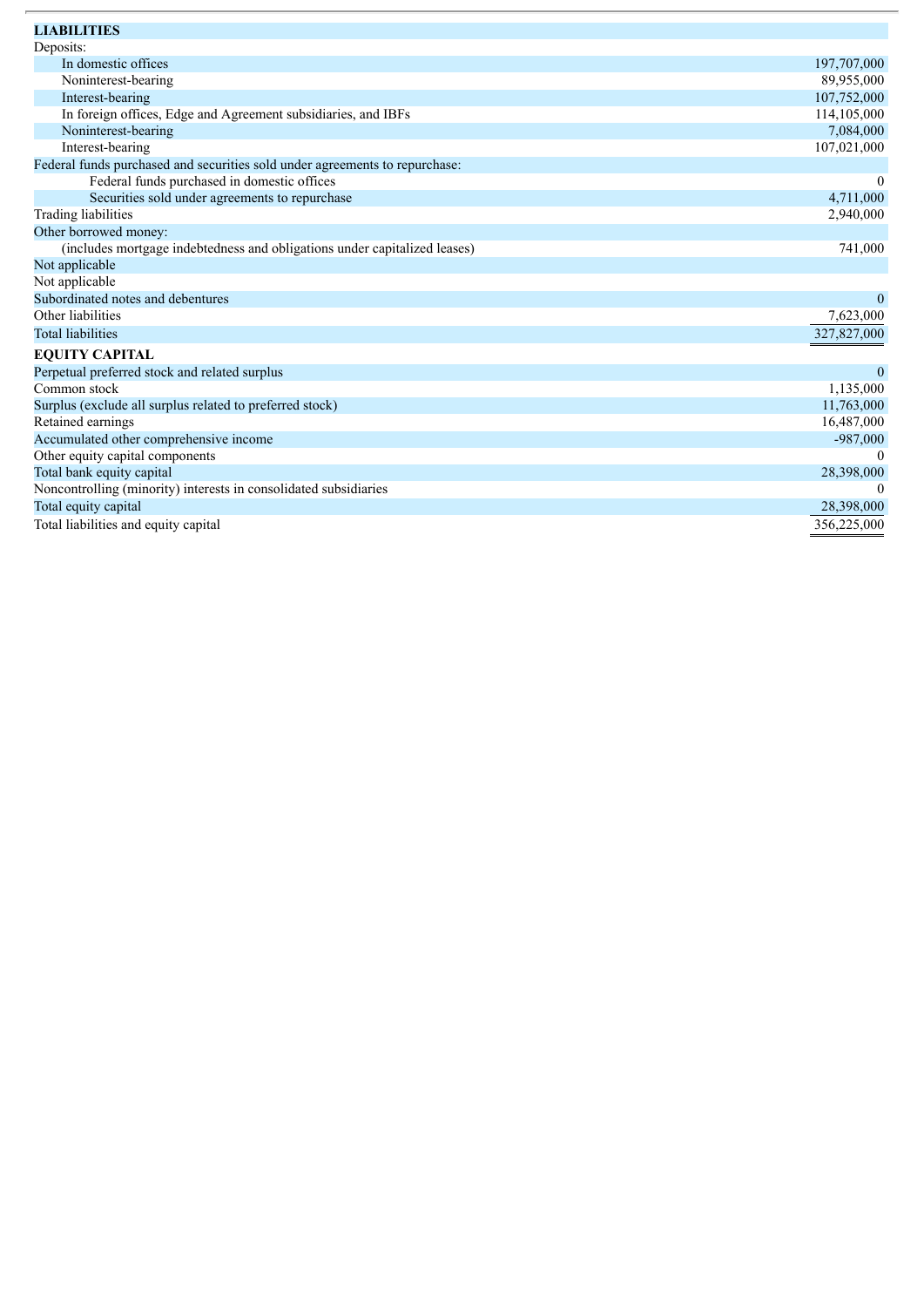I, Emily Portney, Chief Financial Officer of the above-named bank do hereby declare that this Report of Condition is true and correct to the best of my knowledge and belief.

> Emily Portney Chief Financial Officer

We, the undersigned directors, attest to the correctness of this statement of resources and liabilities. We declare that it has been examined by us, and to the best of our knowledge and belief has been prepared in conformance with the instructions and is true and correct.

Thomas P. Gibbons Samuel C. Scott Directors Joseph J. Echevarria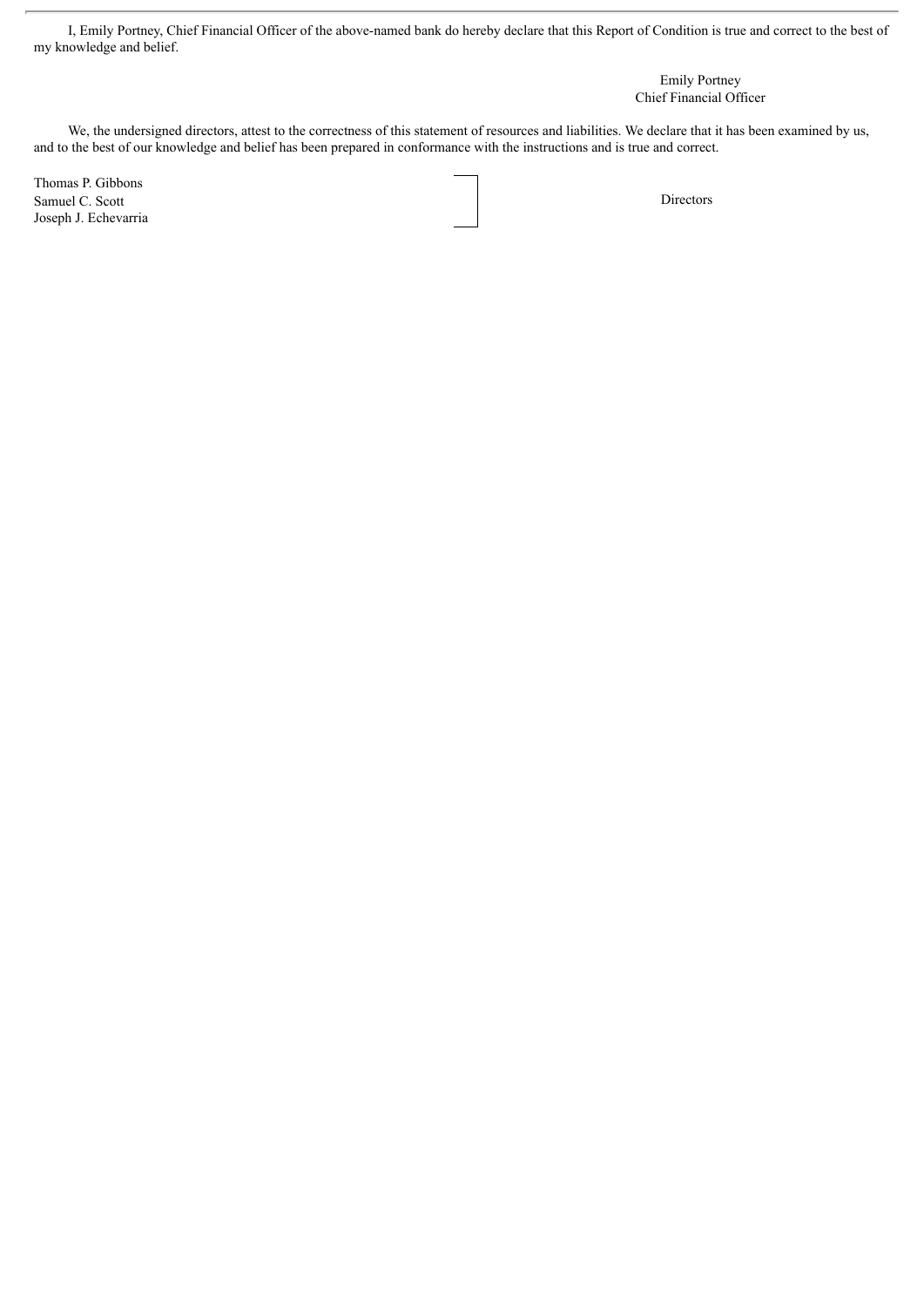#### **Calculation of Filing Fee Tables**

#### **FORM S-3** (Form Type)

#### **TAKE-TWO INTERACTIVE SOFTWARE, INC.**

(Exact Name of Registrant as Specified in its Charter)

#### **Table 1: Newly Registered and Carry Forward Securities**

|                                    | <b>Security</b><br><b>Type</b>    | <b>Security</b><br><b>Class</b><br><b>Title</b>                                                           | Fee<br>Calculation<br>or Carry<br>Forward<br>Rule | Amount<br>Registered | <b>Proposed</b><br>Maximum<br>Offering<br>Price<br>Per Unit | <b>Maximum</b><br>Aggregate<br>Offering<br>Price | Fee<br>Rate | <b>Amount</b> of<br>Registration<br>Fee | Carry<br>Forward<br>Form<br><b>Type</b> | Carry<br>Forward<br>File<br>Number | Carry<br>Forward<br>Initial<br>effective<br>date | <b>Filing Fee</b><br><b>Previously</b><br>Paid In<br>Connection<br>with Unsold<br><b>Securities to</b><br>be Carried<br>Forward |
|------------------------------------|-----------------------------------|-----------------------------------------------------------------------------------------------------------|---------------------------------------------------|----------------------|-------------------------------------------------------------|--------------------------------------------------|-------------|-----------------------------------------|-----------------------------------------|------------------------------------|--------------------------------------------------|---------------------------------------------------------------------------------------------------------------------------------|
| <b>Newly Registered Securities</b> |                                   |                                                                                                           |                                                   |                      |                                                             |                                                  |             |                                         |                                         |                                    |                                                  |                                                                                                                                 |
| Fees to Be<br>Paid                 | Equity                            | Common<br>Stock of<br>Take-Two<br>Interactive<br>Software,<br>Inc., par<br>value \$.01<br>per share $(3)$ | Rule<br>456(b)<br>and Rule<br>457(r)              | (1)                  | (1)                                                         | (1)                                              | (2)         | (2)                                     |                                         |                                    |                                                  |                                                                                                                                 |
|                                    | Debt                              | Debt<br>Securities<br>of<br>Take-Two<br>Interactive<br>Software,<br>Inc.                                  | Rule<br>456(b)<br>and Rule<br>457(r)              | (1)                  | (1)                                                         | (1)                                              | (2)         | (2)                                     |                                         |                                    |                                                  |                                                                                                                                 |
| Fees<br>Previously<br>Paid         | N/A                               | N/A                                                                                                       | N/A                                               | N/A                  | N/A                                                         | N/A                                              | N/A         | N/A                                     |                                         |                                    |                                                  |                                                                                                                                 |
|                                    |                                   |                                                                                                           |                                                   |                      | <b>Carry Forward Securities</b>                             |                                                  |             |                                         |                                         |                                    |                                                  |                                                                                                                                 |
| Carry<br>Forward<br>Securities     | N/A                               | N/A                                                                                                       | N/A                                               | N/A                  | N/A                                                         | N/A                                              | N/A         | N/A                                     |                                         |                                    |                                                  |                                                                                                                                 |
|                                    |                                   | <b>Total Offering Amounts(4)</b>                                                                          |                                                   | (1)                  |                                                             | N/A                                              |             |                                         |                                         |                                    |                                                  |                                                                                                                                 |
|                                    | <b>Total Fees Previously Paid</b> |                                                                                                           |                                                   |                      |                                                             |                                                  |             | N/A                                     |                                         |                                    |                                                  |                                                                                                                                 |
|                                    | <b>Total Fee Offsets</b>          |                                                                                                           |                                                   |                      |                                                             |                                                  |             | N/A                                     |                                         |                                    |                                                  |                                                                                                                                 |
|                                    | <b>Net Fee Due</b>                |                                                                                                           |                                                   |                      |                                                             |                                                  |             | (2)                                     |                                         |                                    |                                                  |                                                                                                                                 |